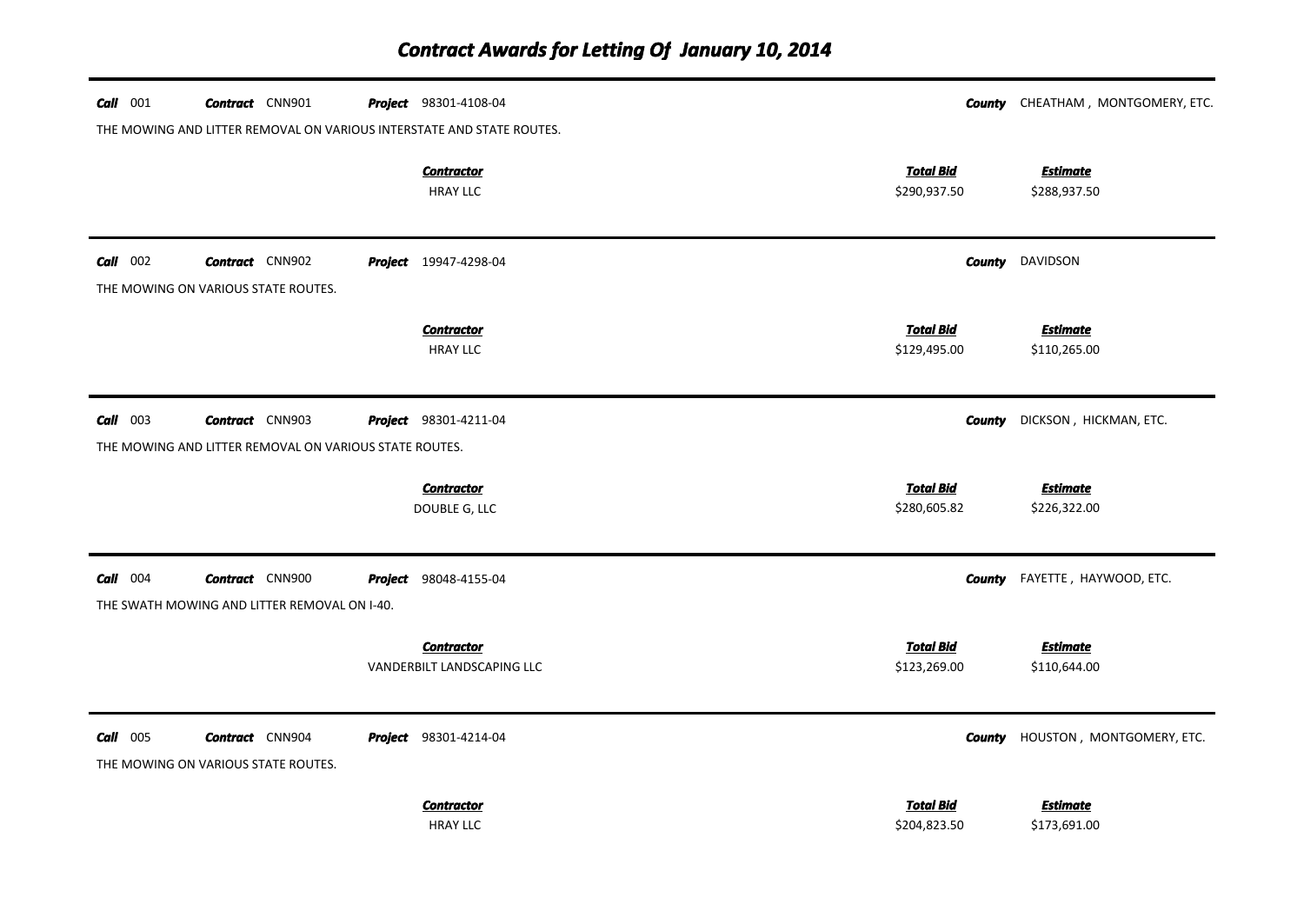|                         | <b>Total Awarded</b> | Total Estimate |
|-------------------------|----------------------|----------------|
| <b>Letting Totals -</b> | \$1,029,130.82       | \$909,859.50   |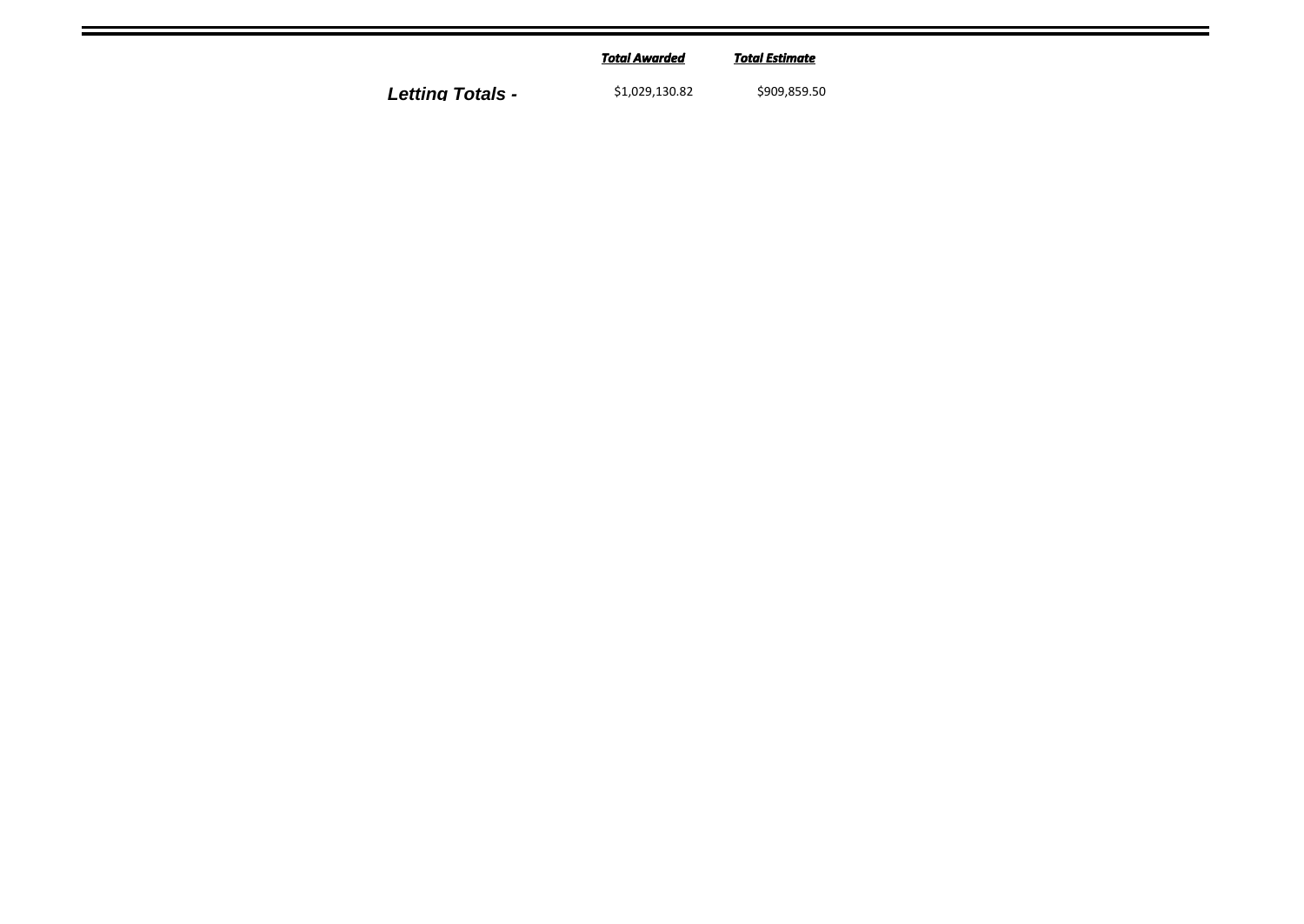| $Call$ 001 | <b>Contract</b> CNN908                                                                         |         | <b>Project</b> NH/STP-M-10(31),02003-3229-14                                                                                                                               | County                             | <b>BEDFORD</b>                    |
|------------|------------------------------------------------------------------------------------------------|---------|----------------------------------------------------------------------------------------------------------------------------------------------------------------------------|------------------------------------|-----------------------------------|
|            |                                                                                                |         | THE GRADING, DRAINAGE, AND PAVING ON U.S. 231 (S.R. 10) FROM U.S. 41A (S.R. 16) (L.M. 11.15) TO NORTH OF ROLLING ROAD (L.M. 12.35) IN SHELBYVILLE.                         |                                    |                                   |
|            |                                                                                                |         | <b>Contractor</b><br>CIVIL CONSTRUCTORS, LLC                                                                                                                               | <b>Total Bid</b><br>\$6,440,807.58 | Estimate<br>\$5,858,849.83        |
| $Call$ 002 | <b>Contract</b> CNN906                                                                         | Project | HRRR/HSIP-1802(10),43946-3417-94,HRRR/HSIP-230(13),41049-3227-94,<br>HRRR/HSIP-4300(28),43946-3418-94,HRRR/HSIP-46(20),22004-3245-94,<br>STP-SIP/HSIP-438(3),68009-3238-94 | <b>County</b>                      | DICKSON, HICKMAN, ETC.            |
|            |                                                                                                |         | MISCELLANEOUS SAFETY IMPROVEMENTS ON S.R. 46 FROM S.R. 235 (SYLVIA ROAD) (L.M. 11.30) TO THOMPSON ROAD (L.M. 17.30).                                                       |                                    |                                   |
|            |                                                                                                |         | <b>Contractor</b><br>SUPERIOR TRAFFIC CONTROL - MEMPHIS, INC.                                                                                                              | Total Bid<br>\$507,567.43          | <b>Estimate</b><br>\$411,888.75   |
| Call 003   | <b>Contract</b> CNN905                                                                         |         | <b>Project</b> STP/NH-SIP-34(83),30003-3240-94                                                                                                                             |                                    | <b>County</b> GREENE              |
|            |                                                                                                |         | THE MISCELLANEOUS SAFETY IMPROVEMENTS ON U.S. 11E (S.R. 34) AT THE INTERSECTION OF BRIDGE BURNERS BOULEVARD (L.M. 4.39), INCLUDING GRADING, DRAINAGE, AND PAVING.          |                                    |                                   |
|            |                                                                                                |         | <b>Contractor</b><br>SUMMERS-TAYLOR, INC.                                                                                                                                  | <b>Total Bid</b><br>\$1,196,034.00 | Estimate<br>\$1,335,733.65        |
| $Call$ 004 | <b>Contract</b> CNN907<br>MISCELLANEOUS SAFETY IMPROVEMENTS ON VARIOUS STATE AND LOCAL ROUTES. |         | <b>Project</b> HSIP-REG4(101),98048-3222-94                                                                                                                                | County                             | <b>HENDERSON &amp; MADISON</b>    |
|            |                                                                                                |         | <b>Contractor</b><br>HIGHWAY MARKINGS, INC.                                                                                                                                | <b>Total Bid</b><br>\$1,422,413.75 | <b>Estimate</b><br>\$1,395,349.00 |
| $Call$ 005 | <b>Contract</b> CNN909                                                                         |         | <b>Project</b> NH-I-40-8(163), 78001-3117-44                                                                                                                               |                                    | <b>County</b> SEVIER              |
|            |                                                                                                |         | THE GRADING, DRAINAGE, REHABILITATION OF A CONCRETE CAST-IN-PLACE BRIDGE, AND PAVING ON I-40 AT THE S.R. 66 INTERCHANGE (EXIT 407).                                        |                                    |                                   |
|            |                                                                                                |         | <b>Contractor</b>                                                                                                                                                          | Total Bid                          | <b>Estimate</b>                   |
|            |                                                                                                |         | <b>J &amp; M GRADING DIVISION LLC</b>                                                                                                                                      | \$15,647,551.60                    | \$15,483,434.93                   |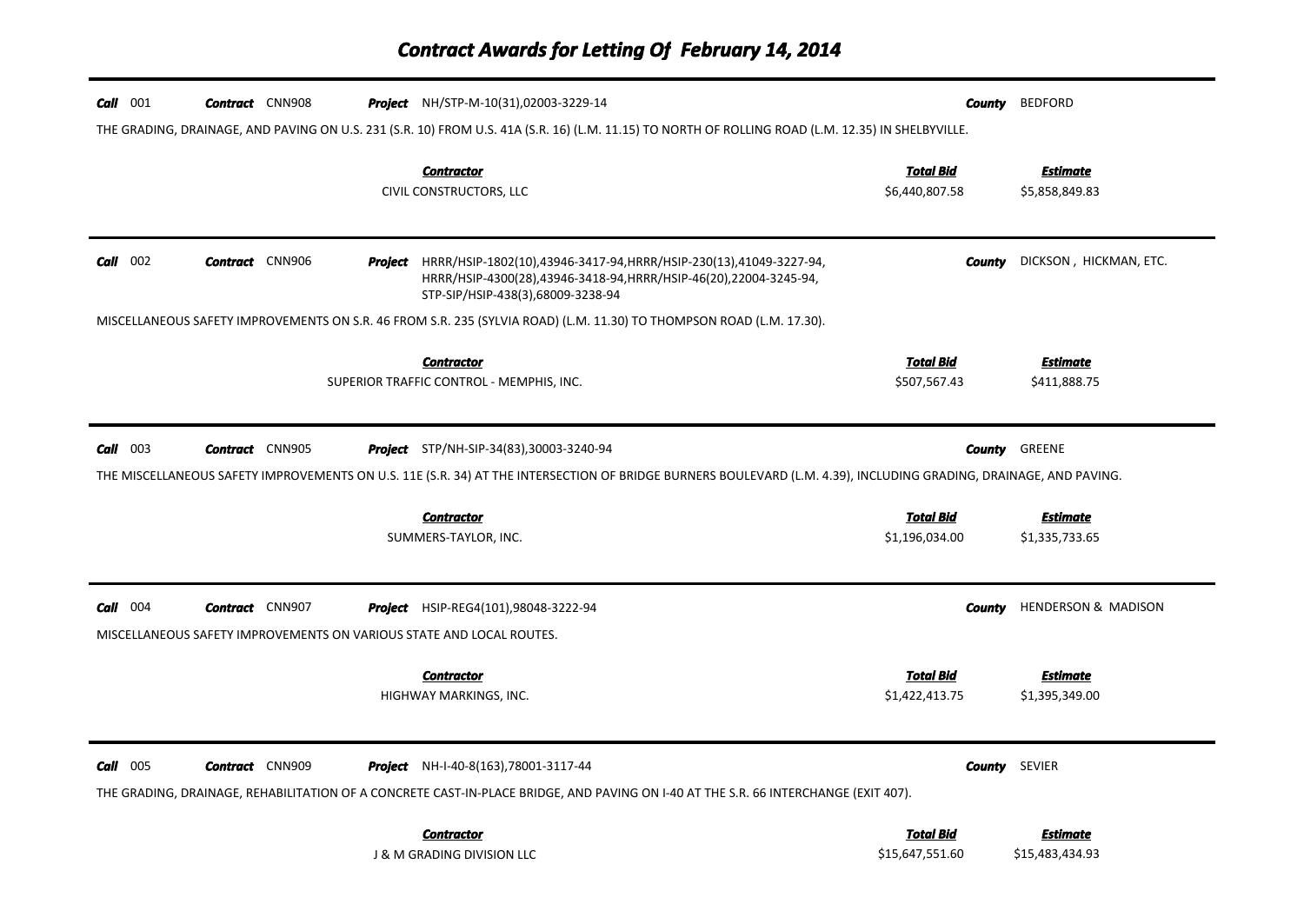| $Call$ 006          | <b>Contract</b> CNN064 | <b>Project</b> 98018-4184-04,98018-4185-04<br>THE RETRACING OF PAVEMENT MARKING WITH SPRAY THERMOPLASTIC AND RANDOM ON-CALL PAVEMENT MARKING ON VARIOUS INTERSTATE AND STATE ROUTES.                                                                                         |                                    | <b>County</b> ANDERSON, BLOUNT, ETC. |
|---------------------|------------------------|------------------------------------------------------------------------------------------------------------------------------------------------------------------------------------------------------------------------------------------------------------------------------|------------------------------------|--------------------------------------|
|                     |                        | <b>Contractor</b><br>SUPERIOR PAVEMENT MARKING, INC.                                                                                                                                                                                                                         | <b>Total Bid</b><br>\$2,071,327.31 | <b>Estimate</b><br>\$1,986,865.20    |
| $Call$ 007          | <b>Contract</b> CNN065 | <b>Project</b> 98018-4186-04<br>THE RETRACING OF PAINTED PAVEMENT MARKING LINES ON VARIOUS INTERSTATE AND STATE ROUTES.                                                                                                                                                      | County                             | ANDERSON, BLOUNT, ETC.               |
|                     |                        | <b>Contractor</b><br>OGLESBY CONSTRUCTION, INC.                                                                                                                                                                                                                              | <u>Total Bid</u><br>\$825,802.00   | <b>Estimate</b><br>\$761,776.50      |
| $Call$ 008          | <b>Contract</b> CNN088 | <b>Project</b> 98018-4187-04<br>THE RELENSING OF SNOWPLOWABLE PAVEMENT MARKERS ON VARIOUS INTERSTATE AND STATE ROUTES.                                                                                                                                                       | County                             | ANDERSON, BLOUNT, ETC.               |
|                     |                        | <b>Contractor</b><br>WL MARKERS, INC.                                                                                                                                                                                                                                        | <b>Total Bid</b><br>\$218,048.00   | <b>Estimate</b><br>\$220,849.50      |
| Call 009<br>BRIDGE. | <b>Contract</b> CNN034 | Project 01006-4210-04,29007-4217-04, HSIP-131(34), 29007-3217-94, HSIP-61(30), 01006-3210-94<br>THE RESURFACING (MICROSURFACING) ON S.R. 61 FROM THE U.S. 441 (S.R. 71) RAMP TO THE UNION COUNTY LINE, AND ON S.R. 131 FROM THE UNION COUNTY LINE TO NORTH OF WILLIAMS CREEK |                                    | <b>County</b> ANDERSON & GRAINGER    |
|                     |                        | <b>Contractor</b><br>HUDSON CONSTRUCTION COMPANY                                                                                                                                                                                                                             | Total Bid<br>\$545,735.80          | <b>Estimate</b><br>\$545,825.30      |
| $Call$ 010          | <b>Contract</b> CNN040 | <b>Project</b> STP/HSIP-64(19),02009-3242-94,02009-8242-14<br>THE RESURFACING ON S.R. 64 FROM S.R. 16 (L.M. 15.80) TO EAST OF SIMS AVENUE (L.M. 22.70).                                                                                                                      | County                             | <b>BEDFORD</b>                       |
|                     |                        | <b>Contractor</b><br>WRIGHT PAVING CONTRACTORS, INC.                                                                                                                                                                                                                         | <b>Total Bid</b><br>\$753,504.10   | <b>Estimate</b><br>\$645,355.50      |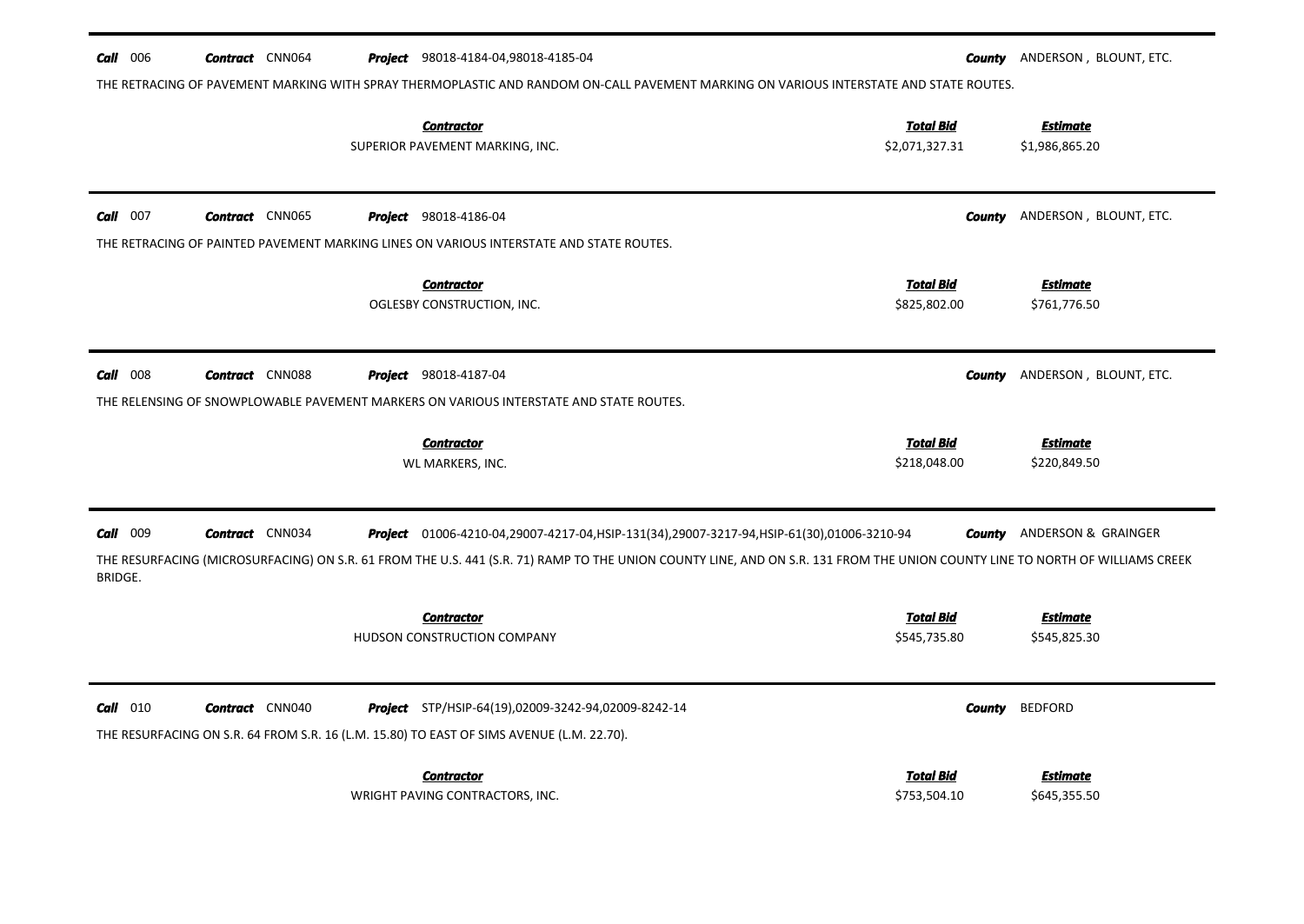| $Call$ 011 | <b>Contract</b> CNN069 |                | Project 98301-4122-04,98301-4123-04<br>THE RETRACING OF PAVEMENT MARKING WITH SPRAY THERMOPLASTIC AND RANDOM ON-CALL PAVEMENT MARKING ON VARIOUS INTERSTATE AND STATE ROUTES. | County                             | BEDFORD, CHEATHAM, ETC.           |
|------------|------------------------|----------------|-------------------------------------------------------------------------------------------------------------------------------------------------------------------------------|------------------------------------|-----------------------------------|
|            |                        |                | <b>Contractor</b><br>REYNOLDS SEALING & STRIPING, INC.                                                                                                                        | <b>Total Bid</b><br>\$3,365,674.59 | <b>Estimate</b><br>\$2,963,252.50 |
| $Call$ 012 | <b>Contract</b> CNN035 |                | <b>Project</b> 98301-4124-04                                                                                                                                                  | County                             | BEDFORD, CHEATHAM, ETC.           |
|            |                        |                | THE RETRACING OF PAINTED PAVEMENT MARKING LINES ON VARIOUS INTERSTATE AND STATE ROUTES.                                                                                       |                                    |                                   |
|            |                        |                | <b>Contractor</b><br>REYNOLDS SEALING & STRIPING, INC.                                                                                                                        | <b>Total Bid</b><br>\$587,938.00   | <b>Estimate</b><br>\$562,010.00   |
| $Call$ 013 | <b>Contract</b> CNN066 |                | <b>Project</b> 98048-4171-04,98048-4172-04                                                                                                                                    | County                             | BENTON, CARROLL, ETC.             |
|            |                        |                | THE RETRACING OF PAVEMENT MARKING WITH SPRAY THERMOPLASTIC AND RANDOM ON-CALL PAVEMENT MARKING ON VARIOUS INTERSTATE AND STATE ROUTES.                                        |                                    |                                   |
|            |                        |                | <b>Contractor</b><br>TRAF-MARK INDUSTRIES, L.L.C.                                                                                                                             | <b>Total Bid</b><br>\$2,232,777.50 | <b>Estimate</b><br>\$2,036,570.50 |
| $Call$ 014 | <b>Contract</b> CNN068 |                | <b>Project</b> 98048-4174-04                                                                                                                                                  | County                             | BENTON, CARROLL, ETC.             |
|            |                        |                | THE RELENSING OF SNOWPLOWABLE PAVEMENT MARKERS ON VARIOUS INTERSTATE AND STATE ROUTES.                                                                                        |                                    |                                   |
|            |                        |                | <b>Contractor</b><br>WL MARKERS, INC.                                                                                                                                         | <b>Total Bid</b><br>\$161,541.40   | <b>Estimate</b><br>\$160,604.00   |
| $Call$ 015 | <b>Contract</b> CNN076 | <b>Project</b> | THE RETRACING OF PAVEMENT MARKING WITH SPRAY THERMOPLASTIC AND RANDOM ON-CALL PAVEMENT MARKING ON VARIOUS INTERSTATE AND STATE ROUTES.                                        | <b>County</b>                      |                                   |
|            |                        |                | <b>ALL BIDS REJECTED</b>                                                                                                                                                      |                                    |                                   |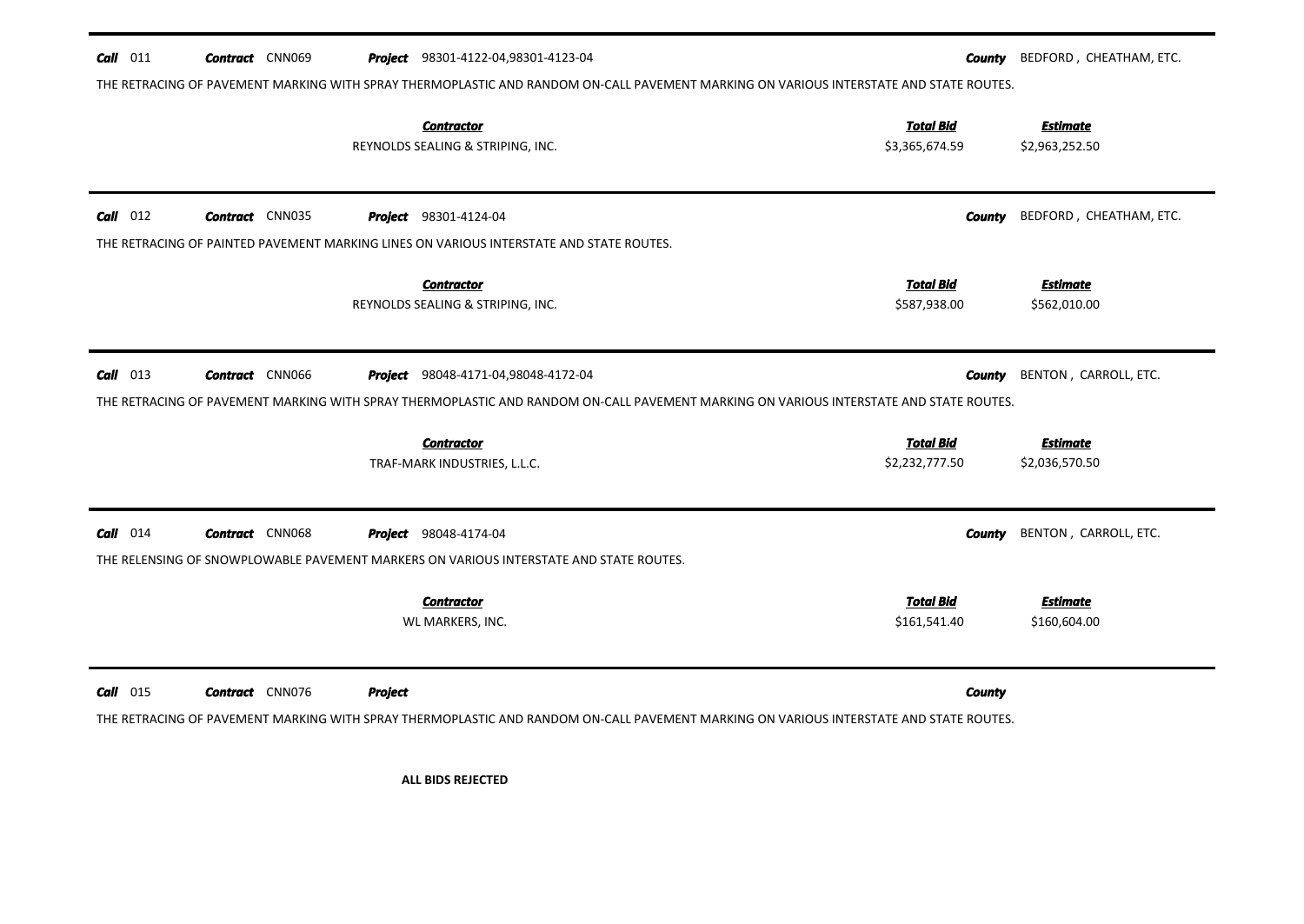| $\text{Call}$ 016 | <b>Contract</b> CNN077 |  | <b>Project</b> 98028-4148-04                                                                                                                                     | County                             | BLEDSOE, BRADLEY, ETC.          |
|-------------------|------------------------|--|------------------------------------------------------------------------------------------------------------------------------------------------------------------|------------------------------------|---------------------------------|
|                   |                        |  | THE RETRACING OF PAVEMENT MARKING LINES ON VARIOUS INTERSTATE AND STATE ROUTES.                                                                                  |                                    |                                 |
|                   |                        |  | <b>Contractor</b><br>OGLESBY CONSTRUCTION, INC.                                                                                                                  | <u>Total Bid</u><br>\$285,354.00   | <b>Estimate</b><br>\$255,126.25 |
| $Call$ 017        | <b>Contract</b> CNN007 |  | <b>Project</b> 05005-4243-04,62021-4206-04, HSIP-315(11),62021-3206-94<br>THE RESURFACING (MICROSURFACING) ON VARIOUS STATE ROUTES IN POLK AND BRADLEY COUNTIES. | <b>County</b>                      | <b>BLOUNT &amp; MONROE</b>      |
|                   |                        |  | <b>Contractor</b><br>HUDSON CONSTRUCTION COMPANY                                                                                                                 | <b>Total Bid</b><br>\$749,961.25   | Estimate<br>\$822,511.75        |
| $Call$ 018        | <b>Contract</b> CNN005 |  | Project STP-H-2(226),06005-3217-94                                                                                                                               | County                             | <b>BRADLEY</b>                  |
|                   |                        |  | THE INSTALLATION OF SIGNALS ON U.S. 11 (S.R. 2) AT THE INTERSECTION OF S.R. 308 (L.M. 19.41) INCLUDING GRADING, DRAINAGE, AND PAVING.                            |                                    |                                 |
|                   |                        |  | <b>Contractor</b><br>CALDWELL PAVING & GRADING CO. LLC                                                                                                           | Total Bid<br>\$319,008.34          | <b>Estimate</b><br>\$275,057.15 |
| Call 019          | <b>Contract</b> CNN061 |  | Project 09015-4212-04,09015-4213-04,92114-4209-04, HSIP-105(13),09015-3212-94,<br>HSIP-217(10),92114-3209-94                                                     | County                             | CARROLL & WEAKLEY               |
|                   |                        |  | THE RESURFACING (MICROSURFACING) ON S.R. 105 FROM THE GIBSON COUNTY LINE TO S.R. 190, AND ON S.R. 217 FROM S.R. 22 TO S.R. 89.                                   |                                    |                                 |
|                   |                        |  | <b>Contractor</b><br>HUDSON CONSTRUCTION COMPANY                                                                                                                 | <u>Total Bid</u><br>\$589,515.40   | <b>Estimate</b><br>\$637,935.39 |
| $Call$ 020        | <b>Contract</b> CNN081 |  | <b>Project</b> 10013-8214-14, NH/HSIP-159(9), 10013-3214-94<br>THE RESURFACING ON U.S. 321 (S.R. 159) FROM S.R. 67 (L.M. 0.00) TO EAST OF POGA ROAD (L.M. 7.80). |                                    | <b>County</b> CARTER            |
|                   |                        |  | <b>Contractor</b><br>SUMMERS-TAYLOR, INC.                                                                                                                        | <u>Total Bid</u><br>\$1,118,837.80 | Estimate<br>\$1,056,322.70      |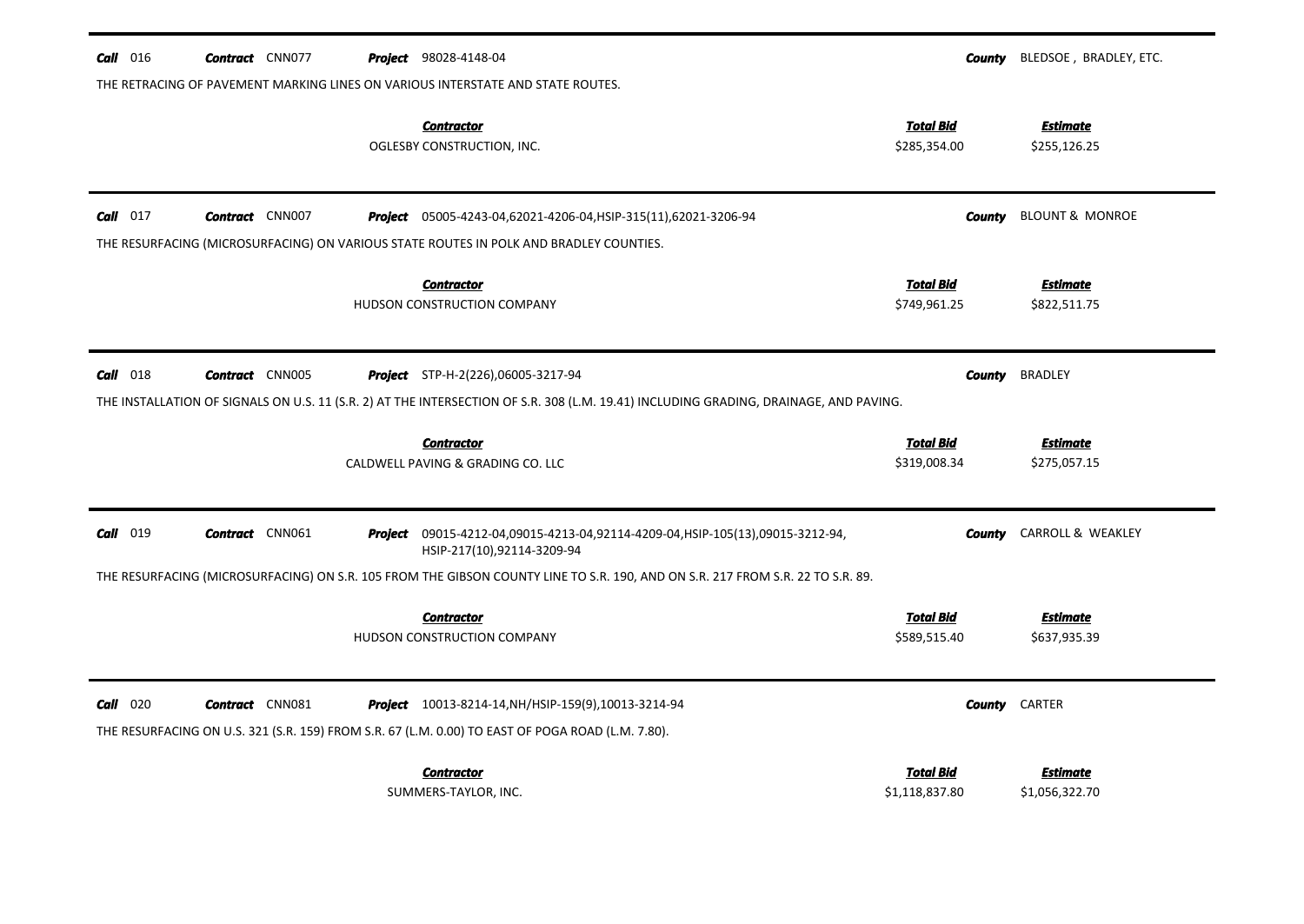| $Call$ 021 | <b>Contract</b> CNN062 |         | <b>Project</b> 98301-4125-04                                                                                                                             | County                             | CHEATHAM, DAVIDSON, ETC.          |
|------------|------------------------|---------|----------------------------------------------------------------------------------------------------------------------------------------------------------|------------------------------------|-----------------------------------|
|            |                        |         | THE RELENSING OF SNOWPLOWABLE PAVEMENT MARKERS ON VARIOUS INTERSTATE AND STATE ROUTES.                                                                   |                                    |                                   |
|            |                        |         |                                                                                                                                                          |                                    |                                   |
|            |                        |         | ALL BIDS REJECTED                                                                                                                                        |                                    |                                   |
|            |                        |         |                                                                                                                                                          |                                    |                                   |
|            |                        |         |                                                                                                                                                          |                                    |                                   |
| $Call$ 022 | <b>Contract</b> CNN067 | Project | 98048-4173-04                                                                                                                                            | County                             | CHESTER, CROCKETT, ETC.           |
|            |                        |         | THE RETRACING OF PAINTED PAVEMENT MARKING LINES ON VARIOUS INTERSTATE AND STATE ROUTES.                                                                  |                                    |                                   |
|            |                        |         | <b>Contractor</b>                                                                                                                                        | <b>Total Bid</b>                   | <b>Estimate</b>                   |
|            |                        |         | TRAF-MARK INDUSTRIES, L.L.C.                                                                                                                             | \$1,064,930.00                     | \$1,131,175.00                    |
|            |                        |         |                                                                                                                                                          |                                    |                                   |
| $Call$ 023 | <b>Contract</b> CNN026 | Project | 15021-4207-04,30024-4211-04,30024-4212-04,32017-4210-04,37011-4236-04,<br>HSIP-113(22),32017-3210-94,HSIP-340(7),15021-3207-94,HSIP-70(19),37011-3236-94 | County                             | COCKE, GREENE, ETC.               |
|            |                        |         | THE RESURFACING (MICROSURFACING) ON S.R. 340 IN COCKE AND GREENE COUNTIES, S.R. 113 IN HAMBLEN COUNTY AND S.R. 70 IN HAWKINS COUNTY.                     |                                    |                                   |
|            |                        |         |                                                                                                                                                          |                                    |                                   |
|            |                        |         |                                                                                                                                                          |                                    |                                   |
|            |                        |         | <b>Contractor</b>                                                                                                                                        | <b>Total Bid</b>                   | <b>Estimate</b>                   |
|            |                        |         | HUDSON CONSTRUCTION COMPANY                                                                                                                              | \$1,041,896.25                     | \$1,118,253.50                    |
|            |                        |         |                                                                                                                                                          |                                    |                                   |
| $Call$ 024 | <b>Contract</b> CNN087 |         | <b>Project</b> 98028-4149-04                                                                                                                             | County                             | COFFEE, GRUNDY, ETC.              |
|            |                        |         | THE RELENSING OF SNOWPLOWABLE PAVEMENT MARKERS ON VARIOUS INTERSTATE AND STATE ROUTES.                                                                   |                                    |                                   |
|            |                        |         |                                                                                                                                                          |                                    |                                   |
|            |                        |         | <b>Contractor</b>                                                                                                                                        | <b>Total Bid</b>                   | <b>Estimate</b>                   |
|            |                        |         | WL MARKERS, INC.                                                                                                                                         | \$192,076.05                       | \$233,258.50                      |
|            |                        |         |                                                                                                                                                          |                                    |                                   |
| $Call$ 025 | <b>Contract</b> CNN075 |         | Project 17132-4210-04,17132-4211-04,38010-4204-04,49180-4201-04,HSIP-180(10),<br>38010-3204-94, HSIP-180(11), 49180-3201-94, HSIP-189(10), 17132-3210-94 | County                             | CROCKETT, HAYWOOD, ETC.           |
|            |                        |         | THE RESURFACING (MICROSURFACING) ON S.R. 189 IN CROCKETT COUNTY, AND ON S.R. 180 IN HAYWOOD AND LAUDERDALE COUNTIES.                                     |                                    |                                   |
|            |                        |         |                                                                                                                                                          |                                    |                                   |
|            |                        |         | <b>Contractor</b><br>HUDSON CONSTRUCTION COMPANY                                                                                                         | <b>Total Bid</b><br>\$1,039,711.35 | <b>Estimate</b><br>\$1,131,560.89 |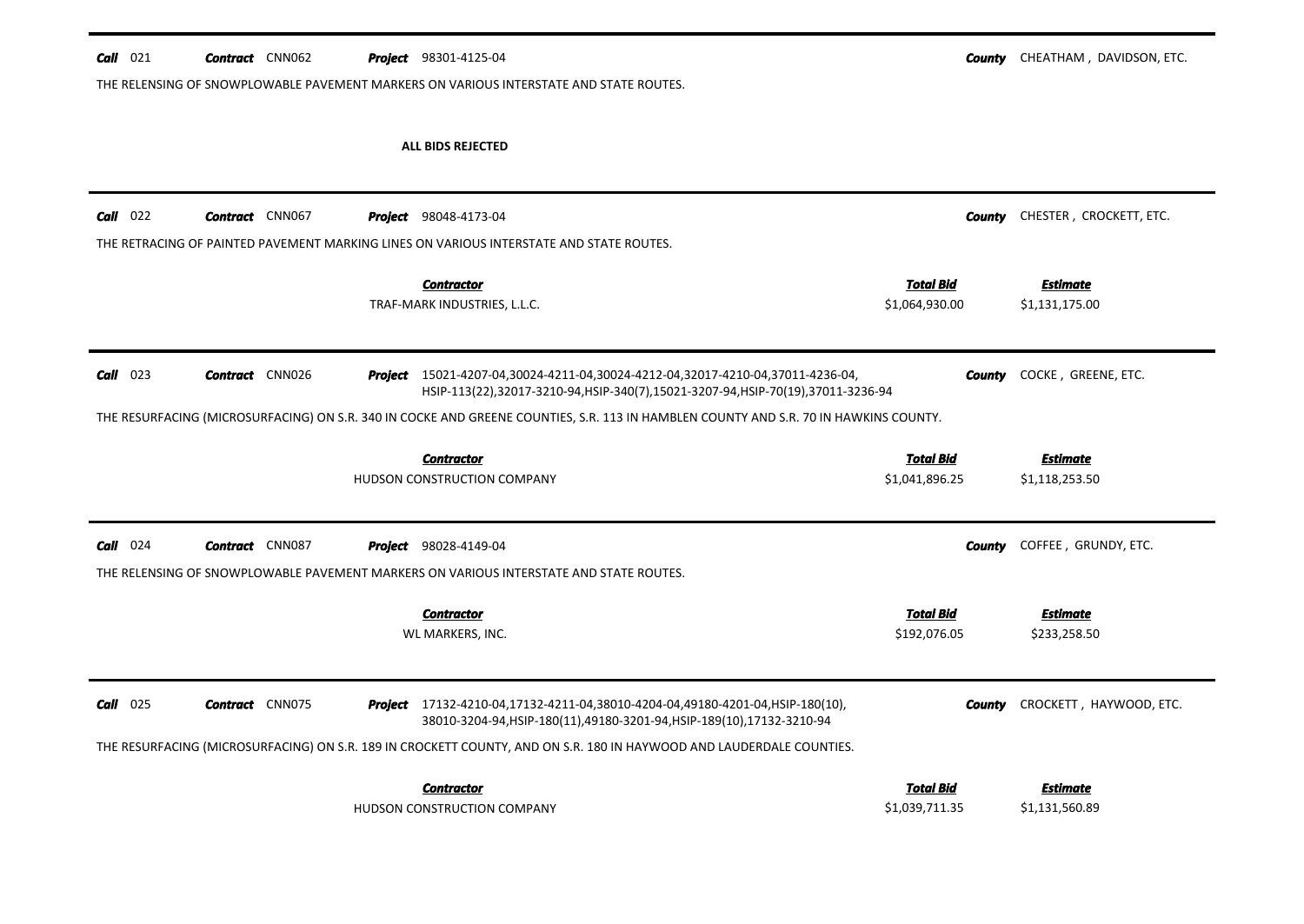| <b>Call</b> 026 | <b>Contract</b> CNN013 |         | <b>Project</b> STP/HSIP-298(12), 18011-3227-94, 18011-8227-14<br>THE RESURFACING (THIN MIX OVERLAY) ON S.R. 298 FROM WEST OF ROY MCCOY ROAD (L.M. 12.38) TO THE MORGAN COUNTY LINE (L.M. 18.31). | County                             | CUMBERLAND                        |
|-----------------|------------------------|---------|--------------------------------------------------------------------------------------------------------------------------------------------------------------------------------------------------|------------------------------------|-----------------------------------|
|                 |                        |         | <b>Contractor</b><br>ROGERS GROUP, INC.                                                                                                                                                          | <b>Total Bid</b><br>\$756,635.90   | <b>Estimate</b><br>\$678,888.20   |
| $Call$ 027      | <b>Contract</b> CNN024 |         | Project STP/HSIP-11(67),19031-3216-94,19031-8216-14<br>THE RESURFACING ON U.S. 31W (U.S. 41, S.R. 11) FROM DRY CREEK ROAD (L.M. 22.20) TO THE CSX RAILROAD (L.M. 24.95).                         | County                             | DAVIDSON                          |
|                 |                        |         | <b>Contractor</b><br>ROGERS GROUP, INC.                                                                                                                                                          | <b>Total Bid</b><br>\$928,391.77   | <b>Estimate</b><br>\$904,951.65   |
| <b>Call</b> 028 | <b>Contract</b> CNN054 |         | <b>Project</b> STP-H-I-24-9(72), 19010-3163-94                                                                                                                                                   | County                             | DAVIDSON                          |
|                 |                        |         | THE INSTALLATION OF LONGITUDINAL CABLE BARRIER ON I-24 FROM WEST OF CLAY LICK ROAD (L.M. 4.87) TO EAST OF LICKTON PIKE (L.M.7.66).                                                               |                                    |                                   |
|                 |                        |         | <b>Contractor</b><br>GEORGE B. STONE CO., LLC                                                                                                                                                    | <b>Total Bid</b><br>\$145,300.00   | <b>Estimate</b><br>\$95,592.50    |
| <b>Call</b> 029 | <b>Contract</b> CNN057 |         | <b>Project</b> 19057-4221-04<br>THE REPAIR OF THE BRIDGE ON S.R. 254 (OLD HICKORY BOULEVARD) OVER OTTER CREEK (L.M. 2.54)                                                                        | <b>County</b>                      | DAVIDSON                          |
|                 |                        |         | <b>Contractor</b><br>BELL & ASSOCIATES CONSTRUCTION, L.P.                                                                                                                                        | <b>Total Bid</b><br>\$1,083,829.50 | <b>Estimate</b><br>\$1,148,605.25 |
| $Call$ 030      | <b>Contract</b> CNN018 | Project | HSIP-246(3),94029-3208-94,94029-4208-04, STP/HSIP-96(37), 19150-3208-94,<br>19150-8208-14                                                                                                        | County                             | DAVIDSON & WILLIAMSON             |
|                 |                        |         | THE RESURFACING (MICROSURFACING) ON S.R. 96 FROM S.R. 100 TO THE WILLIAMSON COUNTY LINE, AND ON S.R. 246 FROM THE MAURY COUNTY LINE TO SOUTHHALL ROAD.                                           |                                    |                                   |
|                 |                        |         | <b>Contractor</b><br>STRAWSER CONSTRUCTION INC.                                                                                                                                                  | <b>Total Bid</b><br>\$893,628.50   | <b>Estimate</b><br>\$1,042,382.00 |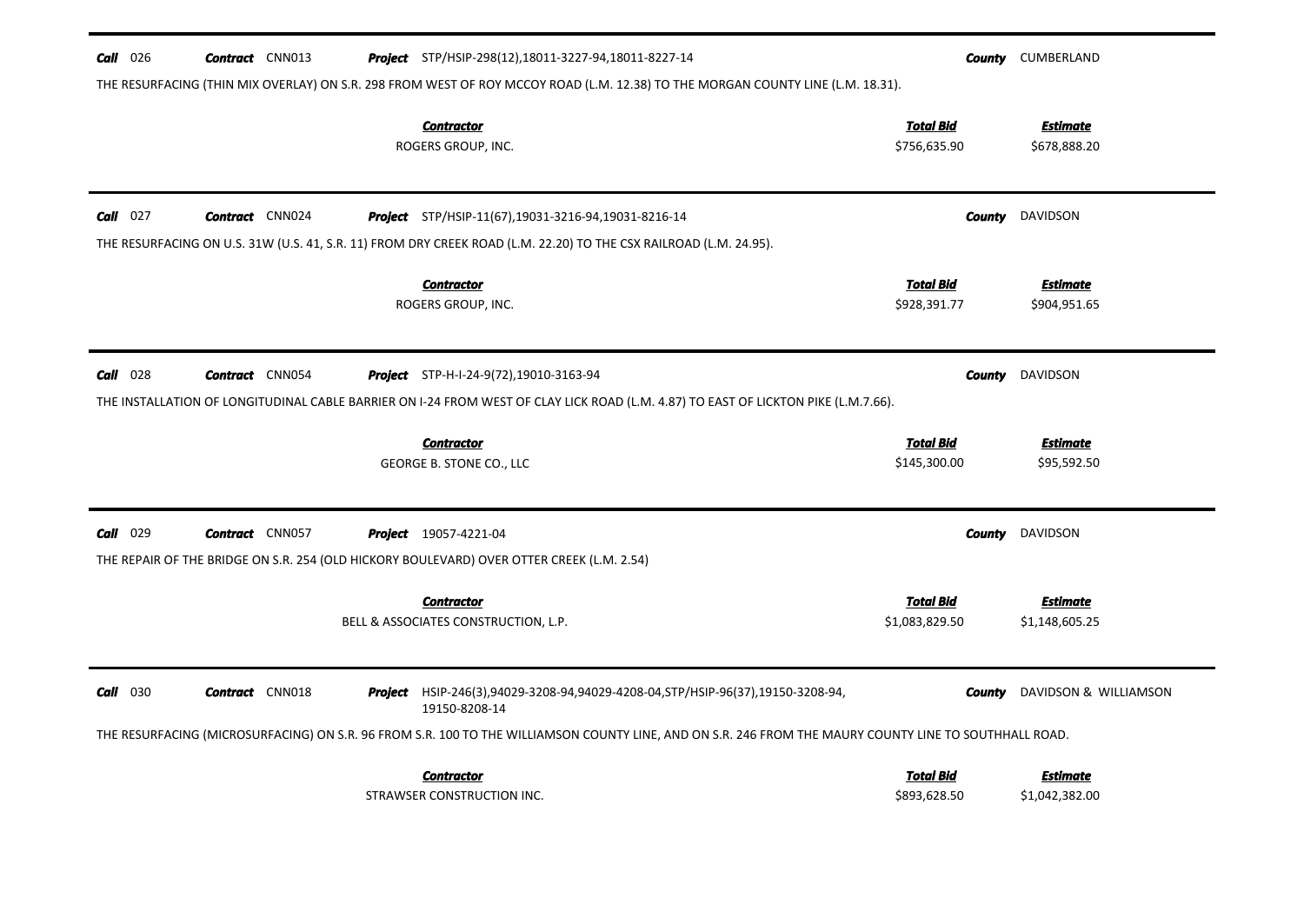| $Call$ 031     | <b>Contract</b> CNN050 | <b>Project</b> 20023-4216-04, HSIP-202(17), 20023-3216-94                                                                                                                      | County                             | <b>DECATUR</b>                    |
|----------------|------------------------|--------------------------------------------------------------------------------------------------------------------------------------------------------------------------------|------------------------------------|-----------------------------------|
|                |                        | THE RESURFACING (BITUMINOUS SEAL COAT) ON S.R. 202 FROM S.R. 69 (L.M. 0.00) TO S.R. 114 (L.M. 4.88).                                                                           |                                    |                                   |
|                |                        | <b>Contractor</b><br>DELTA CONTRACTING COMPANY, LLC                                                                                                                            | <u>Total Bid</u><br>\$249,763.60   | <b>Estimate</b><br>\$235,247.00   |
| $Call$ 032     | <b>Contract</b> CNN052 | <b>Project</b> 20002-8240-14, NH/HSIP-20(53), 20002-3240-94<br>THE RESURFACING ON U.S. 412 (S.R. 20) FROM WILKINSTOWN ROAD/BEAR CREEK ROAD (L.M. 2.33) TO S.R. 69 (L.M. 3.59). | <b>County</b>                      | <b>DECATUR</b>                    |
|                |                        | <b>Contractor</b><br>DELTA CONTRACTING COMPANY, LLC                                                                                                                            | <b>Total Bid</b><br>\$760,130.04   | <u>Estimate</u><br>\$749,432.60   |
| $Call$ 033     | <b>Contract</b> CNN051 | <b>Project</b> 20005-8217-14, NH/HSIP-69(84), 20005-3217-94                                                                                                                    | County                             | <b>DECATUR</b>                    |
|                |                        | THE RESURFACING (THIN MIX OVERLAY) ON S.R. 69 FROM U.S. 412 (S.R. 20) (L.M. 28.47) TO NORTH OF ROCK CRUSHER LANE (31.50).                                                      |                                    |                                   |
|                |                        | <b>Contractor</b><br>DELTA CONTRACTING COMPANY, LLC                                                                                                                            | <b>Total Bid</b><br>\$1,087,537.46 | <b>Estimate</b><br>\$1,101,964.35 |
| $Call$ 034     | <b>Contract</b> CNN003 | <b>Project</b> HRRR/HSIP-1165(2),71946-3409-94,HSIP-8900(36),89945-3478-94                                                                                                     | County                             | DEKALB, PUTNAM, ETC.              |
| PUTNAM COUNTY. |                        | MISCELLANEOUS SAFETY IMPROVEMENTS ON AUSTIN BOTTOM ROAD/COOKEVILLE BOATDOCK ROAD/BAXTER ROAD FROM AUSTIN LAKE ROAD/SUNNY POINT ROAD IN DEKALB COUNTY TO I-40 IN                |                                    |                                   |
|                |                        | <b>Contractor</b><br>SUPERIOR TRAFFIC CONTROL - MEMPHIS, INC.                                                                                                                  | <b>Total Bid</b><br>\$220,241.71   | <b>Estimate</b><br>\$238,249.90   |
| $Call$ 035     | <b>Contract</b> CNN074 | <b>Project</b> STP/HSIP-235(10),22017-3218-94,22017-8218-14<br>THE RESURFACING (THIN MIX OVERLAY) ON S.R. 235 FROM S.R. 46 (L.M. 2.08) TO S.R. 49 (L.M. 10.23).                | County                             | <b>DICKSON</b>                    |
|                |                        | <b>Contractor</b><br>EUBANK ASPHALT PAVING & SEALING                                                                                                                           | <b>Total Bid</b><br>\$1,139,574.38 | <b>Estimate</b><br>\$1,045,299.20 |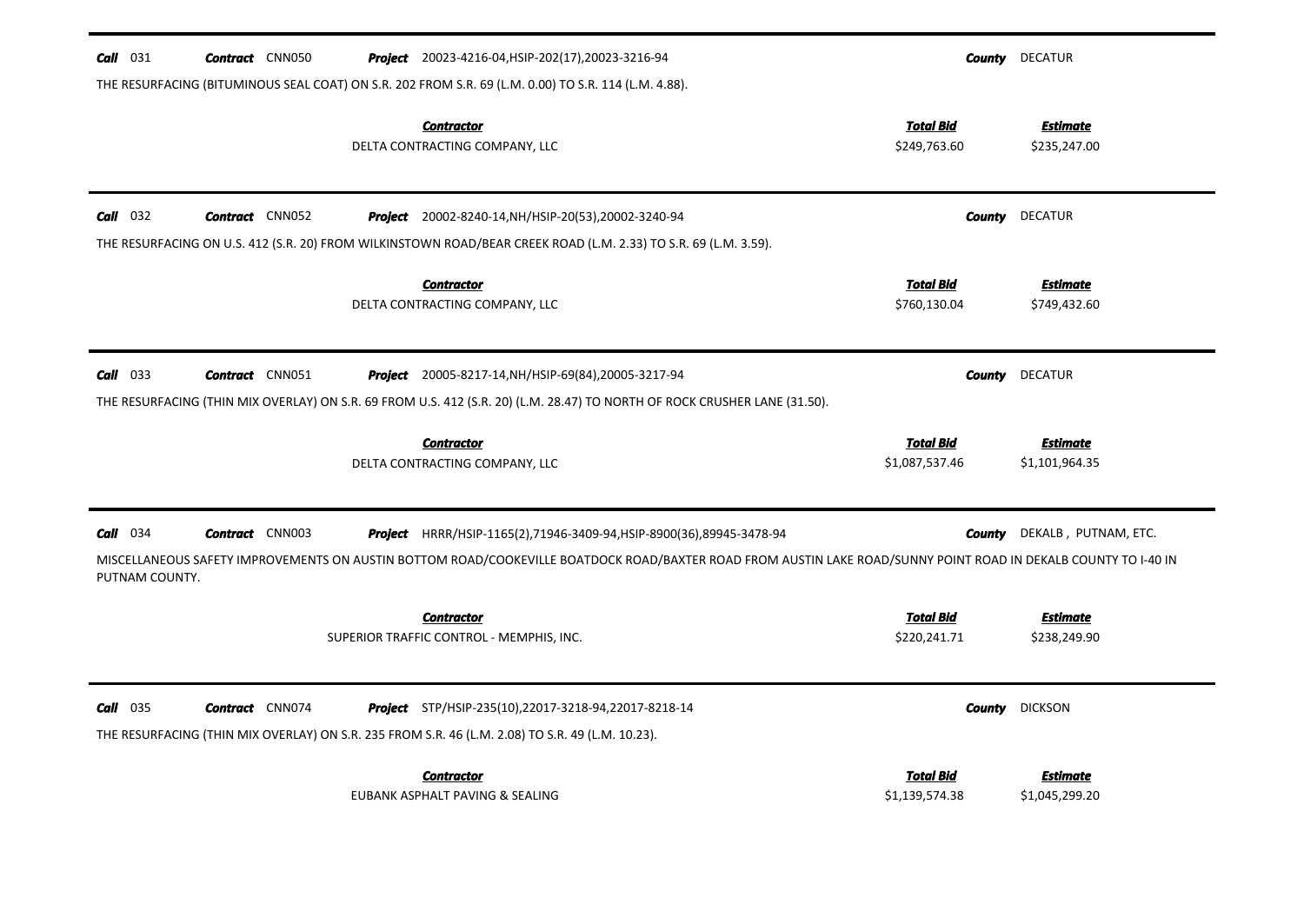| <b>Call</b> 036 | <b>Contract</b> CNN063                                                                                                                                                                                                                                 |  | Project                                                                                                                                                                                                                                    | <b>County</b>                    |                                 |  |
|-----------------|--------------------------------------------------------------------------------------------------------------------------------------------------------------------------------------------------------------------------------------------------------|--|--------------------------------------------------------------------------------------------------------------------------------------------------------------------------------------------------------------------------------------------|----------------------------------|---------------------------------|--|
|                 |                                                                                                                                                                                                                                                        |  | THE RESURFACING (MICROSURFACE WITH HOT IN-PLACE RECYCLING OR FULL DEPTH OVERLAY) ON S.R. 211 FROM S.R. 77 (L.M. 10.31) TO S.R. 105 (L.M. 17.09).                                                                                           |                                  |                                 |  |
|                 |                                                                                                                                                                                                                                                        |  | <b>ALL BIDS REJECTED</b>                                                                                                                                                                                                                   |                                  |                                 |  |
| $Call$ 037      | <b>Contract</b> CNN071                                                                                                                                                                                                                                 |  | Project 23001-4171-04<br>THE REPAIR OF TWO (2) BRIDGES ON I-155 OVER OVERFLOW (L.M. 6.19 R & L), AND TWO (2) BRIDGES OVER S.R. 182 (LM 7.40 R & L).                                                                                        | <b>County</b>                    | <b>DYER</b>                     |  |
|                 |                                                                                                                                                                                                                                                        |  | <b>Contractor</b><br>THOMSON & THOMSON, INC.                                                                                                                                                                                               | <b>Total Bid</b><br>\$336,729.50 | <b>Estimate</b><br>\$343,597.15 |  |
| $Call$ 038      | <b>Contract</b> CNN004<br><b>FRANKLIN</b><br>Project HSIP-16(42), 26004-3240-94<br><b>County</b><br>IMPROVEMENT OF THE INTERSECTION ON S.R. 16 (ROWE GAP ROAD) AT U.S. 64 (S.R. 433), INCLUDING GRADING, DRAINAGE, INSTALLATION OF SIGNALS AND PAVING. |  |                                                                                                                                                                                                                                            |                                  |                                 |  |
|                 |                                                                                                                                                                                                                                                        |  | <b>Contractor</b><br>S & W CONTRACTING CO., INC.                                                                                                                                                                                           | <b>Total Bid</b><br>\$46,300.50  | <b>Estimate</b><br>\$49,983.00  |  |
| Call 039        | <b>Contract</b> CNN014                                                                                                                                                                                                                                 |  | <b>Project</b><br>THE RESURFACING (MICROSURFACING) ON S.R. 97 FROM THE ALABAMA STATE LINE TO S.R. 122, AND ON S.R. 122 FROM THE LINCOLN COUNTY LINE TO S.R. 15                                                                             | <b>County</b>                    |                                 |  |
|                 |                                                                                                                                                                                                                                                        |  | <b>ALL BIDS REJECTED</b>                                                                                                                                                                                                                   |                                  |                                 |  |
| 040<br>Call     | <b>Contract</b> CNN046                                                                                                                                                                                                                                 |  | Project HRRR/HSIP-152(17),27018-3222-94, HSIP-152(16),27018-3221-94<br>MISCELLANEOUS SAFETY IMPROVEMENTS ON S.R. 152 FROM THE HUMBOLDT CITY LIMITS TO S.R. 186, AND AT THE INTERSECTION OF S.R. 152 (JOE LUCKEY SR. HIGHWAY) AND S.R. 186. |                                  | <b>County GIBSON</b>            |  |
|                 |                                                                                                                                                                                                                                                        |  |                                                                                                                                                                                                                                            |                                  |                                 |  |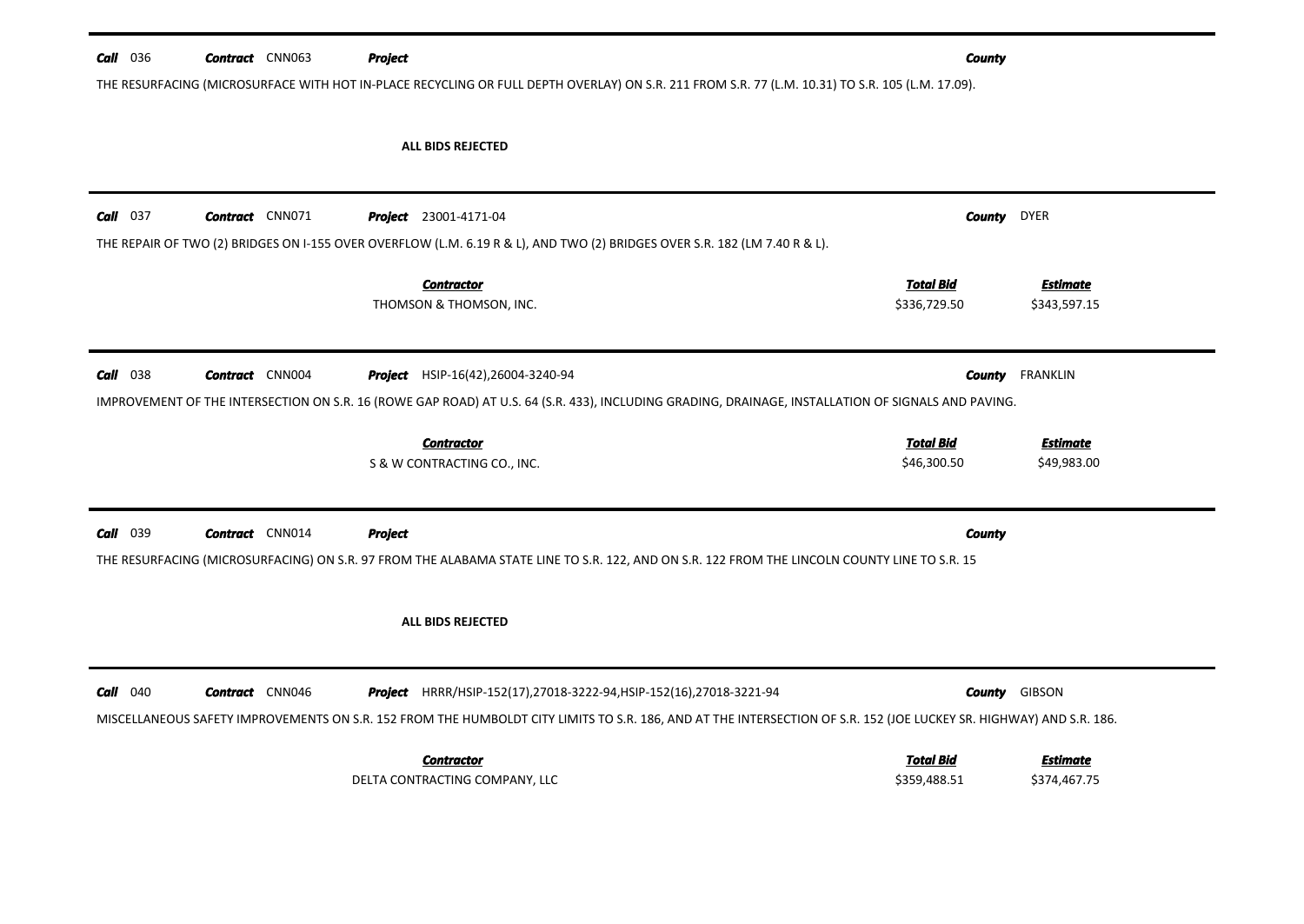| $Call$ 041                                                                    | <b>Contract</b> CNN039 |  | <b>Project</b> HSIP-15(181),28007-3229-94,28007-4228-04,28007-4229-04                                                                                                           | <b>County</b> GILES                |                                   |
|-------------------------------------------------------------------------------|------------------------|--|---------------------------------------------------------------------------------------------------------------------------------------------------------------------------------|------------------------------------|-----------------------------------|
|                                                                               |                        |  | THE RESURFACING (MICROSURFACE WITH HOT IN-PLACE RECYCLING OR FULL DEPTH OVERLAY) ON U.S. 64 (S.R. 15) FROM BUCHANAN CREEK (L.M. 18.39) TO THE LINCOLN COUNTY LINE (L.M. 25.22). |                                    |                                   |
|                                                                               |                        |  | <b>Contractor</b><br>HUDSON CONSTRUCTION COMPANY                                                                                                                                | <b>Total Bid</b><br>\$1,394,949.99 | <b>Estimate</b><br>\$1,277,045.20 |
| $Call$ 042                                                                    | <b>Contract</b> CNN006 |  | <b>Project</b> NH/HSIP-34(88), 30002-3246-94, 30002-8246-14<br>THE RESURFACING ON U.S. 11E (S.R. 34) FROM S.R. 348 (L.M. 7.73) TO THE S.R. 70 RAMP (L.M. 13.85).                | County                             | GREENE                            |
|                                                                               |                        |  | <b>Contractor</b><br>SUMMERS-TAYLOR, INC.                                                                                                                                       | Total Bid<br>\$2,639,874.90        | <b>Estimate</b><br>\$2,551,316.10 |
| Call 043<br>THE REPAIR OF THE BRIDGE ON S.R. 351 OVER CAMP CREEK (L.M. 8.10). | <b>Contract</b> CNN085 |  | <b>Project</b> 30021-4211-04                                                                                                                                                    | County                             | GREENE                            |
|                                                                               |                        |  | <b>Contractor</b><br>MID-STATE CONSTRUCTION COMPANY, INC.                                                                                                                       | <b>Total Bid</b><br>\$426,814.46   | <b>Estimate</b><br>\$346,487.00   |
| $Call$ 044                                                                    | <b>Contract</b> CNN048 |  | Project 30011-4229-04,86006-4233-04,86010-4210-04, HSIP-107(22),30011-3229-94,<br>HSIP-107(24),86006-3233-94,HSIP-352(12),86010-3210-94                                         | County                             | <b>GREENE &amp; UNICOI</b>        |
|                                                                               |                        |  | THE RESURFACING (EITHER MICROSURFACE OR THIN MIX OVERLAY) ON S.R. 107 IN GREENE AND UNICOI COUNTIES, AND S.R. 352 IN UNICOI COUNTY.                                             |                                    |                                   |
|                                                                               |                        |  | <b>Contractor</b><br>HUDSON CONSTRUCTION COMPANY                                                                                                                                | <b>Total Bid</b><br>\$869,594.20   | <b>Estimate</b><br>\$934,404.36   |
| $Call$ 045                                                                    | <b>Contract</b> CNN015 |  | <b>Project</b> 31007-4236-04, HSIP-108(94), 31007-3236-94<br>THE RESURFACING (THIN MIX OVERLAY) ON S.R. 108 FROM S.R. 56 (L.M. 17.81) TO HAMPTON ROAD (L.M. 21.89).             | County                             | GRUNDY                            |
|                                                                               |                        |  | <b>Contractor</b><br>TINSLEY ASPHALT, LLC                                                                                                                                       | Total Bid<br>\$359,900.16          | <b>Estimate</b><br>\$317,802.00   |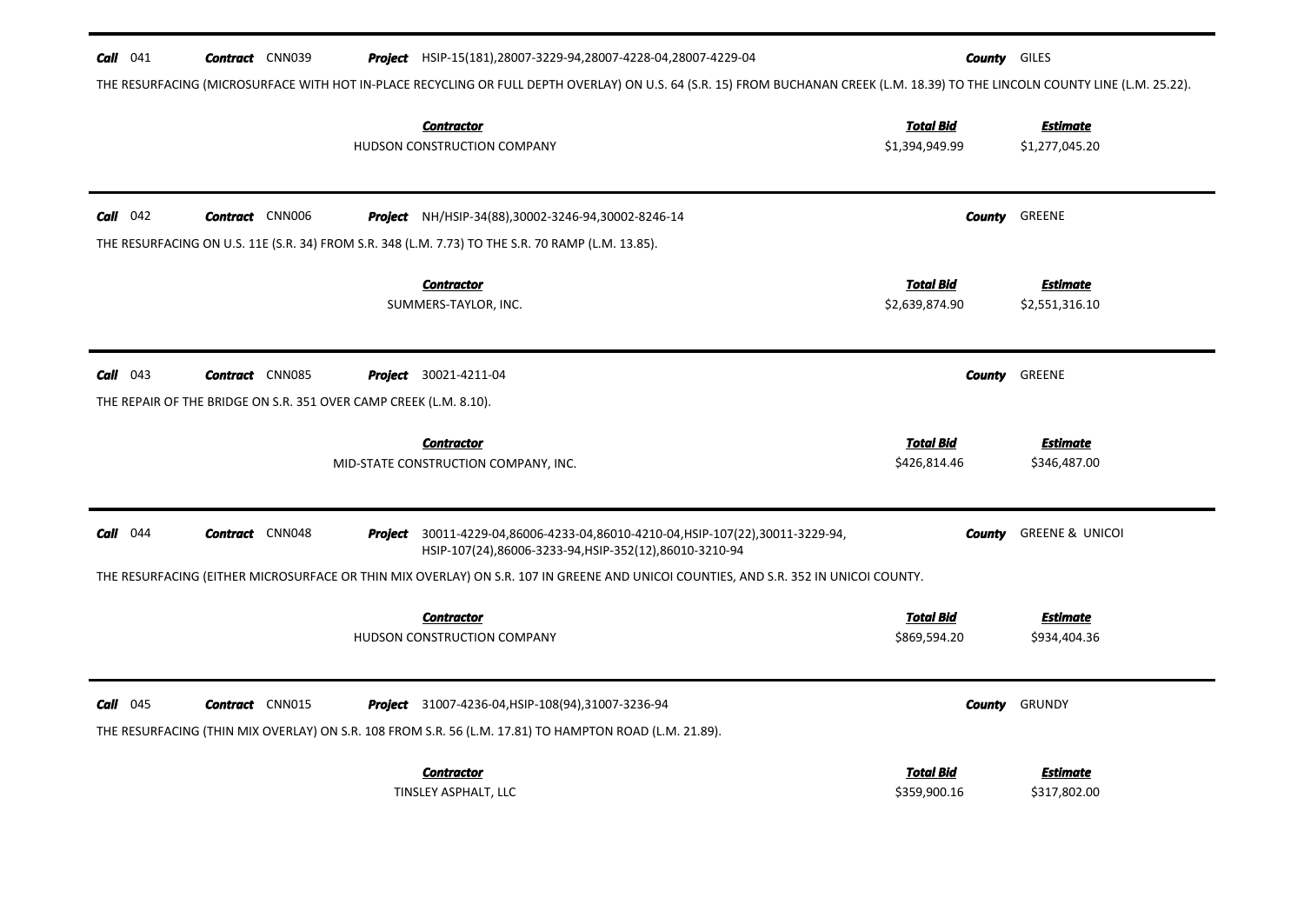| 046<br>Call | <b>Contract</b> CNN016                                              |         | <b>Project</b> NH/HSIP-58(41),33042-3230-94,33042-8230-14                                                                                                                |                                    | <b>County</b> HAMILTON            |
|-------------|---------------------------------------------------------------------|---------|--------------------------------------------------------------------------------------------------------------------------------------------------------------------------|------------------------------------|-----------------------------------|
|             |                                                                     |         | THE RESURFACING ON S.R. 58 FROM LAKEWOOD ACRES ROAD (L.M. 9.20) TO GREENWOOD ROAD (L.M. 14.68).                                                                          |                                    |                                   |
|             |                                                                     |         | Contractor<br>WRIGHT BROTHERS CONSTRUCTION COMPANY, INC.                                                                                                                 | <b>Total Bid</b><br>\$2,231,666.34 | <b>Estimate</b><br>\$2,205,485.75 |
| Call<br>047 | <b>Contract</b> CNN037                                              |         | <b>Project</b> HRRR/HSIP-114(11),39021-3223-94, HSIP-5(93),57401-3208-94                                                                                                 | County                             | HENDERSON & MADISON               |
|             | MISCELLANEOUS SAFETY IMPROVEMENTS ON S.R. 114 AND U.S. 45 (S.R. 5). |         |                                                                                                                                                                          |                                    |                                   |
|             |                                                                     |         | <b>Contractor</b><br>SUPERIOR TRAFFIC CONTROL - MEMPHIS, INC.                                                                                                            | <b>Total Bid</b><br>\$165,232.16   | <b>Estimate</b><br>\$155,746.90   |
| Call<br>048 | <b>Contract</b> CNN042                                              |         | <b>Project</b> 41009-4207-04, STP/HSIP-100(63), 41009-3207-94, 41009-8207-14, STP/HSIP-50(53),<br>60006-3221-94,60006-8221-14,STP/HSIP-7(29),60004-3279-94,60004-8279-14 | County                             | <b>HICKMAN &amp; MAURY</b>        |
|             |                                                                     |         | THE RESURFACING (MICROSURFACING) ON S.R. 100 IN HICKMAN COUNTY, AND S.R. 7 AND S.R. 50 IN MAURY COUNTY.                                                                  |                                    |                                   |
|             |                                                                     |         | <b>Contractor</b><br>HUDSON CONSTRUCTION COMPANY                                                                                                                         | <b>Total Bid</b><br>\$1,296,028.20 | <b>Estimate</b><br>\$1,246,137.50 |
| 049<br>Call | <b>Contract</b> CNN017                                              |         | <b>Project</b> 44005-4241-04,44005-4242-04,44017-4214-04,44017-4215-04,HSIP-262(10),<br>44017-3214-94, HSIP-85(19), 44005-3241-94, HSIP-85(20), 44005-3242-94            |                                    | <b>County</b> JACKSON             |
|             |                                                                     |         | THE RESURFACING (MICROSURFACING) ON S.R. 85 FROM THE SMITH COUNTY LINE TO THE INDIAN CREEK BRIDGE AND S.R. 262 FROM MACON COUNTY LINE TO S.R. 53.                        |                                    |                                   |
|             |                                                                     |         | Contractor<br>HUDSON CONSTRUCTION COMPANY                                                                                                                                | <b>Total Bid</b><br>\$746,471.25   | <b>Estimate</b><br>\$712,984.00   |
| $Call$ 050  | <b>Contract</b> CNN086                                              | Project | CM-1281(2),47954-3539-54<br>THE CONSTRUCTION OF TURN LANES ON EBENEZER ROAD AT NORTH WESTLAND DRIVE, INCLUDING GRADING, DRAINAGE, AND PAVING.                            | County                             | KNOX                              |
|             |                                                                     |         | <b>Contractor</b><br>TWIN K CONSTRUCTION, INC.                                                                                                                           | <b>Total Bid</b><br>\$464,013.55   | <b>Estimate</b><br>\$428,317.75   |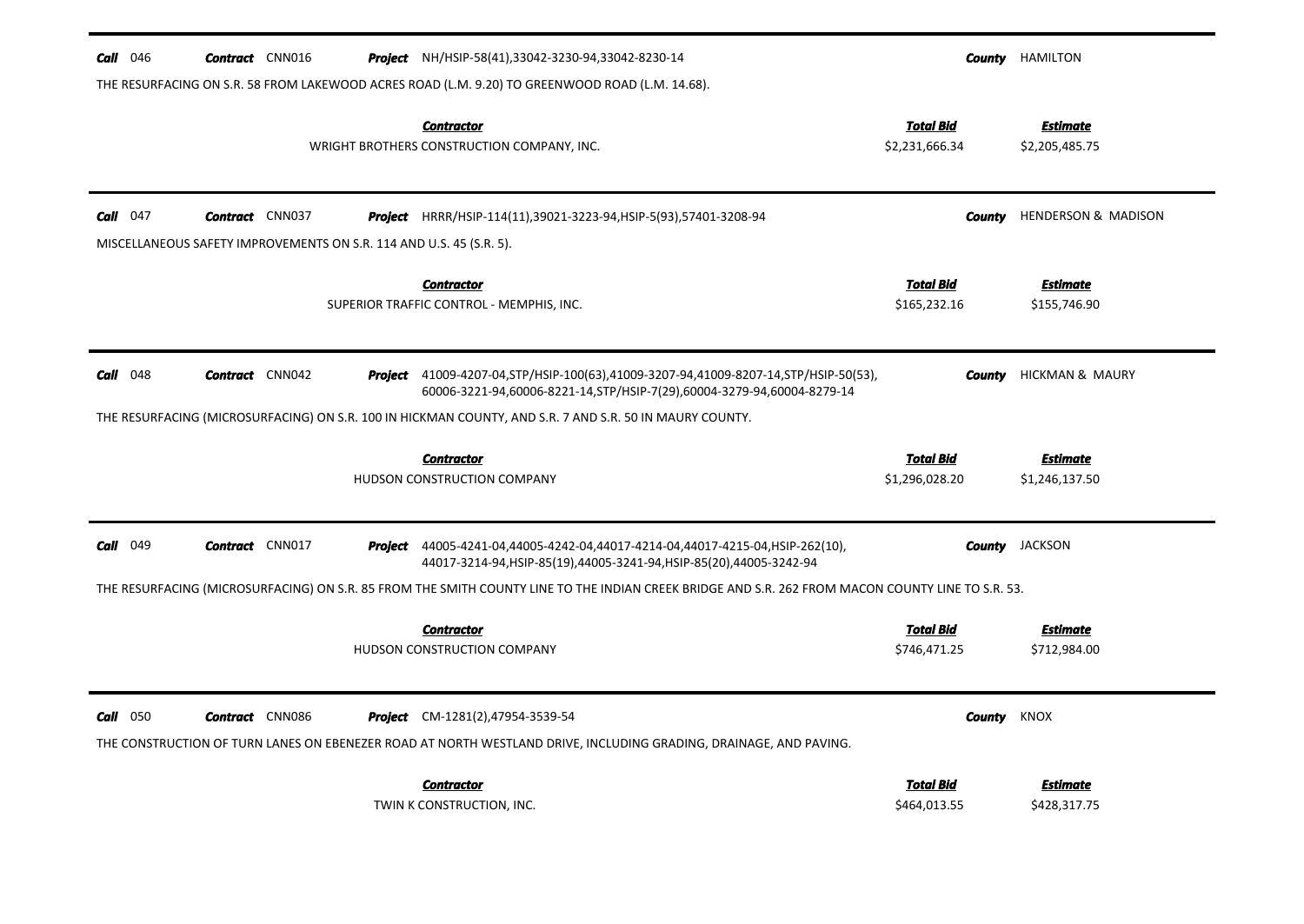| $Call$ 051<br><b>Contract</b> CNN060 | <b>Project</b> 47002-4165-04                                                                                                                                       | <b>County</b> KNOX<br>BRIDGE REPAIR ON I-40 OVER RAMPS AND 21ST STREET (L.M. 17.92, 17.93 AND 17.94), S.R. 115 OVER 21ST STREET AND RAMP (L.M. 6.58), AND PEDESTRIAN BRIDGE OVER S.R. 62 (L.M. 5.24).                                                                        |
|--------------------------------------|--------------------------------------------------------------------------------------------------------------------------------------------------------------------|------------------------------------------------------------------------------------------------------------------------------------------------------------------------------------------------------------------------------------------------------------------------------|
|                                      | <b>Contractor</b><br>BELL & ASSOCIATES CONSTRUCTION, L.P.                                                                                                          | <b>Total Bid</b><br><b>Estimate</b><br>\$1,228,000.00<br>\$2,245,643.50                                                                                                                                                                                                      |
| $Call$ 052<br><b>Contract</b> CNN079 | <b>Project</b> 50951-3567-04<br>THE GRADING, DRAINAGE, AND PAVING ON A S.I.A. ROUTE SERVING TPR AMERICA INC. IN LAWRENCEBURG.                                      | LAWRENCE<br>County                                                                                                                                                                                                                                                           |
|                                      | <b>Contractor</b><br>DOSS BROTHERS, INC.                                                                                                                           | <u>Total Bid</u><br><b>Estimate</b><br>\$335,341.00<br>\$445,305.00                                                                                                                                                                                                          |
| $Call$ 053<br><b>Contract</b> CNN041 | <b>Project</b> STP/HSIP-273(13),52004-3229-94,52004-8229-14<br>THE RESURFACING ON S.R. 273 FROM U.S. 64 (S.R. 15) (L.M. 16.38) TO U.S. 231 (S.R. 10) (L.M. 18.50). | <b>County</b> LINCOLN                                                                                                                                                                                                                                                        |
|                                      | <b>Contractor</b><br>LINCOLN PAVING, LLC                                                                                                                           | <b>Total Bid</b><br><b>Estimate</b><br>\$624,984.62<br>\$611,858.10                                                                                                                                                                                                          |
| $Call$ 054<br><b>Contract</b> CNN025 |                                                                                                                                                                    | Project HSIP-82(5),64006-3203-94,64006-4203-04,STP/HSIP-275(9),52021-3221-94,52021-8221-14<br>LINCOLN & MOORE<br>County<br>THE RESURFACING (MICROSURFACING) ON S.R. 275 FROM S.R. 10 TO EAST OF VANNTOWN SCHOOL ROAD, AND ON S.R. 82 FROM S.R. 55 TO THE BEDFORD COUNTY LINE |
|                                      | <b>Contractor</b><br>HUDSON CONSTRUCTION COMPANY                                                                                                                   | Total Bid<br>Estimate<br>\$679,684.50<br>\$632,230.25                                                                                                                                                                                                                        |
| $Call$ 055<br><b>Contract</b> CNN022 | <b>Project</b> NHTSA-HE-2(110),97053-3215-04                                                                                                                       | LOUDON<br>County<br>THE IMPROVEMENT OF THE INTERSECTION ON U.S. 11 (S.R. 2) AT MUDDY CREEK ROAD/FORD ROAD (L.M. 16.03), INCLUDING GRADING, DRAINAGE, AND PAVING.                                                                                                             |
|                                      | <b>Contractor</b><br>ROADS, LLC                                                                                                                                    | <b>Total Bid</b><br><b>Estimate</b><br>\$656,978.60<br>\$653,111.50                                                                                                                                                                                                          |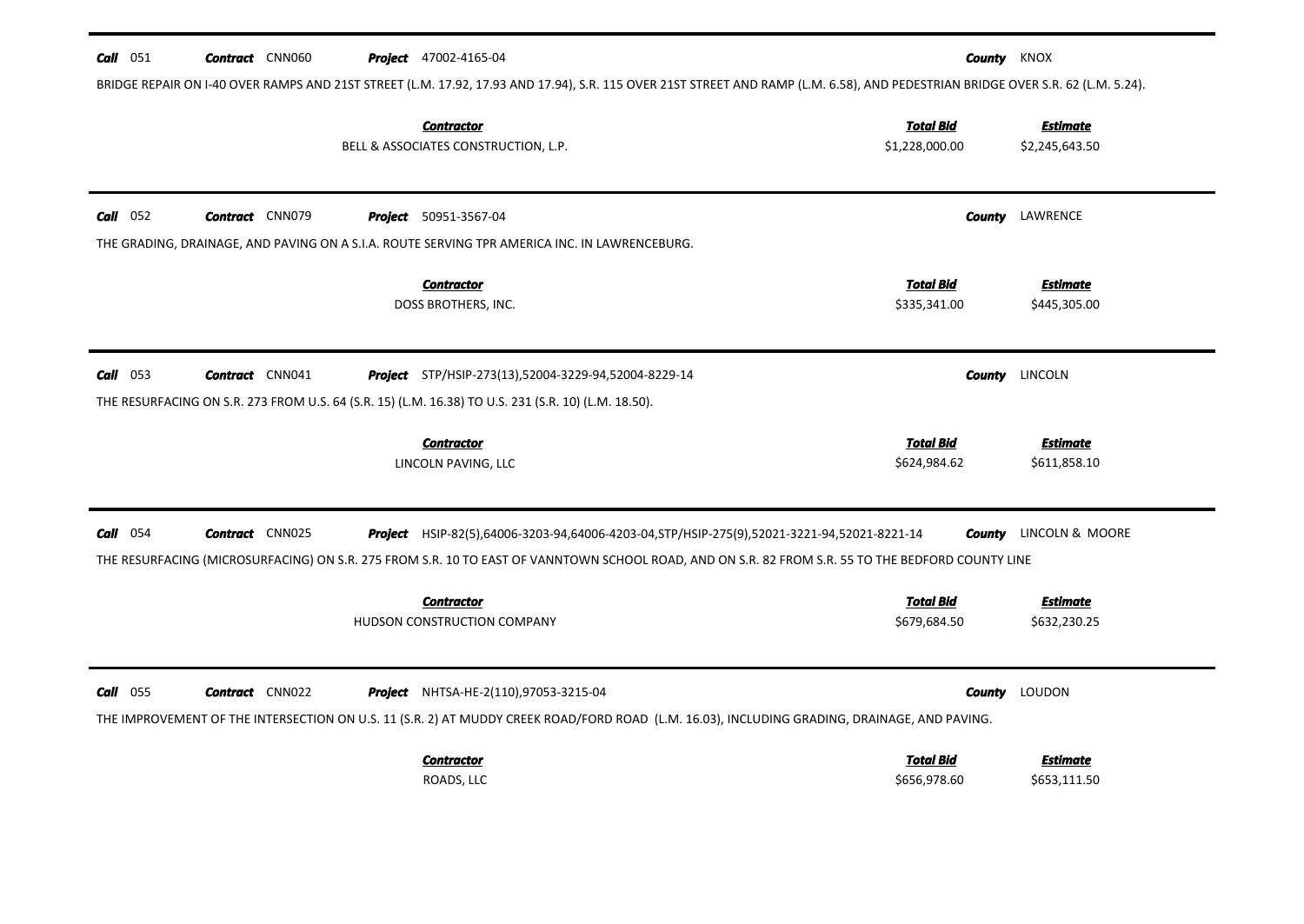| <b>Call</b> 056                                                                                                | <b>Contract</b> CNN027 |  |  | <b>Project</b> STP/HSIP-30(63),54007-3221-94,54007-8221-14                                                                                                                   |                                    | <b>County MCMINN</b>               |  |  |
|----------------------------------------------------------------------------------------------------------------|------------------------|--|--|------------------------------------------------------------------------------------------------------------------------------------------------------------------------------|------------------------------------|------------------------------------|--|--|
| THE RESURFACING ON U.S. 411 (S.R. 30) FROM EAST OF CLEARMONT DRIVE (L.M. 19.19) TO 9TH<br>STREET (L.M. 21.04). |                        |  |  |                                                                                                                                                                              |                                    |                                    |  |  |
|                                                                                                                |                        |  |  | <b>Contractor</b><br>ROGERS GROUP, INC.                                                                                                                                      | <b>Total Bid</b><br>\$756,312.90   | <b>Estimate</b><br>\$790,852.50    |  |  |
| $Call$ 057                                                                                                     | <b>Contract</b> CNN019 |  |  | Project 72079-4201-04,72079-4202-04, HSIP-29(87), 72079-3201-94, STP/HSIP-30(62),<br>54005-3235-94,54005-8235-14                                                             | County                             | MCMINN & RHEA                      |  |  |
|                                                                                                                |                        |  |  | THE RESURFACING (MICROSURFACING) ON S.R. 30 FROM DUCKETT HOLLOW ROAD TO WEST OF MILTON ROAD, AND ON S.R. 29 FROM SOUTH OF BOOFER LANE TO OLD S.R. 29.                        |                                    |                                    |  |  |
|                                                                                                                |                        |  |  | <b>Contractor</b><br>HUDSON CONSTRUCTION COMPANY                                                                                                                             | <b>Total Bid</b><br>\$962,231.70   | <b>Estimate</b><br>\$968,300.00    |  |  |
| <b>Call</b> 058                                                                                                | <b>Contract</b> CNN009 |  |  | Project HRRR/HSIP-1240(3),62951-3529-94, HRRR/HSIP-1240(4),62951-3530-94<br>INTERSECTION IMPROVEMENTS ON WARREN STREET AT TELLICO STREET AND COLLEGE STREET IN MADISONVILLE. |                                    | <b>County</b> MONROE               |  |  |
|                                                                                                                |                        |  |  |                                                                                                                                                                              |                                    |                                    |  |  |
|                                                                                                                |                        |  |  | <b>Contractor</b><br>ROADS, LLC                                                                                                                                              | <b>Total Bid</b><br>\$291,961.80   | <b>Estimate</b><br>\$351,125.40    |  |  |
| Call 059                                                                                                       | <b>Contract</b> CNN073 |  |  | <b>Project</b> NH/HSIP-12(53),63004-3217-94,63004-8217-14                                                                                                                    | County                             | MONTGOMERY                         |  |  |
|                                                                                                                |                        |  |  | THE RESURFACING (THIN MIX OVERLAY) ON S.R. 12 FROM S.R. 76 (L.M. 8.47) TO S.R. 13 (L.M. 12.93).                                                                              |                                    |                                    |  |  |
|                                                                                                                |                        |  |  | <b>Contractor</b><br>EUBANK ASPHALT PAVING & SEALING                                                                                                                         | <b>Total Bid</b><br>\$1,212,079.15 | <b>Estimate</b><br>\$1,371,205.75  |  |  |
| Call 060                                                                                                       | <b>Contract</b> CNN021 |  |  | Project STP/HSIP-233(6),81010-3214-94,81010-8214-14, STP/HSIP-237(15),63030-3208-94,<br>63030-8208-14                                                                        |                                    | <b>County</b> MONTGOMERY & STEWART |  |  |
|                                                                                                                |                        |  |  | THE RESURFACING (MICROSURFACING) ON S.R. 237 FROM BROWNING WAY TO S.R. 238, AND ON S.R. 233 FROM S.R. 49 TO S.R. 46.                                                         |                                    |                                    |  |  |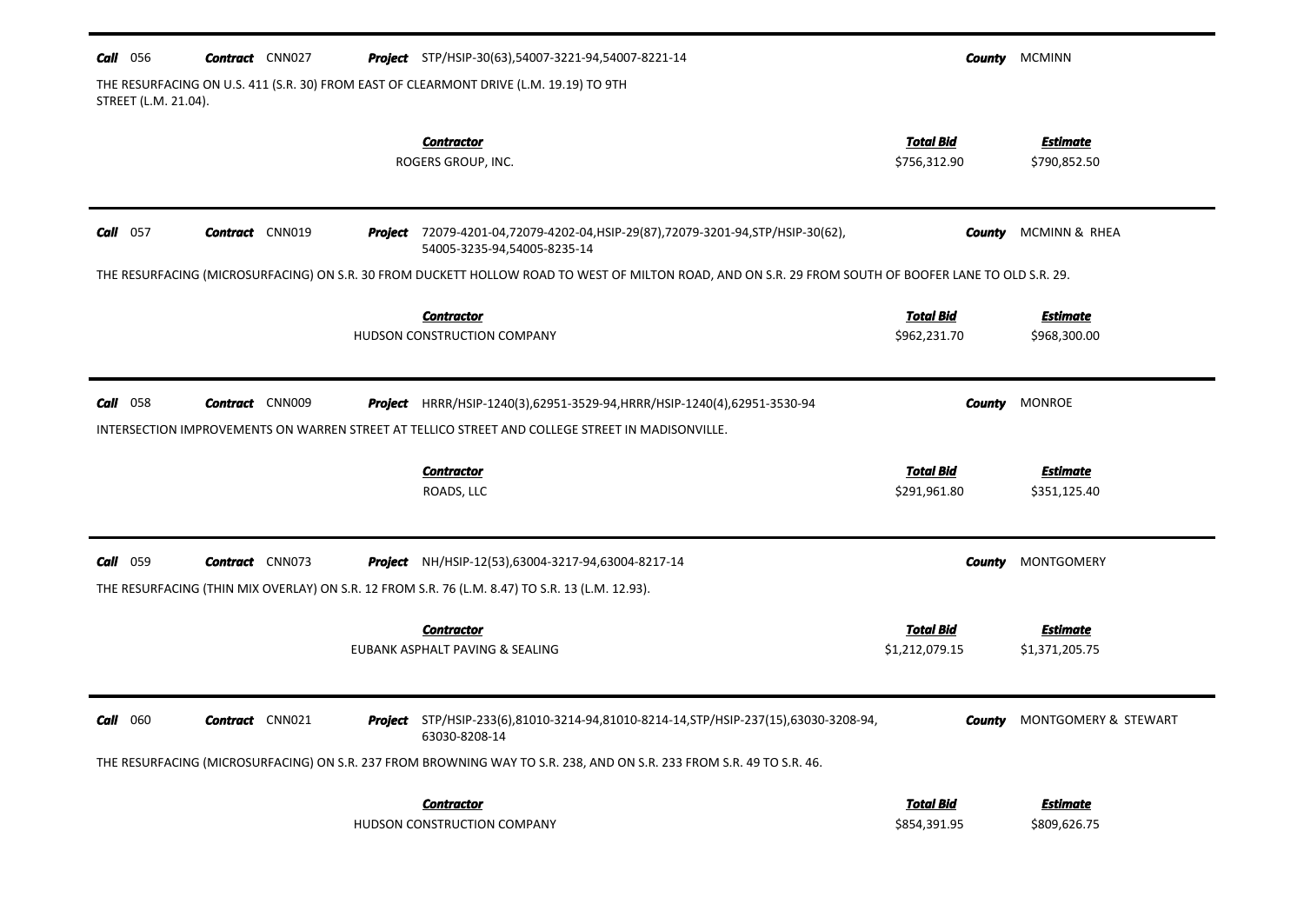| <b>Call</b> 061                                                                                                                   | <b>Contract</b> CNN047                                                                                                                    | Project | 65007-4209-04,65014-4207-04,65014-4208-04,HSIP-298(11),65014-3207-94,<br>HSIP-329(10),65007-3209-94                                                       |                                    | <b>County</b> MORGAN              |  |  |
|-----------------------------------------------------------------------------------------------------------------------------------|-------------------------------------------------------------------------------------------------------------------------------------------|---------|-----------------------------------------------------------------------------------------------------------------------------------------------------------|------------------------------------|-----------------------------------|--|--|
| THE RESURFACING (MICROSURFACING) ON S.R. 298 FROM THE CUMBERLAND COUNTY LINE TO S.R. 62, AND ON S.R. 329 FROM S.R. 62 TO S.R. 29. |                                                                                                                                           |         |                                                                                                                                                           |                                    |                                   |  |  |
|                                                                                                                                   |                                                                                                                                           |         | <b>Contractor</b><br>HUDSON CONSTRUCTION COMPANY                                                                                                          | <b>Total Bid</b><br>\$778,649.90   | <b>Estimate</b><br>\$858,541.25   |  |  |
| <b>Call</b> 063                                                                                                                   | <b>Contract</b> CNN028                                                                                                                    | Project | NH/HSIP-52(66),67002-3236-94,67002-8236-14                                                                                                                | County                             | OVERTON                           |  |  |
|                                                                                                                                   |                                                                                                                                           |         | THE RESURFACING (THIN MIX OVERLAY) ON S.R. 52 FROM THOMPSON CIRCLE (L.M. 3.37) TO TOWER HILL ROAD (L.M. 6.89).                                            |                                    |                                   |  |  |
|                                                                                                                                   |                                                                                                                                           |         | <b>Contractor</b><br>HIGHWAYS, INC.                                                                                                                       | <b>Total Bid</b><br>\$963,023.10   | <u>Estimate</u><br>\$916,741.80   |  |  |
| <b>Call</b> 064                                                                                                                   | <b>Contract</b> CNN029                                                                                                                    |         | <b>Project</b> NH/HSIP-111(90),69002-3252-94,69002-8252-14                                                                                                | <b>County</b>                      | <b>PICKETT</b>                    |  |  |
|                                                                                                                                   | THE RESURFACING (THIN MIX OVERLAY) ON S.R. 111 FROM NORTH OF JIM BEATY ROAD (L.M. 2.28) TO PENDERGRASS ROAD /COVE CREEK ROAD (L.M. 5.38). |         |                                                                                                                                                           |                                    |                                   |  |  |
|                                                                                                                                   |                                                                                                                                           |         | <b>Contractor</b><br>HIGHWAYS, INC.                                                                                                                       | <b>Total Bid</b><br>\$447,447.00   | <b>Estimate</b><br>\$457,375.10   |  |  |
| <b>Call</b> 065                                                                                                                   | <b>Contract</b> CNN030                                                                                                                    |         | <b>Project</b> NH/HSIP-40(32),70005-3210-94,70005-8210-14                                                                                                 | <b>County</b>                      | <b>POLK</b>                       |  |  |
|                                                                                                                                   |                                                                                                                                           |         | THE RESURFACING ON U.S. 64 (S.R. 40) FROM EAST OF MAIN STREET (L.M. 26.00) TO THE NORTH CAROLINA STATE LINE (L.M. 30.02).                                 |                                    |                                   |  |  |
|                                                                                                                                   |                                                                                                                                           |         | <b>Contractor</b><br>ROGERS GROUP, INC.                                                                                                                   | <b>Total Bid</b><br>\$2,034,004.95 | <b>Estimate</b><br>\$1,931,557.05 |  |  |
| <b>Call</b> 066                                                                                                                   | <b>Contract</b> CNN031                                                                                                                    |         | Project 71024-4202-04,93008-4220-04,93008-4221-04,93016-4207-04, HSIP-135(20),<br>93016-3207-94, HSIP-135(21), 71024-3202-94, HSIP-136(12), 93008-3220-94 | County                             | PUTNAM & WHITE                    |  |  |
|                                                                                                                                   |                                                                                                                                           |         | THE RESURFACING (EITHER MICROSURFACE OR THIN MIX OVERLAY) ON S.R. 135 IN PUTNAM AND WHITE COUNTIES, AND ON S.R. 136 IN WHITE COUNTY                       |                                    |                                   |  |  |
|                                                                                                                                   |                                                                                                                                           |         | <b>Contractor</b><br>HUDSON CONSTRUCTION COMPANY                                                                                                          | <b>Total Bid</b><br>\$962,559.90   | <b>Estimate</b><br>\$1,031,327.25 |  |  |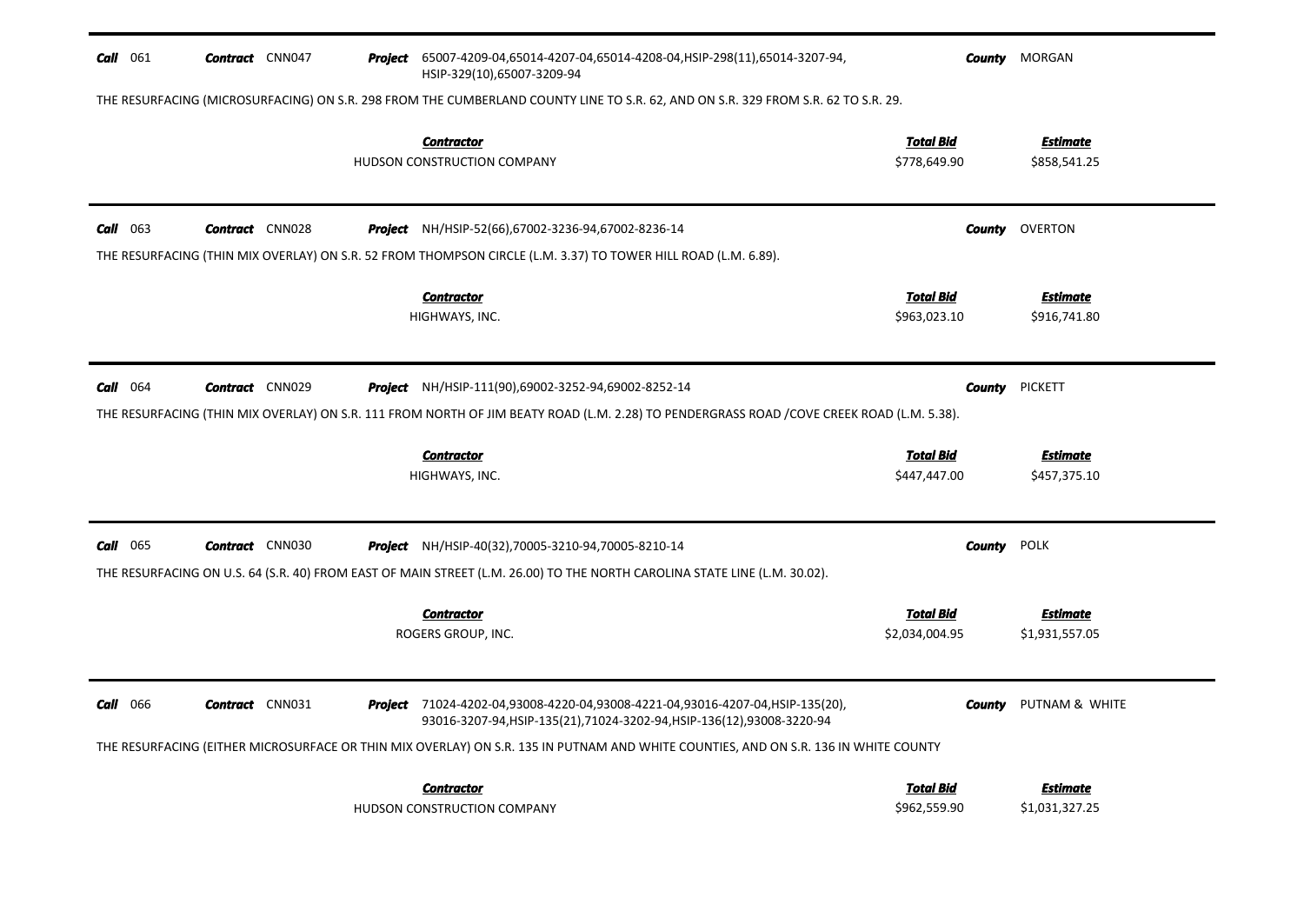| <b>Call</b> $067$                                                                                                                                           | <b>Contract</b> CNN032 | <b>Project</b>                                                                                                                | <b>County</b>                      |                                   |  |  |  |
|-------------------------------------------------------------------------------------------------------------------------------------------------------------|------------------------|-------------------------------------------------------------------------------------------------------------------------------|------------------------------------|-----------------------------------|--|--|--|
| THE RESURFACING (THIN MIX OVERLAY) ON S.R. 68 FROM WEST OF GILLIAM ROAD (L.M. 6.83) TO THE BRIDGE OVER U.S. 27 (S.R. 29) AND CNO & TP RAILROAD (L.M. 8.30). |                        |                                                                                                                               |                                    |                                   |  |  |  |
|                                                                                                                                                             |                        |                                                                                                                               |                                    |                                   |  |  |  |
|                                                                                                                                                             |                        | ALL BIDS REJECTED                                                                                                             |                                    |                                   |  |  |  |
|                                                                                                                                                             |                        |                                                                                                                               |                                    |                                   |  |  |  |
|                                                                                                                                                             |                        |                                                                                                                               |                                    |                                   |  |  |  |
| <b>Call</b> 068                                                                                                                                             | <b>Contract</b> CNN036 | Project HSIP-2870(4),79961-3508-94,HSIP-2874(1),79960-3590-94,HSIP-803(6),79947-3413-94                                       |                                    | <b>County</b> SHELBY              |  |  |  |
|                                                                                                                                                             |                        | MISCELLANEOUS SAFETY IMPROVEMENTS ON VARIOUS LOCAL ROUTES IN SHELBY COUNTY.                                                   |                                    |                                   |  |  |  |
|                                                                                                                                                             |                        | <b>Contractor</b>                                                                                                             | <b>Total Bid</b>                   | <b>Estimate</b>                   |  |  |  |
|                                                                                                                                                             |                        | SUPERIOR TRAFFIC CONTROL - MEMPHIS, INC.                                                                                      | \$155,125.68                       | \$145,351.25                      |  |  |  |
|                                                                                                                                                             |                        |                                                                                                                               |                                    |                                   |  |  |  |
| $Call$ 069                                                                                                                                                  | <b>Contract</b> CNN072 | <b>Project</b> 79045-8226-14, NH/HSIP-15(177), 79045-3226-94                                                                  | County                             | SHELBY                            |  |  |  |
|                                                                                                                                                             |                        | THE RESURFACING ON S.R. 15 FROM BARTLETT BOULEVARD (L.M. 3.39) TO THE BRIDGE OVER FLETCHER CREEK (L.M. 5.86).                 |                                    |                                   |  |  |  |
|                                                                                                                                                             |                        |                                                                                                                               |                                    |                                   |  |  |  |
|                                                                                                                                                             |                        | <b>Contractor</b>                                                                                                             | <b>Total Bid</b>                   | <b>Estimate</b>                   |  |  |  |
|                                                                                                                                                             |                        | STANDARD CONSTRUCTION COMPANY, INC.                                                                                           | \$1,470,386.35                     | \$1,439,009.00                    |  |  |  |
|                                                                                                                                                             |                        |                                                                                                                               |                                    |                                   |  |  |  |
| <b>Call</b> 070                                                                                                                                             | <b>Contract</b> CNN044 | <b>Project</b> 79187-4235-04                                                                                                  | County                             | SHELBY                            |  |  |  |
|                                                                                                                                                             |                        | THE REPAIR OF BRIDGES ON S.R. 385 OVER HALL CREEK, MEMPHIS-ARLINGTON ROAD, AND THE LOOSAHATCHIE RIVER.                        |                                    |                                   |  |  |  |
|                                                                                                                                                             |                        |                                                                                                                               |                                    |                                   |  |  |  |
|                                                                                                                                                             |                        | <b>Contractor</b>                                                                                                             | <b>Total Bid</b><br>\$4,060,796.00 | <b>Estimate</b><br>\$4,626,870.18 |  |  |  |
|                                                                                                                                                             |                        | JAMISON CONSTRUCTION, LLC                                                                                                     |                                    |                                   |  |  |  |
|                                                                                                                                                             |                        |                                                                                                                               |                                    |                                   |  |  |  |
| $Call$ 071                                                                                                                                                  | <b>Contract</b> CNN058 | <b>Project</b> STP/HSIP-24(50),80002-3260-94,80002-8260-14                                                                    | County                             | <b>SMITH</b>                      |  |  |  |
|                                                                                                                                                             |                        | THE RESURFACING (MICROSURFACING) ON U.S. 70N (S.R. 24) FROM THE WILSON COUNTY LINE (L.M. 0.00) TO STALLINGS ROAD (L.M. 8.60). |                                    |                                   |  |  |  |
|                                                                                                                                                             |                        |                                                                                                                               |                                    |                                   |  |  |  |
|                                                                                                                                                             |                        | <b>Contractor</b><br>HUDSON CONSTRUCTION COMPANY                                                                              | Total Bid<br>\$689,842.75          | Estimate<br>\$719,049.00          |  |  |  |
|                                                                                                                                                             |                        |                                                                                                                               |                                    |                                   |  |  |  |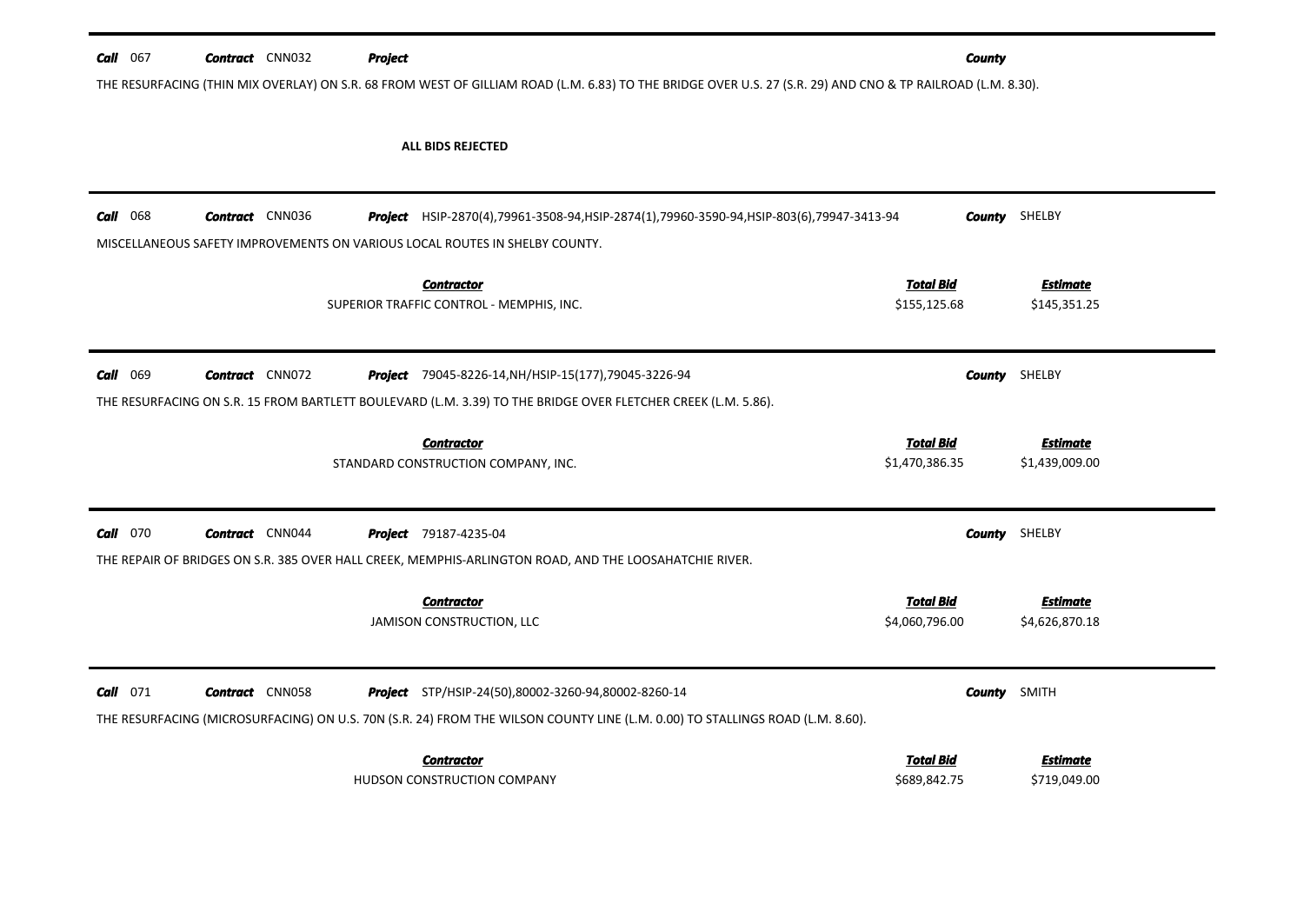| $Call$ 072      | <b>Contract</b> CNN023                                                                                                                          |  | Project 82002-3282-04                                                                                                                                              |                                  | <b>County</b> SULLIVAN          |  |  |  |  |
|-----------------|-------------------------------------------------------------------------------------------------------------------------------------------------|--|--------------------------------------------------------------------------------------------------------------------------------------------------------------------|----------------------------------|---------------------------------|--|--|--|--|
|                 | THE GRADING, DRAINAGE, INSTALLATION OF SIGNALS AND PAVING ON U.S. 11W (S.R. 1) AT THE INTERSECTION OF PINNACLE PARKWAY (L.M. 20.73) IN BRISTOL. |  |                                                                                                                                                                    |                                  |                                 |  |  |  |  |
|                 |                                                                                                                                                 |  | <b>Contractor</b>                                                                                                                                                  | <b>Total Bid</b>                 | <b>Estimate</b>                 |  |  |  |  |
|                 |                                                                                                                                                 |  | BAKER'S CONSTRUCTION SERVICES, INC.                                                                                                                                | \$625,593.41                     | \$763,509.50                    |  |  |  |  |
|                 |                                                                                                                                                 |  |                                                                                                                                                                    |                                  |                                 |  |  |  |  |
| $Call$ 073      | <b>Contract</b> CNN070                                                                                                                          |  | <b>Project</b> NH/HSIP-6(96),83077-3215-94,83077-8215-14                                                                                                           |                                  | <b>County</b> SUMNER            |  |  |  |  |
|                 |                                                                                                                                                 |  | THE RESURFACING ON S.R. 6 FROM S.R. 258 (L.M. 2.13) TO SAUNDERSVILLE ROAD (L.M. 6.60).                                                                             |                                  |                                 |  |  |  |  |
|                 |                                                                                                                                                 |  | <b>Contractor</b>                                                                                                                                                  | <b>Total Bid</b>                 | <b>Estimate</b>                 |  |  |  |  |
|                 |                                                                                                                                                 |  | ROGERS GROUP, INC.                                                                                                                                                 | \$1,657,653.89                   | \$1,629,298.25                  |  |  |  |  |
|                 |                                                                                                                                                 |  |                                                                                                                                                                    |                                  |                                 |  |  |  |  |
| $Call$ 074      | <b>Contract</b> CNN056                                                                                                                          |  | <b>Project</b> STP-SIP-171(29),95063-3224-94, STP-SIP-174(23), 83017-3247-94                                                                                       | County                           | SUMNER & WILSON                 |  |  |  |  |
|                 |                                                                                                                                                 |  | INSTALLATION OF SCHOOL ZONE SIGNING IMPROVEMENTS ON S.R. 174 AND S.R. 171 FOR SHAFER MIDDLE SCHOOL, BENNY BILLS ELEMENTARY SCHOOL, AND MOUNT JULIET MIDDLE SCHOOL. |                                  |                                 |  |  |  |  |
|                 |                                                                                                                                                 |  | <b>Contractor</b>                                                                                                                                                  | <b>Total Bid</b>                 | <b>Estimate</b>                 |  |  |  |  |
|                 |                                                                                                                                                 |  | STANSELL ELECTRIC COMPANY, INC.                                                                                                                                    | \$33,380.00                      | \$43,825.00                     |  |  |  |  |
|                 |                                                                                                                                                 |  |                                                                                                                                                                    |                                  |                                 |  |  |  |  |
| <b>Call</b> 075 | <b>Contract</b> CNN033                                                                                                                          |  | <b>Project</b> HSIP-1(313), 89073-3212-94, NH/HSIP-1(313), 89073-8212-14                                                                                           | <b>County</b>                    | WARREN                          |  |  |  |  |
|                 |                                                                                                                                                 |  | THE RESURFACING (MICROSURFACING) ON U.S. 70S (S.R. 1) FROM WEST OF THE BRIDGES OVER THE COLLINS RIVER (L.M. 14.90) TO VICTOR J. YOUNG ROAD (L.M. 23.26).           |                                  |                                 |  |  |  |  |
|                 |                                                                                                                                                 |  |                                                                                                                                                                    |                                  |                                 |  |  |  |  |
|                 |                                                                                                                                                 |  | <b>Contractor</b><br>HUDSON CONSTRUCTION COMPANY                                                                                                                   | <b>Total Bid</b><br>\$818,857.50 | <b>Estimate</b><br>\$823,145.75 |  |  |  |  |
|                 |                                                                                                                                                 |  |                                                                                                                                                                    |                                  |                                 |  |  |  |  |
|                 |                                                                                                                                                 |  |                                                                                                                                                                    |                                  |                                 |  |  |  |  |
| <b>Call</b> 076 | <b>Contract</b> CNN045                                                                                                                          |  | Project STP/HSIP-227(6),91043-3205-94,91043-8205-14                                                                                                                | County                           | WAYNE                           |  |  |  |  |
|                 |                                                                                                                                                 |  | THE RESURFACING (BITUMINOUS SEAL COAT) ON S.R. 227 FROM THE ALABAMA STATE LINE (L.M. 0.00) TO THE LAWRENCE COUNTY LINE (L.M. 13.19).                               |                                  |                                 |  |  |  |  |
|                 |                                                                                                                                                 |  | <b>Contractor</b>                                                                                                                                                  | <b>Total Bid</b>                 | Estimate                        |  |  |  |  |
|                 |                                                                                                                                                 |  | ROGERS GROUP, INC.                                                                                                                                                 | \$992,750.00                     | \$953,912.50                    |  |  |  |  |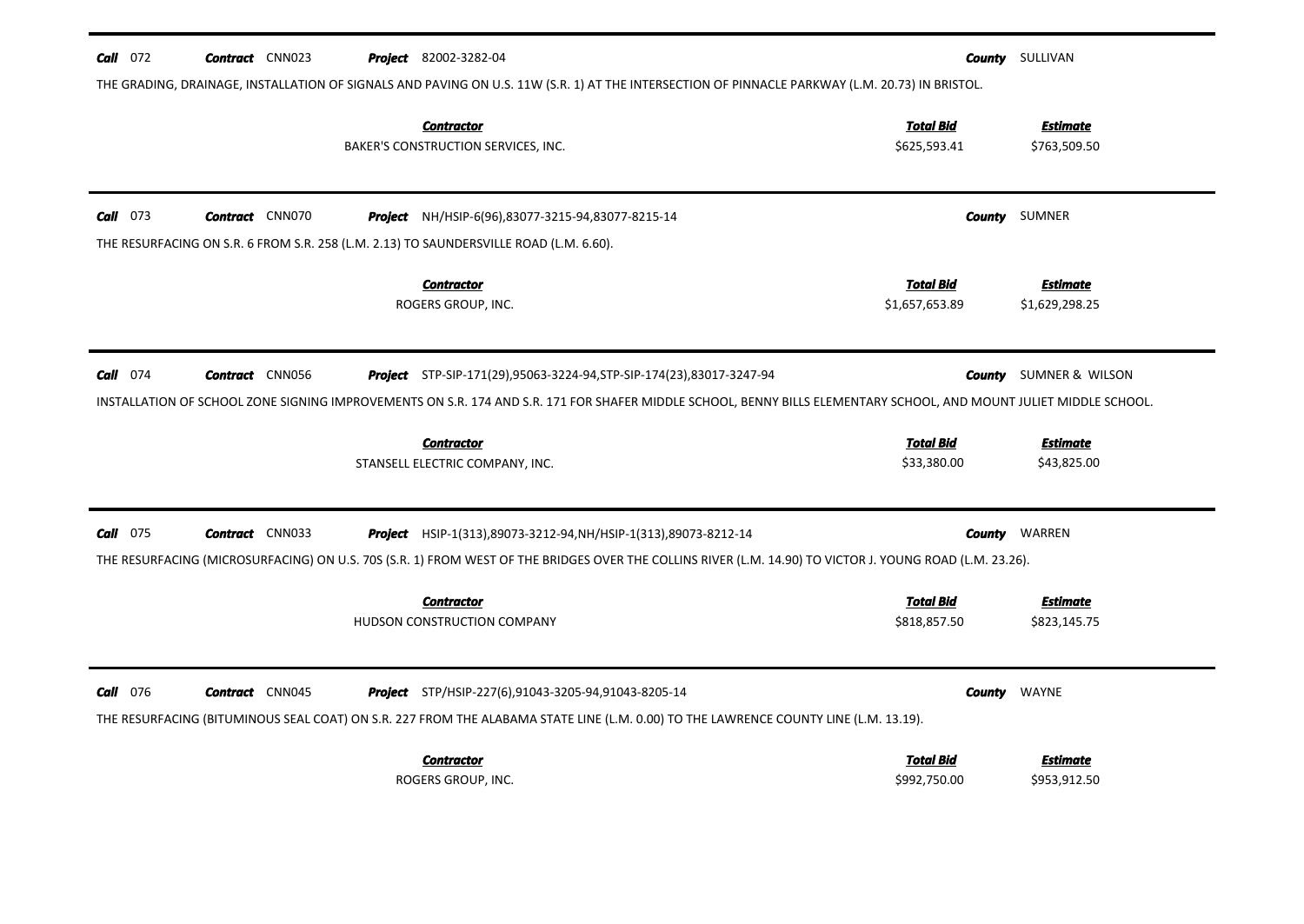## $Call$  077 *Contract* **CNN059** Project 92137-4223-04,92137-8221-14, NH/HSIP-22(75), 92137-3221-94

*County* **WEAKLEY** 

THE RESURFACING (THIN MIX OVERLAY) ON S.R. 22 FROM THE RAMP FROM S.R. 431 (L.M. 19.15) TO NORTH OF THE RAMP FROM S.R. 43 (L.M. 24.90).

| Contractor                | <b>Total Bid</b> | Estimate       |
|---------------------------|------------------|----------------|
| FORD CONSTRUCTION COMPANY | \$3,339,808.15   | \$3,323,166.36 |

| <b>Total Awarded</b> | <b>Total Estimate</b> |
|----------------------|-----------------------|
|                      |                       |

*Letting Totals -* \$87,611,954.88 \$87,755,891.39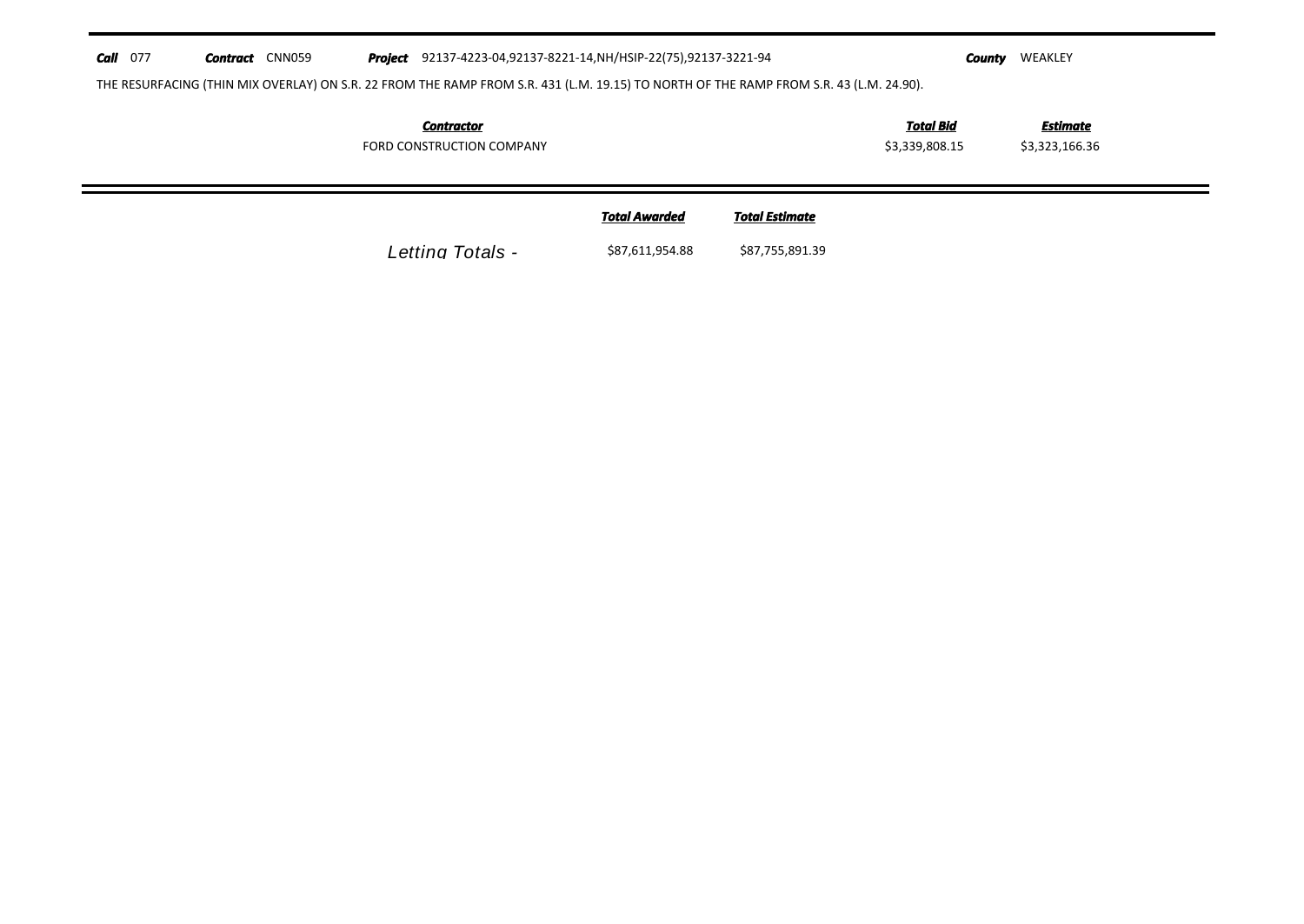| $Call$ 001 | <b>Contract</b> CNN915 | <b>Project</b> 98301-4125-04<br>THE RELENSING OF SNOWPLOWABLE PAVEMENT MARKERS ON VARIOUS INTERSTATE AND STATE ROUTES.                                                                                                                       |                                  | <b>County</b> CHEATHAM, DAVIDSON, ETC. |
|------------|------------------------|----------------------------------------------------------------------------------------------------------------------------------------------------------------------------------------------------------------------------------------------|----------------------------------|----------------------------------------|
|            |                        | <b>Contractor</b><br>K & S MARKERS, INC.                                                                                                                                                                                                     | Total Bid<br>\$226,471.84        | <b>Estimate</b><br>\$236,074.00        |
| $Call$ 003 | <b>Contract</b> CNN911 | <b>Project</b> 23211-4226-04, HSIP-211(13), 23211-3226-94                                                                                                                                                                                    | <b>County</b> DYER               |                                        |
|            |                        | THE RESURFACING (HOT IN-PLACE RECYCLING WITH EITHER MICROSURFACE OR THIN MIX OVERLAY, OR FULL DEPTH OVERLAY) ON S.R. 211 FROM S.R. 77 (L.M. 10.31) TO S.R. 105 (L.M. 17.09).                                                                 |                                  |                                        |
|            |                        | <b>Contractor</b><br>FORD CONSTRUCTION COMPANY                                                                                                                                                                                               | <b>Total Bid</b><br>\$852,799.15 | <b>Estimate</b><br>\$930,677.00        |
| $Call$ 004 | <b>Contract</b> CNN913 | Project 26008-4207-04,26010-4210-04, HSIP-122(10), 26010-3210-94, HSIP-97(11), 26008-3207-94<br>THE RESURFACING (MICROSURFACING) ON S.R. 97 FROM THE ALABAMA STATE LINE TO S.R. 122, AND ON S.R. 122 FROM THE LINCOLN COUNTY LINE TO S.R. 15 | County                           | <b>FRANKLIN</b>                        |
|            |                        | <b>Contractor</b><br>HUDSON CONSTRUCTION COMPANY                                                                                                                                                                                             | <b>Total Bid</b><br>\$512,540.00 | <b>Estimate</b><br>\$472,924.60        |
| $Call$ 005 | <b>Contract</b> CNN914 | <b>Project</b> STP/HSIP-68(40),72007-3232-94,72007-8232-14                                                                                                                                                                                   | <b>County</b> RHEA               |                                        |
|            |                        | THE RESURFACING (THIN MIX OVERLAY) ON S.R. 68 FROM WEST OF GILLIAM ROAD (L.M. 6.83) TO THE BRIDGE OVER U.S. 27 (S.R. 29) AND CNO & TP RAILROAD (L.M. 8.30).                                                                                  |                                  |                                        |
|            |                        | <b>Contractor</b><br>ROGERS GROUP, INC.                                                                                                                                                                                                      | <b>Total Bid</b><br>\$511,415.80 | Estimate<br>\$459,309.70               |
| $Call$ 006 | <b>Contract</b> CNN910 | <b>Project</b> NH/HSIP-1(308),82002-3281-94,82002-8281-14, STP/HSIP-36(52),82006-3279-94,<br>82006-8279-14                                                                                                                                   |                                  | <b>County</b> SULLIVAN                 |
|            |                        | THE RESURFACING ON U.S. 11W (S.R. 1) FROM FAIRMONT AVENUE TO EAST OF BROOKSIDE DRIVE, AND ON S.R. 36 FROM EAST CENTER STREET TO THE VIRGINIA STATE LINE.                                                                                     |                                  |                                        |
|            |                        | <b>Contractor</b><br>W-L CONSTRUCTION & PAVING, INC.                                                                                                                                                                                         | Total Bid<br>\$4,195,455.18      | Estimate<br>\$4,210,713.40             |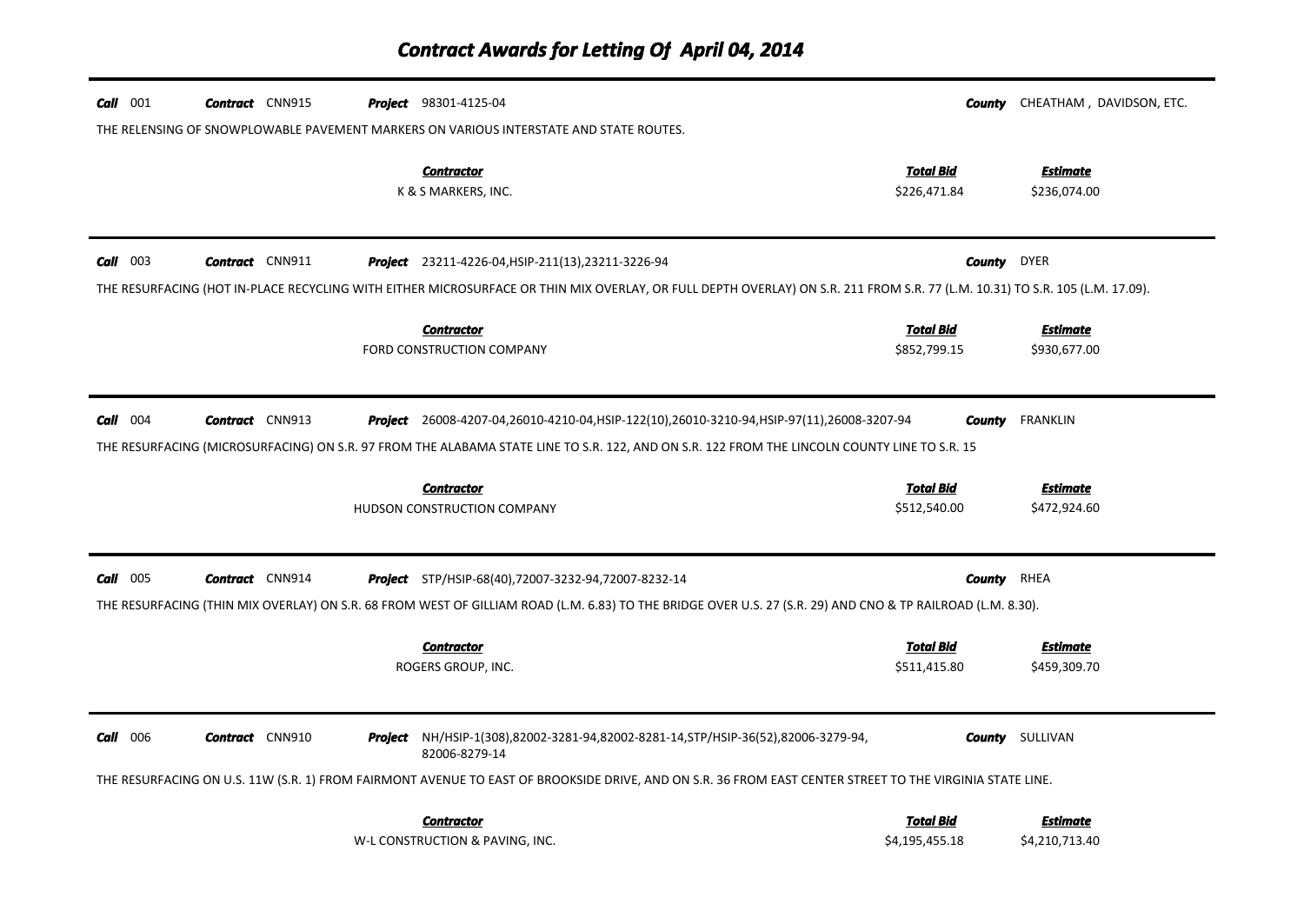| $Call$ 007 | <b>Contract</b> CNN080 | <b>Project</b> HRRR/HSIP-100(41),01946-3423-94<br>THE GRADING, DRAINAGE, CONSTRUCTION OF A CONCRETE BOX BRIDGE AND PAVING ON PARK LANE AT THE INTERSECTION OF NIG LONGMIRE ROAD (L.M. 1.01) IN ANDERSONVILLE. |                                  | <b>County</b> ANDERSON              |
|------------|------------------------|---------------------------------------------------------------------------------------------------------------------------------------------------------------------------------------------------------------|----------------------------------|-------------------------------------|
|            |                        | <b>Contractor</b><br>MCKINNON CONSTRUCTION COMPANY LLC                                                                                                                                                        | <b>Total Bid</b><br>\$474,627.27 | <b>Estimate</b><br>\$516,527.65     |
| $Call$ 008 | <b>Contract</b> CNN143 | <b>Project</b> 98018-4188-04<br>THE RANDOM ON-CALL SIGNING ON VARIOUS INTERSTATES AND STATE ROUTES.                                                                                                           | County                           | ANDERSON, BLOUNT, ETC.              |
|            |                        | ALL BIDS REJECTED                                                                                                                                                                                             |                                  |                                     |
| Call 009   | <b>Contract</b> CNN144 | <b>Project</b> 98301-4126-04<br>THE RANDOM ON-CALL SIGNING ON VARIOUS INTERSTATES AND STATE ROUTES.                                                                                                           | County                           | BEDFORD, CHEATHAM, ETC.             |
|            |                        | <b>Contractor</b>                                                                                                                                                                                             | <b>Total Bid</b>                 | <b>Estimate</b>                     |
|            |                        | LAW SIGNS LLC                                                                                                                                                                                                 | \$228,552.00                     | \$218,657.25                        |
| $Call$ 010 | <b>Contract</b> CNN049 | Project HRRR/HSIP-2005(10),02945-3499-94, HRRR/HSIP-269(25),02019-3205-94,<br>HRRR/HSIP-272(11),59021-3212-94, HRRR/HSIP-7500(26),75946-3457-94,<br>HRRR/HSIP-99(41),59009-3209-94                            | County                           | BEDFORD, MARSHALL, ETC.             |
|            |                        | MISCELLANEOUS SAFETY IMPROVEMENTS ON VARIOUS STATE AND LOCAL ROUTES.                                                                                                                                          |                                  |                                     |
|            |                        | <b>ALL BIDS REJECTED</b>                                                                                                                                                                                      |                                  |                                     |
| $Call$ 011 | <b>Contract</b> CNN145 | <b>Project</b> 98048-4175-04<br>THE RANDOM ON-CALL SIGNING ON VARIOUS INTERSTATES AND STATE ROUTES.                                                                                                           |                                  | <b>County</b> BENTON, CARROLL, ETC. |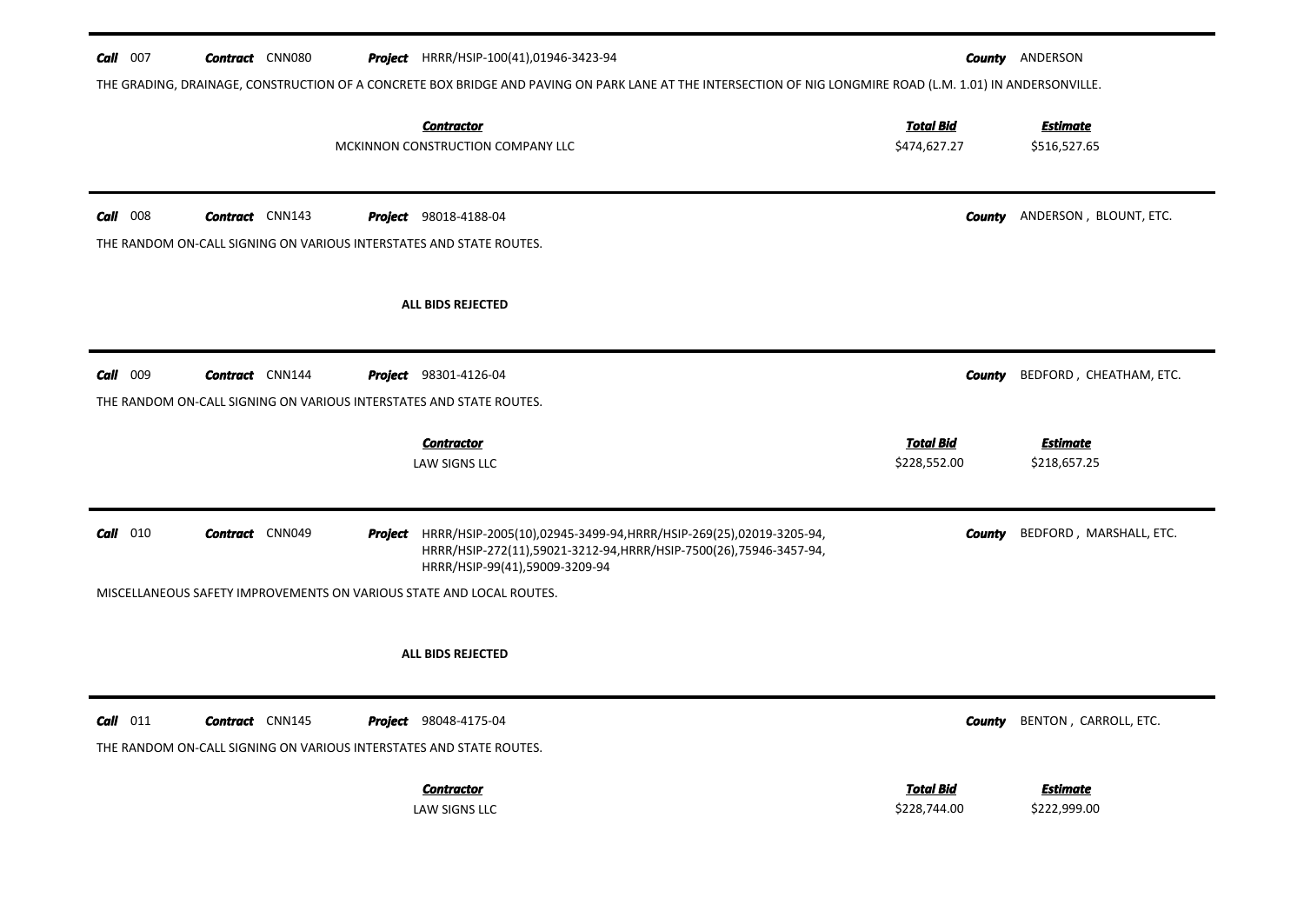| $Call$ 012                                                          | <b>Contract</b> CNN113 |  | <b>Project</b> 98028-4151-04                                                                                                               |                                    |        | <b>County</b> BLEDSOE, BRADLEY, ETC. |  |
|---------------------------------------------------------------------|------------------------|--|--------------------------------------------------------------------------------------------------------------------------------------------|------------------------------------|--------|--------------------------------------|--|
| THE RANDOM ON-CALL SIGNING ON VARIOUS INTERSTATES AND STATE ROUTES. |                        |  |                                                                                                                                            |                                    |        |                                      |  |
|                                                                     |                        |  | <b>Contractor</b><br><b>LAW SIGNS LLC</b>                                                                                                  | <b>Total Bid</b><br>\$188,915.00   |        | <b>Estimate</b><br>\$170,145.00      |  |
| $Call$ 013                                                          | <b>Contract</b> CNN124 |  | Project NH/HSIP-73(60),05008-3232-94,05008-8232-14                                                                                         |                                    | County | <b>BLOUNT</b>                        |  |
|                                                                     |                        |  | THE RESURFACING (THIN MIX OVERLAY) ON U.S. 321 (S.R. 73) FROM THE LOUDON COUNTY LINE (L.M. 0.00) TO S.R. 335 (L.M. 7.67).                  |                                    |        |                                      |  |
|                                                                     |                        |  | <b>Contractor</b>                                                                                                                          | <b>Total Bid</b>                   |        | <b>Estimate</b>                      |  |
|                                                                     |                        |  | APAC-ATLANTIC, INC.                                                                                                                        | \$1,616,344.20                     |        | \$1,681,830.00                       |  |
| $Call$ 014                                                          | <b>Contract</b> CNN122 |  | Project STP/HSIP-33(108),05001-3285-94,05001-8285-14                                                                                       |                                    | County | <b>BLOUNT</b>                        |  |
|                                                                     |                        |  | THE RESURFACING ON U.S. 411 (S.R. 33) FROM U.S. 129 (S.R. 115) (L.M. 6.09) TO U.S. 411 (S.R. 35) (L.M. 12.34).                             |                                    |        |                                      |  |
|                                                                     |                        |  |                                                                                                                                            |                                    |        |                                      |  |
|                                                                     |                        |  |                                                                                                                                            |                                    |        |                                      |  |
|                                                                     |                        |  | <b>Contractor</b><br>APAC-ATLANTIC, INC.                                                                                                   | <b>Total Bid</b><br>\$2,077,387.65 |        | <b>Estimate</b><br>\$2,011,177.00    |  |
| $Call$ 015                                                          | <b>Contract</b> CNN020 |  | <b>Project</b> STP/NH-SIP-37(16),10003-3264-94, STP/NH-SIP-37(17), 10003-3265-94                                                           |                                    | County | CARTER                               |  |
|                                                                     |                        |  | INSTALLATION OF A FLASHING SCHOOL SIGN ON U.S. 19E (S.R. 37) AT RACHEL CLAWSON ROAD, AND SIGNALS AT THE INTERSECTION OF U.S. 321 (S.R. 67) |                                    |        |                                      |  |
|                                                                     |                        |  | ALL BIDS REJECTED                                                                                                                          |                                    |        |                                      |  |
|                                                                     |                        |  |                                                                                                                                            |                                    |        |                                      |  |
| $Call$ 016                                                          | <b>Contract</b> CNN134 |  | <b>Project</b> HSIP-REG1(96),98018-3214-94, HSIP-REG1(99),98018-3217-94                                                                    |                                    | County | CARTER, COCKE, ETC.                  |  |
|                                                                     |                        |  | MISCELLANEOUS SAFETY IMPROVEMENTS AT VARIOUS STOP CONTROLLED INTERSECTIONS.                                                                |                                    |        |                                      |  |
|                                                                     |                        |  | <b>Contractor</b>                                                                                                                          | <b>Total Bid</b>                   |        | <b>Estimate</b>                      |  |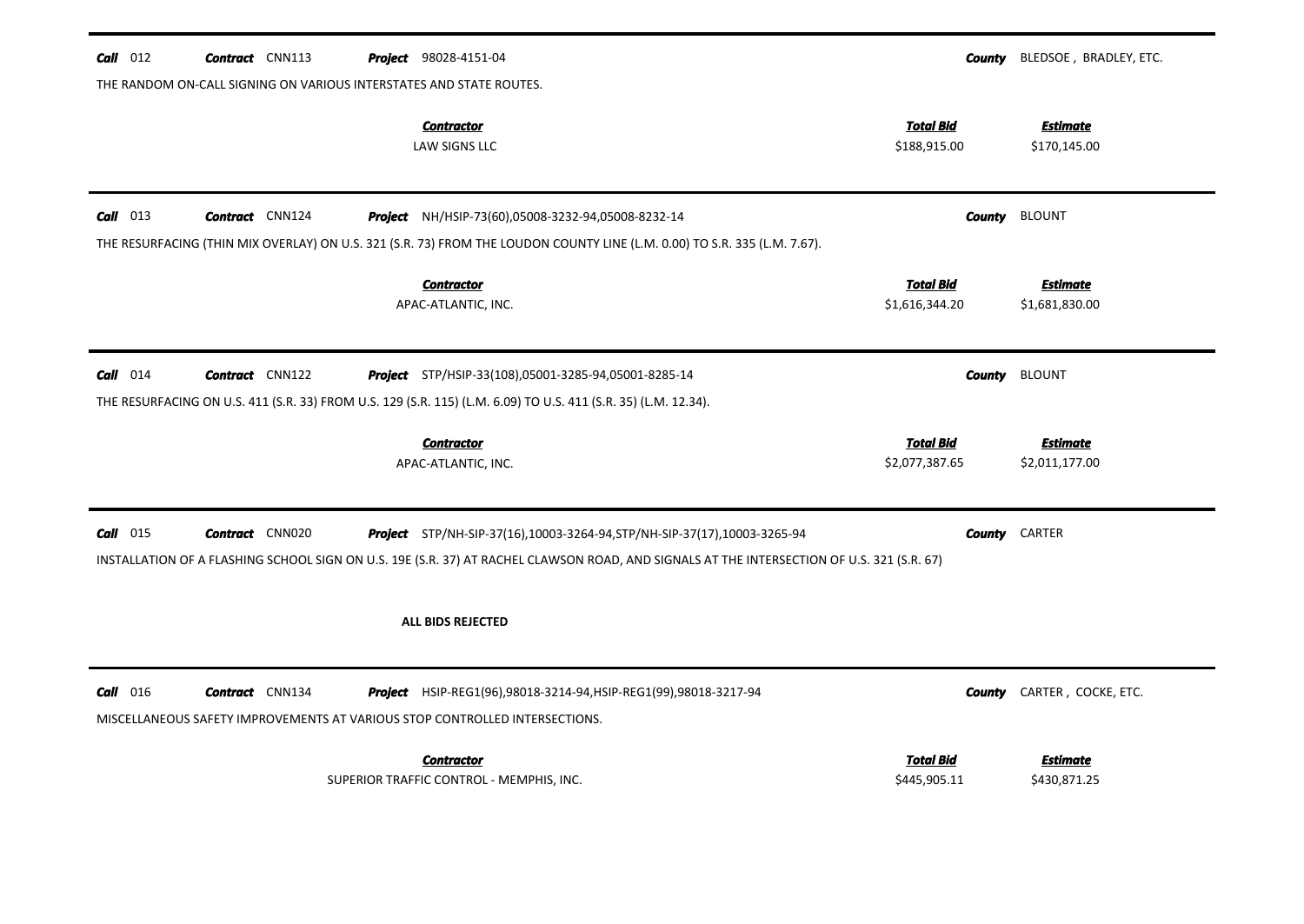| $Call$ 017 | <b>Contract</b> CNN103 |                                                                 | Project NH/HSIP-16(47),16005-3222-94,16005-8222-14,NH/HSIP-55(19),16009-3238-94,<br>16009-8238-14, NH/HSIP-55(20), 16009-3239-94, 16009-8239-14                           |                             | <b>County</b> COFFEE            |
|------------|------------------------|-----------------------------------------------------------------|---------------------------------------------------------------------------------------------------------------------------------------------------------------------------|-----------------------------|---------------------------------|
|            |                        |                                                                 | THE RESURFACING ON U.S. 41A (S.R. 16) FROM SR-130/SR-55 TO THE FRANKLIN COUNTY LINE, AND ON S.R. 55 FROM THE MOORE COUNTY LINE TO THE AEDC GRADE CROSSING.                |                             |                                 |
|            |                        |                                                                 | <b>ALL BIDS REJECTED</b>                                                                                                                                                  |                             |                                 |
|            |                        |                                                                 |                                                                                                                                                                           |                             |                                 |
| $Call$ 018 | <b>Contract</b> CNN137 |                                                                 | <b>Project</b> HSIP-9900(77),99109-3999-94                                                                                                                                | County                      | DAVIDSON                        |
|            |                        |                                                                 | CONSTRUCTION OF THE TRAFFIC INCIDENT MANAGEMENT (TIM) TRAINING SITE FACILITY IN NASHVILLE, INCLUDING GRADING, DRAINAGE, AND PAVING.                                       |                             |                                 |
|            |                        |                                                                 | <b>Contractor</b>                                                                                                                                                         | <b>Total Bid</b>            | Estimate                        |
|            |                        |                                                                 | LOJAC ENTERPRISES, INC.                                                                                                                                                   | \$912,025.05                | \$821,272.65                    |
| Call 019   | <b>Contract</b> CNN109 |                                                                 | <b>Project</b> 19047-4234-04                                                                                                                                              | County                      | DAVIDSON                        |
|            |                        | THE TUNNEL CLEANING OF THE THOMPSON LANE UNDERPASS ON S.R. 155. |                                                                                                                                                                           |                             |                                 |
|            |                        |                                                                 | <b>Contractor</b>                                                                                                                                                         | <b>Total Bid</b>            | <b>Estimate</b>                 |
|            |                        |                                                                 | DIAMOND SPECIALIZED, INC.                                                                                                                                                 | \$64,100.00                 | \$65,970.00                     |
| $Call$ 020 | <b>Contract</b> CNN093 |                                                                 | <b>Project</b> 19180-3212-04                                                                                                                                              | <b>County</b>               | DAVIDSON                        |
|            |                        |                                                                 | THE INTERCHANGE LIGHTING ON S.R. 386 (VIETNAM VETERANS BOULEVARD) AT THE JUNCTION WITH CONFERENCE DRIVE IN GOODLETTSVILLE.                                                |                             |                                 |
|            |                        |                                                                 | <b>Contractor</b>                                                                                                                                                         | <b>Total Bid</b>            | <b>Estimate</b>                 |
|            |                        |                                                                 | DAVIS H. ELLIOT CONSTRUCTION COMPANY, INC.                                                                                                                                | \$580,000.00                | \$517,014.70                    |
|            |                        | <b>Contract</b> CNN118                                          | <b>Project</b> 19012-4159-04,19012-4160-04, NH-I-65-3(121), 19012-8160-44, 83001-8144-44                                                                                  |                             | <b>County</b> DAVIDSON & SUMNER |
|            |                        |                                                                 |                                                                                                                                                                           |                             |                                 |
|            |                        |                                                                 | THE RESURFACING USING OGFC AND REPAIR OF TWO (2) BRIDGES ON 1-65 FROM THE CSX RAILROAD IN DAVIDSON COUNTY (L.M. 20.10) TO U.S. 31 (S.R. 41) IN SUMNER COUNTY (L.M. 0.92). |                             |                                 |
| $Call$ 021 |                        |                                                                 | <b>Contractor</b>                                                                                                                                                         | Total Bid<br>\$4,945,963.19 | <b>Estimate</b>                 |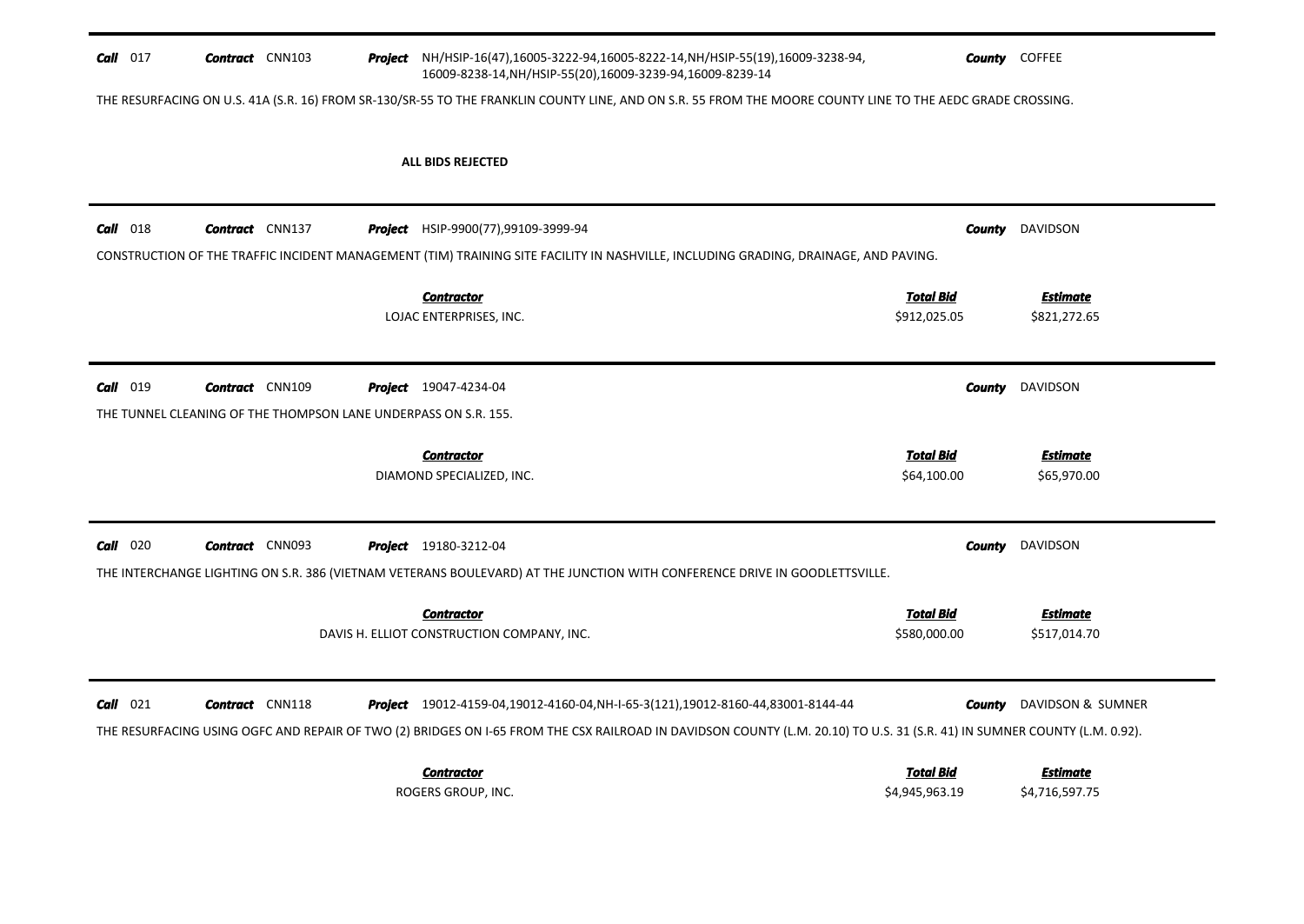| $Call$ 022 | <b>Contract</b> CNN119                                     | Project 22007-4239-04                                                                                                                                                       |                  | <b>County</b> DICKSON         |
|------------|------------------------------------------------------------|-----------------------------------------------------------------------------------------------------------------------------------------------------------------------------|------------------|-------------------------------|
|            | THE REPAIR OF THE BRIDGE ON S.R. 48 OVER I-40 (L.M. 0.21). |                                                                                                                                                                             |                  |                               |
|            |                                                            |                                                                                                                                                                             |                  |                               |
|            |                                                            | <b>CONTRACT WITHDRAWN</b>                                                                                                                                                   |                  |                               |
|            |                                                            |                                                                                                                                                                             |                  |                               |
| $Call$ 023 | <b>Contract</b> CNN146                                     | <b>Project</b> STP/HSIP-59(26),24008-3234-94,24008-8234-14                                                                                                                  |                  | <b>County</b> FAYETTE         |
|            |                                                            | THE RESURFACING (THIN MIX OVERLAY) ON S.R. 59 FROM S.R. 194 (L.M. 6.07) TO S.R. 76 (L.M. 14.31).                                                                            |                  |                               |
|            |                                                            | <b>Contractor</b>                                                                                                                                                           | <b>Total Bid</b> | <b>Estimate</b>               |
|            |                                                            | LEHMAN-ROBERTS COMPANY                                                                                                                                                      | \$1,340,396.72   | \$1,232,276.55                |
|            |                                                            |                                                                                                                                                                             |                  |                               |
| $Call$ 024 | <b>Contract</b> CNN112                                     | Project NHTSA-HE-52(65),97025-3216-04, NHTSA-HE-56(74),97044-3215-04                                                                                                        | <b>County</b>    | <b>FENTRESS &amp; JACKSON</b> |
|            |                                                            | MISCELLANEOUS SAFETY IMPROVEMENTS ON S.R. 52 FROM S.R. 28 TO EAST OF BILL COBB ROAD IN FENTRESS COUNTY, AND ON S.R. 56 FROM EAST OF S.R. 135 TO S.R. 151 IN JACKSON COUNTY. |                  |                               |
|            |                                                            |                                                                                                                                                                             |                  |                               |
|            |                                                            | <b>Contractor</b>                                                                                                                                                           | <b>Total Bid</b> | <b>Estimate</b>               |
|            |                                                            | VOLUNTEER HIGHWAY SUPPLY CO. INC.                                                                                                                                           | \$239,573.15     | \$217,155.75                  |
|            |                                                            |                                                                                                                                                                             |                  |                               |
| $Call$ 025 | <b>Contract</b> CNN101                                     | <b>Project</b> STP/HSIP-16(48),26004-8243-14                                                                                                                                |                  | <b>County</b> FRANKLIN        |
|            |                                                            | THE RESURFACING ON S.R. 16 FROM U.S. 64 (S.R. 15) (L.M. 12.96) TO SOUTH DRIVE (L.M. 19.97).                                                                                 |                  |                               |
|            |                                                            | <b>Contractor</b>                                                                                                                                                           | <b>Total Bid</b> | <b>Estimate</b>               |
|            |                                                            | LINCOLN PAVING, LLC                                                                                                                                                         | \$1,085,056.09   | \$1,096,834.25                |
|            |                                                            |                                                                                                                                                                             |                  |                               |
| $Call$ 026 | <b>Contract</b> CNN125                                     | Project 29001-4230-04, STP/HSIP-1(321), 29001-3230-94, 29001-8230-14                                                                                                        | County           | GRAINGER                      |
|            |                                                            | THE RESURFACING (THIN MIX OVERLAY) ON U.S. 11W (S.R. 1) FROM WATER STREET (L.M. 16.10) TO WEST OF BRIAR FORK CREEK BRIDGE (L.M. 26.71).                                     |                  |                               |
|            |                                                            |                                                                                                                                                                             |                  |                               |
|            |                                                            | <b>Contractor</b>                                                                                                                                                           | <b>Total Bid</b> | Estimate                      |
|            |                                                            | APAC-ATLANTIC, INC.                                                                                                                                                         | \$1,415,304.30   | \$1,466,050.90                |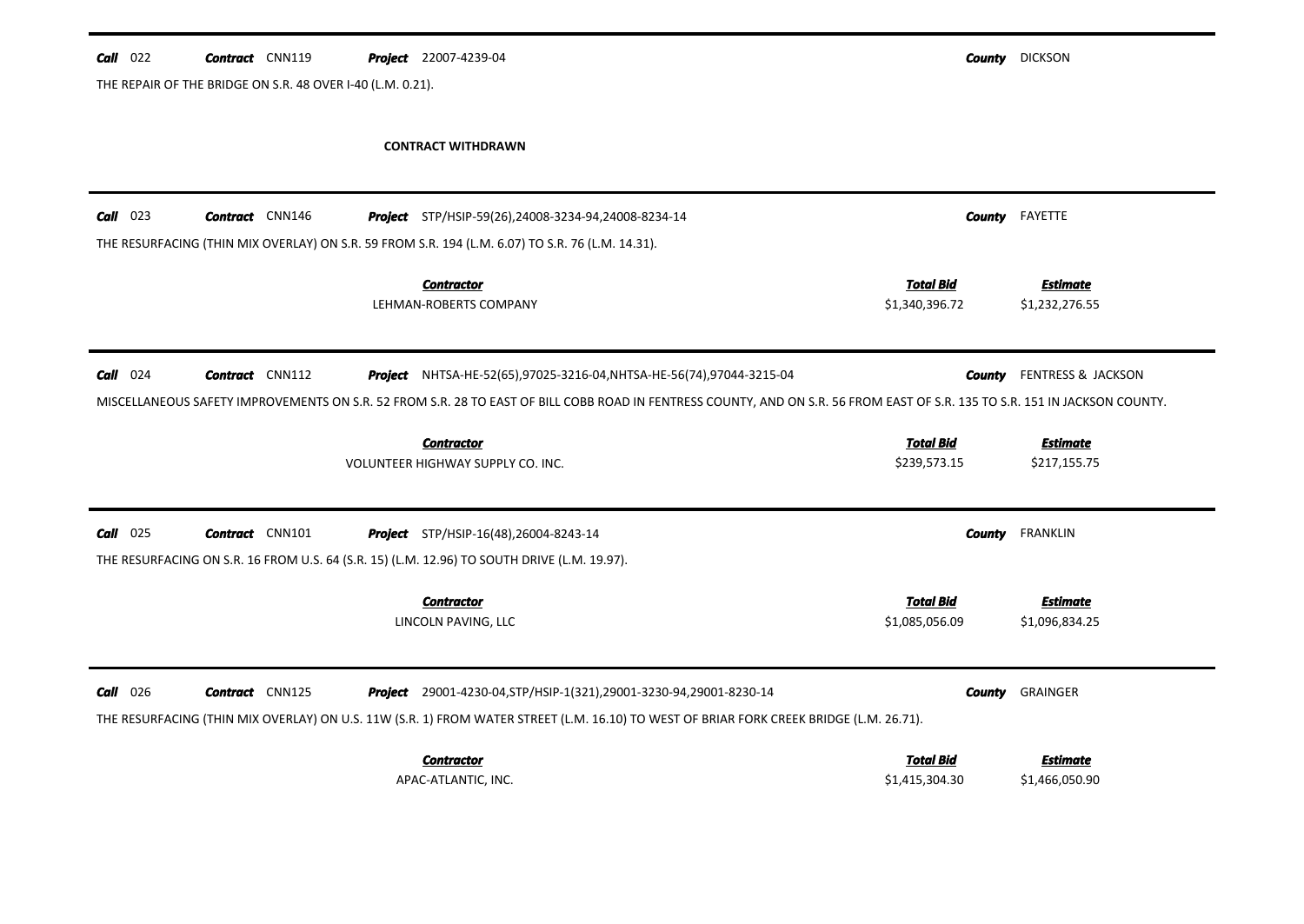| $Call$ 027<br><b>Contract</b> CNN115<br><b>Project</b> HSIP-107(20),30011-3228-94                                                                                                                                                                        | <b>County GREENE</b>                                                |
|----------------------------------------------------------------------------------------------------------------------------------------------------------------------------------------------------------------------------------------------------------|---------------------------------------------------------------------|
| THE IMPROVEMENT OF THE INTERSECTION ON S.R. 107 AT EDENS ROAD IN GREENEVILLE.<br><b>Contractor</b><br>STANSELL ELECTRIC COMPANY, INC.                                                                                                                    | <b>Total Bid</b><br><b>Estimate</b><br>\$142,225.30<br>\$119,835.00 |
| $Call$ 028<br><b>Contract</b> CNN084<br><b>Project</b> 30952-3514-04                                                                                                                                                                                     | <b>County GREENE</b>                                                |
| THE GRADING, DRAINAGE, AND PAVING ON A S.I.A. ROUTE SERVING JARDEN-ZINC PRODUCTS IN TUSCULUM.<br><b>Contractor</b><br>WHALEY & SON'S, INC.                                                                                                               | <b>Total Bid</b><br><b>Estimate</b><br>\$849,853.70<br>\$670,092.55 |
| 029<br><b>Contract</b> CNN098<br>Call<br>Project HRRR/HSIP-3100(15),31945-3464-94, HRRR/HSIP-5800(42),58946-3402-94                                                                                                                                      | <b>GRUNDY &amp; MARION</b><br>County                                |
| MISCELLANEOUS SAFETY IMPROVEMENTS ON VARIOUS LOCAL ROADS.<br><b>Contractor</b><br>VOLUNTEER HIGHWAY SUPPLY CO. INC.                                                                                                                                      | <b>Total Bid</b><br><b>Estimate</b><br>\$716,582.60<br>\$716,817.00 |
| $Call$ 030<br><b>Contract</b> CNN110<br><b>Project</b> 33948-4234-04                                                                                                                                                                                     | <b>County</b> HAMILTON                                              |
| THE TUNNEL CLEANING OF THE MCCALLIE TUNNEL ON U.S.11 (U.S. 64, S.R. 2), THE STRINGERS RIDGE TUNNEL ON U.S. 127 (S.R. 8), AND THE BACHMAN TUBES ON U.S. 41 (U.S. 76, S.R. 8).<br><b>Contractor</b><br>DIAMOND SPECIALIZED, INC.                           | <b>Total Bid</b><br><b>Estimate</b><br>\$186,957.00<br>\$191,505.00 |
| $Call$ 031<br><b>Contract</b> CNN132<br><b>Project</b> STP-M-9401(10),35950-3534-54<br>THE RESURFACING ON EAST MARGIN STREET FROM U.S. 64 (S.R. 15) TO FAIRGROUNDS STREET, AND ON FAIRGROUNDS STREET FROM EAST MARGIN STREET TO NAYLOR STREET IN BOLIVAR | HARDEMAN<br>County                                                  |
| <b>Contractor</b><br>STANDARD CONSTRUCTION COMPANY, INC.                                                                                                                                                                                                 | <b>Total Bid</b><br><b>Estimate</b><br>\$186,392.55<br>\$165,336.00 |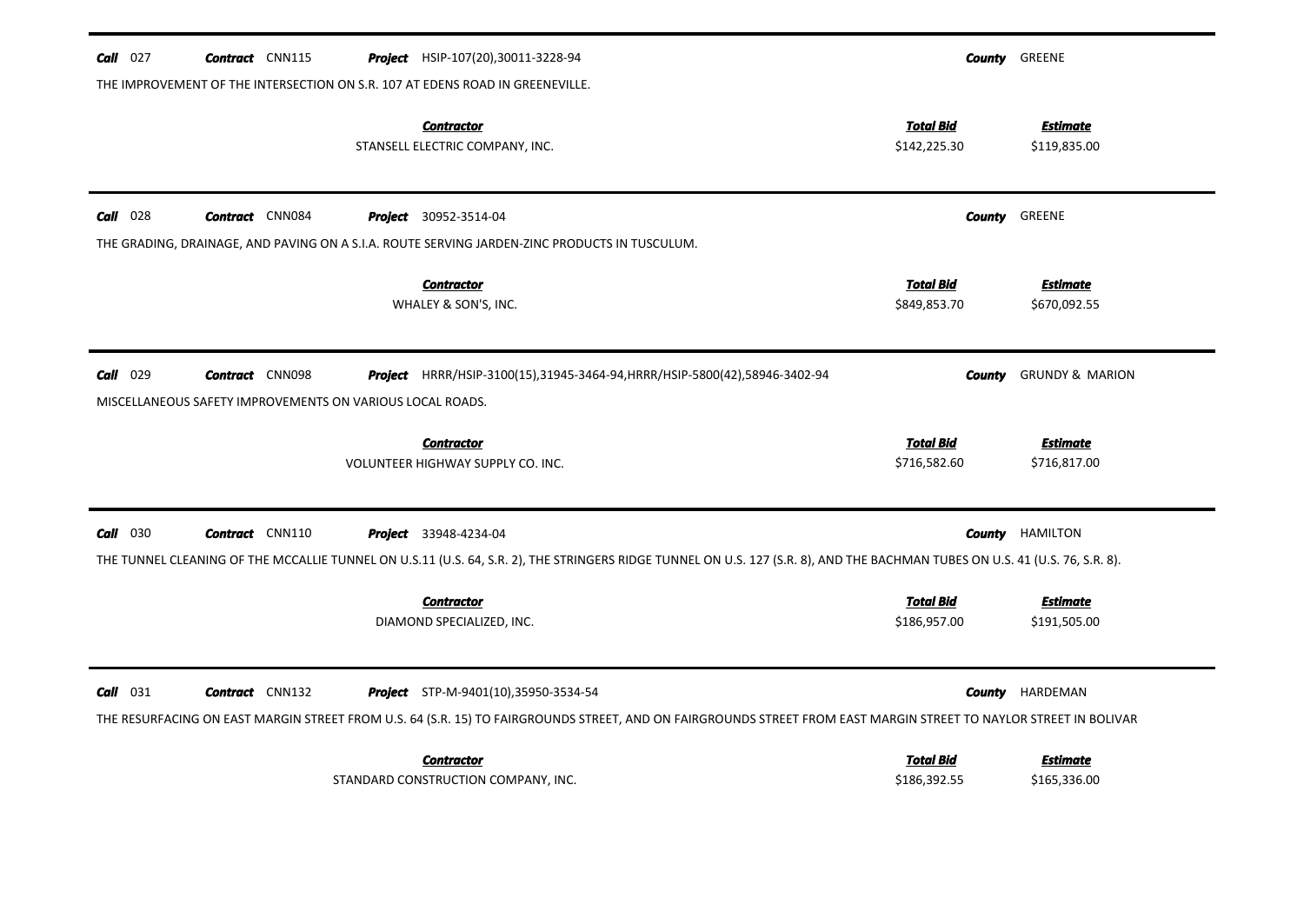| $Call$ 032 | <b>Contract</b> CNN135 | <b>Project</b> NHTSA-HE-128(24),97036-3219-04,STP-H-57(57),36004-3214-94,STP-SIP-57(59),<br>36003-3217-94                                              | County                             | HARDIN                            |
|------------|------------------------|--------------------------------------------------------------------------------------------------------------------------------------------------------|------------------------------------|-----------------------------------|
|            |                        | MISCELLANEOUS SAFETY IMPROVEMENTS ON S.R. 57 AND S.R. 128 IN HARDIN COUNTY.                                                                            |                                    |                                   |
|            |                        | <b>Contractor</b><br>SUPERIOR TRAFFIC CONTROL - MEMPHIS, INC.                                                                                          | <u>Total Bid</u><br>\$329,056.77   | <u>Estimate</u><br>\$326,418.00   |
| $Call$ 033 | <b>Contract</b> CNN126 | <b>Project</b> NH/HSIP-1(320),37070-3230-94,37070-8230-14                                                                                              | County                             | <b>HAWKINS</b>                    |
|            |                        | THE RESURFACING ON U.S. 11W (S.R. 1) FROM THE S.R. 346 RAMP (L.M. 23.50) TO CROSS VALLEY ROAD (L.M. 30.71).                                            |                                    |                                   |
|            |                        | <b>Contractor</b><br>W-L CONSTRUCTION & PAVING, INC.                                                                                                   | <b>Total Bid</b><br>\$2,887,306.37 | <u>Estimate</u><br>\$2,895,825.45 |
| $Call$ 034 | <b>Contract</b> CNN141 | <b>Project</b> NH/HSIP-69(85),40006-3206-94,40006-8206-14,NH/HSIP-69(86),40006-3207-94,<br>40006-8207-14, NH/HSIP-69(87), 40008-3228-94, 40008-8228-14 | County                             | <b>HENRY</b>                      |
|            |                        | THE RESURFACING ON S.R. 69 FROM S.R. 69A (L.M. 10.63) EXTENDING TO FLATWOODS LANE (L.M. 17.28) IN PARIS.                                               |                                    |                                   |
|            |                        | ALL BIDS REJECTED                                                                                                                                      |                                    |                                   |
| $Call$ 035 | <b>Contract</b> CNN104 | <b>Project</b> STP/HSIP-48(49),41005-3240-94,41005-4240-04,41005-8240-14                                                                               | County                             | <b>HICKMAN</b>                    |
|            |                        | THE RESURFACING ON S.R. 48 FROM WEST END AVENUE (L.M. 12.97) TO S.R. 230 (L.M. 20.69).                                                                 |                                    |                                   |
|            |                        | <b>Contractor</b><br>EUBANK ASPHALT PAVING & SEALING                                                                                                   | <u>Total Bid</u><br>\$1,449,101.00 | <b>Estimate</b><br>\$1,548,390.30 |
| Call 036   | <b>Contract</b> CNN131 | <b>Project</b> IM/NH-40-8(148),47003-3156-44<br>THE GRADING, DRAINAGE, AND PAVING ON I-40 WESTBOUND FROM LOVELL ROAD TO I-140 (PELLISSIPPI PARKWAY).   | County                             | <b>KNOX</b>                       |
|            |                        | <b>Contractor</b><br>ROGERS GROUP, INC.                                                                                                                | <b>Total Bid</b><br>\$2,866,184.68 | <b>Estimate</b><br>\$3,453,756.00 |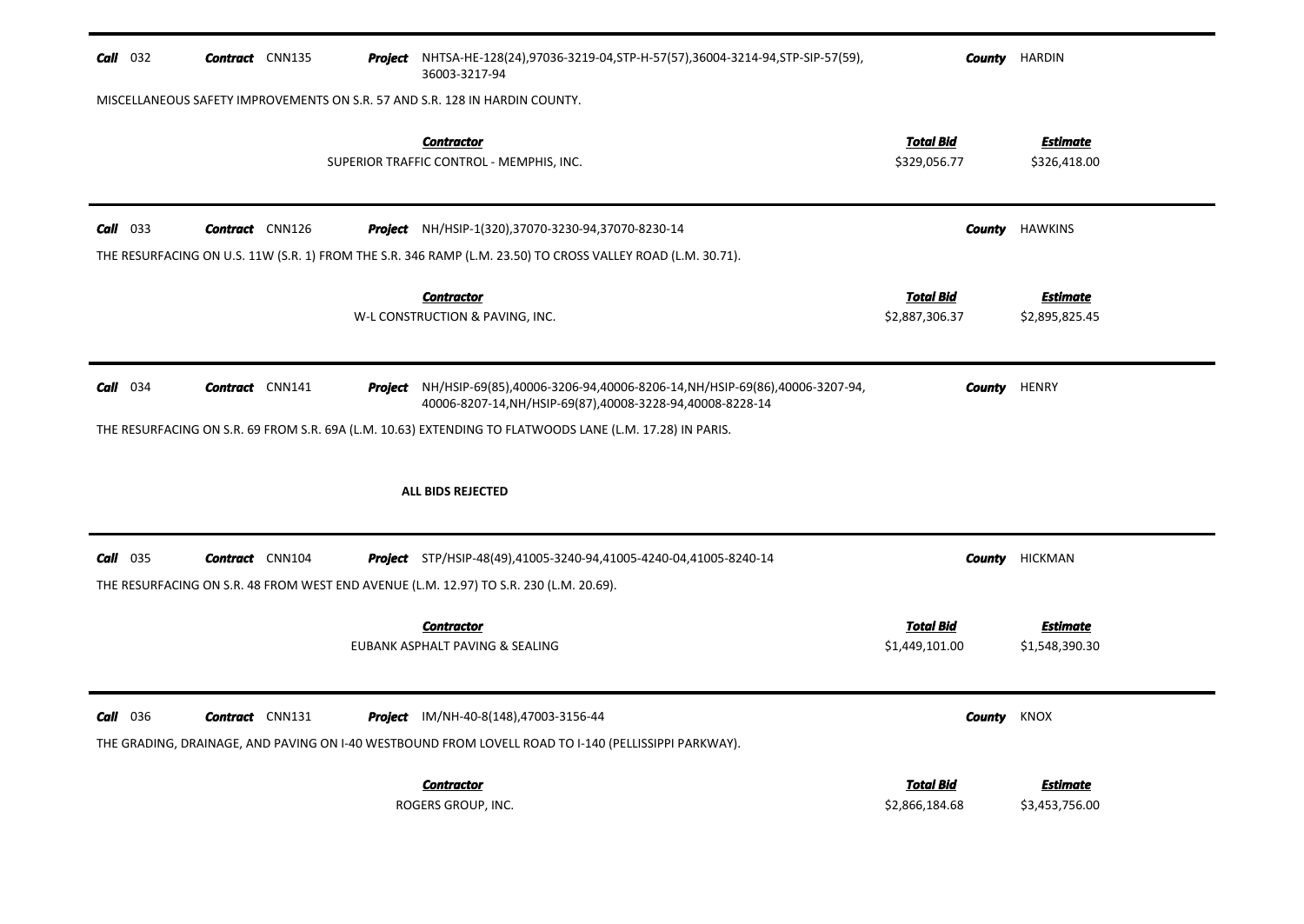| <b>Call</b> 037 | <b>Contract</b> CNN053 | Project 47013-8231-14, NH/HSIP-9(71), 47013-3231-94, NH/HSIP-9(72), 47013-3230-94,<br>47013-8230-14                                                                        |                                    | <b>County</b> KNOX                |
|-----------------|------------------------|----------------------------------------------------------------------------------------------------------------------------------------------------------------------------|------------------------------------|-----------------------------------|
|                 |                        | THE RESURFACING ON U.S. 25W (S.R. 9) FROM THE ANDERSON COUNTY LINE (L.M. 0.00) TO JENSO ROAD (L.M. 6.74).                                                                  |                                    |                                   |
|                 |                        | <b>Contractor</b><br>ROGERS GROUP, INC.                                                                                                                                    | <b>Total Bid</b><br>\$2,211,856.44 | <b>Estimate</b><br>\$2,316,415.70 |
| <b>Call</b> 038 | <b>Contract</b> CNN120 | <b>Project</b> 47010-4244-04                                                                                                                                               |                                    | <b>County</b> KNOX                |
|                 |                        | THE TUNNEL CLEANING ON THE HENLEY STREET CONNECTOR TUNNEL ON S.R. 1 AND THE SMARTFIX TUNNEL ON S.R. 158 (JAMES WHITE PARKWAY).                                             |                                    |                                   |
|                 |                        | <b>Contractor</b><br>DIAMOND SPECIALIZED, INC.                                                                                                                             | <b>Total Bid</b><br>\$120,000.00   | <b>Estimate</b><br>\$123,425.00   |
| Call 039        | <b>Contract</b> CNN133 | Project HSIP-4900(58),49946-3401-94, NHTSA-HE-19(50),97049-3221-04                                                                                                         |                                    | <b>County</b> LAUDERDALE          |
|                 |                        | MISCELLANEOUS SAFETY IMPROVEMENTS ON S.R. 19 FROM EAST OF EASTLAND AVENUE TO THE HAYWOOD COUNTY LINE, AND ON ASBURY GLIMP ROAD FROM S.R. 87 TO U.S. 51 (S.R. 3).           |                                    |                                   |
|                 |                        | <b>Contractor</b>                                                                                                                                                          | <b>Total Bid</b>                   | <b>Estimate</b>                   |
|                 |                        | TRAF-MARK INDUSTRIES, L.L.C.                                                                                                                                               | \$369,127.15                       | \$365,517.50                      |
| $Call$ 040      | <b>Contract</b> CNN090 | <b>Project</b> NH/HSIP-10(58),52002-3237-94,52002-8237-14                                                                                                                  | County                             | LINCOLN                           |
|                 |                        | THE RESURFACING ON U.S. 231 (U.S. 431, S.R. 10) FROM THE ALABAMA STATE LINE (L.M. 0.00) TO S.R. 275 (L.M. 2.33).                                                           |                                    |                                   |
|                 |                        | <b>Contractor</b>                                                                                                                                                          | <b>Total Bid</b>                   | <b>Estimate</b>                   |
|                 |                        | LINCOLN PAVING, LLC                                                                                                                                                        | \$732,969.09                       | \$762,490.50                      |
| $Call$ 041      | <b>Contract</b> CNN129 | Project STP/HSIP-1(322),53003-3210-94,53003-8210-14<br>THE RESURFACING ON U.S. 70 (S.R. 1) FROM THE ROANE COUNTY LINE (L.M. 0.00) TO WEST OF U.S. 11 (S.R. 2) (L.M. 7.00). |                                    | <b>County</b> LOUDON              |
|                 |                        | <b>Contractor</b><br>APAC-ATLANTIC, INC.                                                                                                                                   | <b>Total Bid</b><br>\$1,017,884.25 | Estimate<br>\$998,612.10          |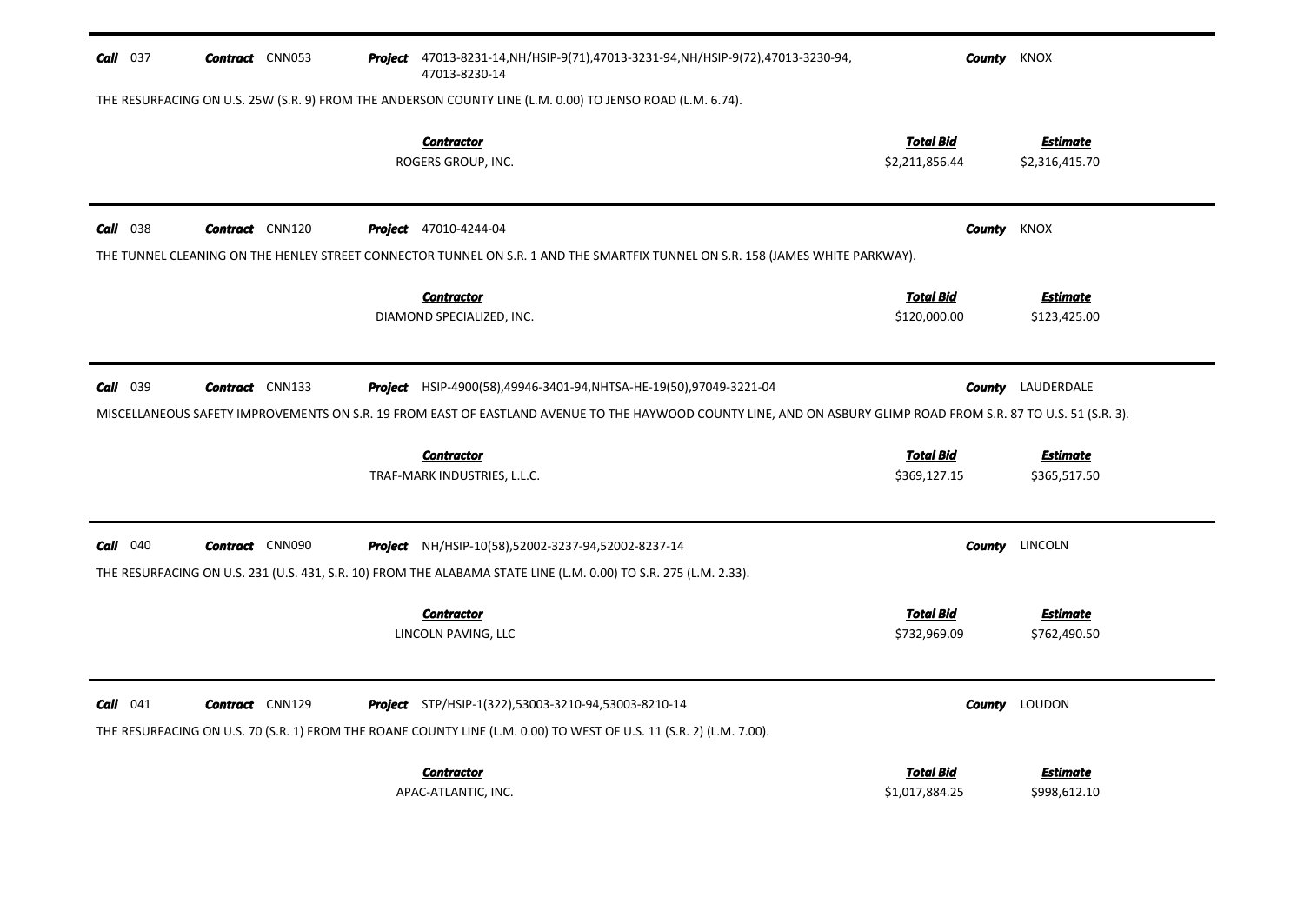| $Call$ 042         | <b>Contract</b> CNN111 | <b>Project</b> HRRR/HSIP-10(49),56001-3225-94, HSIP-10(46),56950-3205-94                               | <b>County MACON</b>                                                                                                                                                   |
|--------------------|------------------------|--------------------------------------------------------------------------------------------------------|-----------------------------------------------------------------------------------------------------------------------------------------------------------------------|
| <b>GROVE ROAD.</b> |                        |                                                                                                        | IMPROVEMENT OF THE INTERSECTION ON S.R. 10 AT AKERSVILLE ROAD/SYCAMORE STREET IN LAFAYETTE, AND MISCELLANEOUS SAFETY IMPROVEMENTS FROM EAST OF LOCUST STREET TO MAPLE |
|                    |                        | <b>Contractor</b>                                                                                      | <b>Total Bid</b><br><u>Estimate</u>                                                                                                                                   |
|                    |                        | S & W CONTRACTING CO., INC.                                                                            | \$252,118.52<br>\$283,279.50                                                                                                                                          |
|                    |                        |                                                                                                        |                                                                                                                                                                       |
| $Call$ 043         | <b>Contract</b> CNN097 | Project NH/HSIP-52(67),56003-3260-94,56003-8260-14                                                     | <b>MACON</b><br>County                                                                                                                                                |
|                    |                        | THE RESURFACING ON S.R. 52 FROM EAST OF OLD HIGHWAY 52 (L.M. 6.10) TO BRATTONTOWN CIRCLE (L.M. 9.90).  |                                                                                                                                                                       |
|                    |                        | <b>Contractor</b>                                                                                      | <b>Total Bid</b><br><b>Estimate</b>                                                                                                                                   |
|                    |                        | ROGERS GROUP, INC.                                                                                     | \$518,711.49<br>\$515,388.95                                                                                                                                          |
|                    |                        |                                                                                                        |                                                                                                                                                                       |
| $Call$ 044         | <b>Contract</b> CNN121 | Project NHTSA-HE-262(11),97056-3207-04                                                                 | MACON<br>County                                                                                                                                                       |
|                    |                        | MISCELLANEOUS SAFETY IMPROVEMENTS ON S.R. 262 FROM S.R. 52 (L.M. 0.00) TO S.R. 56/S.R. 80 (L.M. 7.69). |                                                                                                                                                                       |
|                    |                        | <b>Contractor</b>                                                                                      | <b>Total Bid</b><br><b>Estimate</b>                                                                                                                                   |
|                    |                        | C & D SAFETY COMPANY, LLC                                                                              | \$310,454.50<br>\$297,529.50                                                                                                                                          |
|                    |                        |                                                                                                        |                                                                                                                                                                       |
| $Call$ 045         | <b>Contract</b> CNN078 | Project STP/HSIP-50(52),59006-3218-94,59006-8218-14                                                    | MARSHALL<br>County                                                                                                                                                    |
|                    |                        | THE RESURFACING ON S.R. 50 FROM U.S. 31A (S.R. 11) (L.M. 6.46) TO S.R. 271 (L.M. 11.69).               |                                                                                                                                                                       |
|                    |                        | <b>Contractor</b>                                                                                      | <b>Total Bid</b><br><b>Estimate</b>                                                                                                                                   |
|                    |                        | LINCOLN PAVING, LLC                                                                                    | \$594,994.85<br>\$583,637.25                                                                                                                                          |
|                    |                        |                                                                                                        |                                                                                                                                                                       |
| $Call$ 047         | <b>Contract</b> CNN099 | <b>Project</b> STP-M-9201(14),54951-8576-54                                                            | <b>MCMINN</b><br>County                                                                                                                                               |
|                    |                        | THE RESURFACING ON FORREST AVENUE AND SWEETFIELD VALLEY ROAD IN ATHENS.                                |                                                                                                                                                                       |
|                    |                        | <b>Contractor</b>                                                                                      | <b>Total Bid</b><br>Estimate                                                                                                                                          |
|                    |                        | ROGERS GROUP, INC.                                                                                     | \$224,227.32<br>\$239,045.00                                                                                                                                          |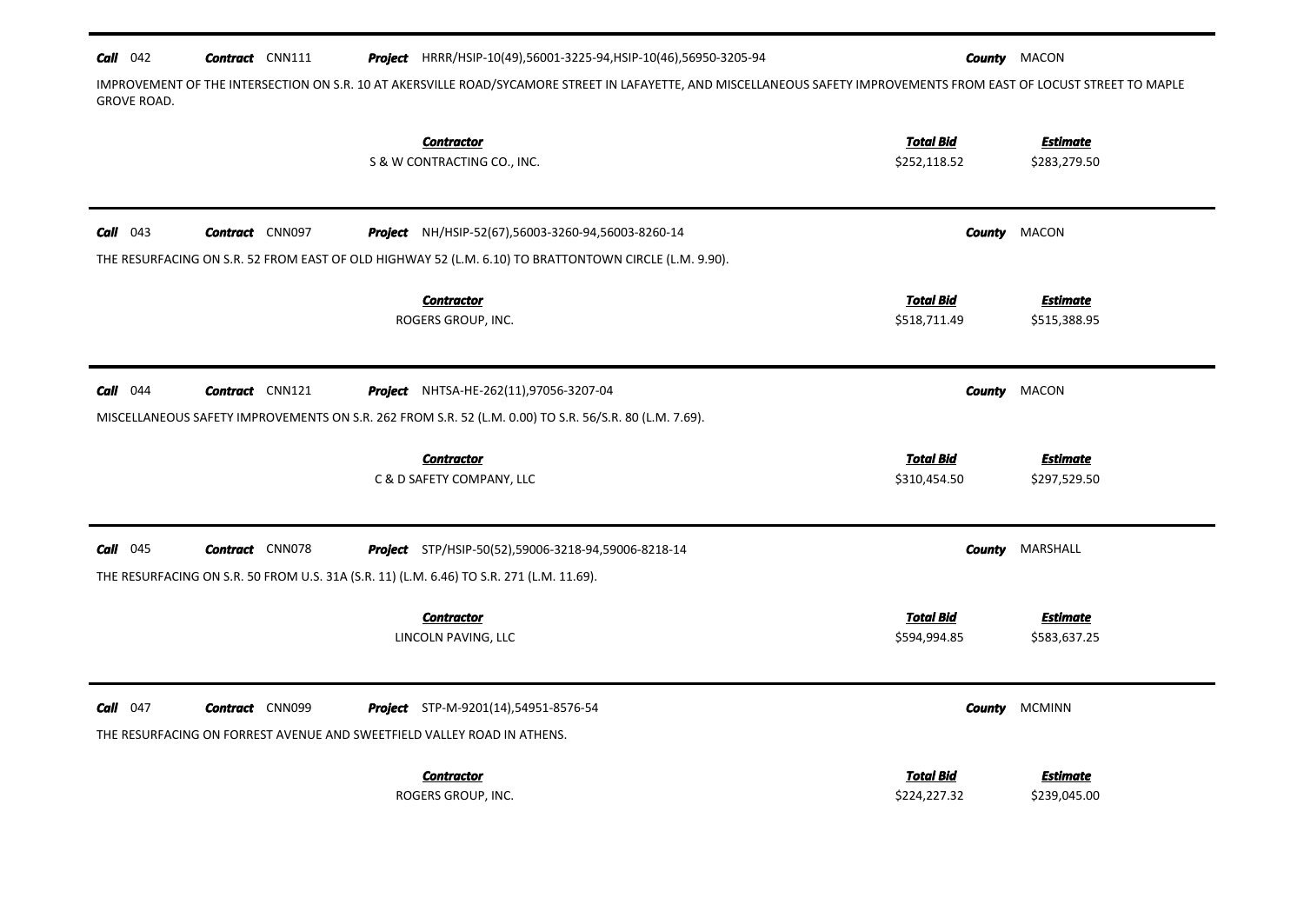| <b>Call</b> 048                                           | <b>Contract</b> CNN106 |         | <b>Project</b> HRRR/HSIP-6100(22),61945-3454-94, HRRR/HSIP-7300(33), 73946-3407-94                                                                                                                                                                                              | County                             | MEIGS & ROANE                     |
|-----------------------------------------------------------|------------------------|---------|---------------------------------------------------------------------------------------------------------------------------------------------------------------------------------------------------------------------------------------------------------------------------------|------------------------------------|-----------------------------------|
| MISCELLANEOUS SAFETY IMPROVEMENTS ON VARIOUS LOCAL ROADS. |                        |         |                                                                                                                                                                                                                                                                                 |                                    |                                   |
|                                                           |                        |         | <b>Contractor</b><br>SUPERIOR TRAFFIC CONTROL - MEMPHIS, INC.                                                                                                                                                                                                                   | <b>Total Bid</b><br>\$768,157.12   | <b>Estimate</b><br>\$771,461.75   |
| Call<br>049                                               | <b>Contract</b> CNN055 | Project | 66431-4204-04,92001-4232-04,92008-4210-04,92008-4211-04,HSIP-118(10),<br>92008-3210-94, HSIP-431(14), 92001-3232-94, HSIP-431(15), 66431-3204-94                                                                                                                                | County                             | OBION & WEAKLEY                   |
|                                                           |                        |         | THE RESURFACING (EITHER MICROSURFACE OR THIN MIX OVERLAY) ON S.R. 118 AND S.R. 431 IN WEAKLEY COUNTY, AND S.R. 431 IN OBION COUNTY.                                                                                                                                             |                                    |                                   |
|                                                           |                        |         | <b>Contractor</b><br>HUDSON CONSTRUCTION COMPANY                                                                                                                                                                                                                                | <b>Total Bid</b><br>\$1,989,232.45 | <b>Estimate</b><br>\$2,075,996.95 |
| $Call$ 050                                                | <b>Contract</b> CNN105 | Project | NH/HSIP-111(92),67001-3288-94,67001-8288-14,STP/HSIP-294(4),67068-3201-94,<br>67068-8201-14, STP/HSIP-52(68), 67003-3217-94, 67003-8217-14                                                                                                                                      |                                    | <b>County</b> OVERTON             |
|                                                           |                        |         | THE RESURFACING ON S.R. 52, S.R. 294 AND S.R. 111 FROM WEST OF ROBERTS STREET TO SOUTH OF TWIN OAKS ROAD IN LIVINGSTON.                                                                                                                                                         |                                    |                                   |
|                                                           |                        |         | <b>Contractor</b>                                                                                                                                                                                                                                                               | <b>Total Bid</b>                   | <b>Estimate</b>                   |
|                                                           |                        |         | HIGHWAYS, INC.                                                                                                                                                                                                                                                                  | \$987,558.00                       | \$921,450.80                      |
| Call 051                                                  | <b>Contract</b> CNN108 |         | <b>Project</b> NH/HSIP-10(57),75006-3227-94,75006-8227-14<br>THE RESURFACING ON U.S. 231 (S.R. 10) FROM S.R. 96 (L.M. 14.45) TO S.R. 268 (L.M. 17.89).                                                                                                                          | County                             | RUTHERFORD                        |
|                                                           |                        |         | <b>Contractor</b><br>HOOVER, INC.                                                                                                                                                                                                                                               | <b>Total Bid</b><br>\$1,083,997.00 | <b>Estimate</b><br>\$989,747.65   |
| $Call$ 052                                                | <b>Contract</b> CNN139 |         | Project 76010-4225-04, STP/HSIP-456(10), 76010-3225-94, 76010-8225-14, STP/HSIP-63(57),<br>76003-3259-94,76003-8259-14<br>THE RESURFACING ON S.R. 63 FROM WEST OF CORNER DRIVE TO THE CAMPBELL COUNTY LINE, AND ON S.R. 456 FROM EAST OF TUNNEL HILL ROAD TO U.S. 27 (S.R. 29). |                                    | <b>County</b> SCOTT               |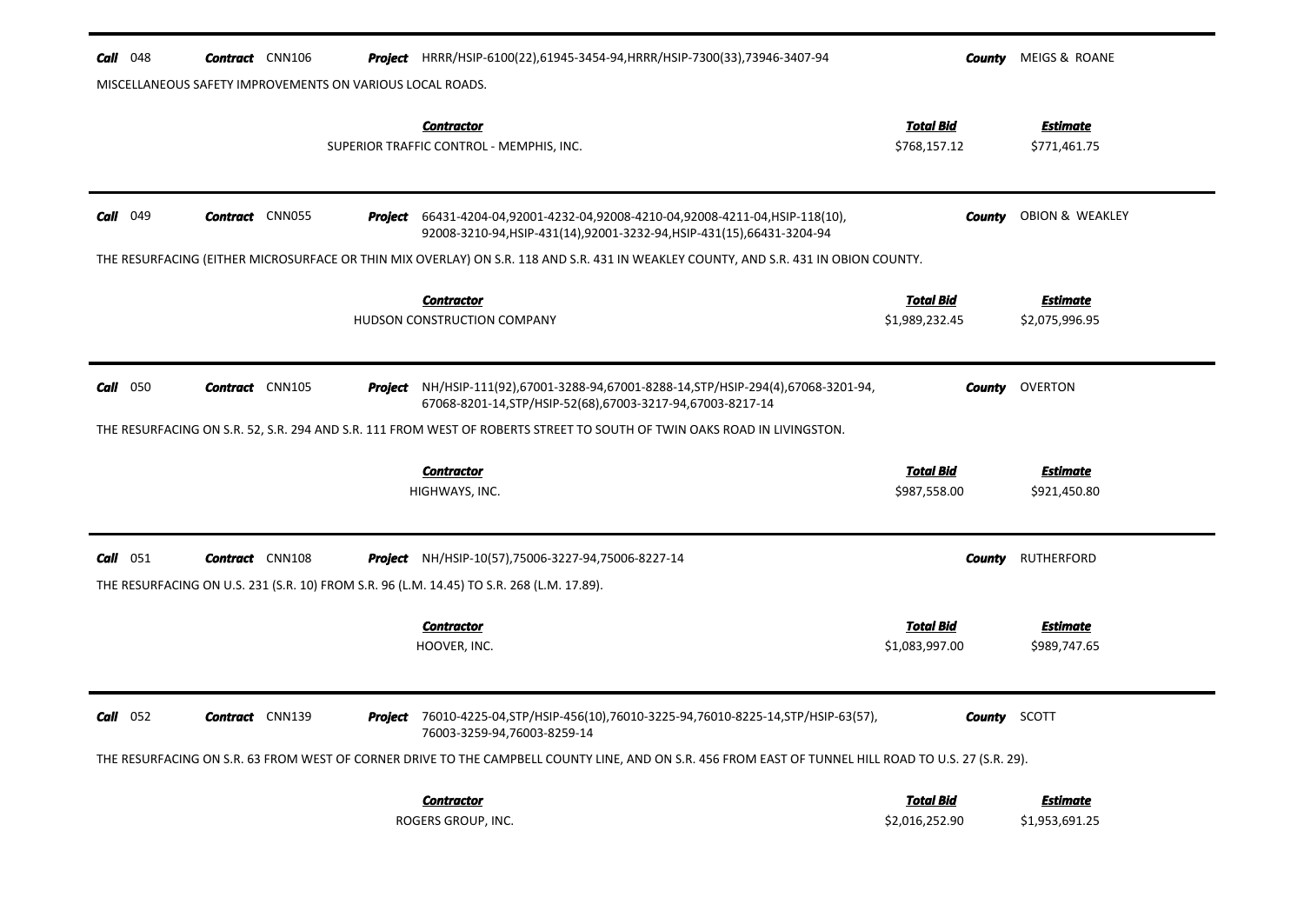| $Call$ 053      | <b>Contract</b> CNN100 | Project NH/HSIP-8(49),77002-3243-94,77002-8243-14                                                                                                                                        |                                    | <b>County</b> SEQUATCHIE          |
|-----------------|------------------------|------------------------------------------------------------------------------------------------------------------------------------------------------------------------------------------|------------------------------------|-----------------------------------|
|                 |                        | THE RESURFACING ON S.R. 8 (S.R. 111) FROM NEAR OLD UNION ROAD (L.M. 18.70) TO WEST OF HARMON ROAD (L.M. 22.73).                                                                          |                                    |                                   |
|                 |                        | <b>Contractor</b><br>HIGHWAYS, INC.                                                                                                                                                      | <b>Total Bid</b><br>\$1,161,975.00 | <b>Estimate</b><br>\$1,069,556.15 |
| $Call$ 054      | <b>Contract</b> CNN012 | <b>Project</b> HRRR/HSIP-2480(10),78946-3409-94                                                                                                                                          |                                    | <b>County</b> SEVIER              |
|                 |                        | THE GRADING, DRAINAGE, AND PAVING ON NEW ERA ROAD AT THE INTERSECTION OF LEWELLING ROAD IN SEVIERVILLE.                                                                                  |                                    |                                   |
|                 |                        | <b>Contractor</b><br>CHARLES BLALOCK & SONS, INC.                                                                                                                                        | <b>Total Bid</b><br>\$255,293.28   | <b>Estimate</b><br>\$260,749.00   |
| <b>Call</b> 055 | <b>Contract</b> CNN130 | Project NH/HSIP-1(319),79011-3267-94,79011-8267-14<br>THE RESURFACING ON U.S. 51 (S.R. 1) FROM S.R. 4 (E.H. CRUMP BOULEVARD) (L.M. 1.14) TO S.R. 4 (DANNY THOMAS BOULEVARD) (L.M. 3.47). |                                    | <b>County</b> SHELBY              |
|                 |                        |                                                                                                                                                                                          |                                    |                                   |
|                 |                        | <b>Contractor</b><br>APAC-TENNESSEE, INC.                                                                                                                                                | <b>Total Bid</b><br>\$1,650,750.25 | <b>Estimate</b><br>\$1,535,743.90 |
| <b>Call</b> 056 | <b>Contract</b> CNN140 | <b>Project</b> NH/HSIP-204(8), 79172-3216-94, 79172-8216-14                                                                                                                              |                                    | <b>County</b> SHELBY              |
|                 |                        | THE RESURFACING ON S.R. 204 FROM RALEIGH-LAGRANGE ROAD (L.M. 1.78) TO S.R. 14 (L.M. 4.75).                                                                                               |                                    |                                   |
|                 |                        | <b>Contractor</b><br>LEHMAN-ROBERTS COMPANY                                                                                                                                              | <b>Total Bid</b><br>\$1,999,792.00 | <b>Estimate</b><br>\$1,945,822.59 |
| $Call$ 057      | <b>Contract</b> CNN136 | Project 79035-4215-04, STP/HSIP-205(24), 79035-3216-94, 79035-8216-14<br>THE RESURFACING ON S.R. 205 FROM U.S. 64 (S.R. 15) (L.M. 12.21) TO I-40 (L.M. 16.16).                           |                                    | <b>County</b> SHELBY              |
|                 |                        | Contractor<br>LEHMAN-ROBERTS COMPANY                                                                                                                                                     | <b>Total Bid</b><br>\$506,243.56   | Estimate<br>\$486,623.75          |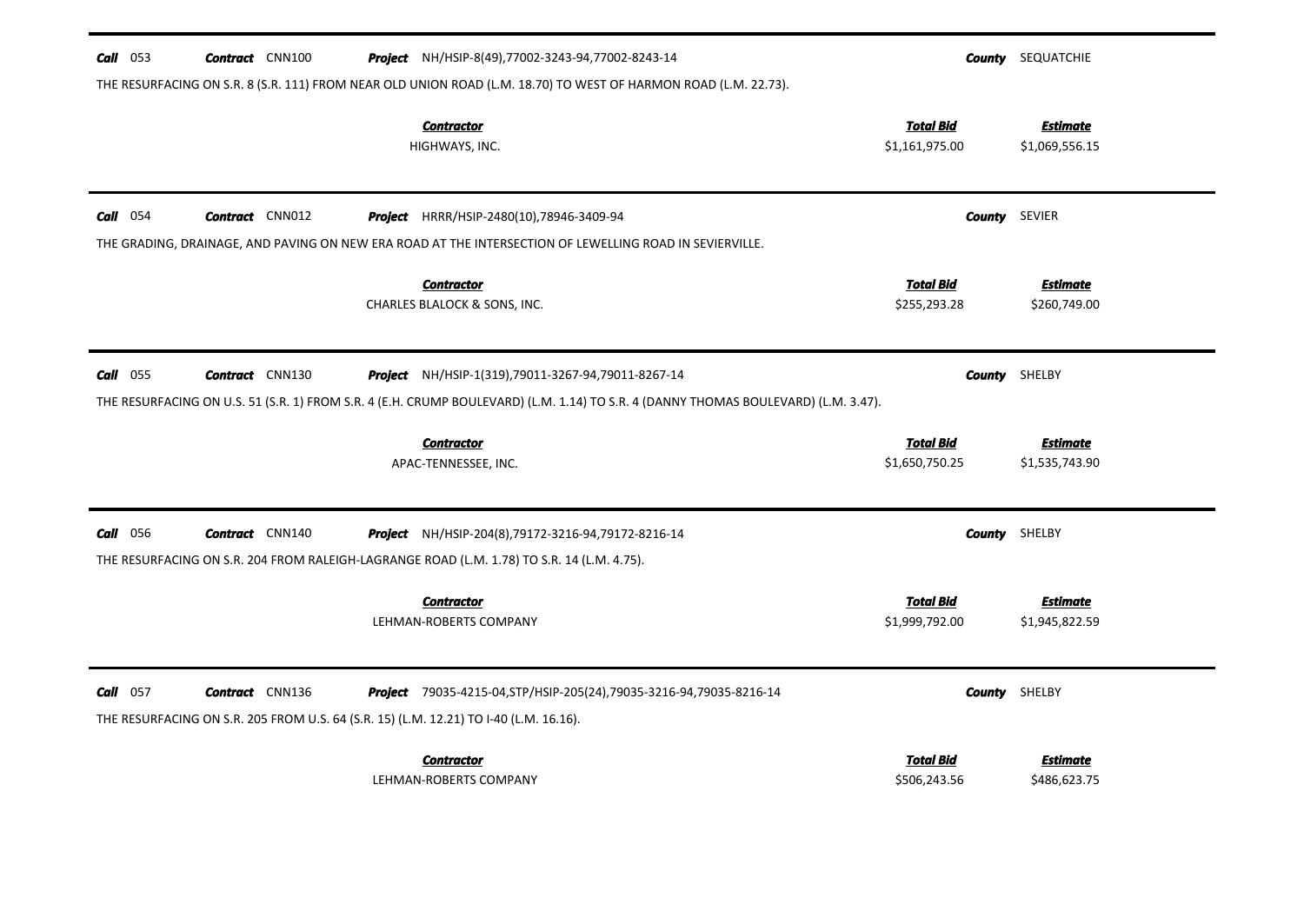| $Call$ 058<br><b>Contract</b> CNN127<br><b>Project</b> 79005-4167-04<br>THE REPAIR OF BRIDGES ON S.R. 14 OVER I-55 (L.M. 7.46), AND ON SOUTH PARKWAY WEST OVER I-55 (L.M. 0.00).                      | <b>County</b> SHELBY               |                                   |
|-------------------------------------------------------------------------------------------------------------------------------------------------------------------------------------------------------|------------------------------------|-----------------------------------|
| <b>CONTRACT WITHDRAWN</b>                                                                                                                                                                             |                                    |                                   |
| Call 059<br><b>Contract</b> CNN095<br>Project STP/HSIP-49(36),81001-3230-94,81001-8230-14                                                                                                             |                                    | <b>County</b> STEWART             |
| THE RESURFACING (THIN MIX OVERLAY) ON S.R. 49 FROM WEST OF CHERRY CHAPEL ROAD (L.M. 6.50) TO THE HOUSTON COUNTY LINE (L.M. 16.30).<br><b>Contractor</b><br>EUBANK ASPHALT PAVING & SEALING            | <b>Total Bid</b><br>\$1,292,277.50 | <b>Estimate</b><br>\$1,242,293.95 |
| <b>Contract</b> CNN102<br>$Call$ 060<br>Project 93003-4232-04, NH/HSIP-111(91), 93003-3232-94, 93003-8232-14                                                                                          | County                             | <b>WHITE</b>                      |
| THE RESURFACING ON S.R. 111 FROM NORTH OF S.R. 135 (L.M. 13.52) TO NORTH OF S.R. 136 (L.M. 17.43).<br><b>Contractor</b><br>HIGHWAYS, INC.                                                             | <b>Total Bid</b><br>\$1,661,561.00 | <b>Estimate</b><br>\$1,658,713.90 |
|                                                                                                                                                                                                       |                                    |                                   |
| $Call$ 061<br><b>Contract</b> CNN094<br><b>Project</b> HSIP-I-65-2(97),94002-3185-44                                                                                                                  | <b>County</b>                      | WILLIAMSON                        |
| THE GRADING, DRAINAGE, AND PAVING ON I-65 AT THE NORTHBOUND AND SOUTHBOUND OFF-RAMPS TO S.R. 253 (CONCORD ROAD).<br>ALL BIDS REJECTED                                                                 |                                    |                                   |
| $Call$ 062<br><b>Contract</b> CNN092<br><b>Project</b> STP/HSIP-100(65),94013-3217-94,94013-8217-14<br>THE RESURFACING ON S.R. 100 FROM S.R. 96 (L.M. 6.85) TO THE DAVIDSON COUNTY LINE (L.M. 11.26). | <b>County</b>                      | WILLIAMSON                        |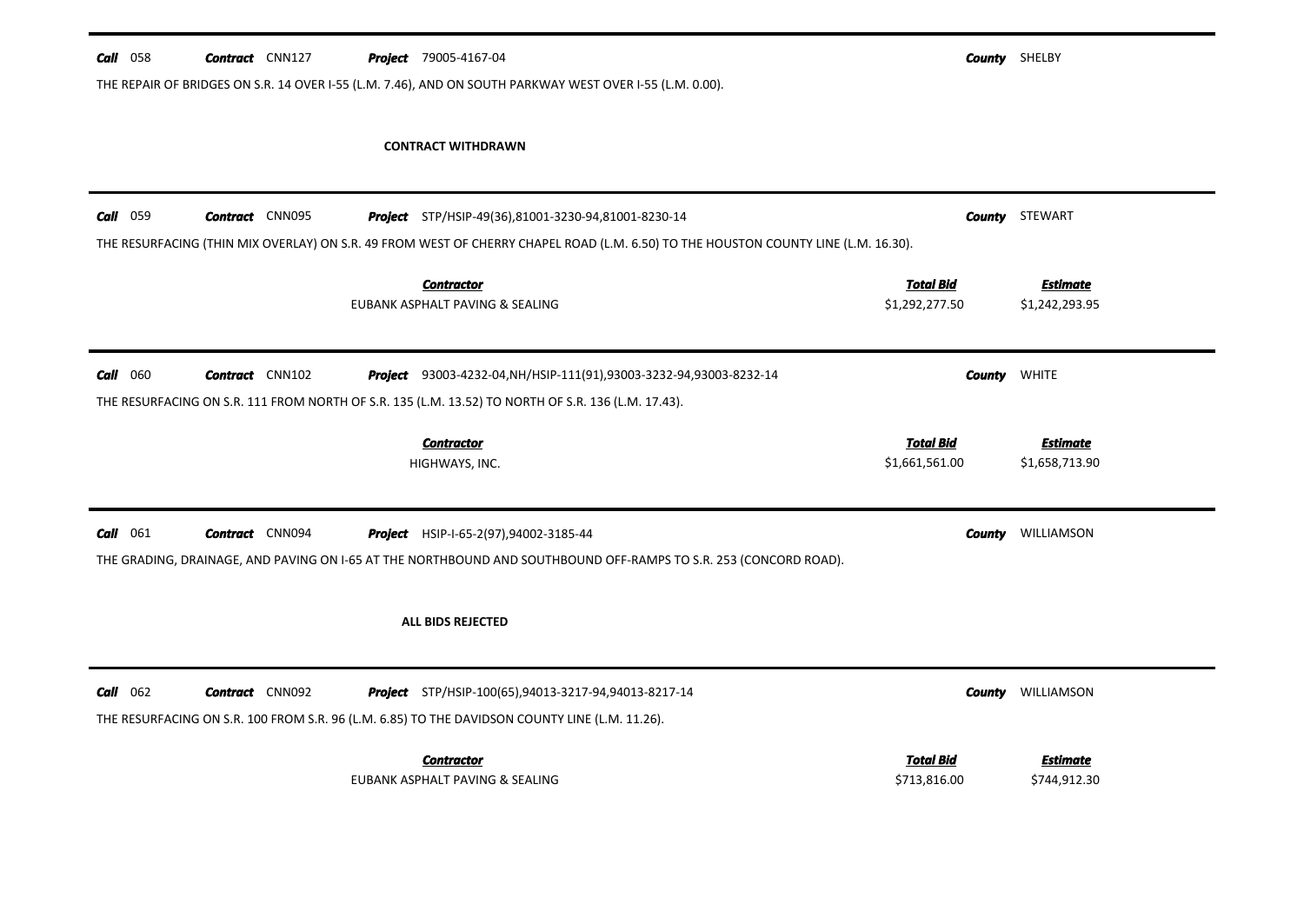| Call | 063 | <b>Contract</b> CNN138 |  | <b>Project</b> NHTSA-HE-I-40-5(144),97095-3129-04                        |                                                                                                                             | County                           | <b>WILSON</b>                   |  |
|------|-----|------------------------|--|--------------------------------------------------------------------------|-----------------------------------------------------------------------------------------------------------------------------|----------------------------------|---------------------------------|--|
|      |     |                        |  |                                                                          | THE INSTALLATION OF LONGITUDINAL CABLE BARRIER ALONG I-40 FROM EAST OF S.R. 109 (L.M. 10.43) TO NEAR S.R. 840 (L.M. 12.02). |                                  |                                 |  |
|      |     |                        |  | <b>Contractor</b><br>RMD HOLDINGS, LTD DBA NATIONWIDE CONSTRUCTION GROUP |                                                                                                                             | <b>Total Bid</b><br>\$118,872.59 | <b>Estimate</b><br>\$116,400.00 |  |
| Call | 064 | <b>Contract</b> CNN091 |  | <b>Project</b> STP/HSIP-24(52),95004-3252-94,95004-8252-14               | THE RESURFACING ON U.S. 70 (S.R. 24) FROM HARTMANN DRIVE (L.M. 15.36) TO REED MILL STREET (L.M. 17.90).                     | County                           | <b>WILSON</b>                   |  |
|      |     |                        |  | <b>Contractor</b><br>LOJAC ENTERPRISES, INC.                             |                                                                                                                             | <b>Total Bid</b><br>\$612,344.80 | <b>Estimate</b><br>\$559,432.25 |  |
|      |     |                        |  |                                                                          |                                                                                                                             |                                  |                                 |  |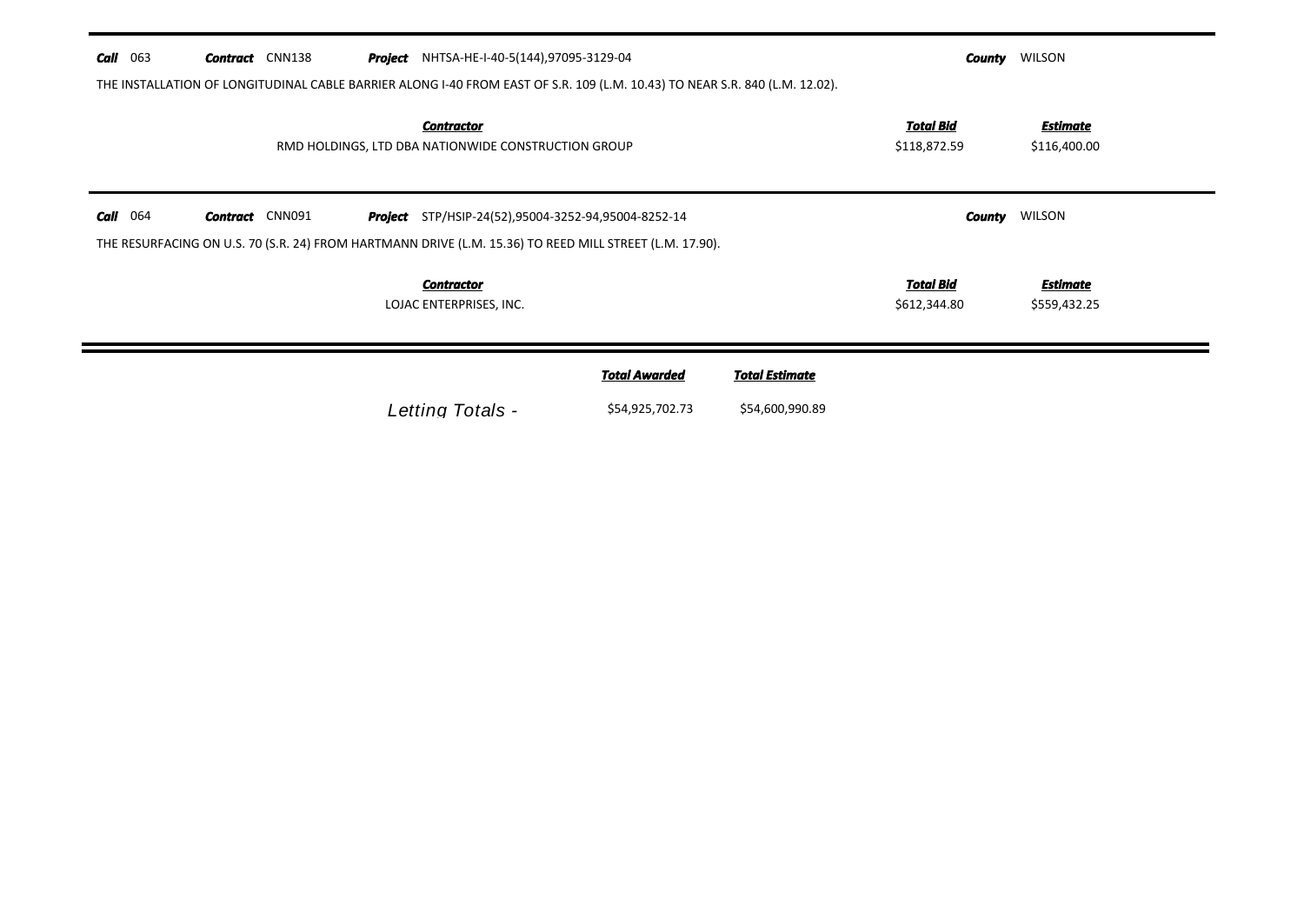| $Call$ 001 | <b>Contract</b> CNN916 |         | <b>Project</b> 98018-4188-04                                                                                                                                                                                                   | County                           | ANDERSON, BLOUNT, ETC.          |
|------------|------------------------|---------|--------------------------------------------------------------------------------------------------------------------------------------------------------------------------------------------------------------------------------|----------------------------------|---------------------------------|
|            |                        |         | THE RANDOM ON-CALL SIGNING ON VARIOUS INTERSTATES AND STATE ROUTES.                                                                                                                                                            |                                  |                                 |
|            |                        |         | <b>Contractor</b><br><b>LAW SIGNS LLC</b>                                                                                                                                                                                      | <b>Total Bid</b><br>\$253,167.00 | <b>Estimate</b><br>\$228,044.00 |
| $Call$ 002 | <b>Contract</b> CNN920 | Project | HRRR/HSIP-2005(10),02945-3499-94,HRRR/HSIP-269(25),02019-3205-94,<br>HRRR/HSIP-272(11),59021-3212-94,HRRR/HSIP-7500(26),75946-3457-94,<br>HRRR/HSIP-99(41),59009-3209-94                                                       | <b>County</b>                    | BEDFORD, MARSHALL, ETC.         |
|            |                        |         | MISCELLANEOUS SAFETY IMPROVEMENTS ON S.R. 269 FROM FAIRFIELD PIKE (L.M. 5.89) TO S.R. 64 (BLACKMAN BOULEVARD) (L.M. 9.52).                                                                                                     |                                  |                                 |
|            |                        |         | <b>Contractor</b><br>HIGHWAY MARKINGS, INC.                                                                                                                                                                                    | <b>Total Bid</b><br>\$570,614.18 | <b>Estimate</b><br>\$558,735.25 |
| $Call$ 003 | <b>Contract</b> CNN912 | Project | 98028-4146-04,98028-4147-04<br>THE RETRACING OF PAVEMENT MARKING WITH SPRAY THERMOPLASTIC AND RANDOM ON-CALL PAVEMENT MARKING ON VARIOUS INTERSTATE AND STATE ROUTES.                                                          | <b>County</b>                    | BLEDSOE, BRADLEY, ETC.          |
|            |                        |         | ALL BIDS REJECTED                                                                                                                                                                                                              |                                  |                                 |
| $Call$ 004 | <b>Contract</b> CNN917 |         | <b>Project</b> STP/NH-SIP-37(16),10003-3264-94, STP/NH-SIP-37(17), 10003-3265-94<br>INSTALLATION OF A FLASHING SCHOOL SIGN ON U.S. 19E (S.R. 37) AT RACHEL CLAWSON ROAD, AND SIGNALS AT THE INTERSECTION OF U.S. 321 (S.R. 67) |                                  | <b>County CARTER</b>            |
|            |                        |         | <b>Contractor</b><br>SUMMERS-TAYLOR, INC.                                                                                                                                                                                      | <b>Total Bid</b><br>\$376,957.05 | <b>Estimate</b><br>\$283,888.75 |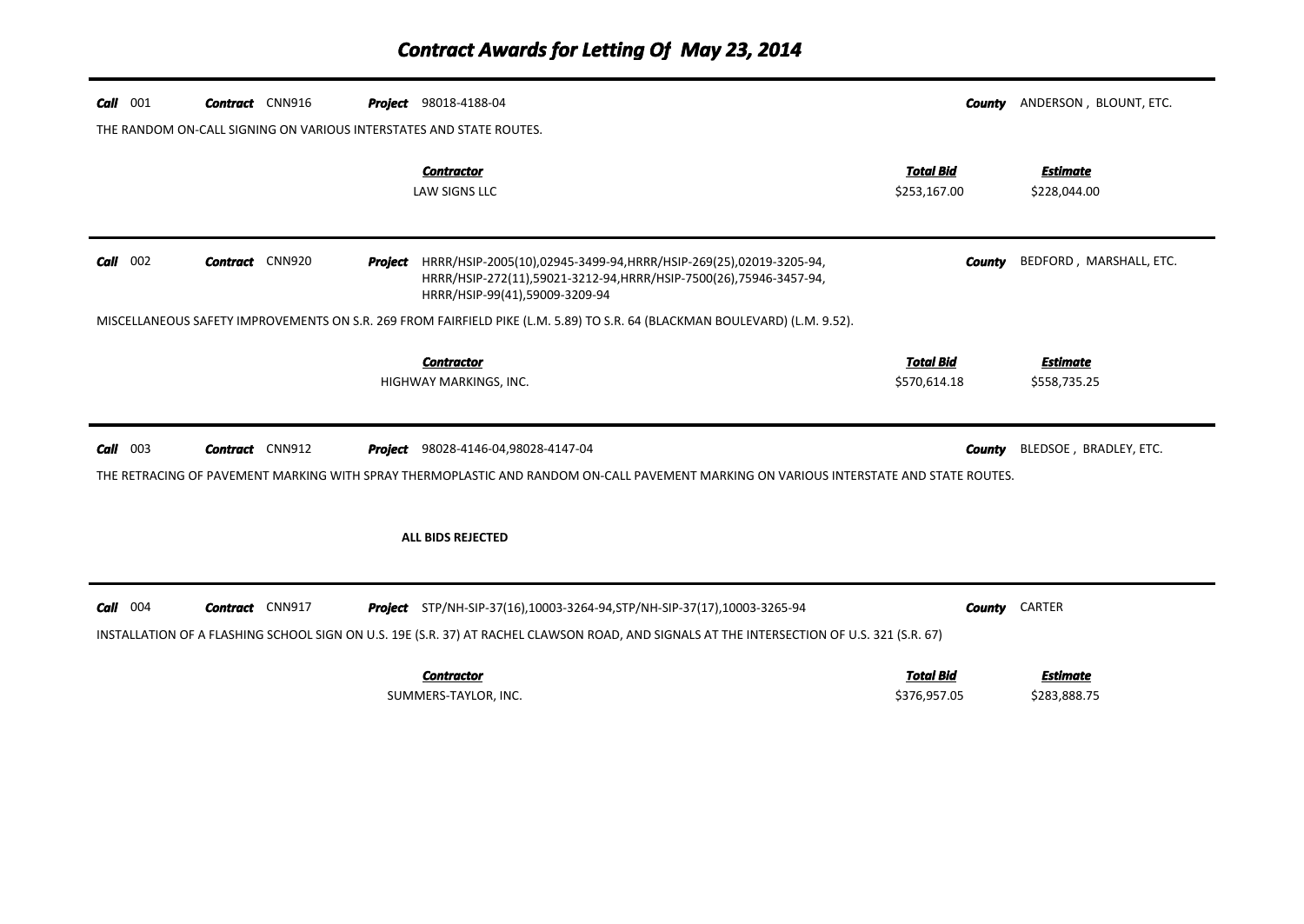| $Call$ 005 | <b>Contract</b> CNN919                                                                 |         | Project NH/HSIP-16(47),16005-3222-94,16005-8222-14,NH/HSIP-55(19),16009-3238-94,<br>16009-8238-14, NH/HSIP-55(20), 16009-3239-94, 16009-8239-14 |                                    | <b>County</b> COFFEE              |
|------------|----------------------------------------------------------------------------------------|---------|-------------------------------------------------------------------------------------------------------------------------------------------------|------------------------------------|-----------------------------------|
|            |                                                                                        |         | THE RESURFACING ON U.S. 41A (S.R. 16) FROM S.R. 130/S.R. 55 (L.M. 4.38) TO THE FRANKLIN COUNTY LINE (L.M. 5.42).                                |                                    |                                   |
|            |                                                                                        |         | <b>Contractor</b><br>ROGERS GROUP, INC.                                                                                                         | <b>Total Bid</b><br>\$1,160,992.50 | <u>Estimate</u><br>\$1,108,628.00 |
| $Call$ 006 | <b>Contract</b> CNN918                                                                 | Project | NH/HSIP-69(85),40006-3206-94,40006-8206-14,NH/HSIP-69(86),40006-3207-94,<br>40006-8207-14, NH/HSIP-69(87), 40008-3228-94, 40008-8228-14         | County                             | <b>HENRY</b>                      |
|            |                                                                                        |         | THE RESURFACING ON S.R. 69 FROM S.R. 69A (L.M. 10.63) EXTENDING TO FLATWOODS LANE (L.M. 17.28) IN PARIS.                                        |                                    |                                   |
|            |                                                                                        |         | <b>Contractor</b><br>DELTA CONTRACTING COMPANY, LLC                                                                                             | <b>Total Bid</b><br>\$1,964,112.55 | Estimate<br>\$1,802,550.75        |
| $Call$ 007 | <b>Contract</b> CNN921                                                                 |         | <b>Project</b> HSIP-I-65-2(97),94002-3185-44                                                                                                    | County                             | WILLIAMSON                        |
|            |                                                                                        |         | THE GRADING, DRAINAGE, AND PAVING ON I-65 AT THE NORTHBOUND AND SOUTHBOUND OFF-RAMPS TO S.R. 253 (CONCORD ROAD) (L.M. 18.53).                   |                                    |                                   |
|            |                                                                                        |         | <b>Contractor</b>                                                                                                                               | <b>Total Bid</b>                   | Estimate                          |
|            |                                                                                        |         | MOUNTAIN STATES CONTRACTORS, LLC                                                                                                                | \$1,769,671.14                     | \$1,492,674.15                    |
|            |                                                                                        |         |                                                                                                                                                 |                                    |                                   |
| $Call$ 008 | <b>Contract</b> CNN191                                                                 |         | <b>Project</b> 98018-4189-04                                                                                                                    | County                             | ANDERSON, BLOUNT, ETC.            |
|            |                                                                                        |         | THE RANDOM ON-CALL ATTENUATOR REPAIR ON VARIOUS INTERSTATE AND STATE ROUTES.                                                                    |                                    |                                   |
|            |                                                                                        |         | <b>Contractor</b><br>SITE-SAFE PRODUCTS, LLC D/B/A SITE-SAFE, LLC                                                                               | <b>Total Bid</b><br>\$521,450.38   | <u>Estimate</u><br>\$499,361.80   |
| Call 009   | <b>Contract</b> CNN199<br>MISCELLANEOUS SAFETY IMPROVEMENTS ON STATE AND LOCAL ROUTES. |         | <b>Project</b> HSIP-987(10),28946-3421-94,PHSIP-10(63),52003-3218-94,PHSIP-9314(9),02950-3569-94                                                | County                             | BEDFORD, GILES, ETC.              |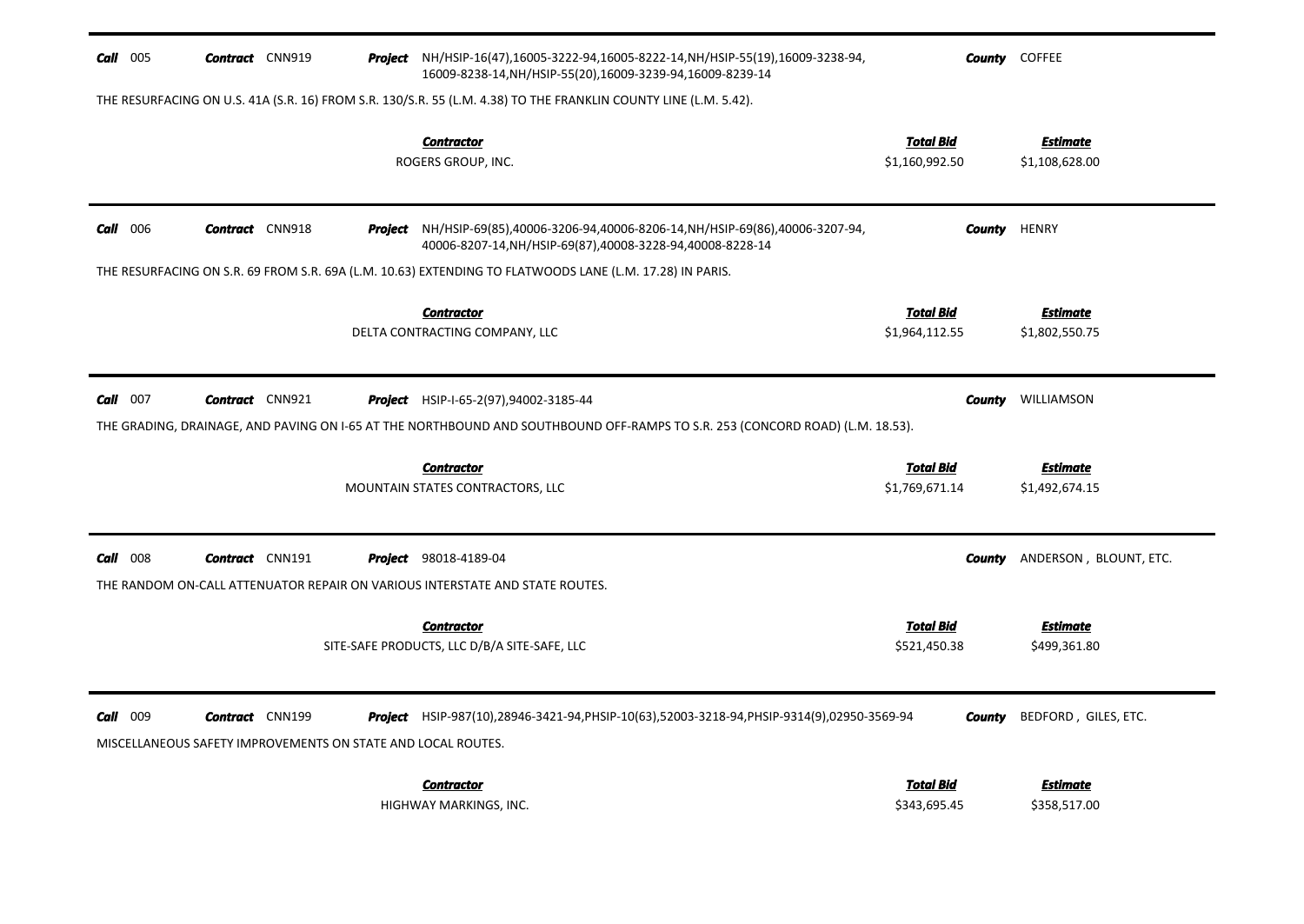| <b>Call</b> 010 | <b>Contract</b> CNN194                                        | <b>Project</b> 98048-4176-04                                                                                                                                                                                     | <b>County</b>                    | BENTON, CARROLL, ETC.           |
|-----------------|---------------------------------------------------------------|------------------------------------------------------------------------------------------------------------------------------------------------------------------------------------------------------------------|----------------------------------|---------------------------------|
|                 |                                                               | THE RANDOM ON-CALL ATTENUATOR REPAIR ON VARIOUS INTERSTATE AND STATE ROUTES.                                                                                                                                     |                                  |                                 |
|                 |                                                               | <b>Contractor</b><br>TRAF-MARK INDUSTRIES, L.L.C.                                                                                                                                                                | <b>Total Bid</b><br>\$631,385.50 | <b>Estimate</b><br>\$627,959.50 |
| Call 011        | <b>Contract</b> CNN168                                        | <b>Project</b> NH/HSIP-28(52),04001-3234-94,04001-8234-14<br>THE RESURFACING (THIN MIX OVERLAY) ON U.S. 127 (S.R. 28) FROM NORTH OF SCHOOLFIELD BRANCH BRIDGE (L.M. 15.75) TO NORTH OF PATTON ROAD (L.M. 21.79). | <b>County</b>                    | <b>BLEDSOE</b>                  |
|                 |                                                               | <b>ALL BIDS REJECTED</b>                                                                                                                                                                                         |                                  |                                 |
| $Call$ 012      | <b>Contract</b> CNN187                                        | <b>Project</b> 98028-4252-04                                                                                                                                                                                     | <b>County</b>                    | BLEDSOE, BRADLEY, ETC.          |
|                 | THE LONGITUDINAL JOINT STABILIZATION ON VARIOUS STATE ROUTES. |                                                                                                                                                                                                                  |                                  |                                 |
|                 |                                                               |                                                                                                                                                                                                                  |                                  |                                 |
|                 |                                                               | <b>Contractor</b><br>PAVEMENT RESTORATIONS, INC.                                                                                                                                                                 | <b>Total Bid</b><br>\$212,185.90 | <b>Estimate</b><br>\$158,748.72 |
| Call 013        | <b>Contract</b> CNN011                                        | Project NHTSA-HE-33(92),97005-3278-04                                                                                                                                                                            | <b>County</b>                    | <b>BLOUNT</b>                   |
|                 |                                                               | THE IMPROVEMENT OF THE INTERSECTION ON S.R. 33 AT WILLIAMS MILL ROAD (L.M. 17.44) IN ROCKFORD, INCLUDING GRADING, DRAINAGE, AND PAVING.                                                                          |                                  |                                 |
|                 |                                                               | <b>Contractor</b><br>ENVIRONMENTAL SAFETY & HEALTH, INC.                                                                                                                                                         | <b>Total Bid</b><br>\$272,686.87 | <b>Estimate</b><br>\$204,579.75 |
| Call 014        | <b>Contract</b> CNN189                                        | <b>Project</b> PHSIP-115(52),05005-3244-94<br>THE INSTALLATION OF LONGITUDINAL CABLE BARRIER AND MISCELLANEOUS SAFETY IMPROVEMENTS ON S.R. 115 FROM LOUISVILLE ROAD TO NEAR PAYNE AVENUE.                        | <b>County</b>                    | <b>BLOUNT</b>                   |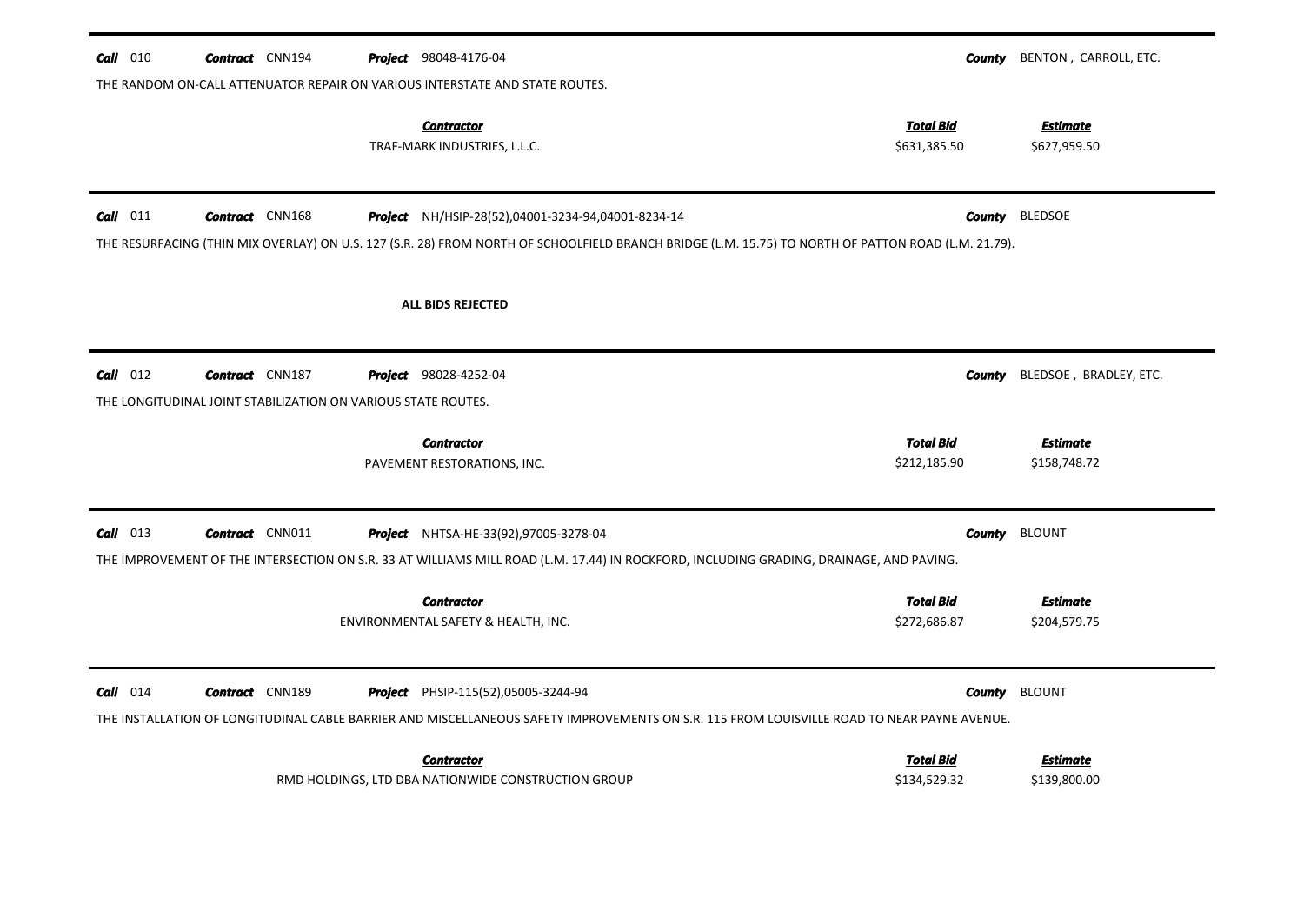| $Call$ 015 | <b>Contract</b> CNN196 | <b>Project</b> 05950-3537-04                                                                                                        |                                    | <b>County</b> BLOUNT              |
|------------|------------------------|-------------------------------------------------------------------------------------------------------------------------------------|------------------------------------|-----------------------------------|
|            |                        | THE GRADING, DRAINAGE, AND PAVING ON A S.I.A. ROUTE (S.R. 162) SERVING ALUMINUM COMPANY OF AMERICA IN ALCOA.                        |                                    |                                   |
|            |                        | <b>Contractor</b><br>APAC-ATLANTIC, INC.                                                                                            | <b>Total Bid</b><br>\$1,894,254.92 | <b>Estimate</b><br>\$1,886,608.20 |
| $Call$ 016 | <b>Contract</b> CNN171 | <b>Project</b> NH/HSIP-2(234),06004-3243-94,06004-8243-14                                                                           | County                             | <b>BRADLEY</b>                    |
|            |                        | THE RESURFACING (THIN MIX OVERLAY) ON U.S. 11 (S.R. 2) FROM PAUL B. HUFF PARKWAY (L.M. 12.82) TO EAST OF ANATOLE LANE (L.M. 15.15). |                                    |                                   |
|            |                        | <b>Contractor</b>                                                                                                                   | <b>Total Bid</b>                   | <b>Estimate</b>                   |
|            |                        | TALLEY CONSTRUCTION COMPANY, INC.                                                                                                   | \$373,823.41                       | \$400,513.35                      |
| $Call$ 017 | <b>Contract</b> CNN192 | <b>Project</b> 98028-4154-04                                                                                                        | County                             | BRADLEY, DEKALB, ETC.             |
|            |                        | THE RANDOM ON-CALL ATTENUATOR REPAIR ON VARIOUS INTERSTATE AND STATE ROUTES.                                                        |                                    |                                   |
|            |                        | <b>Contractor</b>                                                                                                                   | <b>Total Bid</b>                   | <b>Estimate</b>                   |
|            |                        | SITE-SAFE PRODUCTS, LLC D/B/A SITE-SAFE, LLC                                                                                        | \$497,973.30                       | \$474,955.56                      |
| $Call$ 018 | <b>Contract</b> CNN206 | <b>Project</b> ER-STP-IE-75-3(160),07100-3139-44                                                                                    | <b>County</b>                      | CAMPBELL                          |
|            |                        | THE DRAINAGE IMPROVEMENTS IN THE MEDIAN ON I-75 AT LOG MILE 13.10 (M.M. 142.9).                                                     |                                    |                                   |
|            |                        | <b>Contractor</b>                                                                                                                   | <b>Total Bid</b>                   | <b>Estimate</b>                   |
|            |                        | J & M GRADING DIVISION LLC                                                                                                          | \$326,780.90                       | \$285,072.00                      |
| $Call$ 019 | <b>Contract</b> CNN163 | <b>Project</b> 07003-4242-04, HSIP-9(73), 07003-3242-94                                                                             | County                             | CAMPBELL                          |
|            |                        | THE RESURFACING ON U.S. 25W (S.R. 9) FROM DUFF ROAD (L.M. 19.07) TO S.R. 63 (L.M. 24.08).                                           |                                    |                                   |
|            |                        | <b>Contractor</b>                                                                                                                   | Total Bid                          | Estimate                          |
|            |                        | ROGERS GROUP, INC.                                                                                                                  | \$851,048.97                       | \$872,128.30                      |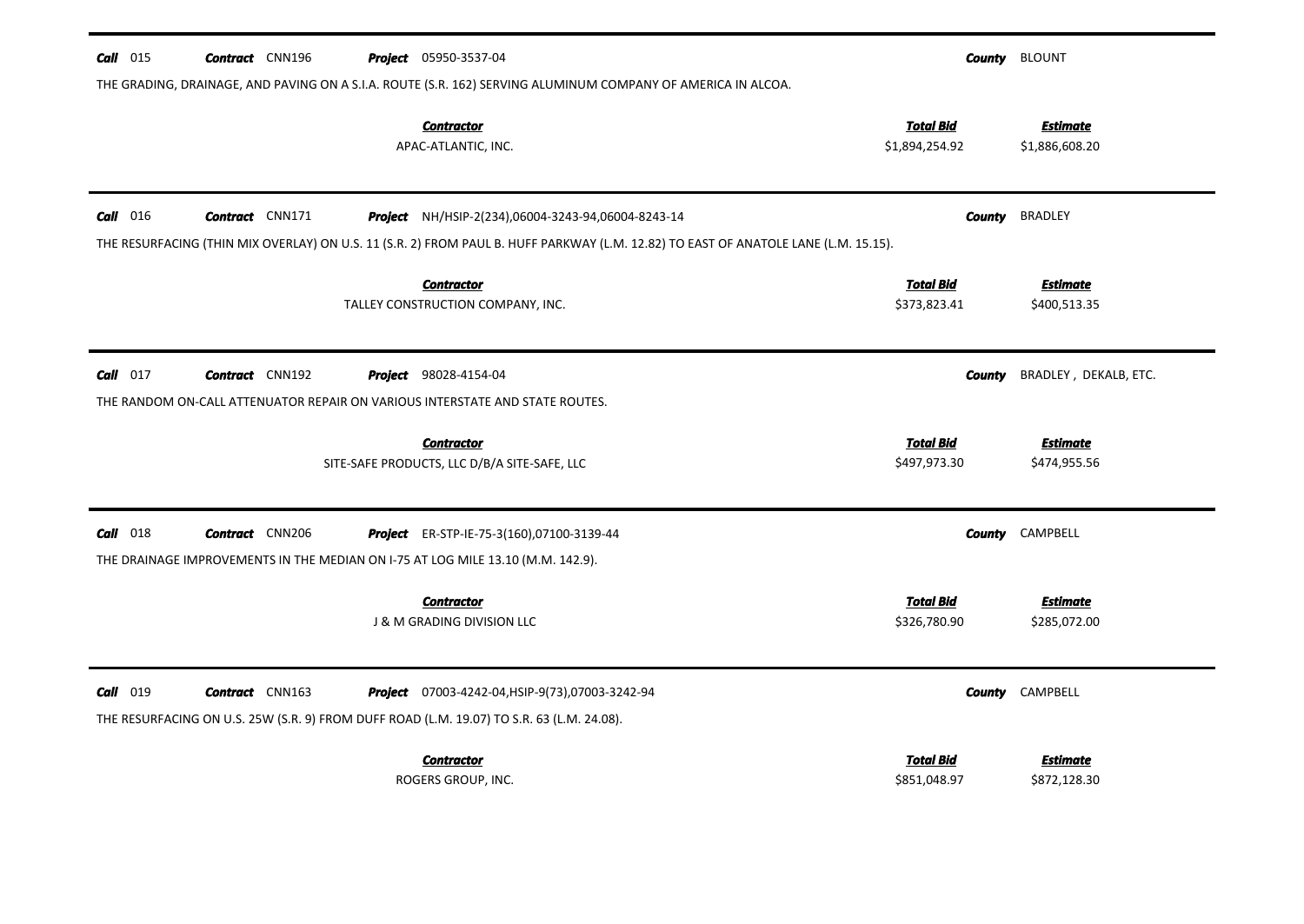| $Call$ 020                                                                                                                             | <b>Contract</b> CNN204 |  | <b>Project</b> PHSIP/NH-SIP-9(70),07003-3241-94                                                                                                                                                                                                                     |                                     | <b>County</b> CAMPBELL             |
|----------------------------------------------------------------------------------------------------------------------------------------|------------------------|--|---------------------------------------------------------------------------------------------------------------------------------------------------------------------------------------------------------------------------------------------------------------------|-------------------------------------|------------------------------------|
| THE IMPROVEMENT OF THE INTERSECTION ON U.S. 25W (S.R. 9) AT RIDGE ROAD (L.M. 31.83) IN CARYVILLE.                                      |                        |  |                                                                                                                                                                                                                                                                     |                                     |                                    |
|                                                                                                                                        |                        |  | <b>Contractor</b><br>ROGERS GROUP, INC.                                                                                                                                                                                                                             | <b>Total Bid</b><br>\$157,164.25    | <b>Estimate</b><br>\$157,641.25    |
| $Call$ 021                                                                                                                             | <b>Contract</b> CNN200 |  | Project HRRR/HSIP-8200(28),82946-3454-94,HSIP/STP-SIP-358(11),82018-3220-94,<br>HSIP-4833(10),10946-3406-94, NHTSA-HE-4263(11),97010-3415-04                                                                                                                        | County                              | CARTER & SULLIVAN                  |
| MISCELLANEOUS SAFETY IMPROVEMENTS ON LOCAL ROADS, AND INSTALLATION OF A FLASHING SCHOOL SIGN AT SULLIVAN EAST HIGH SCHOOL ON S.R. 358. |                        |  |                                                                                                                                                                                                                                                                     |                                     |                                    |
|                                                                                                                                        |                        |  | <b>Contractor</b><br>HIGHWAY MARKINGS, INC.                                                                                                                                                                                                                         | <b>Total Bid</b><br>\$231,746.30    | <u>Estimate</u><br>\$211,523.50    |
| $Call$ 022                                                                                                                             | <b>Contract</b> CNN152 |  | <b>Project</b> BR-I-40-3(155), 11003-3134-94                                                                                                                                                                                                                        | <b>County</b>                       | CHEATHAM                           |
| THE CONSTRUCTION OF A CONCRETE BOX BEAM BRIDGE ON 1-40 OVER THE HARPETH RIVER (L.M. 5.63), INCLUDING GRADING, DRAINAGE, AND PAVING.    |                        |  |                                                                                                                                                                                                                                                                     |                                     |                                    |
|                                                                                                                                        |                        |  | <b>Contractor</b><br>BELL & ASSOCIATES CONSTRUCTION, L.P.                                                                                                                                                                                                           | <b>Total Bid</b><br>\$10,316,116.18 | <b>Estimate</b><br>\$11,204,213.60 |
| $Call$ 023<br><b>ON I-24</b>                                                                                                           | <b>Contract</b> CNN205 |  | <b>Project</b> IM/NH-24-2(143),98028-3123-44, PHSIP/NH-SIP-I-24-2(148),31001-3182-94<br>THE IMPLEMENTATION OF AN INTELLIGENT TRANSPORTATION SYSTEM (ITS) ON I-24 AT MONTEAGLE MTN FROM SR-55 (EXIT 111) TO SR-150 (EXIT 152), AND MISCELLANEOUS SAFETY IMPROVEMENTS | County                              | COFFEE, GRUNDY, ETC.               |
|                                                                                                                                        |                        |  | <b>CONTRACT WITHDRAWN</b>                                                                                                                                                                                                                                           |                                     |                                    |
| $Call$ 024                                                                                                                             | <b>Contract</b> CNN117 |  | Project BR-STP-298(10),18011-3225-94<br>THE CONSTRUCTION OF A CONCRETE BULB-TEE BEAM BRIDGE ON S.R. 298 (GENESIS ROAD) OVER I-40 (L.M. 2.23) IN CROSSVILLE, INCLUDING GRADING, DRAINAGE, AND PAVING.                                                                |                                     | <b>County</b> CUMBERLAND           |
|                                                                                                                                        |                        |  | <b>Contractor</b><br>HIGHWAYS, INC.                                                                                                                                                                                                                                 | <b>Total Bid</b><br>\$3,543,974.64  | <u>Estimate</u><br>\$3,481,494.80  |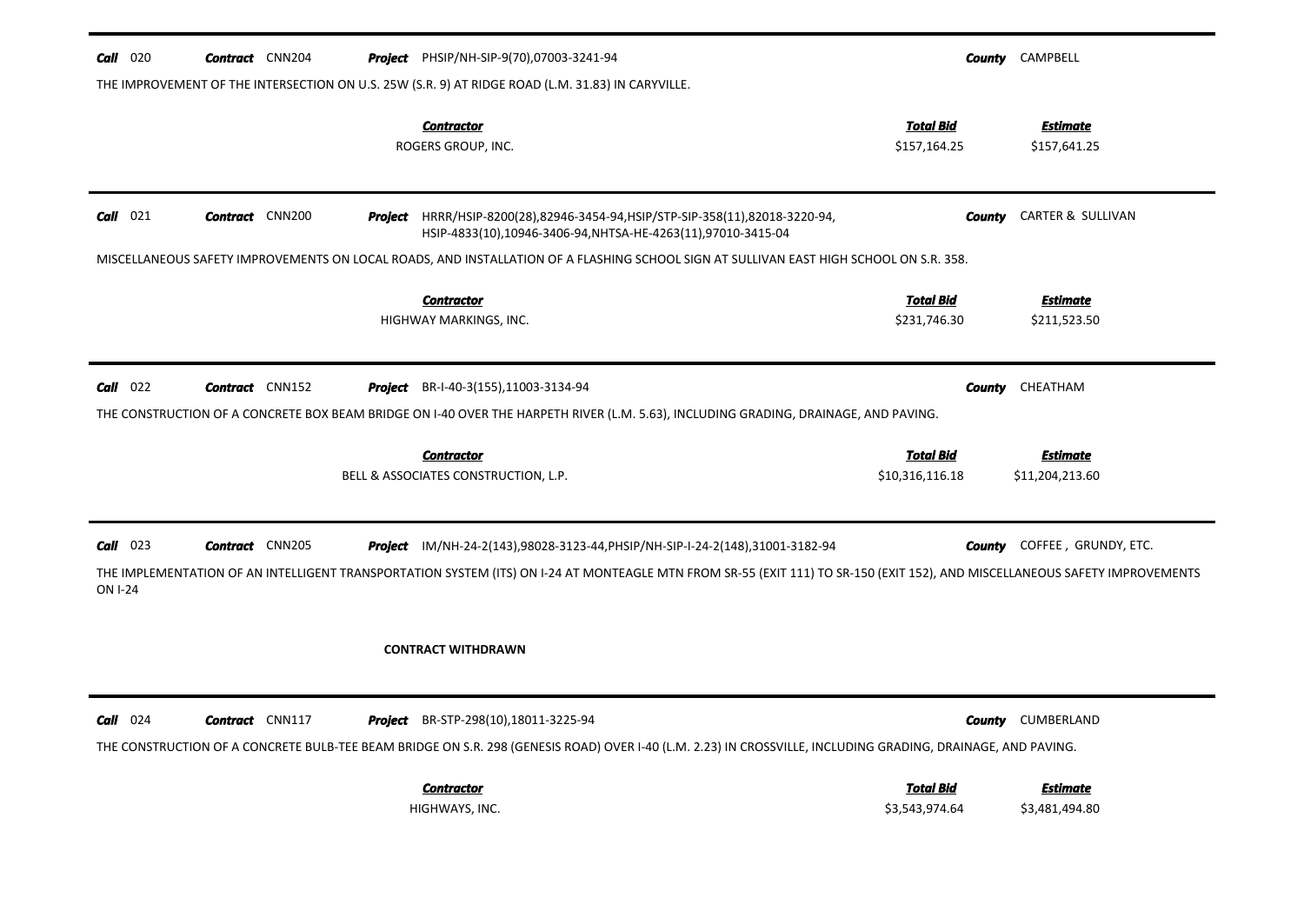| $Call$ 025                                                                   | <b>Contract</b> CNN193                                        |  | <b>Project</b> 98301-4128-04                                                                                                                                                                       | County                             | DAVIDSON, HUMPHREYS, ETC.         |  |  |  |  |
|------------------------------------------------------------------------------|---------------------------------------------------------------|--|----------------------------------------------------------------------------------------------------------------------------------------------------------------------------------------------------|------------------------------------|-----------------------------------|--|--|--|--|
| THE RANDOM ON-CALL ATTENUATOR REPAIR ON VARIOUS INTERSTATE AND STATE ROUTES. |                                                               |  |                                                                                                                                                                                                    |                                    |                                   |  |  |  |  |
|                                                                              |                                                               |  | <b>Contractor</b><br>SITE-SAFE PRODUCTS, LLC D/B/A SITE-SAFE, LLC                                                                                                                                  | <b>Total Bid</b><br>\$639,601.65   | <b>Estimate</b><br>\$600,477.50   |  |  |  |  |
| $Call$ 026                                                                   | <b>Contract</b> CNN162                                        |  | Project STP/HSIP-47(10),22006-3216-94,22006-8216-14, STP/HSIP-47(9), 22005-3216-94,<br>22005-8216-14                                                                                               | County                             | <b>DICKSON</b>                    |  |  |  |  |
|                                                                              |                                                               |  | THE RESURFACING (THIN MIX OVERLAY) ON S.R. 47 FROM S.R. 46 TO S.R. 96, AND FROM S.R. 250 TO S.R. 48.                                                                                               |                                    |                                   |  |  |  |  |
|                                                                              |                                                               |  | <b>Contractor</b><br>EUBANK ASPHALT PAVING & SEALING                                                                                                                                               | <b>Total Bid</b><br>\$1,117,854.25 | <b>Estimate</b><br>\$1,229,091.50 |  |  |  |  |
| $Call$ 027                                                                   | <b>Contract</b> CNN173                                        |  | Project 25004-4226-04,25009-4208-04, HSIP-296(10), 25009-3208-94, HSIP-52(69), 25004-3226-94<br>THE RESURFACING ON S.R. 52 FROM S.R. 296 TO SHIRLEY ROAD, AND ON S.R. 296 FROM S.R. 28 TO S.R. 52. |                                    | <b>County</b> FENTRESS            |  |  |  |  |
|                                                                              |                                                               |  | <b>Contractor</b><br>ROGERS GROUP, INC.                                                                                                                                                            | <b>Total Bid</b><br>\$1,448,428.65 | <b>Estimate</b><br>\$1,391,268.55 |  |  |  |  |
|                                                                              |                                                               |  |                                                                                                                                                                                                    |                                    |                                   |  |  |  |  |
| <b>Call</b> $028$                                                            | <b>Contract</b> CNN203                                        |  | Project HSIP-2600(44), 26945-3486-94                                                                                                                                                               |                                    | <b>County</b> FRANKLIN            |  |  |  |  |
|                                                                              | THE MISCELLANEOUS SAFETY IMPROVEMENTS ON VARIOUS LOCAL ROADS. |  |                                                                                                                                                                                                    |                                    |                                   |  |  |  |  |
|                                                                              |                                                               |  | <b>Contractor</b><br>HIGHWAY MARKINGS, INC.                                                                                                                                                        | <b>Total Bid</b><br>\$430,774.20   | <b>Estimate</b><br>\$458,629.50   |  |  |  |  |
| $Call$ 029                                                                   | <b>Contract</b> CNN181                                        |  | <b>Project</b> NHTSA-HE-9421(1),97027-3510-04                                                                                                                                                      |                                    | <b>County</b> GIBSON              |  |  |  |  |
|                                                                              |                                                               |  | THE INSTALLATION OF A FLASHING SCHOOL SIGN ON S.R. 152 (NORTH MAIN STREET) AT MEDINA ELEMENTARY SCHOOL.                                                                                            |                                    |                                   |  |  |  |  |
|                                                                              |                                                               |  | <b>Contractor</b><br>STANSELL ELECTRIC COMPANY, INC.                                                                                                                                               | <b>Total Bid</b><br>\$24,931.00    | <b>Estimate</b><br>\$39,317.00    |  |  |  |  |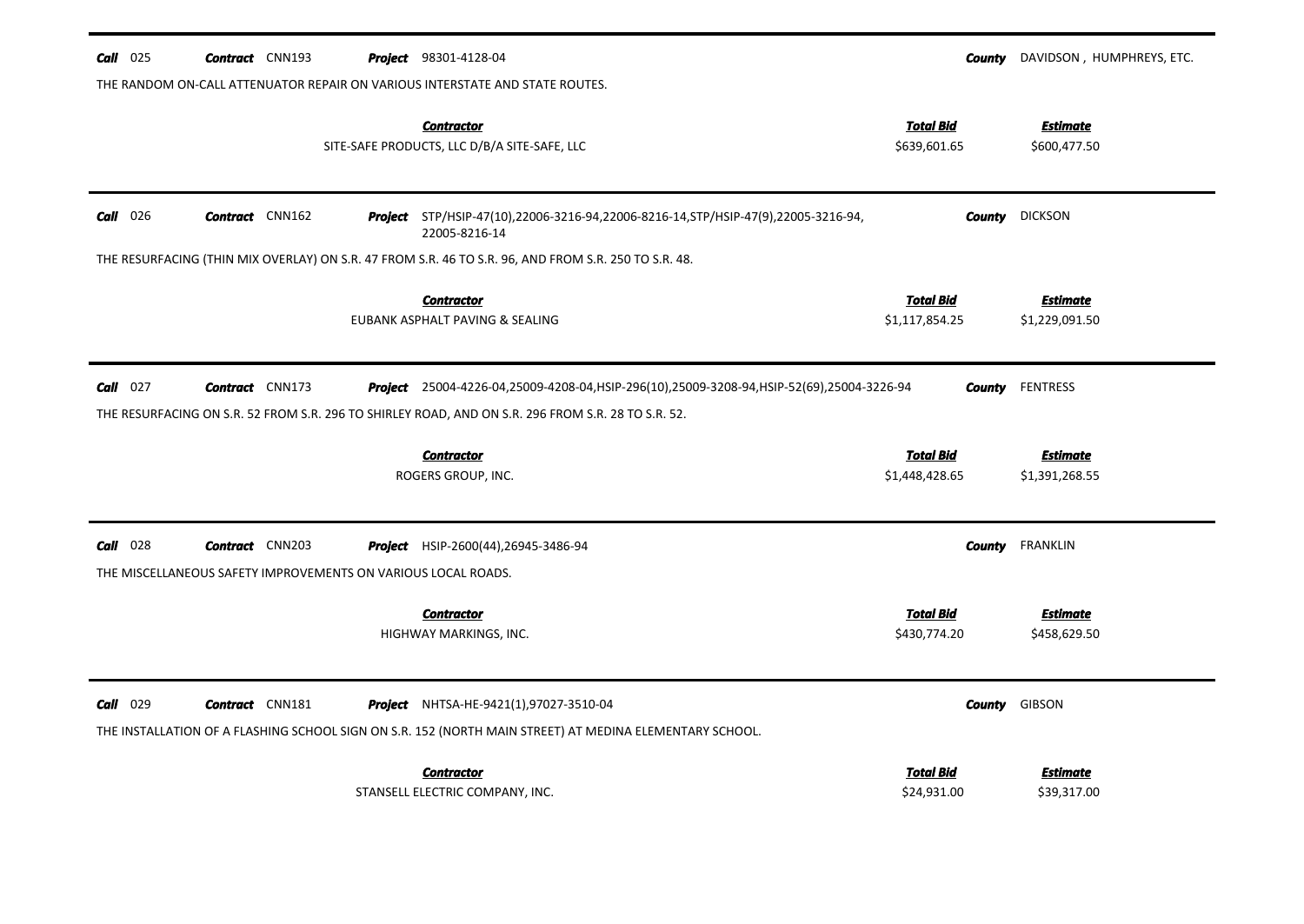| $Call$ 030                                                                                                                         | <b>Contract</b> CNN164 |  | <b>Project</b> 30021-4212-04,HSIP-351(17),30021-3212-94,STP/HSIP-35(57),30005-3248-94,<br>30005-8248-14                                                                                                                           |                                    |        | <b>County GREENE</b>              |  |
|------------------------------------------------------------------------------------------------------------------------------------|------------------------|--|-----------------------------------------------------------------------------------------------------------------------------------------------------------------------------------------------------------------------------------|------------------------------------|--------|-----------------------------------|--|
| THE RESURFACING ON S.R. 351 FROM S.R. 70 TO S.R. 350, AND THIN MIX OVERLAY ON U.S. 321 (S.R. 35) FROM BRIGHT HOPE ROAD TO S.R. 70. |                        |  |                                                                                                                                                                                                                                   |                                    |        |                                   |  |
|                                                                                                                                    |                        |  | <b>Contractor</b><br>SUMMERS-TAYLOR, INC.                                                                                                                                                                                         | <b>Total Bid</b><br>\$1,830,198.45 |        | <b>Estimate</b><br>\$1,716,649.45 |  |
| Call 031                                                                                                                           | <b>Contract</b> CNN190 |  | Project 33049-4230-04,33318-4202-04,HSIP-148(3),33049-3230-94,HSIP-318(5),33318-3202-94                                                                                                                                           |                                    |        | <b>County</b> HAMILTON            |  |
|                                                                                                                                    |                        |  | THE RESURFACING ON S.R. 148 FROM THE GEORGIA STATE LINE TO S.R. 2, AND ON S.R. 318 FROM S.R. 2 TO S.R. 148.                                                                                                                       |                                    |        |                                   |  |
|                                                                                                                                    |                        |  | <b>ALL BIDS REJECTED</b>                                                                                                                                                                                                          |                                    |        |                                   |  |
| $Call$ 032                                                                                                                         | <b>Contract</b> CNN179 |  | <b>Project</b> 37004-4221-04, HSIP-66(48), 37004-3221-94                                                                                                                                                                          |                                    | County | <b>HAWKINS</b>                    |  |
|                                                                                                                                    |                        |  | THE RESURFACING ON S.R. 66 FROM U.S. 11E (S.R. 34) (L.M. 0.00) TO SOUTH OF BERRY ROAD (L.M. 5.32).                                                                                                                                |                                    |        |                                   |  |
|                                                                                                                                    |                        |  |                                                                                                                                                                                                                                   |                                    |        |                                   |  |
|                                                                                                                                    |                        |  | <b>Contractor</b><br>SUMMERS-TAYLOR, INC.                                                                                                                                                                                         | <b>Total Bid</b><br>\$695,982.40   |        | Estimate<br>\$724,602.40          |  |
| $Call$ 033                                                                                                                         | <b>Contract</b> CNN176 |  | Project 39004-4229-04,39005-4220-04, HSIP-22(78), 39005-3220-94, HSIP-22(79), 39004-3229-94<br>THE RESURFACING ON S.R. 22 FROM WILSON STREET TO SOUTH OF JANE LANE, AND FROM THE I-40 BRIDGE TO THE CARROLL COUNTY LINE.          |                                    | County | HENDERSON                         |  |
|                                                                                                                                    |                        |  | <b>Contractor</b><br>DELTA CONTRACTING COMPANY, LLC                                                                                                                                                                               | <b>Total Bid</b><br>\$1,878,626.00 |        | <b>Estimate</b><br>\$1,862,999.50 |  |
| $Call$ 034                                                                                                                         | <b>Contract</b> CNN154 |  | <b>Project</b> 41010-4221-04,94013-4218-04,HSIP-100(66),41010-3221-94,HSIP-100(67),94013-3218-94<br>THE RESURFACING (THIN MIX OVERLAY) ON S.R. 100 FROM WEST OF S.R. 7 IN HICKMAN COUNTY TO DEER RIDGE ROAD IN WILLIAMSON COUNTY. |                                    | County | HICKMAN & WILLIAMSON              |  |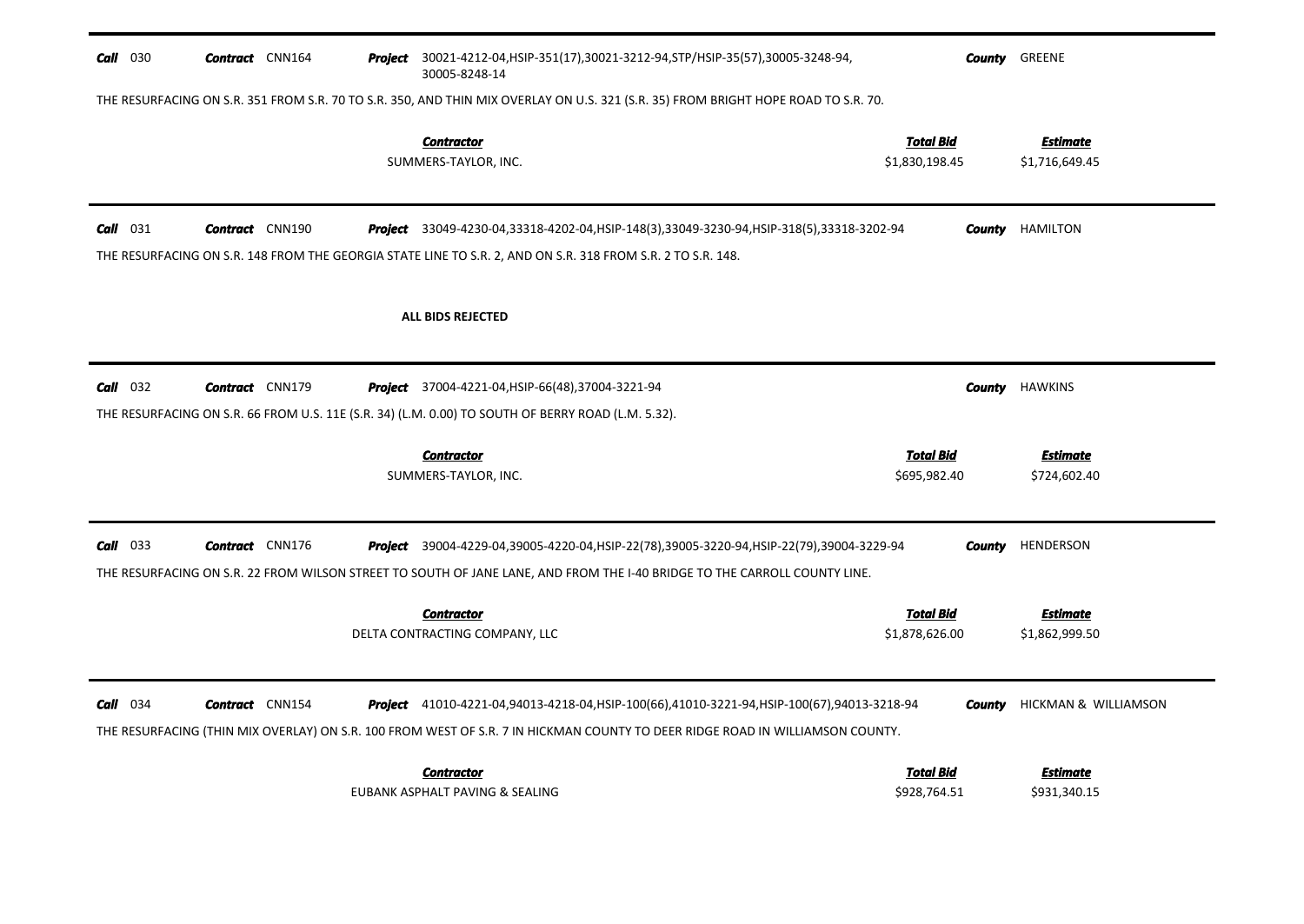| $Call$ 035<br><b>Contract</b> CNN153      | <b>Project</b> 42008-4204-04, HSIP-231(4), 42008-3204-94<br>THE RESURFACING ON S.R. 231 FROM THE HUMPHREYS COUNTY LINE (L.M. 0.00) TO S.R. 13 (L.M. 6.13).                                                                   |                                    | <b>County HOUSTON</b>             |
|-------------------------------------------|------------------------------------------------------------------------------------------------------------------------------------------------------------------------------------------------------------------------------|------------------------------------|-----------------------------------|
|                                           | <b>Contractor</b><br>HMA CONTRACTORS, LLC                                                                                                                                                                                    | <b>Total Bid</b><br>\$614,969.25   | <b>Estimate</b><br>\$672,039.85   |
| <b>Call</b> 036<br><b>Contract</b> CNN161 | Project 42007-4208-04, HSIP-46(24), 42007-3208-94<br>THE RESURFACING (THIN MIX OVERLAY) ON S.R. 46 FROM S.R. 49 (L.M. 2.29) TO THE STEWART COUNTY LINE (L.M. 8.06).                                                          |                                    | <b>County</b> HOUSTON             |
|                                           | <b>Contractor</b><br>HMA CONTRACTORS, LLC                                                                                                                                                                                    | <b>Total Bid</b><br>\$504,370.70   | <b>Estimate</b><br>\$545,532.30   |
| $Call$ 037<br><b>Contract</b> CNN202      | Project HSIP-477(10),44021-3209-94<br>THE MISCELLANEOUS SAFETY IMPROVEMENTS ON S.R. 477 (CUMMINS MILL ROAD) FROM S.R. 290 (L.M. 0.00) TO S.R. 135 (L.M. 5.37).                                                               |                                    | <b>County</b> JACKSON             |
|                                           | ALL BIDS REJECTED                                                                                                                                                                                                            |                                    |                                   |
| $Call$ 038<br><b>Contract</b> CNN166      | Project 45019-4210-04, HSIP-139(8), 45019-3210-94<br>THE RESURFACING (THIN MIX OVERLAY) ON S.R. 139 FROM THE SEVIER COUNTY LINE (L.M. 0.00) TO S.R. 92 (L.M. 7.97).                                                          |                                    | <b>County</b> JEFFERSON           |
|                                           | ALL BIDS REJECTED                                                                                                                                                                                                            |                                    |                                   |
| Call 039<br><b>Contract</b> CNN167        | Project 46003-4224-04,46007-4210-04, HSIP-133(10), 46007-3210-94<br>THE RESURFACING ON S.R. 67 FROM U.S. 421 (S.R. 34) TO THE NORTH CAROLINA STATE LINE, AND ON S.R. 133 FROM U.S. 421 (S.R. 34) TO THE VIRGINIA STATE LINE. |                                    | <b>County</b> JOHNSON             |
|                                           | <b>Contractor</b><br>MAYMEAD, INC.                                                                                                                                                                                           | <b>Total Bid</b><br>\$1,694,457.50 | <u>Estimate</u><br>\$1,742,161.75 |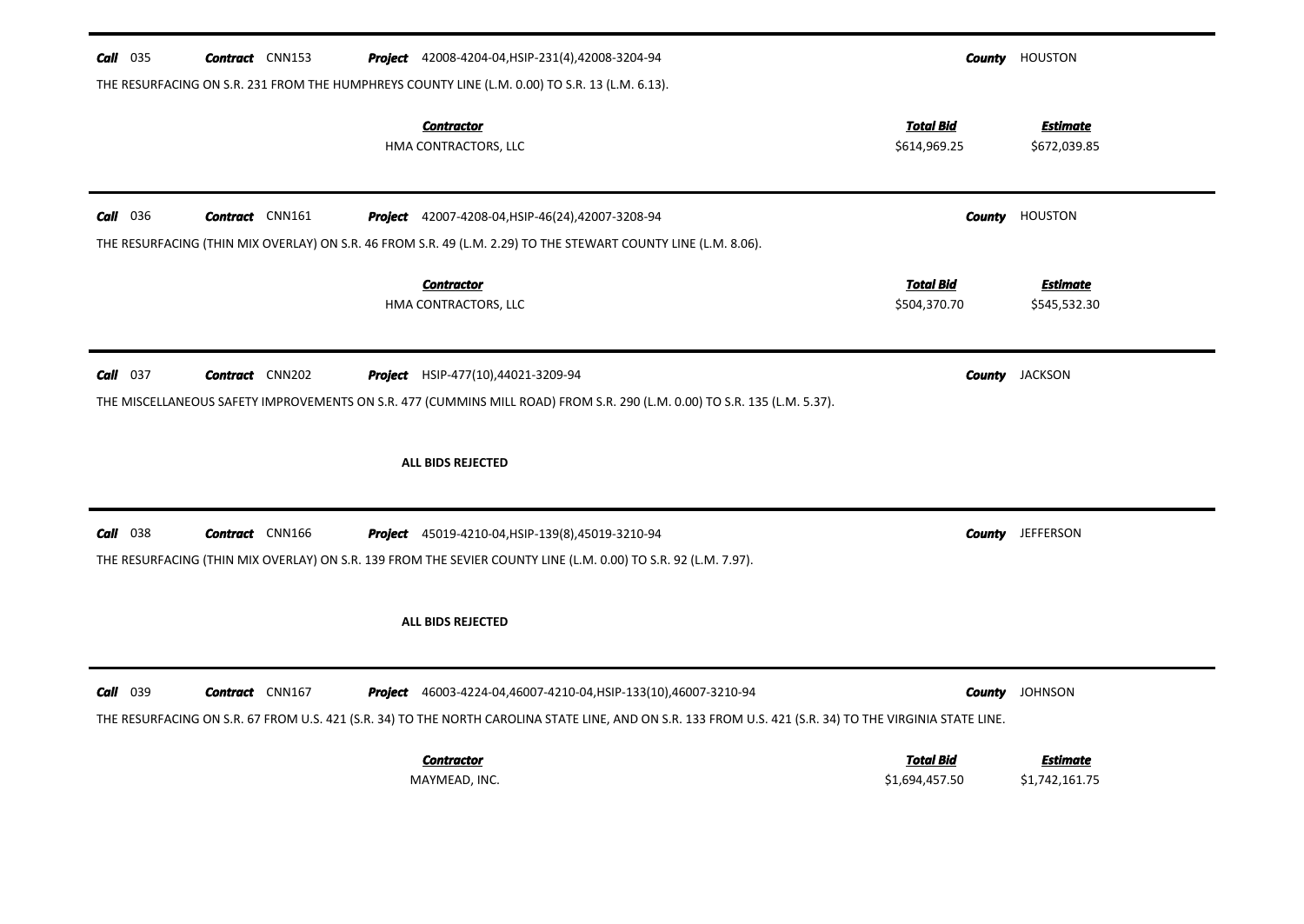| 040<br>Call | <b>Contract</b> CNN177 | <b>Project</b> 47043-4210-04, HSIP-170(8), 47043-3210-94                                                                                                                                               |                                     | <b>County</b> KNOX  |                                    |
|-------------|------------------------|--------------------------------------------------------------------------------------------------------------------------------------------------------------------------------------------------------|-------------------------------------|---------------------|------------------------------------|
|             |                        | THE RESURFACING ON S.R. 170 FROM HEISKELL ROAD (L.M. 2.27) TO U.S. 441 (S.R. 71) (L.M. 6.98).                                                                                                          |                                     |                     |                                    |
|             |                        | <b>Contractor</b><br>ROGERS GROUP, INC.                                                                                                                                                                | <b>Total Bid</b><br>\$600,187.40    |                     | <b>Estimate</b><br>\$616,335.60    |
| $Call$ 041  | <b>Contract</b> CNN155 | <b>Project</b> 51001-4218-04, HSIP-20(55), 51001-3218-94                                                                                                                                               |                                     | <b>County</b> LEWIS |                                    |
|             |                        | THE RESURFACING ON U.S. 412 (S.R. 20) FROM COURT STREET (L.M. 6.05) TO NAPIER ROAD (L.M. 14.04).                                                                                                       |                                     |                     |                                    |
|             |                        | <b>Contractor</b><br>ROGERS GROUP, INC.                                                                                                                                                                | <b>Total Bid</b><br>\$811,308.00    |                     | <b>Estimate</b><br>\$861,541.50    |
| $Call$ 042  | <b>Contract</b> CNN180 | <b>Project</b> NHTSA-HE-2(225),97053-3223-04,PHSIP-2(237),53004-3244-94                                                                                                                                |                                     | County              | LOUDON                             |
|             |                        | THE IMPROVEMENT OF THE INTERSECTION ON U.S. 11 (S.R. 2) AT S.R. 72, AND AT WARD AVENUE, INCLUDING SIGNALIZATION.                                                                                       |                                     |                     |                                    |
|             |                        | <b>Contractor</b><br>STANSELL ELECTRIC COMPANY, INC.                                                                                                                                                   | <b>Total Bid</b><br>\$404,230.60    |                     | <b>Estimate</b><br>\$426,568.75    |
| 043<br>Call | <b>Contract</b> CNN165 | <b>Project</b> STP/PHSIP-10(24),56001-3226-94                                                                                                                                                          |                                     |                     | <b>County</b> MACON                |
|             |                        | THE GRADING, DRAINAGE, CONSTRUCTION OF A CONCRETE BOX BRIDGE, SIX (6) RETAINING WALLS AND PAVING ON S.R. 10 FROM SOUTH OF GOOSE CREEK (L.M. 5.06) TO S.R. 52 (L.M. 6.86).                              |                                     |                     |                                    |
|             |                        | <b>Contractor</b><br>TWIN K CONSTRUCTION, INC.                                                                                                                                                         | <b>Total Bid</b><br>\$15,419,073.30 |                     | <b>Estimate</b><br>\$14,259,863.38 |
| $Call$ 044  | <b>Contract</b> CNN160 | Project STP/HSIP-80(4),56007-3204-94,56007-8204-14,80006-3243-94,80006-8243-14<br>THE RESURFACING ON S.R. 80 FROM S.R. 85 IN SMITH COUNTY (L.M. 2.54) TO S.R. 262/S.R. 56 IN MACON COUNTY (L.M. 3.31). |                                     | County              | MACON & SMITH                      |
|             |                        | <b>Contractor</b><br>LOJAC ENTERPRISES, INC.                                                                                                                                                           | <b>Total Bid</b><br>\$1,355,793.00  |                     | <b>Estimate</b><br>\$1,339,528.05  |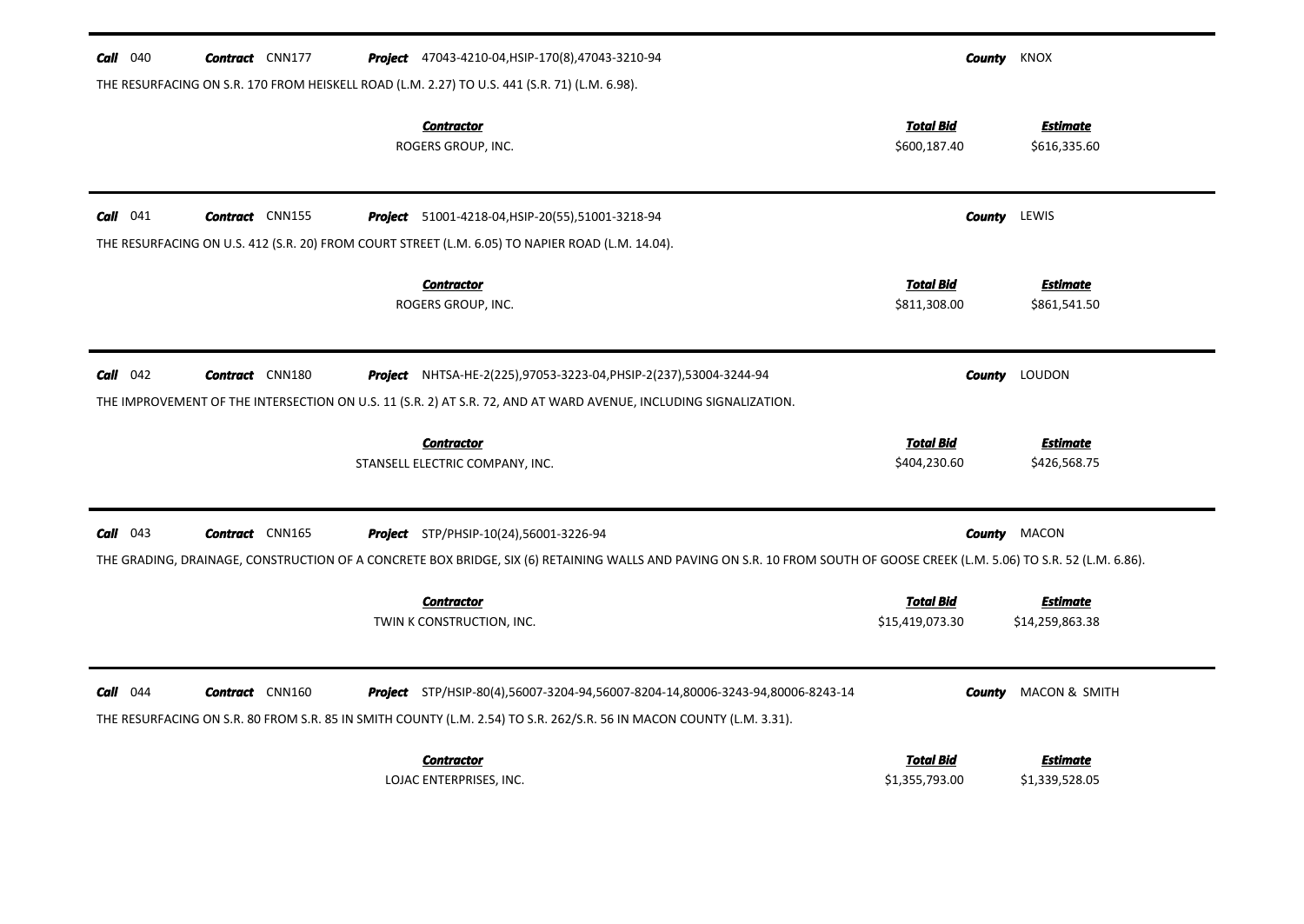| $Call$ 045      | <b>Contract</b> CNN183 | Project BR-I-24-2(142),58100-3165-94                                                                                                                              |                                  | <b>County MARION</b>            |
|-----------------|------------------------|-------------------------------------------------------------------------------------------------------------------------------------------------------------------|----------------------------------|---------------------------------|
|                 |                        | THE CONSTRUCTION OF A CONCRETE BULB-TEE BEAM BRIDGE ON MURPHY HOLLOW ROAD (L.M. 0.07) OVER I-24 WEST OF MILE MARKER 165, INCLUDING GRADING, DRAINAGE, AND PAVING. |                                  |                                 |
|                 |                        |                                                                                                                                                                   |                                  |                                 |
|                 |                        | <b>CONTRACT WITHDRAWN</b>                                                                                                                                         |                                  |                                 |
|                 |                        |                                                                                                                                                                   |                                  |                                 |
|                 |                        |                                                                                                                                                                   |                                  |                                 |
| <b>Call</b> 046 | <b>Contract</b> CNN182 | Project 58002-4236-04, HSIP-2(233), 58002-3236-94                                                                                                                 | County                           | <b>MARION</b>                   |
|                 |                        | THE RESURFACING ON U.S. 41 (S.R. 2) FROM BOBBY MCCULLEY ROAD (L.M. 21.82) TO MCBRIEN ROAD (L.M. 27.44).                                                           |                                  |                                 |
|                 |                        |                                                                                                                                                                   |                                  |                                 |
|                 |                        | <b>Contractor</b><br>TINSLEY ASPHALT, LLC                                                                                                                         | <b>Total Bid</b><br>\$924,773.80 | <b>Estimate</b><br>\$960,769.85 |
|                 |                        |                                                                                                                                                                   |                                  |                                 |
|                 |                        |                                                                                                                                                                   |                                  |                                 |
| $Call$ 047      | <b>Contract</b> CNN151 | <b>Project</b> 60023-4210-04, HSIP-247(13), 60023-3210-94                                                                                                         | County                           | MAURY                           |
|                 |                        | THE RESURFACING USING BITUMINOUS SEAL COAT ON S.R. 247 FROM S.R. 50 (L.M. 0.00) TO S.R. 7 (L.M. 5.73).                                                            |                                  |                                 |
|                 |                        |                                                                                                                                                                   |                                  |                                 |
|                 |                        | <b>Contractor</b><br>ROGERS GROUP, INC.                                                                                                                           | <b>Total Bid</b><br>\$283,846.00 | <b>Estimate</b><br>\$281,027.25 |
|                 |                        |                                                                                                                                                                   |                                  |                                 |
|                 |                        |                                                                                                                                                                   |                                  |                                 |
| $Call$ 048      | <b>Contract</b> CNN123 | <b>Project</b> HSIP-396(3),60100-3208-94                                                                                                                          | <b>County</b>                    | <b>MAURY</b>                    |
|                 |                        | THE REPAIR OF THE S.R. 396 (SATURN PARKWAY) SOUTHBOUND RAMP TO U.S. 31 (S.R. 6) IN SPRING HILL (L.M. 0.39).                                                       |                                  |                                 |
|                 |                        |                                                                                                                                                                   |                                  |                                 |
|                 |                        | <b>ALL BIDS REJECTED</b>                                                                                                                                          |                                  |                                 |
|                 |                        |                                                                                                                                                                   |                                  |                                 |
|                 |                        |                                                                                                                                                                   |                                  |                                 |
|                 |                        |                                                                                                                                                                   |                                  |                                 |
| Call 049        | <b>Contract</b> CNN150 | <b>Project</b> 60092-4249-04, HSIP-6(98), 60092-3249-94                                                                                                           |                                  | <b>County</b> MAURY             |
|                 |                        | THE RESURFACING ON U.S. 43 (S.R. 6) FROM NORTH OF S.R. 243 CONNECTOR (L.M. 11.35) TO NORTH OF S.R. 50 (L.M. 18.70).                                               |                                  |                                 |
|                 |                        | <b>Contractor</b>                                                                                                                                                 | <b>Total Bid</b>                 | Estimate                        |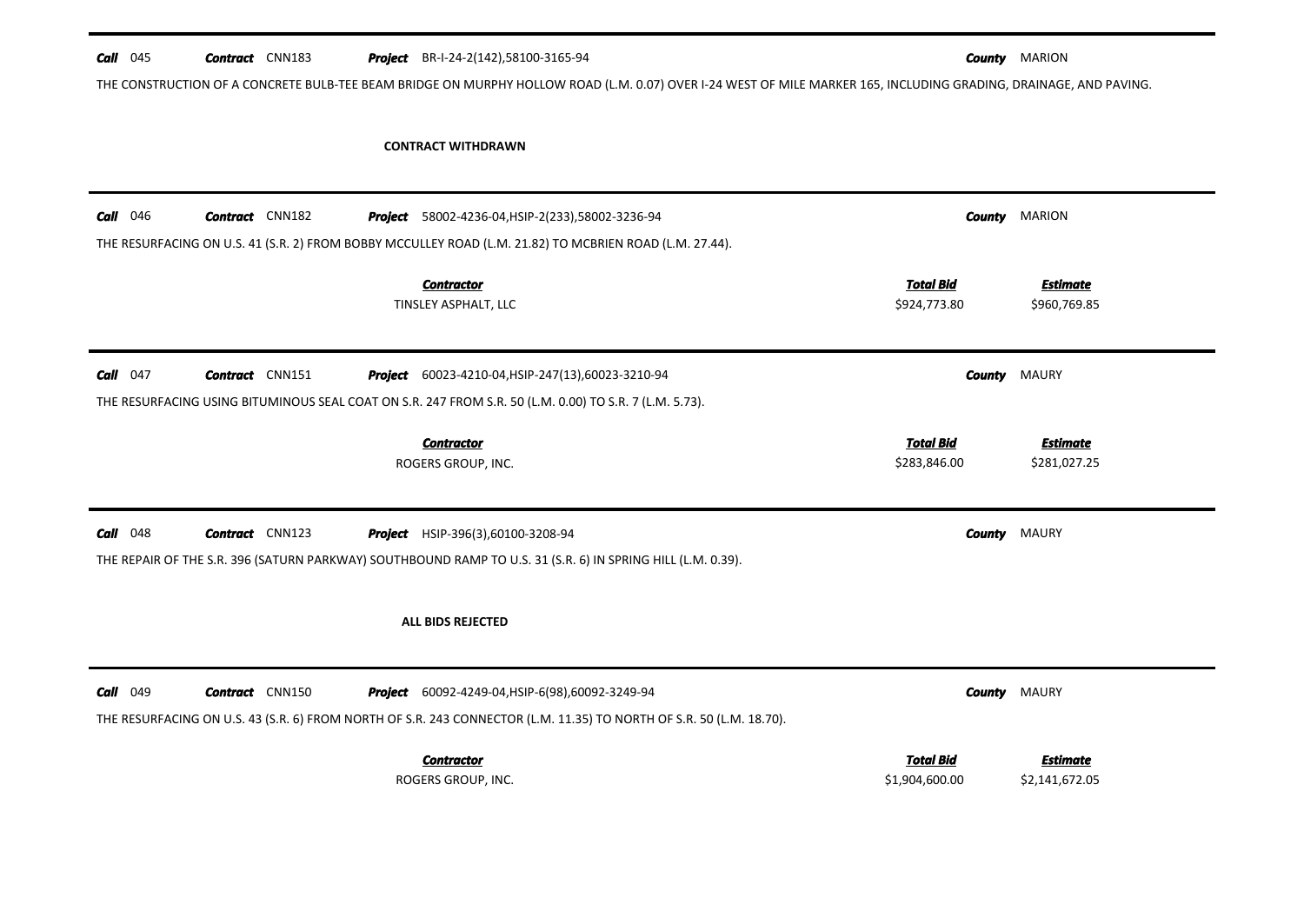| 050<br>Call | <b>Contract</b> CNN043                                        | Project STP/HSIP-50(51),60007-3208-94,60007-8208-14                                                                      |                                    | <b>County MAURY</b>               |
|-------------|---------------------------------------------------------------|--------------------------------------------------------------------------------------------------------------------------|------------------------------------|-----------------------------------|
|             |                                                               | THE RESURFACING ON S.R. 50 FROM S.R. 99/JAMES CAMPBELL BOULEVARD (L.M. 13.32) TO THE T.S. RAILROAD (L.M. 17.60).         |                                    |                                   |
|             |                                                               | <b>Contractor</b><br>ROGERS GROUP, INC.                                                                                  | <b>Total Bid</b><br>\$1,239,095.90 | <b>Estimate</b><br>\$1,242,010.95 |
| $Call$ 051  | <b>Contract</b> CNN184                                        | Project 61003-4259-04, HSIP-58(43), 61003-3259-94                                                                        | County                             | <b>MEIGS</b>                      |
|             |                                                               | THE RESURFACING ON S.R. 58 FROM SOUTH OF OLD S.R. 30 (L.M. 17.88) TO SOUTH OF RATLEDGE ROAD AND HEIRD ROAD (L.M. 22.40). |                                    |                                   |
|             |                                                               | <b>Contractor</b>                                                                                                        | <b>Total Bid</b>                   | <b>Estimate</b>                   |
|             |                                                               | ROGERS GROUP, INC.                                                                                                       | \$863,780.00                       | \$860,937.50                      |
| $Call$ 052  | <b>Contract</b> CNN107                                        | Project HRRR/HSIP-6200(24),62945-3491-94, HRRR/HSIP-7000(25),70945-3489-94                                               | County                             | MONROE & POLK                     |
|             |                                                               | MISCELLANEOUS SAFETY IMPROVEMENTS ON VARIOUS LOCAL ROADS IN MONROE AND POLK COUNTIES.                                    |                                    |                                   |
|             |                                                               | <b>Contractor</b>                                                                                                        | <b>Total Bid</b>                   | <b>Estimate</b>                   |
|             |                                                               | HIGHWAY MARKINGS, INC.                                                                                                   | \$762,856.13                       | \$718,414.13                      |
| $Call$ 053  | <b>Contract</b> CNN172                                        | Project HRRR/HSIP-6800(25),68945-3474-94                                                                                 | <b>County</b>                      | PERRY                             |
|             | THE MISCELLANEOUS SAFETY IMPROVEMENTS ON VARIOUS LOCAL ROADS. |                                                                                                                          |                                    |                                   |
|             |                                                               | <b>Contractor</b>                                                                                                        | <b>Total Bid</b>                   | <b>Estimate</b>                   |
|             |                                                               | HIGHWAY MARKINGS, INC.                                                                                                   | \$249,575.95                       | \$220,120.50                      |
| $Call$ 054  | <b>Contract</b> CNN157                                        | <b>Project</b> 68003-4205-04,91005-4208-04                                                                               | <b>County</b>                      | PERRY & WAYNE                     |
|             |                                                               | THE RESURFACING (THIN MIX OVERLAY) ON S.R. 48 FROM S.R. 13 (L.M. 0.00) TO THE PERRY COUNTY LINE (L.M. 2.74).             |                                    |                                   |
|             |                                                               | <b>Contractor</b>                                                                                                        | <b>Total Bid</b>                   | Estimate                          |
|             |                                                               | ROGERS GROUP, INC.                                                                                                       | \$414,000.00                       | \$435,869.25                      |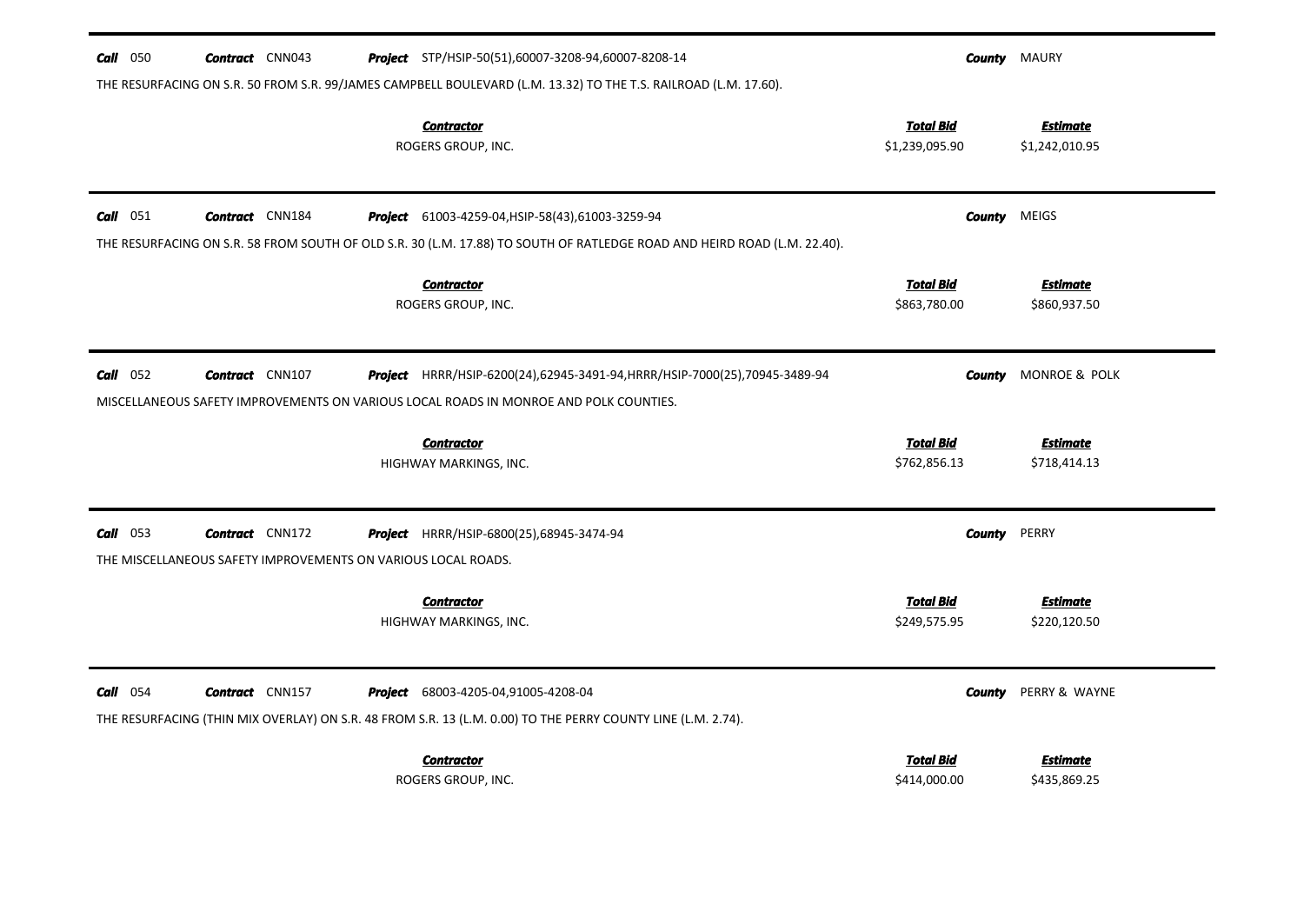| $Call$ 055      | <b>Contract</b> CNN186 | <b>Project</b> NH/HSIP-111(93),71005-3234-94,71005-8234-14                                                                                                                                                          |                                    | <b>County</b> PUTNAM              |
|-----------------|------------------------|---------------------------------------------------------------------------------------------------------------------------------------------------------------------------------------------------------------------|------------------------------------|-----------------------------------|
|                 |                        | THE RESURFACING ON S.R. 111 FROM NORTH OF EAST 10TH STREET (L.M. 7.54) TO SOUTH OF MAIN STREET (L.M. 10.31).                                                                                                        |                                    |                                   |
|                 |                        | <b>Contractor</b><br>HIGHWAYS, INC.                                                                                                                                                                                 | <b>Total Bid</b><br>\$1,009,973.50 | <b>Estimate</b><br>\$992,656.15   |
| <b>Call</b> 056 | Contract CNN207        | <b>Project</b> 71012-4225-04                                                                                                                                                                                        |                                    | <b>County PUTNAM</b>              |
|                 |                        | THE CONSTRUCTION OF A SMALL DRAINAGE STRUCTURE ON S.R. 136 FROM L.M. 3.890 TO L.M. 3.915.                                                                                                                           |                                    |                                   |
|                 |                        | <b>Contractor</b><br>LOJAC ENTERPRISES, INC.                                                                                                                                                                        | <b>Total Bid</b><br>\$57,965.00    | <b>Estimate</b><br>\$32,856.25    |
| $Call$ 057      | <b>Contract</b> CNN116 | <b>Project</b> STP-SIP-95(9),73017-3221-94<br>THE IMPROVEMENT OF THE INTERSECTION ON S.R. 95 (WHITE WING ROAD) AT BETHEL VALLEY ROAD (L.M. 2.48), INCLUDING GRADING, DRAINAGE, INSTALLATION OF SIGNALS, AND PAVING. | County                             | ROANE                             |
|                 |                        | ALL BIDS REJECTED                                                                                                                                                                                                   |                                    |                                   |
| Call<br>058     | <b>Contract</b> CNN156 | Project 74019-4209-04, HSIP-257(8), 74019-3209-94                                                                                                                                                                   | County                             | <b>ROBERTSON</b>                  |
|                 |                        | THE RESURFACING ON S.R. 257 FROM NEW CUT ROAD (L.M. 5.80) TO WEST OF U.S. 41 (S.R. 11) (L.M. 11.69).                                                                                                                |                                    |                                   |
|                 |                        | <b>Contractor</b><br>EUBANK ASPHALT PAVING & SEALING                                                                                                                                                                | <b>Total Bid</b><br>\$545,730.20   | <b>Estimate</b><br>\$538,910.00   |
| Call 059        | <b>Contract</b> CNN178 | <b>Project</b> 78016-4216-04, HSIP-339(11), 78016-3216-94<br>THE RESURFACING ON S.R. 339 FROM OLD NEWPORT HIGHWAY (L.M. 1.98) TO THE COCKE COUNTY LINE (L.M. 15.92).                                                |                                    | <b>County</b> SEVIER              |
|                 |                        | <b>Contractor</b><br>CHARLES BLALOCK & SONS, INC.                                                                                                                                                                   | <b>Total Bid</b><br>\$1,893,569.69 | <u>Estimate</u><br>\$1,792,065.00 |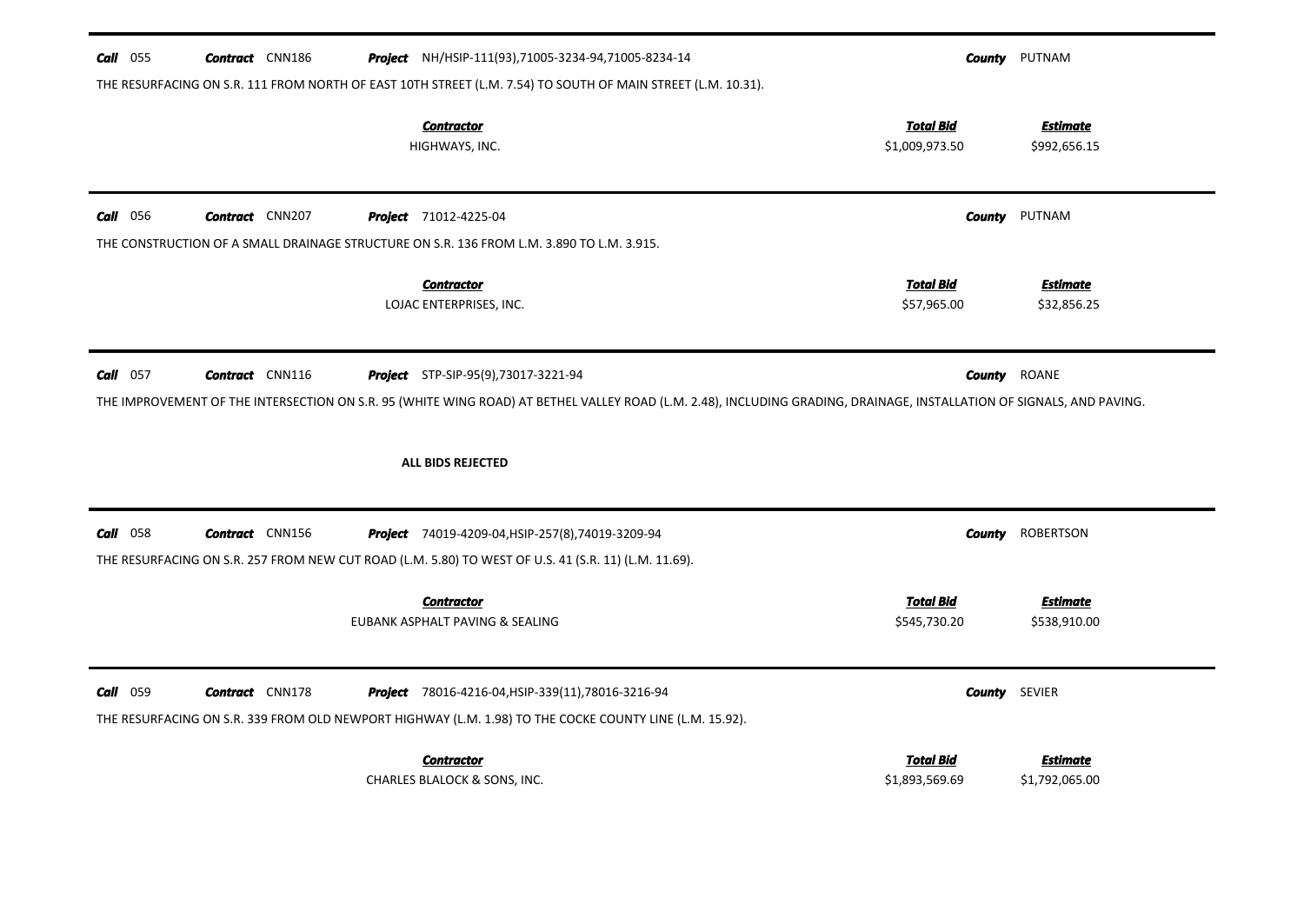| $Call$ 060                             | <b>Contract</b> CNN198                                                  | <b>Project</b> NH-I-40-1(283)20,79903-3114-44                                                                                                                             |                                  | <b>County</b> SHELBY            |
|----------------------------------------|-------------------------------------------------------------------------|---------------------------------------------------------------------------------------------------------------------------------------------------------------------------|----------------------------------|---------------------------------|
|                                        |                                                                         | THE GRADING, DRAINAGE, CONSTRUCTION OF A CONCRETE BULB-TEE BEAM BRIDGE, FIVE (5) RETAINING WALLS AND PAVING ON I-40 AT CANADA ROAD (L.M. 0.20).                           |                                  |                                 |
|                                        |                                                                         | <b>Contractor</b>                                                                                                                                                         | <b>Total Bid</b>                 | <b>Estimate</b>                 |
|                                        |                                                                         | BELL & ASSOCIATES CONSTRUCTION, L.P.                                                                                                                                      | \$28,282,839.75                  | \$29,280,125.28                 |
| $Call$ 061                             | <b>Contract</b> CNN170                                                  | <b>Project</b> 79224-4202-04                                                                                                                                              |                                  | <b>County</b> SHELBY            |
|                                        | THE INSTALLATION OF CANTILEVER SIGNS ON S.R. 14 AT L.M. 20.95.          |                                                                                                                                                                           |                                  |                                 |
|                                        |                                                                         | <b>Contractor</b>                                                                                                                                                         | <b>Total Bid</b>                 | <b>Estimate</b>                 |
|                                        |                                                                         | <b>LAW SIGNS LLC</b>                                                                                                                                                      | \$117,836.00                     | \$114,590.00                    |
|                                        |                                                                         | Project HSIP-258(8),83018-3219-94                                                                                                                                         |                                  | <b>County</b> SUMNER            |
|                                        | <b>Contract</b> CNN010                                                  |                                                                                                                                                                           |                                  |                                 |
| PAVING.                                |                                                                         | MISCELLANEOUS SAFETY IMPROVEMENTS ON S.R. 258 (NEW SHACKLE ISLAND ROAD) AT THE INTERSECTION OF STOP THIRTY ROAD/OLD SHACKLE ISLAND ROAD, INCLUDING GRADING, DRAINAGE, AND |                                  |                                 |
|                                        |                                                                         | ALL BIDS REJECTED                                                                                                                                                         |                                  |                                 |
|                                        | <b>Contract</b> CNN159                                                  | Project 91002-4230-04, HSIP-13(53), 91002-3230-94                                                                                                                         | County                           | WAYNE                           |
|                                        |                                                                         | THE RESURFACING (THIN MIX OVERLAY) ON S.R. 13 FROM THE BUFFALO RIVER (L.M. 38.63) TO THE PERRY COUNTY LINE (L.M. 43.44).                                                  |                                  |                                 |
|                                        |                                                                         | <b>Contractor</b><br>ROGERS GROUP, INC.                                                                                                                                   | <b>Total Bid</b><br>\$542,747.00 | <b>Estimate</b><br>\$567,725.00 |
| $Call$ 062<br>$Call$ 063<br>$Call$ 064 | <b>Contract</b> CNN149                                                  | <b>Project</b> 94002-4189-04                                                                                                                                              |                                  | <b>County WILLIAMSON</b>        |
|                                        | THE DRAINAGE IMPROVEMENTS ON I-65 SOUTHBOUND AT L.M. 13.40 (M.M. 66.2). |                                                                                                                                                                           |                                  |                                 |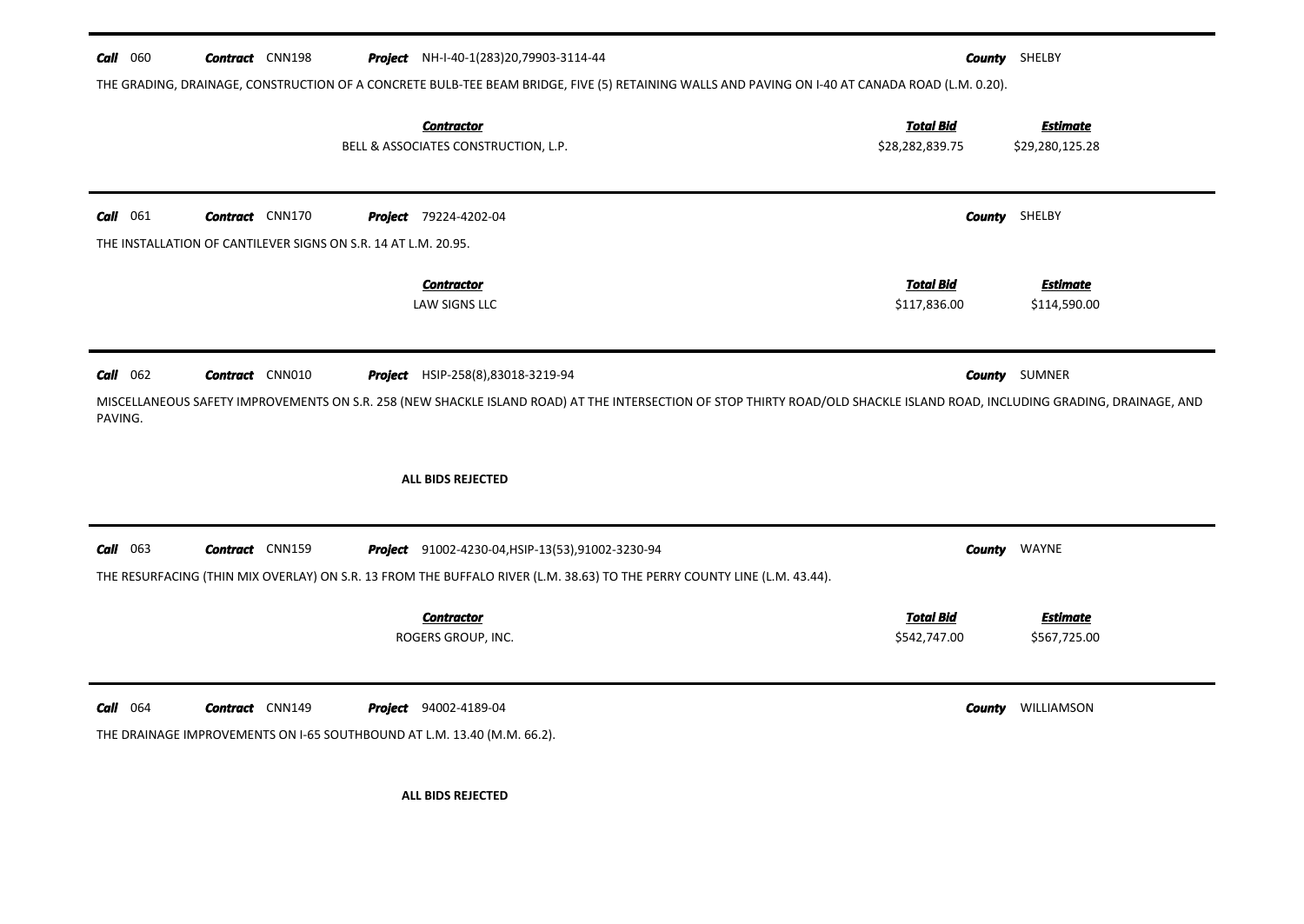|  | <b>Call</b> 065 | Contract | CNN158 |  | <b>Project</b> 95015-4231-04, HSIP-265(14), 95015-3231-94 | County | <b>WILSON</b> |
|--|-----------------|----------|--------|--|-----------------------------------------------------------|--------|---------------|
|--|-----------------|----------|--------|--|-----------------------------------------------------------|--------|---------------|

THE RESURFACING ON S.R. 265 FROM THE DAVIDSON COUNTY LINE (L.M. 0.00) TO S.R. 171 (L.M. 3.55).

*Contractor*

HMA CONTRACTORS, LLC

\$388,950.52 \$368,122.65 *Total Bid*

*Estimate*

*Total Estimate* Letting Totals -  $$96,286,021.01$   $$96,403,456.77$ *Total Awarded*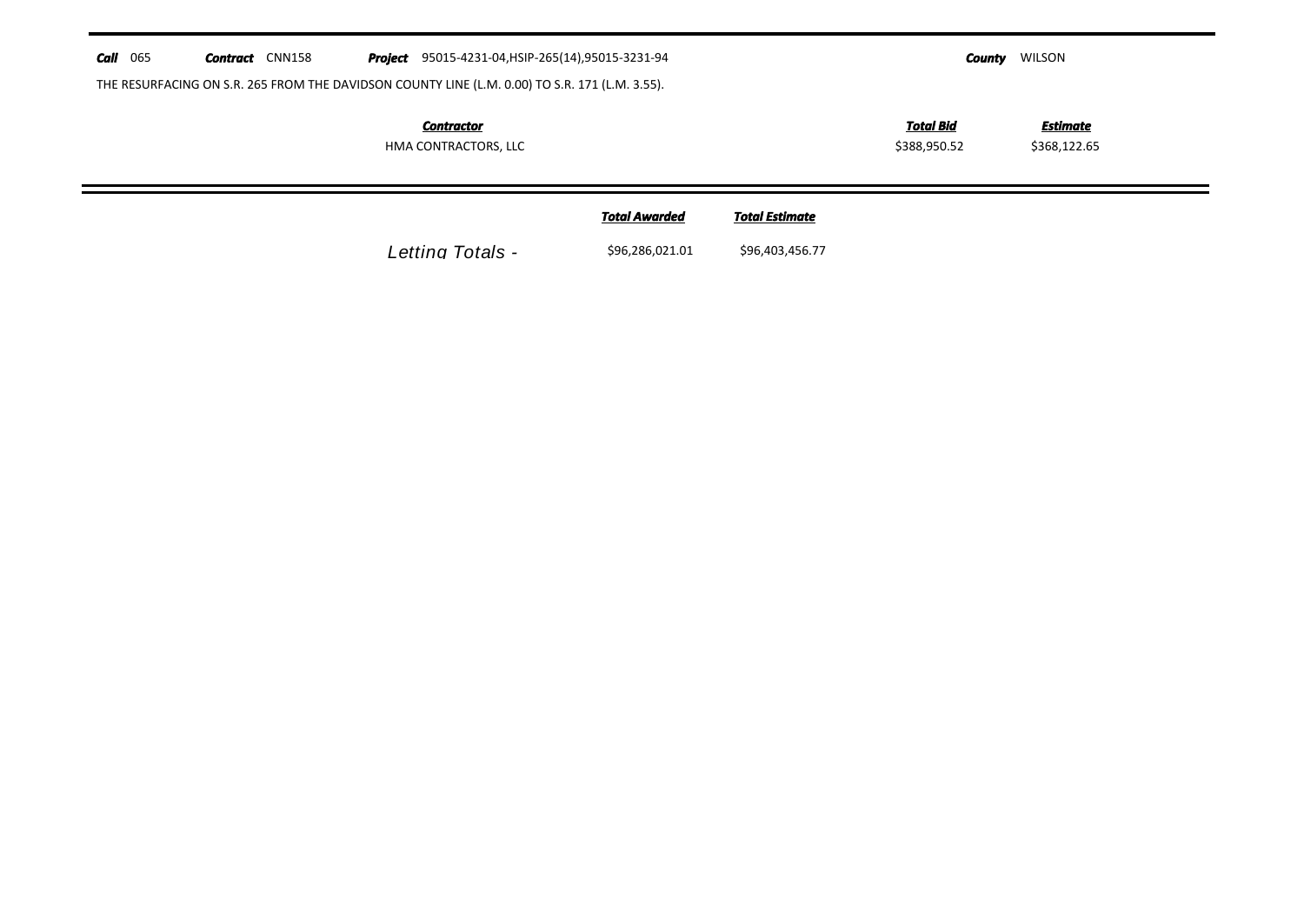| $Call$ 001 | <b>Contract</b> CNN922 | <b>Project</b> |                                                                                                                                        | <b>County</b>    |                  |
|------------|------------------------|----------------|----------------------------------------------------------------------------------------------------------------------------------------|------------------|------------------|
|            |                        |                | THE RETRACING OF PAVEMENT MARKING WITH SPRAY THERMOPLASTIC AND RANDOM ON-CALL PAVEMENT MARKING ON VARIOUS INTERSTATE AND STATE ROUTES. |                  |                  |
|            |                        |                |                                                                                                                                        |                  |                  |
|            |                        |                | ALL BIDS REJECTED                                                                                                                      |                  |                  |
|            |                        |                |                                                                                                                                        |                  |                  |
| $Call$ 002 | <b>Contract</b> CNN923 |                | Project 33049-4230-04,33318-4202-04,HSIP-148(3),33049-3230-94,HSIP-318(5),33318-3202-94                                                | County           | <b>HAMILTON</b>  |
|            |                        |                | THE RESURFACING ON S.R. 148 FROM THE GEORGIA STATE LINE TO S.R. 2, AND ON S.R. 318 FROM S.R. 2 TO S.R. 148.                            |                  |                  |
|            |                        |                | <b>Contractor</b>                                                                                                                      | <b>Total Bid</b> | <b>Estimate</b>  |
|            |                        |                | TALLEY CONSTRUCTION COMPANY, INC.                                                                                                      | \$1,252,138.88   | \$1,048,728.00   |
|            |                        |                |                                                                                                                                        |                  |                  |
| $Call$ 003 | <b>Contract</b> CNN925 |                | <b>Project</b> HSIP-477(10),44021-3209-94                                                                                              | County           | <b>JACKSON</b>   |
|            |                        |                | THE MISCELLANEOUS SAFETY IMPROVEMENTS ON S.R. 477 (CUMMINS MILL ROAD) FROM S.R. 290 (L.M. 0.00) TO S.R. 135 (L.M. 5.37).               |                  |                  |
|            |                        |                | <b>Contractor</b>                                                                                                                      | <b>Total Bid</b> | Estimate         |
|            |                        |                | SUPERIOR TRAFFIC CONTROL - MEMPHIS, INC.                                                                                               | \$259,061.15     | \$238,541.75     |
|            |                        |                |                                                                                                                                        |                  |                  |
| $Call$ 004 | <b>Contract</b> CNN927 |                | <b>Project</b> 45019-4210-04, HSIP-139(8), 45019-3210-94                                                                               | County           | <b>JEFFERSON</b> |
|            |                        |                | THE RESURFACING (THIN MIX OVERLAY) ON S.R. 139 FROM THE SEVIER COUNTY LINE (L.M. 0.00) TO S.R. 92 (L.M. 7.97).                         |                  |                  |
|            |                        |                | <b>Contractor</b>                                                                                                                      | <b>Total Bid</b> | <b>Estimate</b>  |
|            |                        |                | CHARLES BLALOCK & SONS, INC.                                                                                                           | \$877,969.69     | \$802,070.00     |
|            |                        |                |                                                                                                                                        |                  |                  |
| $Call$ 005 | <b>Contract</b> CNN924 |                | Project HSIP-396(3),60100-3208-94                                                                                                      | County           | <b>MAURY</b>     |
|            |                        |                | THE REPAIR OF THE S.R. 396 (SATURN PARKWAY) SOUTHBOUND RAMP TO U.S. 31 (S.R. 6) IN SPRING HILL (L.M. 0.39).                            |                  |                  |
|            |                        |                | <b>Contractor</b>                                                                                                                      | <b>Total Bid</b> | Estimate         |
|            |                        |                | MID-STATE CONSTRUCTION COMPANY, INC.                                                                                                   | \$480,065.10     | \$387,220.00     |

<u>e an</u>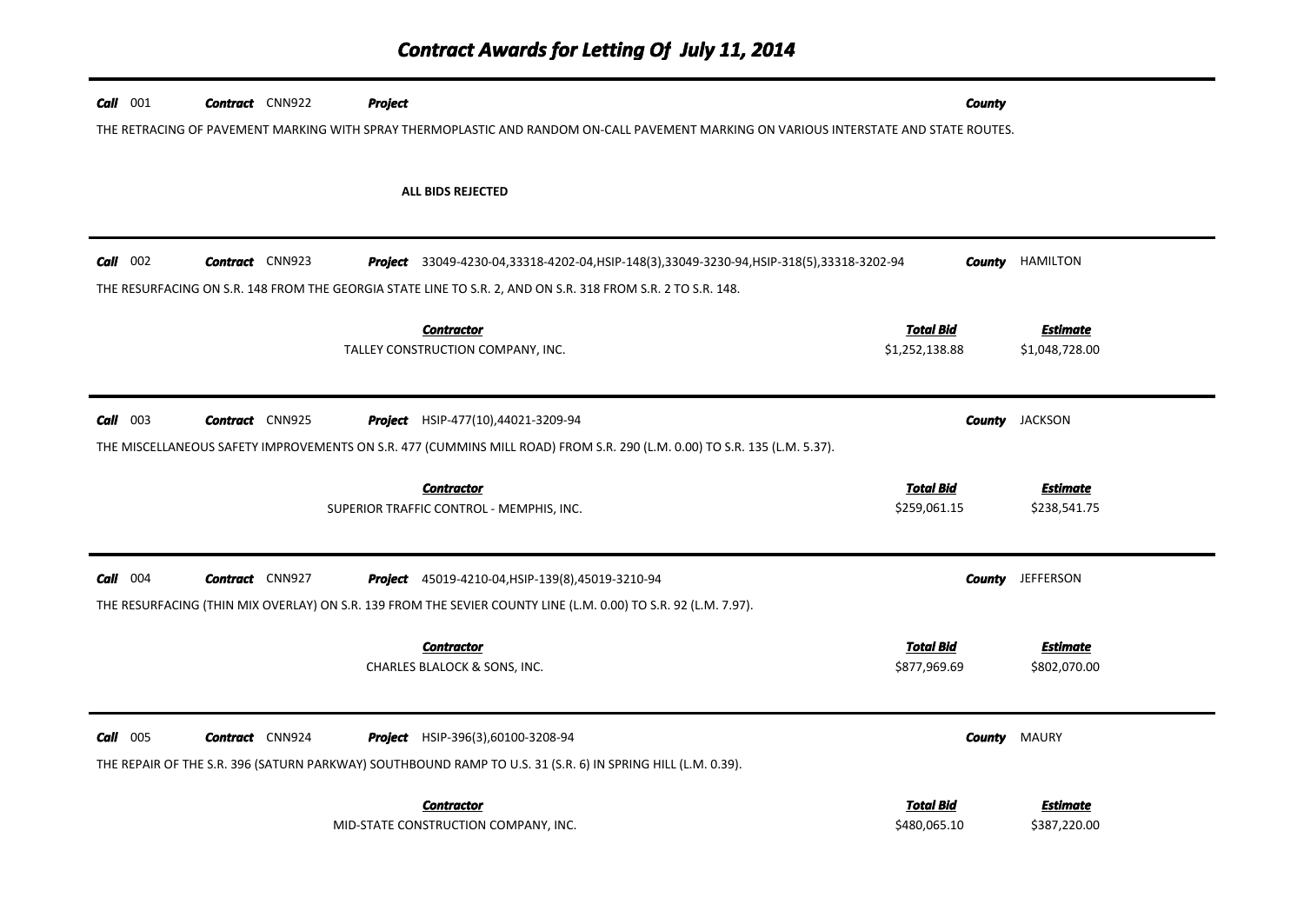| $Call$ 006                                                              | <b>Contract</b> CNN928                                        |  | <b>Project</b> 94002-4189-04                                                                                                                                                                                     |                                  | <b>County</b> WILLIAMSON        |  |  |  |
|-------------------------------------------------------------------------|---------------------------------------------------------------|--|------------------------------------------------------------------------------------------------------------------------------------------------------------------------------------------------------------------|----------------------------------|---------------------------------|--|--|--|
| THE DRAINAGE IMPROVEMENTS ON I-65 SOUTHBOUND AT L.M. 13.40 (M.M. 66.2). |                                                               |  |                                                                                                                                                                                                                  |                                  |                                 |  |  |  |
|                                                                         |                                                               |  | <b>Contractor</b><br>MOUNTAIN STATES CONTRACTORS, LLC                                                                                                                                                            | <b>Total Bid</b><br>\$194,180.00 | <b>Estimate</b><br>\$122,460.00 |  |  |  |
| $Call$ 007                                                              | <b>Contract</b> CNN257                                        |  | <b>Project</b> 98301-4230-04                                                                                                                                                                                     | County                           | BEDFORD, DAVIDSON, ETC.         |  |  |  |
|                                                                         | THE LONGITUDINAL JOINT STABILIZATION ON VARIOUS STATE ROUTES. |  |                                                                                                                                                                                                                  |                                  |                                 |  |  |  |
|                                                                         |                                                               |  | <b>Contractor</b><br>PAVEMENT TECHNOLOGY, INC.                                                                                                                                                                   | <b>Total Bid</b><br>\$276,232.74 | <b>Estimate</b><br>\$308,509.10 |  |  |  |
| $Call$ 008                                                              | <b>Contract</b> CNN217                                        |  | Project 06012-4222-04, HSIP-312(16), 06012-3222-94                                                                                                                                                               | County                           | <b>BRADLEY</b>                  |  |  |  |
|                                                                         |                                                               |  | THE RESURFACING ON S.R. 312 FROM THE HAMILTON COUNTY LINE (L.M. 0.00) TO WHITE OAK ROAD (L.M. 4.77).                                                                                                             |                                  |                                 |  |  |  |
|                                                                         |                                                               |  | <b>Contractor</b><br>WRIGHT BROTHERS CONSTRUCTION COMPANY, INC.                                                                                                                                                  | <b>Total Bid</b><br>\$659,052.87 | <b>Estimate</b><br>\$595,748.00 |  |  |  |
| Call 009                                                                | <b>Contract</b> CNN216                                        |  | Project PHSIP/STP-SIP-2(229),06002-3222-94, PHSIP-60(27),06069-3228-94                                                                                                                                           | <b>County</b>                    | <b>BRADLEY</b>                  |  |  |  |
|                                                                         |                                                               |  | THE MISCELLANEOUS SAFETY IMPROVEMENTS ON S.R. 2 FROM ANATOLE LANE TO S.R. 308, AND ON S.R. 60 AT BENTON PIKE.                                                                                                    |                                  |                                 |  |  |  |
|                                                                         |                                                               |  | <b>Contractor</b><br>HIGHWAY MARKINGS, INC.                                                                                                                                                                      | <b>Total Bid</b><br>\$204,409.60 | <b>Estimate</b><br>\$226,083.50 |  |  |  |
| Call<br>010                                                             | <b>Contract</b> CNN218                                        |  | <b>Project</b> 06011-4216-04,33070-4231-04, HSIP-317(16), 06011-3216-94,33070-3231-94<br>THE RESURFACING (THIN MIX OVERLAY) ON S.R. 317 FROM EAST OF BATES ROAD IN HAMILTON COUNTY TO S.R. 60 IN BRADLEY COUNTY. | County                           | <b>BRADLEY &amp; HAMILTON</b>   |  |  |  |
|                                                                         |                                                               |  | <b>Contractor</b>                                                                                                                                                                                                | Total Bid                        | Estimate                        |  |  |  |
|                                                                         |                                                               |  | WRIGHT BROTHERS CONSTRUCTION COMPANY, INC.                                                                                                                                                                       | \$857,006.98                     | \$780,330.00                    |  |  |  |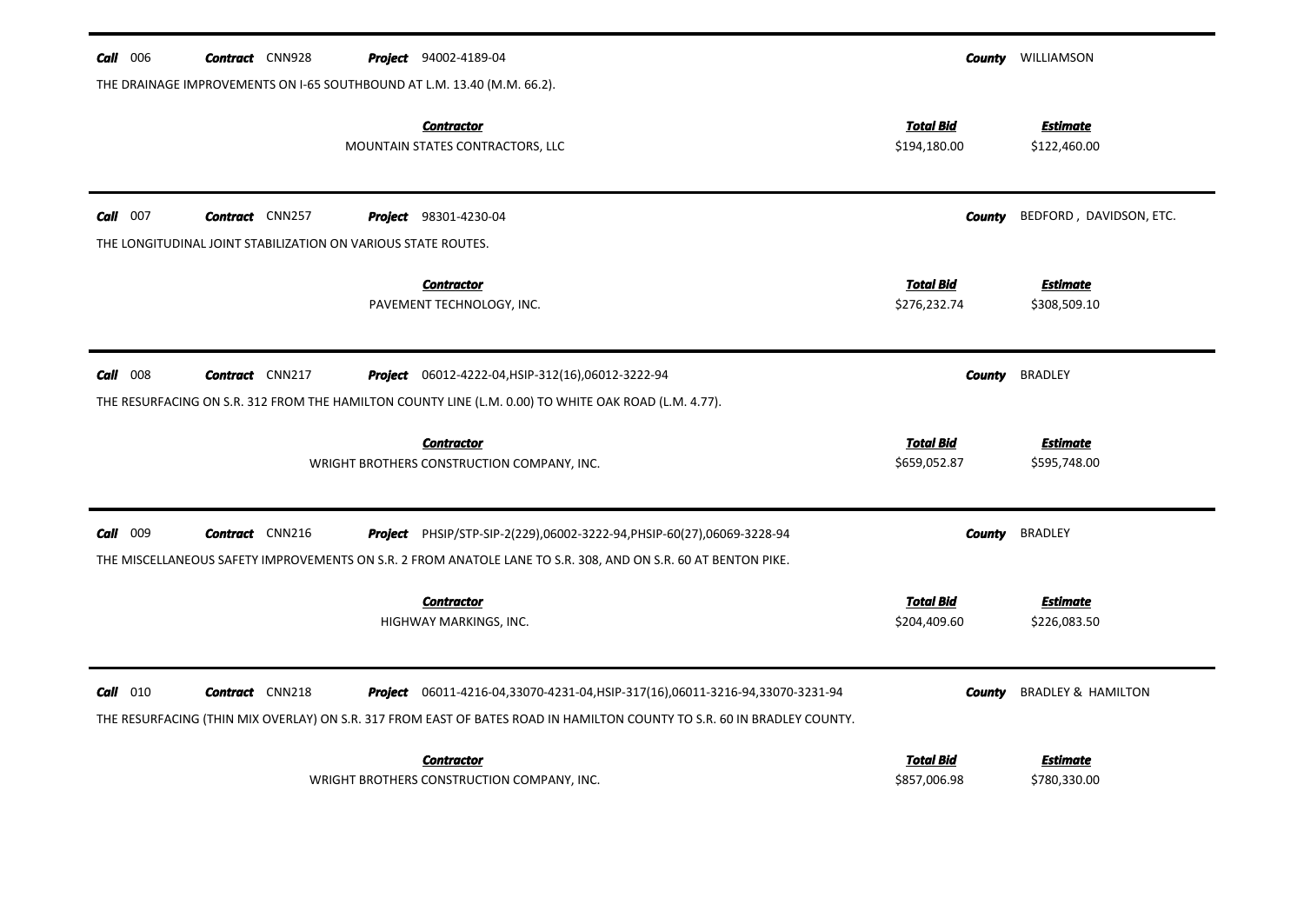| $Call$ 011<br><b>Contract</b> CNN232                                    | <b>Project</b> PHSIP/STP-H-I-75-3(163),07100-3132-94<br>THE MISCELLANEOUS SAFETY IMPROVEMENTS ON I-75 FROM NORTH OF LAFOLLETTE (L.M. 12.34) TO SOUTH OF JELLICO (L.M. 27.84).                                                                  |                                    | <b>County</b> CAMPBELL            |
|-------------------------------------------------------------------------|------------------------------------------------------------------------------------------------------------------------------------------------------------------------------------------------------------------------------------------------|------------------------------------|-----------------------------------|
|                                                                         | <b>Contractor</b><br>RMD HOLDINGS, LTD DBA NATIONWIDE CONSTRUCTION GROUP                                                                                                                                                                       | <b>Total Bid</b><br>\$657,242.26   | <b>Estimate</b><br>\$568,711.00   |
| $Call$ 012<br><b>Contract</b> CNN236                                    | <b>Project</b> 07100-4136-04                                                                                                                                                                                                                   | County                             | CAMPBELL                          |
| THE REPAIR OF THE BRIDGE ON STINKING CREEK ROAD OVER 1-75 (L.M. 16.36). |                                                                                                                                                                                                                                                |                                    |                                   |
|                                                                         | <b>Contractor</b><br>POTTER SOUTH EAST LLC                                                                                                                                                                                                     | <b>Total Bid</b><br>\$69,863.00    | <b>Estimate</b><br>\$58,349.50    |
| $Call$ 013<br><b>Contract</b> CNN233                                    | <b>Project</b><br>THE INSTALLATION OF RETRACTABLE MEDIAN BARRIER GATES ON 1-75 (L.M. 27.30, L.M. 28.15 & L.M. 29.20) IN CAMPBELL COUNTY AND ON 1-40 (L.M. 14.75 & L.M. 15.70) IN COCKE COUNTY.<br>ALL BIDS REJECTED                            | County                             |                                   |
| $Call$ 014<br><b>Contract</b> CNN219                                    | <b>Project</b> 08010-4206-04,08018-4208-04,HSIP-64(20),08010-3206-94,HSIP-99(45),08018-3208-94<br>THE RESURFACING (THIN MIX OVERLAY) ON S.R. 64 FROM TOLBERT HOLLOW ROAD TO S.R. 1, AND ON S.R. 99 FROM THE RUTHERFORD COUNTY LINE TO S.R. 64. | County                             | CANNON                            |
|                                                                         | <b>Contractor</b><br>TINSLEY ASPHALT, LLC                                                                                                                                                                                                      | <b>Total Bid</b><br>\$503,382.91   | <b>Estimate</b><br>\$547,465.50   |
| $Call$ 015<br><b>Contract</b> CNN254                                    | <b>Project</b> STP-49(26),11008-3223-14<br>THE GRADING, DRAINAGE, AND PAVING ON S.R. 49 AT THE INTERSECTION OF OLD CLARKSVILLE PIKE (L.M. 12.81).                                                                                              | County                             | CHEATHAM                          |
|                                                                         | <b>Contractor</b><br>LOJAC ENTERPRISES, INC.                                                                                                                                                                                                   | <b>Total Bid</b><br>\$2,274,415.25 | <b>Estimate</b><br>\$2,277,128.70 |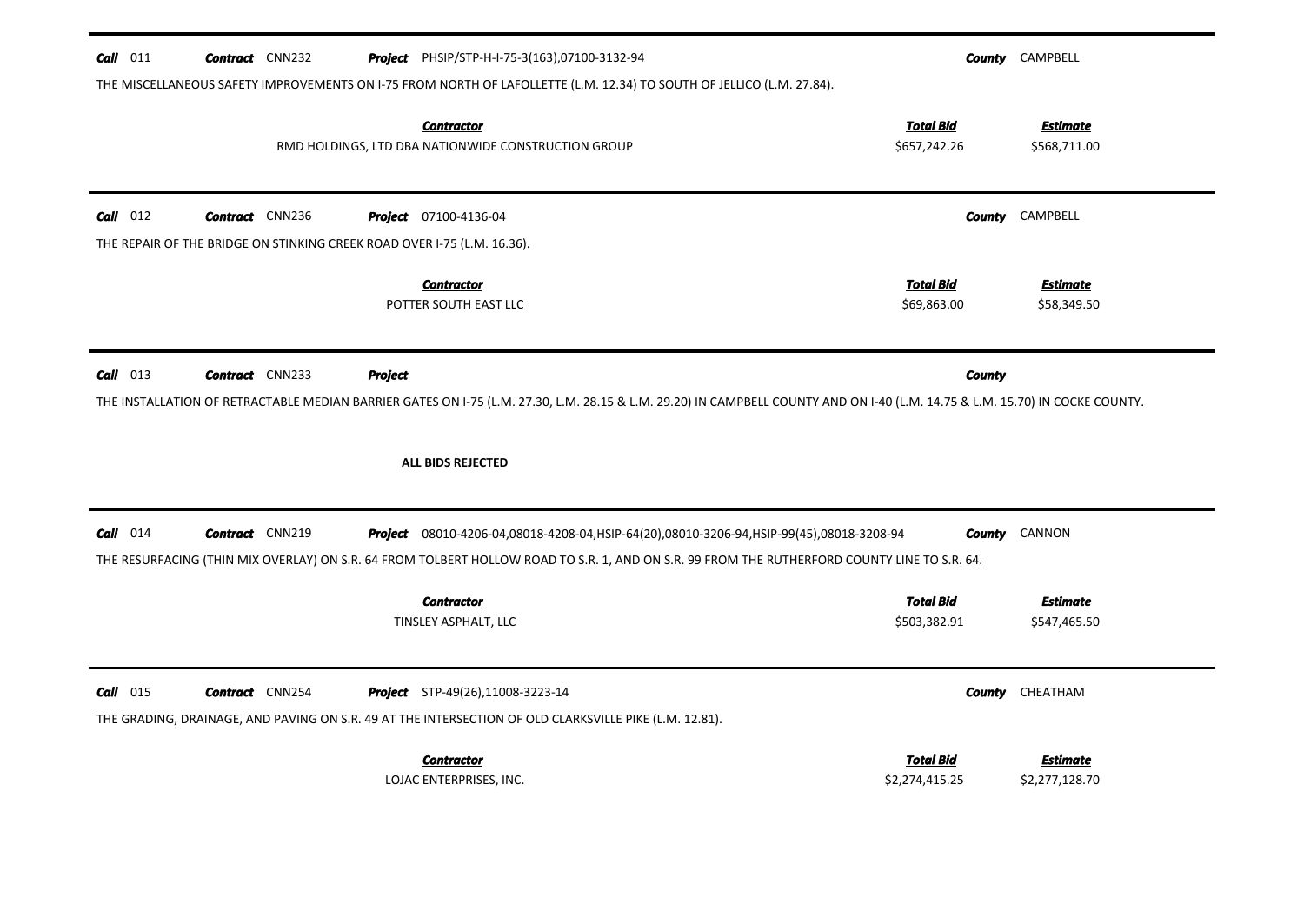| $Call$ 016      | <b>Contract</b> CNN220 | <b>Project</b> 14004-4221-04, HSIP-52(70), 14004-3221-94                                                                                                       | <b>County</b> CLAY                 |                                   |
|-----------------|------------------------|----------------------------------------------------------------------------------------------------------------------------------------------------------------|------------------------------------|-----------------------------------|
|                 |                        | THE RESURFACING ON S.R. 52 FROM S.R. 53 (L.M. 21.50) TO THE OLD S.R. 52 LOOP (L.M. 26.40).                                                                     |                                    |                                   |
|                 |                        | <b>Contractor</b><br>HIGHWAYS, INC.                                                                                                                            | <b>Total Bid</b><br>\$684,262.00   | <b>Estimate</b><br>\$652,300.50   |
| $Call$ 017      | <b>Contract</b> CNN002 | <b>Project</b> 16003-4241-04                                                                                                                                   |                                    | <b>County</b> COFFEE              |
|                 |                        | THE REPAIR OF THE BRIDGES ON U.S. 41 (S.R. 2) OVER THE LITTLE DUCK RIVER (L.M. 13.68 L & R).                                                                   |                                    |                                   |
|                 |                        | <b>Contractor</b><br>JAMISON CONSTRUCTION, LLC                                                                                                                 | <b>Total Bid</b><br>\$1,601,969.00 | <b>Estimate</b><br>\$1,731,802.00 |
| $Call$ 018      | <b>Contract</b> CNN212 | Project HSIP-I-40-4(82), 19005-3157-94<br>THE GRADING, DRAINAGE, AND PAVING AT THE I-40 WESTBOUND EXIT RAMP TO CHURCH STREET (L.M. 17.66).                     | County                             | DAVIDSON                          |
|                 |                        | <b>Contractor</b><br>LOJAC ENTERPRISES, INC.                                                                                                                   | <b>Total Bid</b><br>\$1,197,380.95 | <b>Estimate</b><br>\$887,891.25   |
| <b>Call</b> 019 | <b>Contract</b> CNN214 | Project NH/HSIP-24(53), 19041-3277-94, 19041-8277-14<br>THE RESURFACING ON U.S. 70 (S.R. 24) FROM MIDDLETON STREET (L.M. 13.35) TO FESSLERS LANE (L.M. 14.72). | County                             | DAVIDSON                          |
|                 |                        | <b>Contractor</b><br>LOJAC ENTERPRISES, INC.                                                                                                                   | <b>Total Bid</b><br>\$427,705.50   | <b>Estimate</b><br>\$374,549.75   |
| $Call$ 020      | <b>Contract</b> CNN096 | Project NH/HSIP-255(13),19084-3217-94,19084-8217-14<br>THE RESURFACING ON S.R. 255 FROM I-24 (L.M. 4.30) TO U.S. 41 (U.S. 70S, S.R. 1) (L.M. 6.66).            | <b>County</b>                      | DAVIDSON                          |
|                 |                        | <b>Contractor</b><br>LOJAC ENTERPRISES, INC.                                                                                                                   | <b>Total Bid</b><br>\$979,382.15   | <b>Estimate</b><br>\$963,669.00   |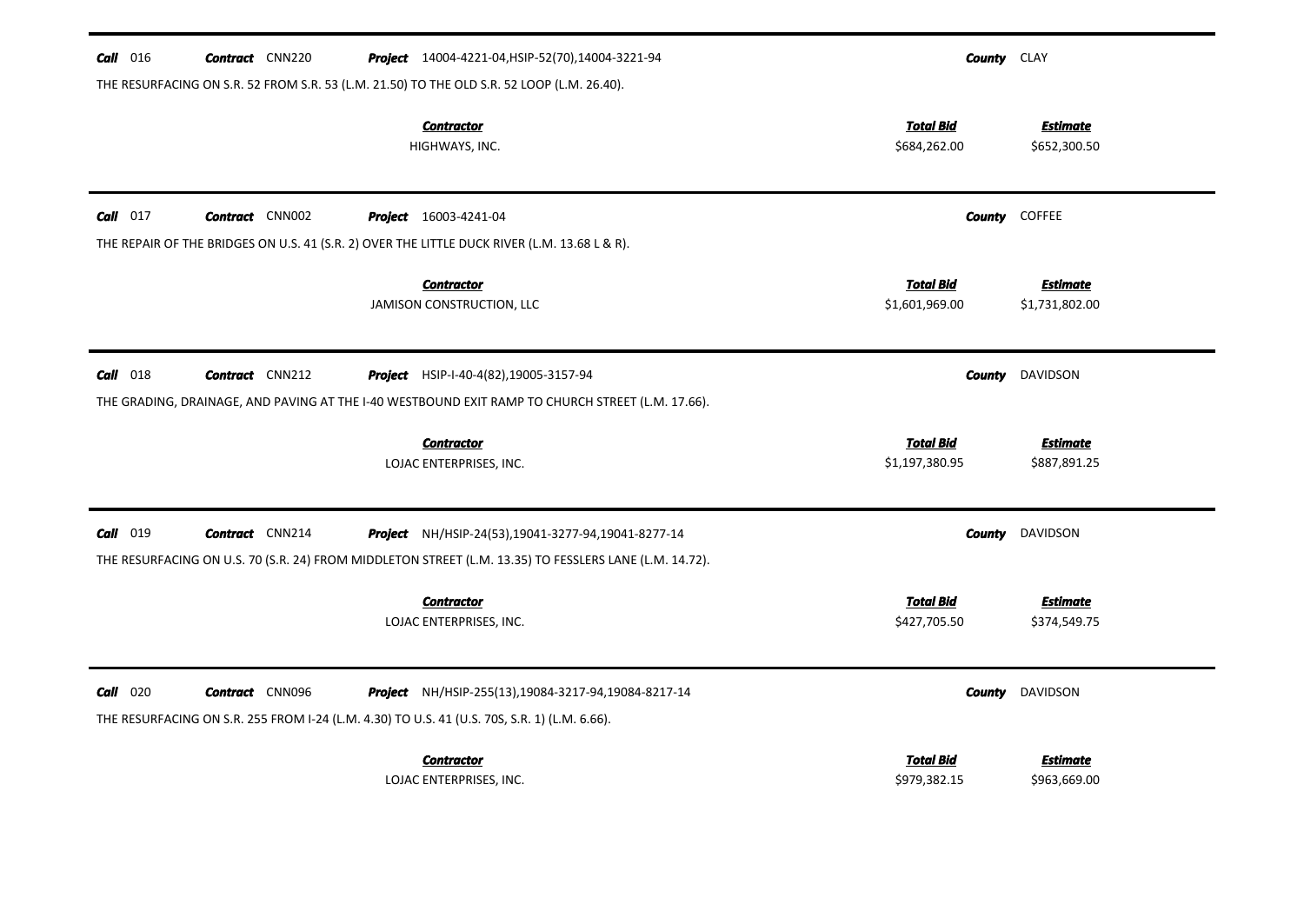| $Call$ 021                                                                  | <b>Contract</b> CNN038 |                | Project HSIP-NH-6(91),19022-3218-94, NH/HSIP-45(26),19100-3211-94,19100-8211-14,<br>NH/HSIP-6(104),19025-3229-94,19025-8229-14                                         | County                             | DAVIDSON                          |
|-----------------------------------------------------------------------------|------------------------|----------------|------------------------------------------------------------------------------------------------------------------------------------------------------------------------|------------------------------------|-----------------------------------|
|                                                                             |                        |                | THE MISCELLANEOUS SAFETY IMPROVEMENTS AND RESURFACING ON U.S. 31E (S.R. 6), AND RESURFACING ON S.R. 45.                                                                |                                    |                                   |
|                                                                             |                        |                | <b>Contractor</b><br>ROGERS GROUP, INC.                                                                                                                                | <b>Total Bid</b><br>\$2,182,621.00 | <b>Estimate</b><br>\$1,978,500.25 |
| $Call$ 022<br>THE REPAIR OF A PEDESTRIAN CROSSWALK OVER I-40 AT L.M. 19.24. | <b>Contract</b> CNN252 |                | Project 19006-4123-04                                                                                                                                                  | County                             | DAVIDSON                          |
|                                                                             |                        |                | <b>Contractor</b><br>JAMISON CONSTRUCTION, LLC                                                                                                                         | <b>Total Bid</b><br>\$653,329.00   | <b>Estimate</b><br>\$609,977.00   |
| $Call$ 023                                                                  | <b>Contract</b> CNN253 | <b>Project</b> | THE REPAIR OF TWO BRIDGES ON 1-24 OVER THE CUMBERLAND RIVER (L.M. 15.42, L & R).                                                                                       | <b>County</b>                      |                                   |
|                                                                             |                        |                | <b>ALL BIDS REJECTED</b>                                                                                                                                               |                                    |                                   |
| $Call$ 024                                                                  | <b>Contract</b> CNN261 |                | <b>Project</b> 19013-4129-04<br>THE INSTALLATION OF AN OVERHEAD SIGN STRUCTURE ON I-65 SOUTHBOUND AT L.M. 10.91.                                                       | County                             | DAVIDSON                          |
|                                                                             |                        |                | <b>Contractor</b><br>LOJAC SAFETY, INC.                                                                                                                                | <b>Total Bid</b><br>\$109,947.50   | <b>Estimate</b><br>\$141,650.00   |
| $Call$ 025                                                                  | <b>Contract</b> CNN248 |                | Project 20012-4230-04, NH/HSIP-69(89), 20012-3230-94, 20012-8230-14, STP/HSIP-69(88),<br>20003-3224-94,20003-8224-14                                                   | County                             | <b>DECATUR</b>                    |
|                                                                             |                        |                | THE RESURFACING (THIN MIX OVERLAY) ON S.R. 69 FROM JODIE RAY DRIVE TO GANS BRANCH BRIDGE, AND RESURFACING ON S.R. 69 FROM ROCK CRUSHER LANE TO THE BENTON COUNTY LINE. |                                    |                                   |
|                                                                             |                        |                | <b>Contractor</b><br>DELTA CONTRACTING COMPANY, LLC                                                                                                                    | <b>Total Bid</b><br>\$3,695,048.56 | <b>Estimate</b><br>\$3,763,249.83 |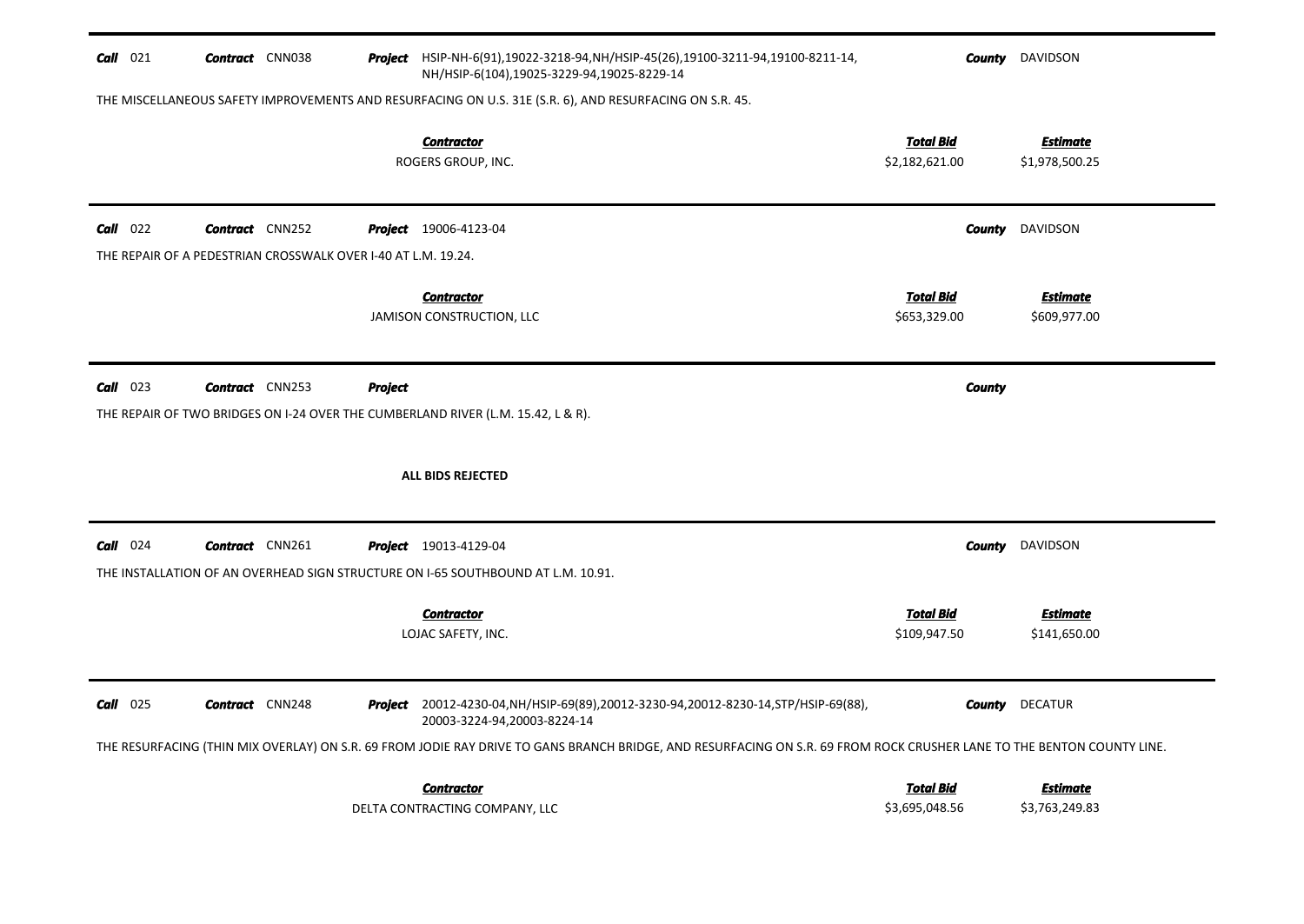| $Call$ 026 | <b>Contract</b> CNN221                                     | <b>Project</b> 21002-4207-04, HSIP-53(47), 21002-3207-94                                                                                                                                                                                        |                                    |        | <b>County</b> DEKALB              |
|------------|------------------------------------------------------------|-------------------------------------------------------------------------------------------------------------------------------------------------------------------------------------------------------------------------------------------------|------------------------------------|--------|-----------------------------------|
|            |                                                            | THE RESURFACING (THIN MIX OVERLAY) ON S.R. 53 FROM THE CANNON COUNTY LINE (L.M. 0.00) TO THE SMITH COUNTY LINE (L.M. 5.17).                                                                                                                     |                                    |        |                                   |
|            |                                                            | <b>Contractor</b><br>LOJAC ENTERPRISES, INC.                                                                                                                                                                                                    | <b>Total Bid</b><br>\$344,785.15   |        | <b>Estimate</b><br>\$306,312.00   |
| $Call$ 027 | <b>Contract</b> CNN119                                     | <b>Project</b> 22007-4239-04                                                                                                                                                                                                                    |                                    | County | <b>DICKSON</b>                    |
|            | THE REPAIR OF THE BRIDGE ON S.R. 48 OVER I-40 (L.M. 0.21). |                                                                                                                                                                                                                                                 |                                    |        |                                   |
|            |                                                            | <b>Contractor</b><br>SENTINEL CONSTRUCTION LLC                                                                                                                                                                                                  | <b>Total Bid</b><br>\$84,061.05    |        | <b>Estimate</b><br>\$121,820.00   |
| $Call$ 028 | <b>Contract</b> CNN226                                     | <b>Project</b> 98301-4229-04                                                                                                                                                                                                                    |                                    | County | DICKSON & MONTGOMERY              |
|            |                                                            | BRIDGE REPAIR ON S.R. 250 IN DICKSON COUNTY OVER THE HARPETH RIVER (L.M. 6.14), AND ON S.R. 238 IN MONTGOMERY COUNTY OVER SPRING CREEK (L.M. 8.23).                                                                                             |                                    |        |                                   |
|            |                                                            | <b>Contractor</b><br>CONCRETE STRUCTURES, INC.                                                                                                                                                                                                  | <b>Total Bid</b><br>\$414,844.00   |        | <b>Estimate</b><br>\$473,795.00   |
| $Call$ 029 | <b>Contract</b> CNN230                                     | Project 23004-4222-04, HSIP-3(127), 23004-3222-94<br>THE RESURFACING ON U.S. 51 (S.R. 3) FROM BIFFLE ROAD (L.M. 18.00) TO SOUTH OF S.R. 105 (L.M. 24.20).                                                                                       |                                    | County | <b>DYER</b>                       |
|            |                                                            | <b>Contractor</b><br>FORD CONSTRUCTION COMPANY                                                                                                                                                                                                  | <b>Total Bid</b><br>\$3,999,258.57 |        | <b>Estimate</b><br>\$3,770,963.25 |
| $Call$ 030 | <b>Contract</b> CNN250                                     | <b>Project</b> 24017-4239-04,24029-4206-04,HSIP-193(10),24029-3206-94,HSIP-196(11),24017-3239-94<br>THE RESURFACING (THIN MIX OVERLAY) ON S.R. 196 FROM S.R. 15 TO HICKORY WITHE ROAD, AND ON S.R. 193 FROM THE SHELBY COUNTY LINE TO S.R. 194. |                                    | County | FAYETTE                           |
|            |                                                            | <b>Contractor</b><br>STANDARD CONSTRUCTION COMPANY, INC.                                                                                                                                                                                        | <b>Total Bid</b><br>\$1,769,278.70 |        | <b>Estimate</b><br>\$1,766,966.89 |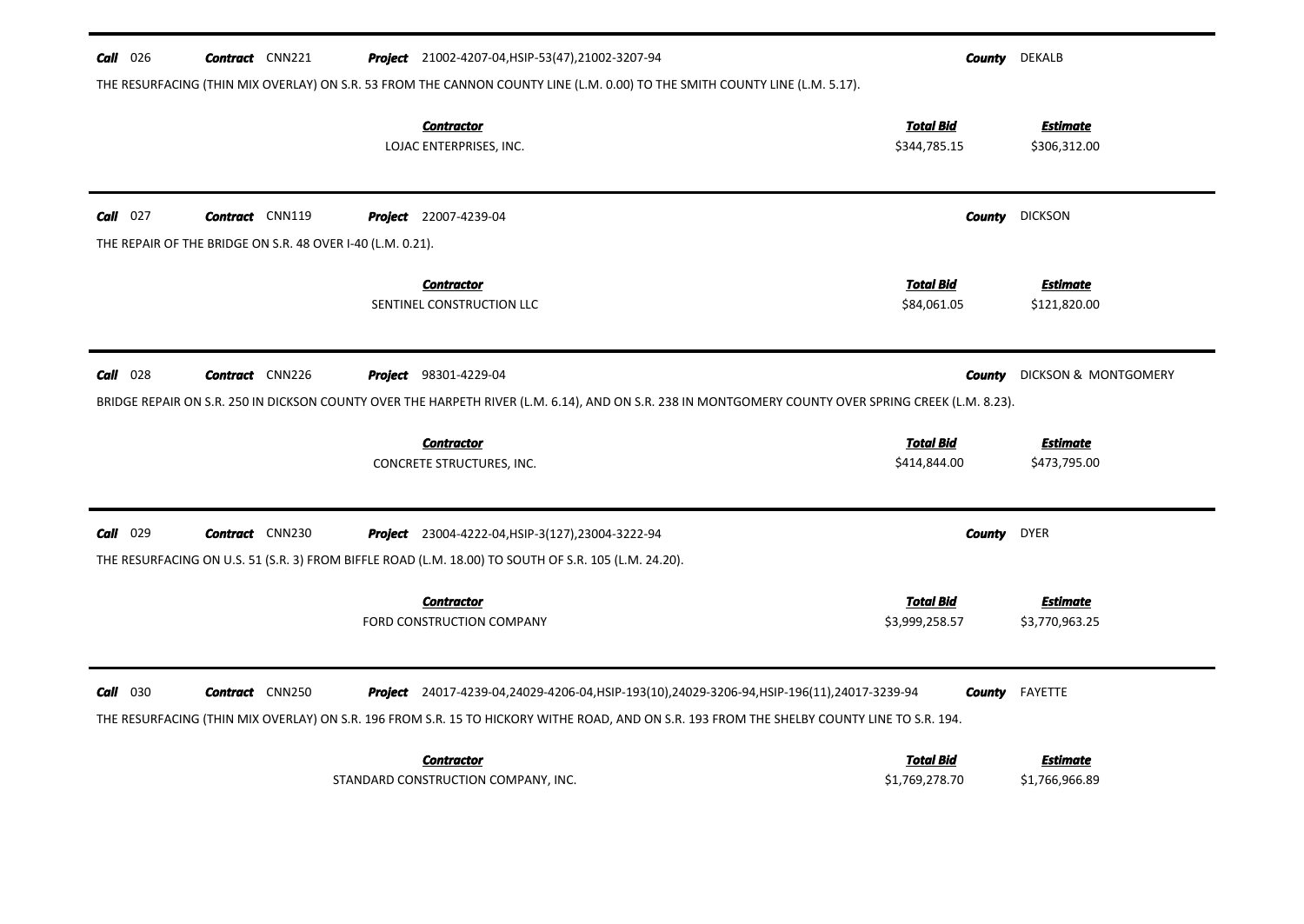## *Call* 031 *Contract* CNN147 *Project*

*County*

THE CONSTRUCTION OF A BRIDGE ON LEON STEPHENS LANE OVER CROW CREEK (L.M. 0.18) USING EITHER CONCRETE I-BEAMS OR ROLLED STEEL GIRDERS, INCLUDING GRADING, DRAINAGE, AND PAVING.

### ALL BIDS REJECTED

| <b>Call</b> 032 | <b>Contract</b> CNN240 | Project 29006-4213-04, HSIP-92(19), 29006-3213-94                                                      |                                    | <b>County GRAINGER</b>            |
|-----------------|------------------------|--------------------------------------------------------------------------------------------------------|------------------------------------|-----------------------------------|
|                 |                        | THE RESURFACING ON S.R. 92 FROM THE HOLSTON RIVER BRIDGE (L.M. 0.05) TO U.S. 11W (S.R. 1) (L.M. 9.24). |                                    |                                   |
|                 |                        |                                                                                                        |                                    |                                   |
|                 |                        | <b>Contractor</b><br>APAC-ATLANTIC, INC.                                                               | <b>Total Bid</b><br>\$1,256,499.50 | <b>Estimate</b><br>\$1,183,494.45 |
|                 |                        |                                                                                                        |                                    |                                   |
|                 |                        |                                                                                                        |                                    |                                   |
| Call 033        | <b>Contract</b> CNN231 | <b>Project</b> 40014-4221-04, HSIP-140(16), 40014-3221-94                                              | County                             | HENRY                             |
|                 |                        | THE RESURFACING ON S.R. 140 FROM WEST OF REX JACKSON LOOP (L.M. 31.57) TO S.R. 76 (L.M. 40.41).        |                                    |                                   |
|                 |                        |                                                                                                        |                                    |                                   |
|                 |                        | <b>Contractor</b><br>DELTA CONTRACTING COMPANY, LLC                                                    | <b>Total Bid</b><br>\$1,148,020.28 | <b>Estimate</b><br>\$1,186,822.60 |
|                 |                        |                                                                                                        |                                    |                                   |
|                 |                        |                                                                                                        |                                    |                                   |
|                 |                        |                                                                                                        |                                    |                                   |
| $Call$ 034      | <b>Contract</b> CNN243 | <b>Project</b> PHSIP-49(38),42003-3229-94                                                              | County                             | HOUSTON                           |
|                 |                        | THE MISCELLANEOUS SAFETY IMPROVEMENTS ON S.R. 49 FROM S.R. 13 (L.M. 5.98) TO S.R. 46 (L.M. 9.90).      |                                    |                                   |
|                 |                        |                                                                                                        |                                    |                                   |
|                 |                        | <b>Contractor</b>                                                                                      | <b>Total Bid</b>                   | <b>Estimate</b>                   |
|                 |                        | SUPERIOR TRAFFIC CONTROL - MEMPHIS, INC.                                                               | \$172,041.85                       | \$171,379.50                      |
|                 |                        |                                                                                                        |                                    |                                   |
| <b>Call</b> 035 | <b>Contract</b> CNN213 | <b>Project</b> 43006-4219-04, HSIP-13(55), 43006-3219-94                                               | <b>County</b>                      | HUMPHREYS                         |
|                 |                        |                                                                                                        |                                    |                                   |
|                 |                        | THE RESURFACING ON S.R. 13 FROM THE TRACE CREEK BRIDGE (L.M. 19.35) TO BROWN HOLLOW ROAD (L.M. 25.87). |                                    |                                   |
|                 |                        | <b>Contractor</b>                                                                                      | <b>Total Bid</b>                   | <b>Estimate</b>                   |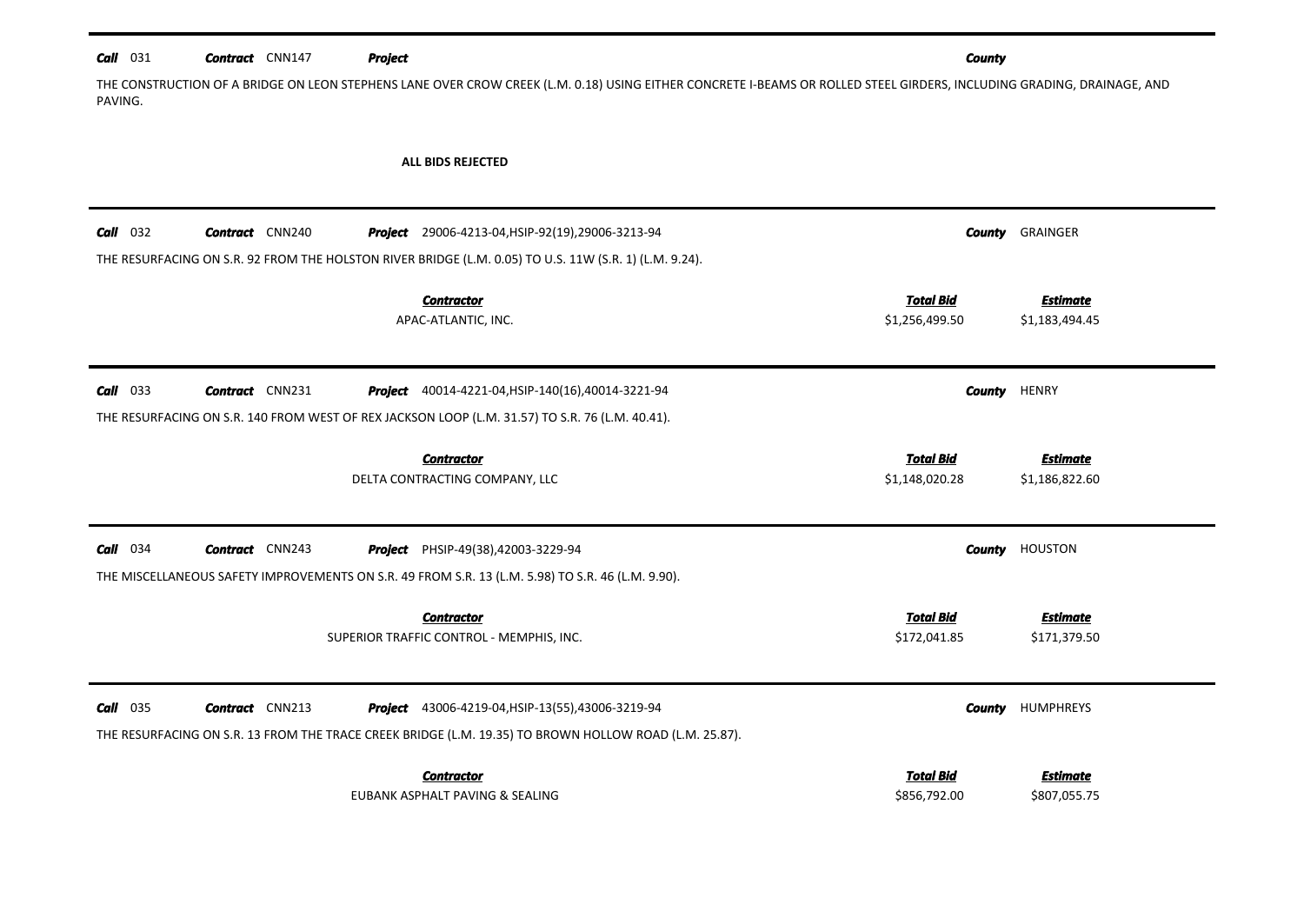| $Call$ 036 | <b>Contract</b> CNN258 | <b>Project</b> CM-2430(10),47947-3436-54                                                                         |                                  | <b>County</b> KNOX              |
|------------|------------------------|------------------------------------------------------------------------------------------------------------------|----------------------------------|---------------------------------|
|            |                        | THE INSTALLATION OF SIGNALS AT THE INTERSECTION OF MILL ROAD AND MILLERTOWN PIKE IN KNOXVILLE.                   |                                  |                                 |
|            |                        | <b>Contractor</b><br>STANSELL ELECTRIC COMPANY, INC.                                                             | <b>Total Bid</b><br>\$101,916.50 | <b>Estimate</b><br>\$115,346.50 |
| $Call$ 037 | <b>Contract</b> CNN008 | <b>Project</b> HSIP-I-140(14),47140-3103-94                                                                      |                                  | <b>County</b> KNOX              |
|            |                        | THE GRADING, DRAINAGE, AND PAVING ON I-140 EASTBOUND AT THE INTERSECTION OF WESTLAND DRIVE (EXIT 3) (L.M. 2.68). |                                  |                                 |
|            |                        | <b>Contractor</b>                                                                                                | <b>Total Bid</b>                 | <b>Estimate</b>                 |
|            |                        | CHARLES BLALOCK & SONS, INC.                                                                                     | \$1,567,995.69                   | \$1,386,316.75                  |
| $Call$ 038 | <b>Contract</b> CNN237 | <b>Project</b> 47005-4158-04                                                                                     | County                           | KNOX                            |
|            |                        | THE REPAIR OF THE BRIDGE ON U.S. 25W (S.R. 9) OVER THE I-275 NB EXIT RAMP (L.M. 7.18).                           |                                  |                                 |
|            |                        | <b>Contractor</b>                                                                                                | <b>Total Bid</b>                 | <b>Estimate</b>                 |
|            |                        | SOUTHERN CONSTRUCTORS, INC.                                                                                      | \$398,686.00                     | \$382,398.00                    |
| $Call$ 039 | <b>Contract</b> CNN260 | Project 49008-4247-04, HSIP-88(15), 49008-3247-94                                                                |                                  | <b>County</b> LAUDERDALE        |
|            |                        | THE RESURFACING (THIN MIX OVERLAY) ON S.R. 88 FROM EDITH-NANKIPOO ROAD (L.M. 14.58) TO S.R. 210 (L.M. 16.25).    |                                  |                                 |
|            |                        | <b>Contractor</b>                                                                                                | <b>Total Bid</b>                 | <b>Estimate</b>                 |
|            |                        | <b>FORD CONSTRUCTION COMPANY</b>                                                                                 | \$609,838.70                     | \$578,369.70                    |
| $Call$ 040 | <b>Contract</b> CNN223 | <b>Project</b> 50001-4267-04, HSIP-6(103), 50001-3267-94                                                         |                                  | <b>County</b> LAWRENCE          |
|            |                        | THE RESURFACING ON U.S. 43 (S.R. 6) FROM SOUTH OF 4TH STREET (L.M. 21.00) TO BEASLEY ROAD (L.M. 23.16).          |                                  |                                 |
|            |                        | <b>Contractor</b>                                                                                                | <b>Total Bid</b>                 | Estimate                        |
|            |                        | ROGERS GROUP, INC.                                                                                               | \$834,115.00                     | \$785,561.20                    |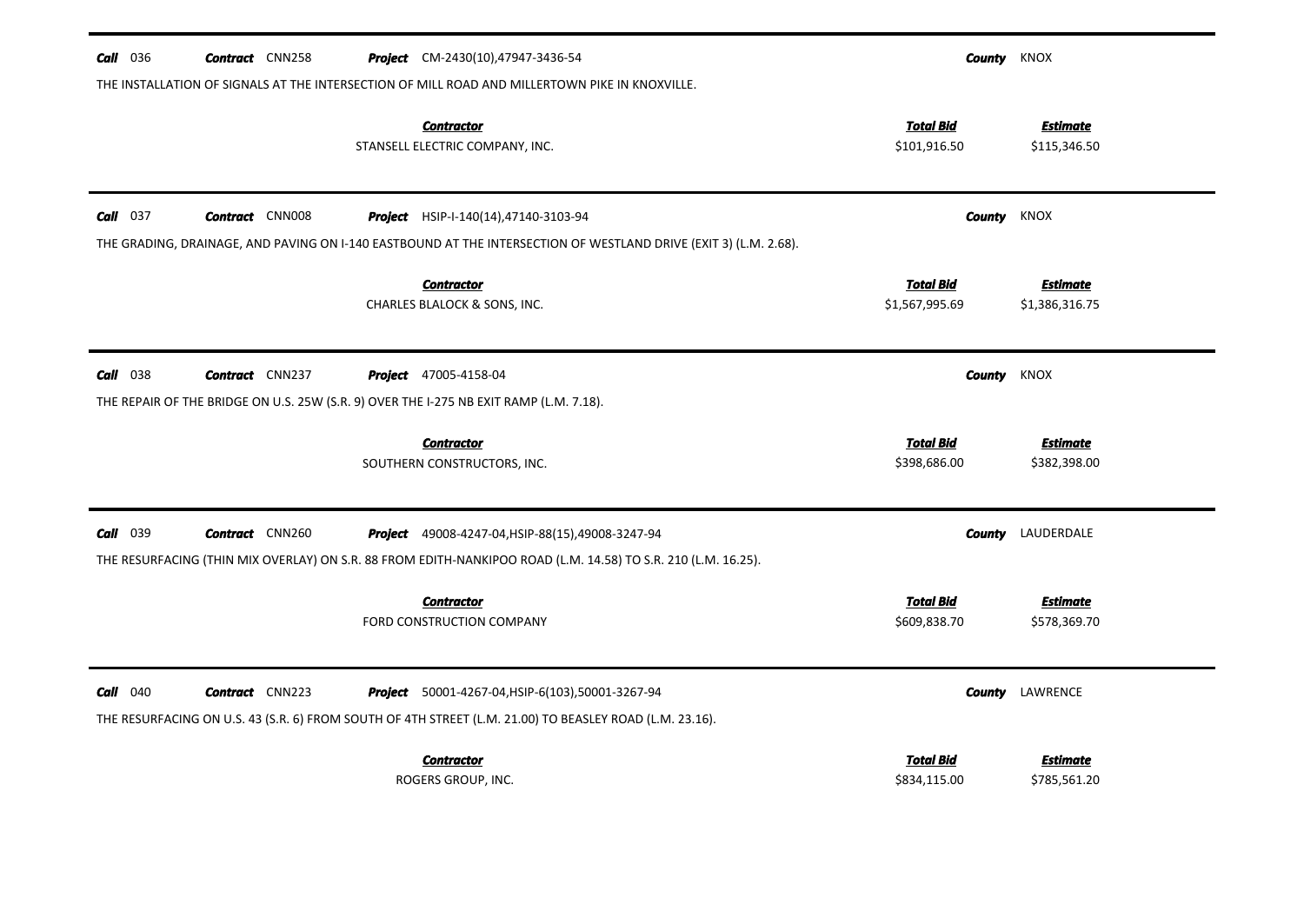| <b>Call</b> $041$ | <b>Contract</b> CNN244 |         | <b>Project</b> NH-15(180),50002-3250-14                                                                                                                                                  |                                    |               | <b>County</b> LAWRENCE          |
|-------------------|------------------------|---------|------------------------------------------------------------------------------------------------------------------------------------------------------------------------------------------|------------------------------------|---------------|---------------------------------|
|                   |                        |         | THE PAVING ON U.S. 64 (S.R. 15) FROM EXISTING S.R. 15 WEST OF LAWRENCEBURG TO EAST OF U.S. 43 (S.R. 6).<br><b>Contractor</b>                                                             | Total Bid                          |               | Estimate                        |
|                   |                        |         | ROGERS GROUP, INC.                                                                                                                                                                       | \$11,349,599.46                    |               | \$11,773,286.11                 |
| $Call$ 042        | <b>Contract</b> CNN210 | Project | THE INSTALLATION OF SIGNALS ON U.S. 231 (S.R. 10) AT THE INTERSECTION OF S.R. 275 (LINCOLN ROAD).                                                                                        |                                    | <b>County</b> |                                 |
|                   |                        |         | ALL BIDS REJECTED                                                                                                                                                                        |                                    |               |                                 |
| $Call$ 043        | <b>Contract</b> CNN209 |         | <b>Project</b> STP-M-NH-15(179),52004-3228-94                                                                                                                                            |                                    |               | <b>County</b> LINCOLN           |
|                   |                        |         | THE INSTALLATION OF SIGNALS ON U.S. 64 BYPASS (S.R. 15) AT THE GOODMAN MANUFACTURING PLANT ENTRANCE IN FAYETTEVILLE.                                                                     |                                    |               |                                 |
|                   |                        |         | <b>Contractor</b><br>STANSELL ELECTRIC COMPANY, INC.                                                                                                                                     | <b>Total Bid</b><br>\$113,107.35   |               | Estimate<br>\$114,243.25        |
| $Call$ 044        | <b>Contract</b> CNN222 |         | Project 58010-4213-04,58062-4228-04,58065-4203-04, HSIP-27(50),58010-3213-94,<br>HSIP-28(50),58062-3228-94,HSIP-422(1),58065-3203-94                                                     |                                    |               | <b>County</b> MARION            |
|                   |                        |         | THE RESURFACING (THIN MIX OVERLAY) ON S.R. 27, S.R. 28 AND S.R. 422 IN MARION COUNTY.                                                                                                    |                                    |               |                                 |
|                   |                        |         | <b>Contractor</b><br>TINSLEY ASPHALT, LLC                                                                                                                                                | <b>Total Bid</b><br>\$1,123,250.17 |               | <b>Estimate</b><br>\$988,869.50 |
| $Call$ 045        | <b>Contract</b> CNN215 |         | <b>Project</b> STP/HSIP-106(34),59011-3218-94,59011-8218-14<br>THE RESURFACING (THIN MIX OVERLAY) ON U.S. 31A (S.R. 106) FROM S.R. 50 (L.M. 3.50) TO THE MAURY COUNTY LINE (L.M. 10.57). |                                    | County        | MARSHALL                        |
|                   |                        |         | <b>Contractor</b><br>WRIGHT PAVING CONTRACTORS, INC.                                                                                                                                     | Total Bid<br>\$664,833.54          |               | <b>Estimate</b><br>\$596,952.50 |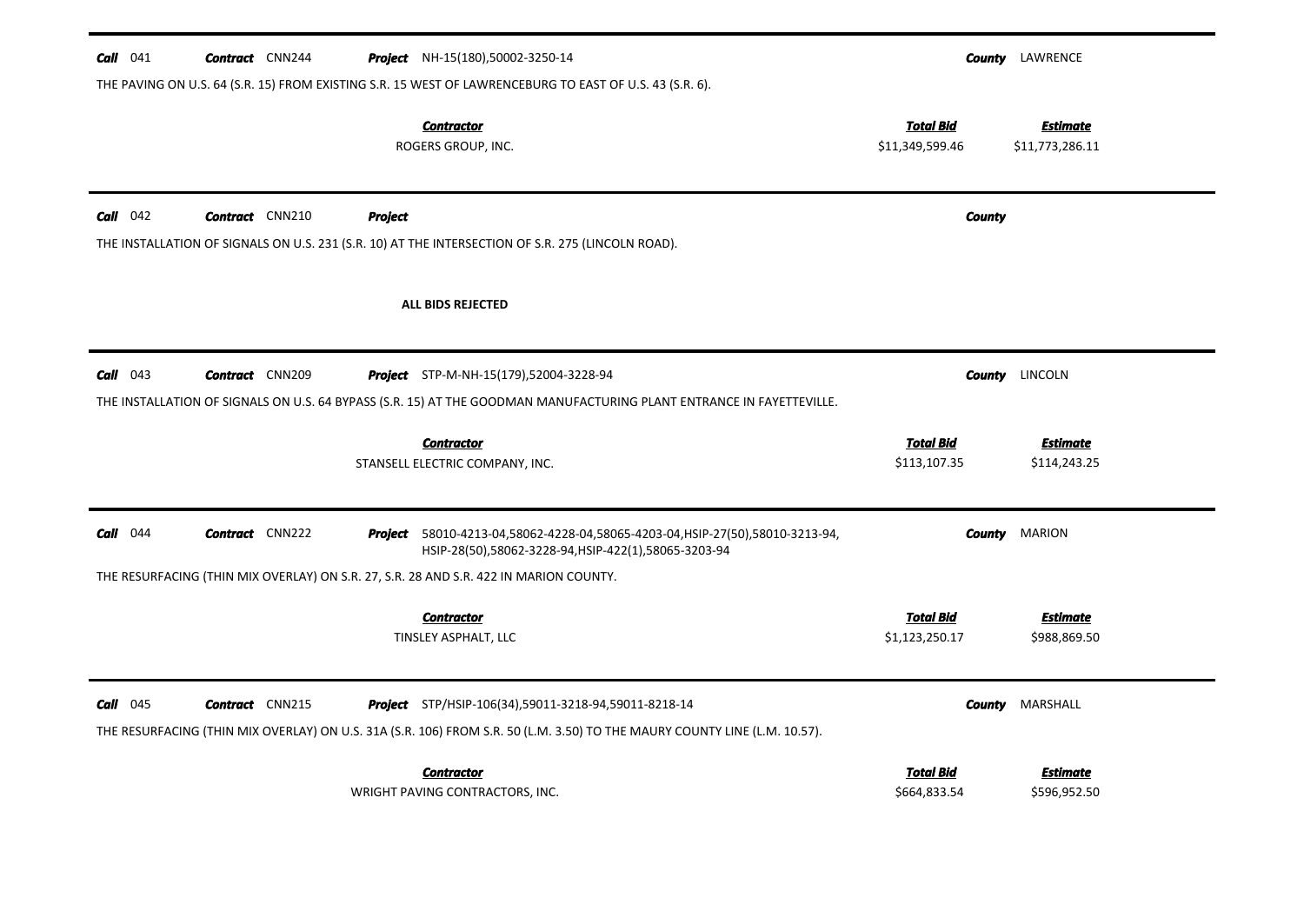| Call 046<br><b>Contract</b> CNN234   |                | Project 66008-4233-04,66431-4205-04, HSIP-5(99),66008-3233-94, NH/HSIP-431(13),<br>66431-3203-94,66431-8203-14                                                                  | <b>County</b> OBION                |                                   |
|--------------------------------------|----------------|---------------------------------------------------------------------------------------------------------------------------------------------------------------------------------|------------------------------------|-----------------------------------|
|                                      |                | THE RESURFACING ON S.R. 431 FROM THE NORTH FORK OBION RIVER BRIDGE TO S.R. 3, AND ON S.R. 5 FROM S.R. 431 TO S.R. 3.                                                            |                                    |                                   |
|                                      |                | <b>Contractor</b><br><b>FORD CONSTRUCTION COMPANY</b>                                                                                                                           | <b>Total Bid</b><br>\$3,685,295.96 | <b>Estimate</b><br>\$3,514,859.20 |
| Call $047$<br><b>Contract</b> CNN229 |                | Project 68001-4253-04, HSIP-13(56), 68001-3253-94                                                                                                                               | <b>County</b>                      | PERRY                             |
|                                      |                | THE RESURFACING (THIN MIX OVERLAY) ON S.R. 13 FROM CLAYTON DRIVE (L.M. 18.47) TO MUDSPRING HOLLOW ROAD (L.M. 24.20).                                                            |                                    |                                   |
|                                      |                | <b>Contractor</b><br>EUBANK ASPHALT PAVING & SEALING                                                                                                                            | <b>Total Bid</b><br>\$558,877.25   | <b>Estimate</b><br>\$516,424.60   |
| $Call$ 048<br><b>Contract</b> CNN225 |                | <b>Project</b> PHSIP-111(94),69002-3253-94                                                                                                                                      | County                             | <b>PICKETT</b>                    |
|                                      |                | THE MISCELLANEOUS SAFETY IMPROVEMENTS ON S.R. 111 FROM THE OVERTON COUNTY LINE (L.M. 0.00) TO NEAR THE KENTUCKY STATE LINE (L.M. 11.40).                                        |                                    |                                   |
|                                      |                | <b>Contractor</b><br>HIGHWAY MARKINGS, INC.                                                                                                                                     | <b>Total Bid</b><br>\$321,453.92   | <b>Estimate</b><br>\$336,448.75   |
| Call 049<br><b>Contract</b> CNN247   | <b>Project</b> |                                                                                                                                                                                 | County                             |                                   |
|                                      |                | THE MISCELLANEOUS SAFETY IMPROVEMENTS AND RESURFACING ON U.S. 64 (S.R. 40) FROM COOKSTON CREEK ROAD TO S.R. 68 IN DUCKTOWN (L.M. 5.89 - L.M. 9.55 AND L.M. 20.31 - L.M. 23.60). |                                    |                                   |
|                                      |                | <b>ALL BIDS REJECTED</b>                                                                                                                                                        |                                    |                                   |
|                                      |                |                                                                                                                                                                                 |                                    |                                   |
| $Call$ 050<br><b>Contract</b> CNN169 |                | Project 71009-4219-04                                                                                                                                                           | County                             | PUTNAM                            |
|                                      |                | THE SLIDE MITIGATION ON S.R. 84 AT L.M. 10.5 AND L.M. 11.0, INCLUDING GRADING, DRAINAGE, AND PAVING.                                                                            |                                    |                                   |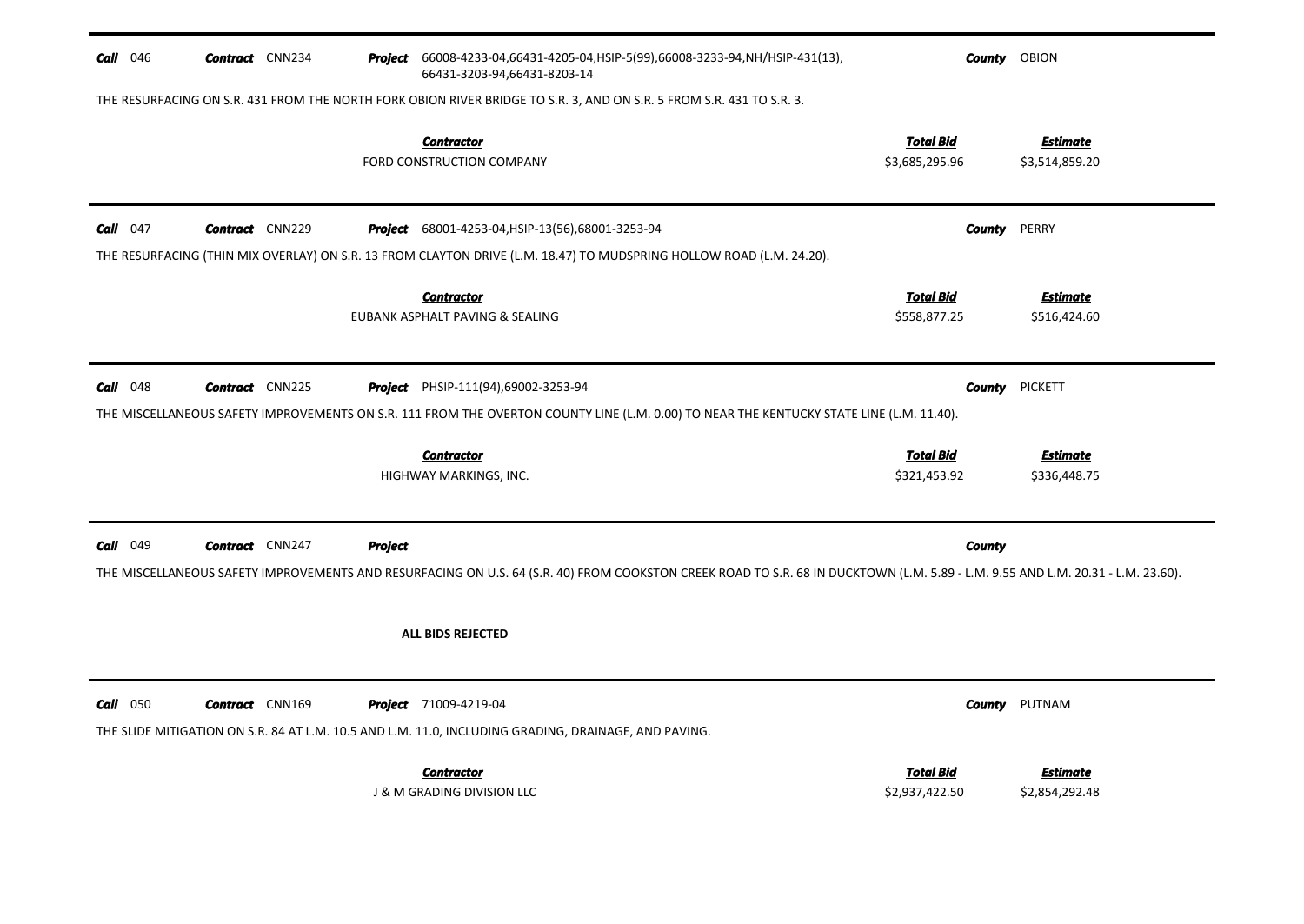| Call 051        | <b>Contract</b> CNN227                                          | <b>Project</b> 72945-3477-04                                                                                                                                               | <b>County</b> RHEA                 |                                   |
|-----------------|-----------------------------------------------------------------|----------------------------------------------------------------------------------------------------------------------------------------------------------------------------|------------------------------------|-----------------------------------|
|                 |                                                                 | THE GRADING, DRAINAGE, AND PAVING ON A S.I.A. ROUTE SERVING GENERAL SHALE BRICK IN SPRING CITY.                                                                            |                                    |                                   |
|                 |                                                                 | <b>Contractor</b><br><b>J &amp; M GRADING DIVISION LLC</b>                                                                                                                 | <b>Total Bid</b><br>\$3,973,846.60 | <b>Estimate</b><br>\$3,969,908.75 |
| $Call$ 052      | <b>Contract</b> CNN241                                          | Project NH/HSIP-58(40),73011-3222-94,73011-8222-14, STP-SIP-95(9),73017-3221-94                                                                                            |                                    | <b>County</b> ROANE               |
| ROAD.           |                                                                 | THE RESURFACING (THIN MIX OVERLAY) ON S.R. 58 FROM EAST OF I-40 (WESTBOUND RAMP) TO THE S.R. 95 UNDERPASS, AND IMPROVEMENT OF THE INTERSECTION ON S.R. 95 AT BETHEL VALLEY |                                    |                                   |
|                 |                                                                 | <b>Contractor</b>                                                                                                                                                          | <b>Total Bid</b>                   | <b>Estimate</b>                   |
|                 |                                                                 | APAC-ATLANTIC, INC.                                                                                                                                                        | \$1,867,530.75                     | \$1,886,853.15                    |
| $Call$ 053      | <b>Contract</b> CNN201                                          | Project STP-29(58),73035-3209-14                                                                                                                                           | County                             | ROANE                             |
|                 |                                                                 | THE GRADING, DRAINAGE, AND PAVING ON S.R. 29 (RURITAN ROAD) FROM PINE RIDGE ROAD TO S.R. 61 IN HARRIMAN.                                                                   |                                    |                                   |
|                 |                                                                 | <b>Contractor</b>                                                                                                                                                          | <u>Total Bid</u>                   | <b>Estimate</b>                   |
|                 |                                                                 | ROGERS GROUP, INC.                                                                                                                                                         | \$9,681,753.42                     | \$8,628,707.66                    |
| $Call$ 054      | <b>Contract</b> CNN259                                          | <b>Project</b> 73100-4117-04                                                                                                                                               | County                             | ROANE                             |
|                 | THE REPAIR OF THE BRIDGE ON I-40 OVER OAKDALE ROAD (L.M. 1.08). |                                                                                                                                                                            |                                    |                                   |
|                 |                                                                 | <b>Contractor</b>                                                                                                                                                          | <b>Total Bid</b>                   | <b>Estimate</b>                   |
|                 |                                                                 | SOUTHERN CONSTRUCTORS, INC.                                                                                                                                                | \$360,585.00                       | \$345,130.00                      |
| <b>Call</b> 055 | <b>Contract</b> CNN211                                          | <b>Project</b> 74945-3480-04                                                                                                                                               | <b>County</b>                      | ROBERTSON                         |
|                 |                                                                 | THE GRADING, DRAINAGE, AND PAVING ON A S.I.A. ROUTE SERVING PROJECT VAUGHN PARKWAY.                                                                                        |                                    |                                   |
|                 |                                                                 | <b>Contractor</b>                                                                                                                                                          | <b>Total Bid</b><br>\$2,082,580.25 | <b>Estimate</b>                   |
|                 |                                                                 | LOJAC ENTERPRISES, INC.                                                                                                                                                    |                                    | \$2,186,719.00                    |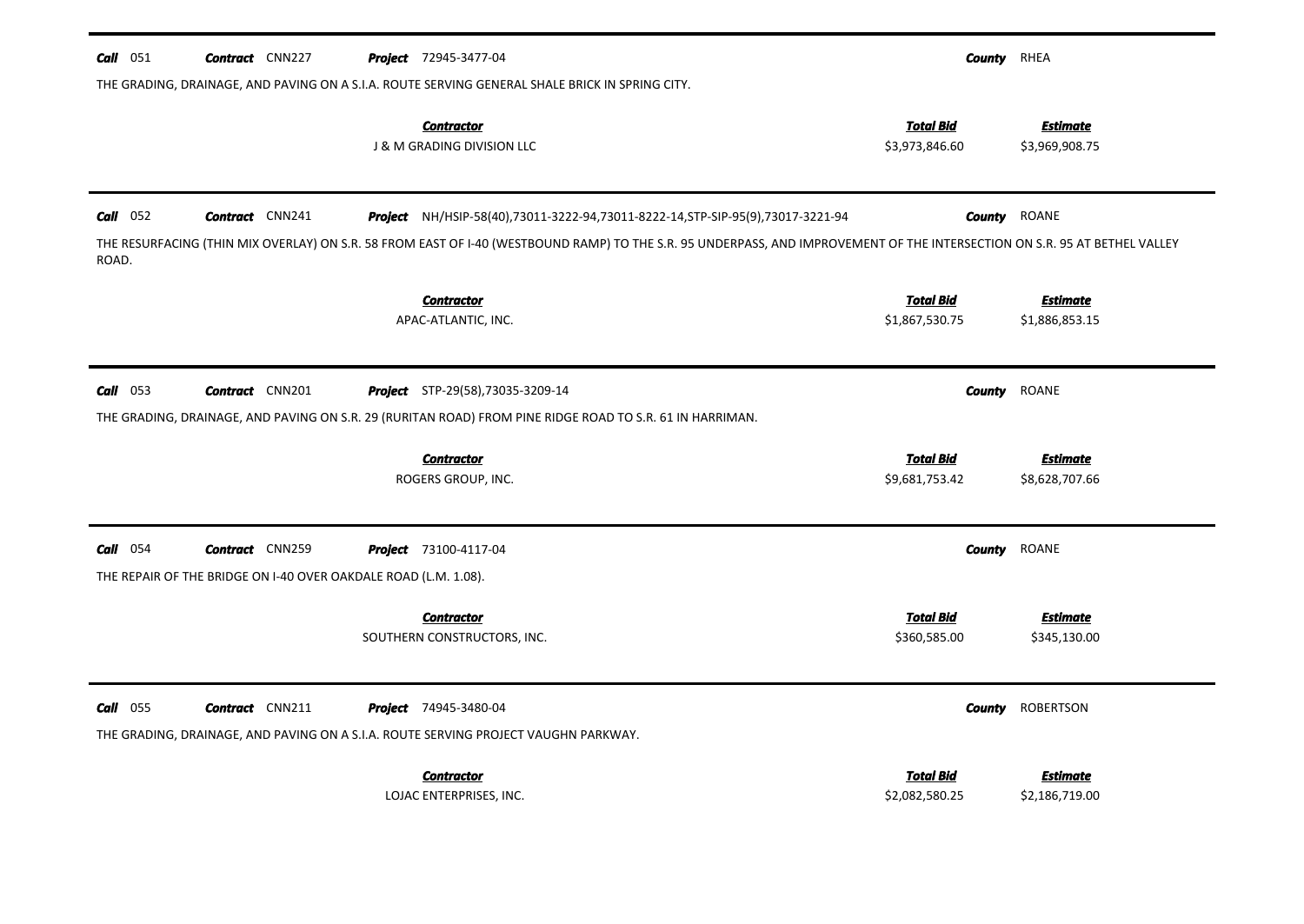| <b>Call</b> 056 | <b>Contract</b> CNN127 | <b>Project</b> 79005-4167-04                                                                                                                                                                                       |                      |                       |                                    | <b>County</b> SHELBY            |
|-----------------|------------------------|--------------------------------------------------------------------------------------------------------------------------------------------------------------------------------------------------------------------|----------------------|-----------------------|------------------------------------|---------------------------------|
|                 |                        | THE REPAIR OF BRIDGES ON S.R. 14 OVER I-55 (L.M. 7.46), AND ON SOUTH PARKWAY WEST OVER I-55 (L.M. 0.00).<br><b>Contractor</b><br>CHRIS-HILL CONSTRUCTION COMPANY, LLC                                              |                      |                       | <b>Total Bid</b><br>\$866,744.35   | <b>Estimate</b><br>\$853,976.50 |
| $Call$ 057      | <b>Contract</b> CNN255 | Project PHSIP/STP-SIP-174(22),83017-3246-94                                                                                                                                                                        |                      |                       |                                    | <b>County</b> SUMNER            |
|                 |                        | THE INSTALLATION OF A FLASHING SCHOOL SIGN AT THE HOWARD ELEMENTARY SCHOOL IN GALLATIN.<br><b>Contractor</b><br>S & W CONTRACTING CO., INC.                                                                        |                      |                       | <b>Total Bid</b><br>\$32,979.00    | <b>Estimate</b><br>\$34,455.00  |
| <b>Call</b> 058 | <b>Contract</b> CNN174 | <b>Project</b>                                                                                                                                                                                                     |                      |                       | <b>County</b>                      |                                 |
|                 |                        | THE GRADING, DRAINAGE, AND PAVING ON TELFORD ROAD FROM S.R. 353 (L.M. 0.00) TO U.S. 11E (U.S. 321, S.R. 34) (L.M. 1.35)<br>ALL BIDS REJECTED                                                                       |                      |                       |                                    |                                 |
|                 |                        |                                                                                                                                                                                                                    |                      |                       |                                    |                                 |
| <b>Call</b> 059 | <b>Contract</b> CNN245 | <b>Project</b> 91004-4252-04, HSIP-15(184), 91004-3252-94<br>THE RESURFACING ON U.S. 64 (S.R. 15) FROM OLD HIGHWAY 64 (L.M. 14.89) TO HURRICANE CREEK (L.M. 15.51).                                                |                      |                       | County                             | WAYNE                           |
|                 |                        | <b>Contractor</b><br>ROGERS GROUP, INC.                                                                                                                                                                            |                      |                       | <b>Total Bid</b><br>\$281,000.00   | <b>Estimate</b><br>\$291,958.60 |
| <b>Call</b> 060 | <b>Contract</b> CNN242 | Project PHSIP/STP-EN-10(47),95003-3216-94<br>THE MISCELLANEOUS SAFETY IMPROVEMENTS ON U.S. 231 (S.R. 10, CUMBERLAND STREET) AT U.S. 70 (S.R. 24, MAIN STREET) IN LEBANON, INCLUDING GRADING, DRAINAGE, AND PAVING. |                      |                       |                                    | <b>County</b> WILSON            |
|                 |                        | <b>Contractor</b><br>CIVIL CONSTRUCTORS, LLC                                                                                                                                                                       |                      |                       | <b>Total Bid</b><br>\$1,140,327.05 | <b>Estimate</b><br>\$777,962.25 |
|                 |                        |                                                                                                                                                                                                                    | <b>Total Awarded</b> | <b>Total Estimate</b> |                                    |                                 |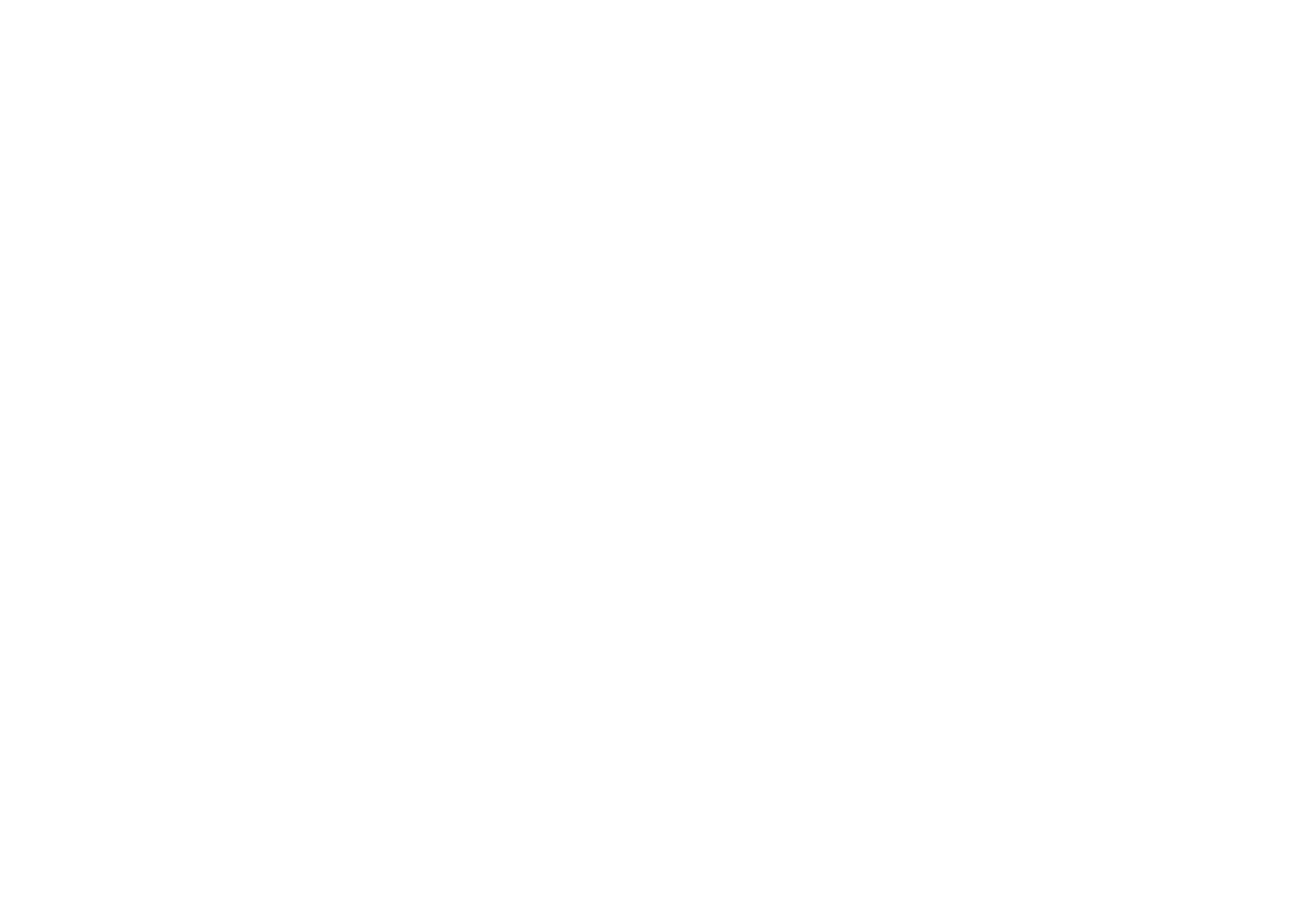| <b>Call</b> 001       | <b>Contract</b> CNN930 | <b>Project</b> 98028-4146-04,98028-4147-04                                                                                                    | County<br>THE RETRACING OF PAVEMENT MARKING WITH SPRAY THERMOPLASTIC AND RANDOM ON-CALL PAVEMENT MARKING ON VARIOUS INTERSTATE AND STATE ROUTES.                                                      | BLEDSOE, BRADLEY, ETC.          |
|-----------------------|------------------------|-----------------------------------------------------------------------------------------------------------------------------------------------|-------------------------------------------------------------------------------------------------------------------------------------------------------------------------------------------------------|---------------------------------|
|                       |                        | <b>Contractor</b><br>REYNOLDS SEALING & STRIPING, INC.                                                                                        | <b>Total Bid</b><br>\$910,063.25                                                                                                                                                                      | <b>Estimate</b><br>\$773,700.75 |
| $Call$ 002            | <b>Contract</b> CNN935 | <b>Project</b> PHSIP-098-1(17),98018-3191-94                                                                                                  | THE INSTALLATION OF RETRACTABLE MEDIAN BARRIER GATES ON 1-75 (L.M. 27.30, L.M. 28.15 & L.M. 29.20) IN CAMPBELL COUNTY AND ON 1-40 (L.M. 14.75 & L.M. 15.70) IN COCKE COUNTY.                          | <b>County</b> CAMPBELL & COCKE  |
|                       |                        | <b>Contractor</b><br>J. RANCK ELECTRIC, INC.                                                                                                  | <b>Total Bid</b><br>\$772,293.00                                                                                                                                                                      | <b>Estimate</b><br>\$955,882.00 |
| $Call$ 003<br>PAVING. | <b>Contract</b> CNN931 | <b>Project</b> BRZE-2600(37), 26071-3401-94                                                                                                   | THE CONSTRUCTION OF A BRIDGE ON LEON STEPHENS LANE OVER CROW CREEK (L.M. 0.18) USING EITHER CONCRETE I-BEAMS OR ROLLED STEEL GIRDERS, INCLUDING GRADING, DRAINAGE, AND                                | <b>County</b> FRANKLIN          |
|                       |                        | <b>Contractor</b><br>CONCRETE STRUCTURES, INC.                                                                                                | <b>Total Bid</b><br>\$896,274.19                                                                                                                                                                      | <b>Estimate</b><br>\$808,500.40 |
| $Call$ 004            | <b>Contract</b> CNN933 | <b>Project</b> HSIP-10(50),52003-3216-94<br>THE INSTALLATION OF SIGNALS ON U.S. 231 (S.R. 10) AT THE INTERSECTION OF S.R. 275 (LINCOLN ROAD). | <b>County</b>                                                                                                                                                                                         | LINCOLN                         |
|                       |                        | <b>Contractor</b><br>STANSELL ELECTRIC COMPANY, INC.                                                                                          | <b>Total Bid</b><br>\$307,997.00                                                                                                                                                                      | Estimate<br>\$232,138.50        |
| <b>Call</b> 005       | <b>Contract</b> CNN932 | <b>Project</b> PHSIP-40(33), 70068-3205-94                                                                                                    | <b>County POLK</b><br>THE MISCELLANEOUS SAFETY IMPROVEMENTS AND RESURFACING ON U.S. 64 (S.R. 40) FROM COOKSTON CREEK ROAD TO S.R. 68 IN DUCKTOWN (L.M. 5.89 - L.M. 9.55 AND L.M. 20.31 - L.M. 23.60). |                                 |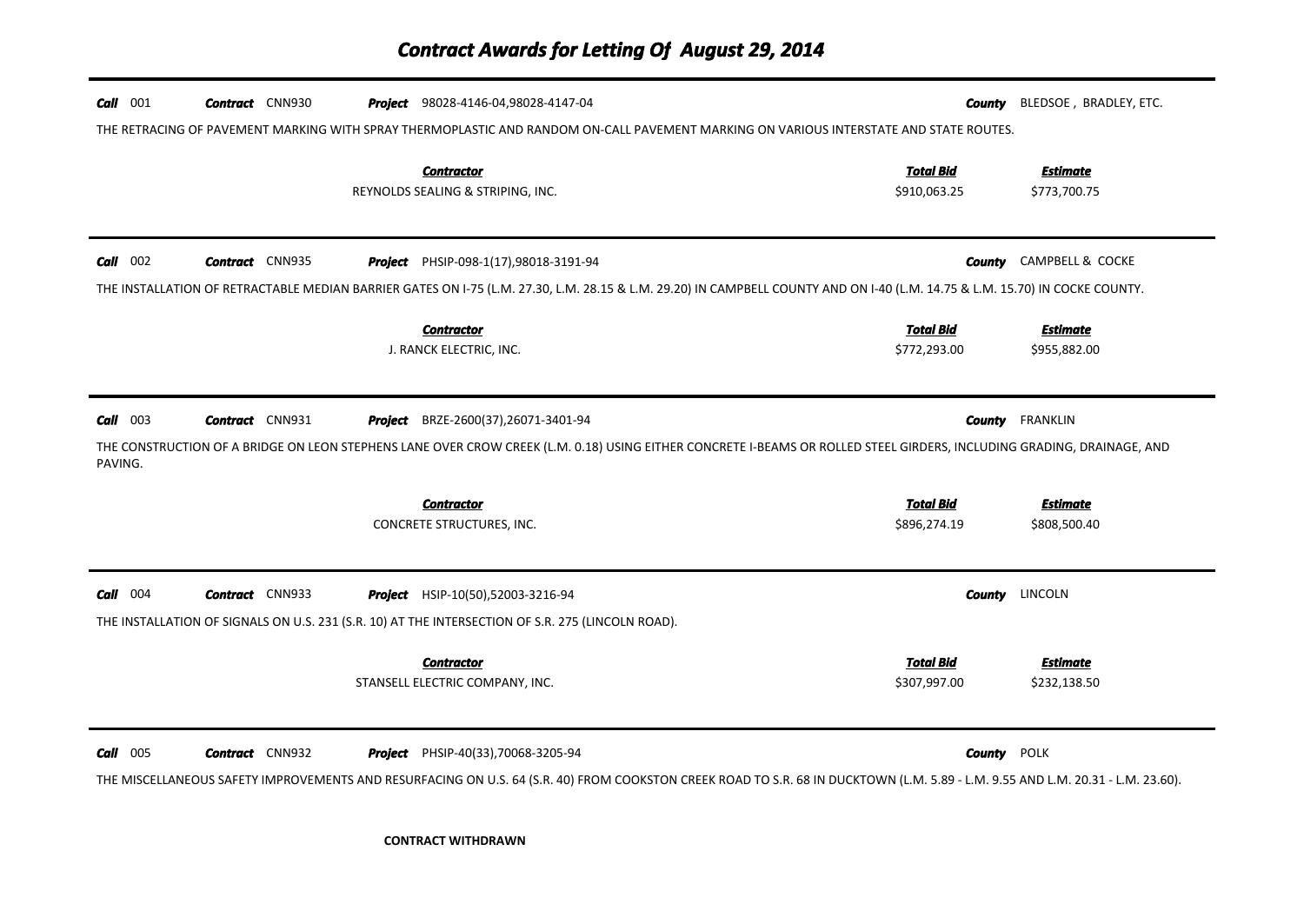#### $Call$  006 *Contract* **CNN926** Project HSIP-258(8),83018-3219-94

*County* SUMNER

MISCELLANEOUS SAFETY IMPROVEMENTS ON S.R. 258 (NEW SHACKLE ISLAND ROAD) AT THE INTERSECTION OF STOP THIRTY ROAD/OLD SHACKLE ISLAND ROAD, INCLUDING GRADING, DRAINAGE, AND PAVING.

| <b>Contractor</b><br><b>SESSIONS PAVING COMPANY</b>                                                                                                                                                                | <b>Total Bid</b><br>\$453,028.90   | <b>Estimate</b><br>\$392,291.05         |
|--------------------------------------------------------------------------------------------------------------------------------------------------------------------------------------------------------------------|------------------------------------|-----------------------------------------|
| <b>Call</b> 007<br><b>Contract</b> CNN936<br><b>Project</b> HSIP-1066(10),90946-3444-94<br>THE GRADING, DRAINAGE, AND PAVING ON TELFORD ROAD FROM S.R. 353 (L.M. 0.00) TO U.S. 11E (U.S. 321, S.R. 34) (L.M. 1.35) |                                    | WASHINGTON<br>County                    |
| <b>Contractor</b><br>SUMMERS-TAYLOR, INC.                                                                                                                                                                          | <b>Total Bid</b><br>\$1,947,914.90 | <b>Estimate</b><br>\$1,587,316.15       |
| <b>Call</b> 008<br><b>Contract</b> CNN270<br><b>Project</b> STP-M-9115(15),01953-8567-54                                                                                                                           |                                    | ANDERSON<br>County                      |
| THE RESURFACING ON EMORY VALLEY ROAD FROM WEST OF DAVIDSON LANE (L.M. 1.67) TO LAFAYETTE DRIVE (L.M. 2.96).<br><b>Contractor</b><br>ROGERS GROUP, INC.                                                             | <b>Total Bid</b><br>\$491,767.19   | <b>Estimate</b><br>\$509,809.65         |
| 009<br>Call<br><b>Contract</b> CNN286<br><b>Project</b> 98018-4195-04<br>THE RANDOM ON-CALL REPAIR OF LONGITUDINAL CABLE BARRIER ON VARIOUS INTERSTATE AND STATE ROUTES.                                           |                                    | ANDERSON, BLOUNT, ETC.<br><b>County</b> |
| <b>Contractor</b><br>R. D. CONSTRUCTION, LLC                                                                                                                                                                       | <b>Total Bid</b><br>\$583,516.75   | <b>Estimate</b><br>\$619,266.75         |
| $Call$ 010<br><b>Contract</b> CNN299<br>Project HSIP-REG4(128),98048-3149-94<br>THE MISCELLANEOUS SAFETY IMPROVEMENTS USING HIGH FRICTION SURFACE TREATMENT ON VARIOUS STATE ROUTES.                               |                                    | BENTON, CARROLL, ETC.<br><b>County</b>  |
| Contractor<br>BALDWIN PAVING CO., INC.                                                                                                                                                                             | <b>Total Bid</b><br>\$4,195,221.26 | <b>Estimate</b><br>\$4,590,547.75       |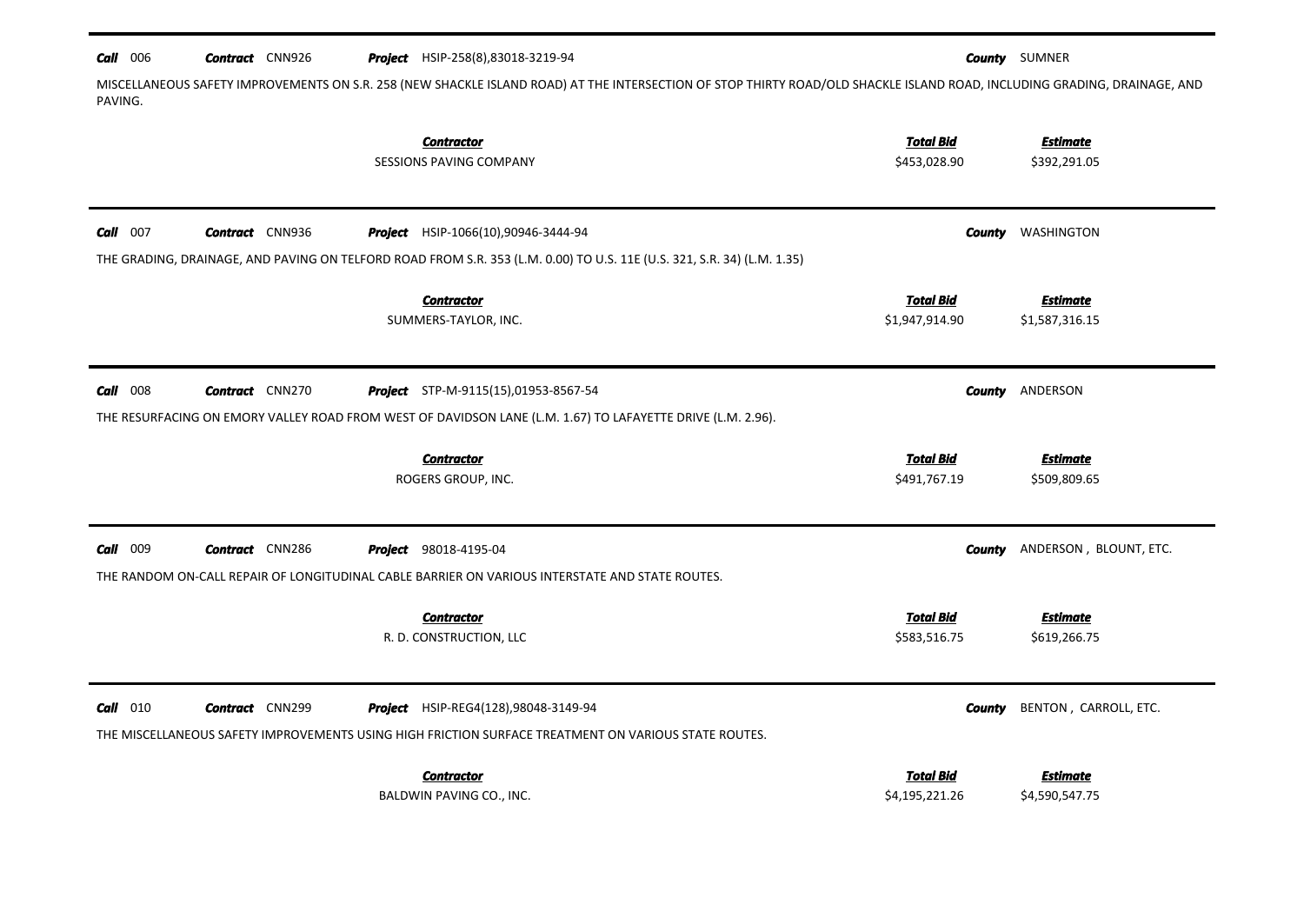| $Call$ 011 | <b>Contract</b> CNN289 | <b>Project</b> 98048-4180-04                                                                                                                                 | County                           | BENTON, CROCKETT, ETC.          |
|------------|------------------------|--------------------------------------------------------------------------------------------------------------------------------------------------------------|----------------------------------|---------------------------------|
|            |                        | THE RANDOM ON-CALL REPAIR OF LONGITUDINAL CABLE BARRIER ON VARIOUS INTERSTATE AND STATE ROUTES.<br><b>Contractor</b><br>TRI-STATE GUARDRAIL & SIGN CO., INC. | <b>Total Bid</b><br>\$495,380.00 | <b>Estimate</b><br>\$600,385.00 |
| $Call$ 012 | <b>Contract</b> CNN287 | <b>Project</b> 98028-4160-04                                                                                                                                 | County                           | BRADLEY, COFFEE, ETC.           |
|            |                        | THE RANDOM ON-CALL REPAIR OF LONGITUDINAL CABLE BARRIER ON VARIOUS INTERSTATE AND STATE ROUTES.                                                              |                                  |                                 |
|            |                        | <b>Contractor</b>                                                                                                                                            | <b>Total Bid</b>                 | <b>Estimate</b>                 |
|            |                        | R. D. CONSTRUCTION, LLC                                                                                                                                      | \$327,000.00                     | \$375,540.00                    |
| $Call$ 013 | <b>Contract</b> CNN300 | <b>Project</b> HSIP-REG2(126),98028-3222-94                                                                                                                  | County                           | BRADLEY, CUMBERLAND, ETC.       |
|            |                        | THE MISCELLANEOUS SAFETY IMPROVEMENTS USING HIGH FRICTION SURFACE TREATMENT ON VARIOUS STATE ROUTES.                                                         |                                  |                                 |
|            |                        | <b>Contractor</b>                                                                                                                                            | <b>Total Bid</b>                 | <b>Estimate</b>                 |
|            |                        | THE TRUESDELL CORPORATION                                                                                                                                    | \$1,569,569.00                   | \$1,605,292.00                  |
| $Call$ 014 | <b>Contract</b> CNN288 | <b>Project</b> 98301-4136-04                                                                                                                                 | County                           | CHEATHAM, DAVIDSON, ETC.        |
|            |                        | THE RANDOM ON-CALL REPAIR OF LONGITUDINAL CABLE BARRIER ON VARIOUS INTERSTATE AND STATE ROUTES.                                                              |                                  |                                 |
|            |                        | <b>Contractor</b>                                                                                                                                            | <b>Total Bid</b>                 | <b>Estimate</b>                 |
|            |                        | RMD HOLDINGS, LTD DBA NATIONWIDE CONSTRUCTION GROUP                                                                                                          | \$431,100.00                     | \$411,800.00                    |
|            |                        |                                                                                                                                                              |                                  |                                 |
| $Call$ 015 | <b>Contract</b> CNN265 | <b>Project</b> HSIP-1861(10),63050-3404-94, HSIP-839(10),63945-3482-94                                                                                       | <b>County</b>                    | CHEATHAM, DICKSON, ETC.         |
|            |                        | THE MISCELLANEOUS SAFETY IMPROVEMENTS ON VARIOUS LOCAL ROADS IN DICKSON, CHEATHAM AND MONTGOMERY COUNTIES.                                                   |                                  |                                 |
|            |                        | <b>Contractor</b>                                                                                                                                            | <b>Total Bid</b>                 | <b>Estimate</b>                 |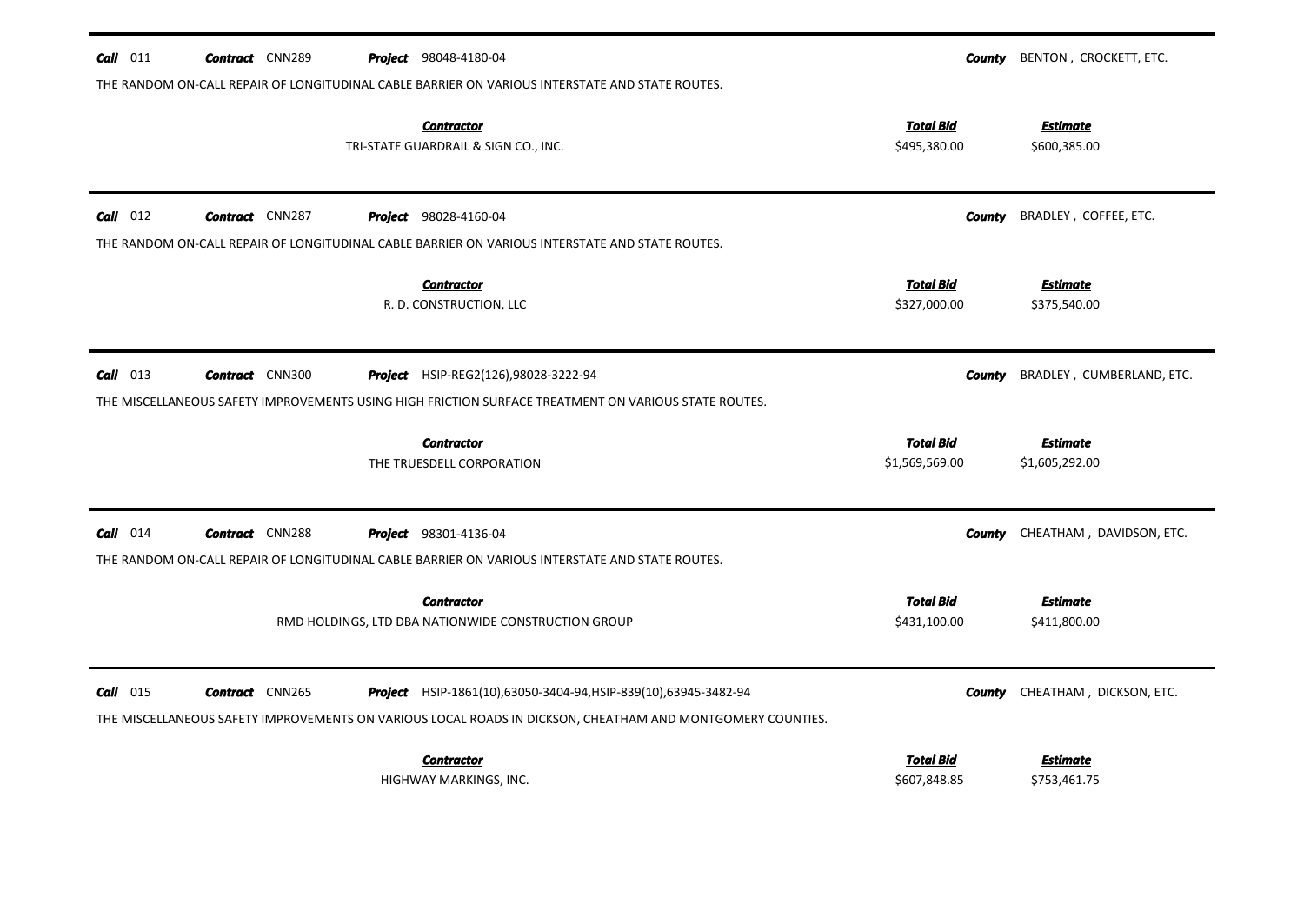| $Call$ 016 | <b>Contract</b> CNN273                                            | Project                                                                                                                                                             | <b>County</b>                                                           |
|------------|-------------------------------------------------------------------|---------------------------------------------------------------------------------------------------------------------------------------------------------------------|-------------------------------------------------------------------------|
|            |                                                                   | THE CONSTRUCTION OF TURN LANES ON S.R. 345 AT THE INTERSECTION OF U.S. 25E (S.R. 32) IN TAZEWELL (L.M. 0.00 TO L.M. 0.06), INCLUDING GRADING, DRAINAGE, AND PAVING. |                                                                         |
|            |                                                                   | <b>ALL BIDS REJECTED</b>                                                                                                                                            |                                                                         |
| $Call$ 017 | <b>Contract</b> CNN276                                            | <b>Project</b> 15004-4211-04                                                                                                                                        | COCKE<br>County                                                         |
|            | THE REPAIR OF THE BRIDGE ON S.R. 32 OVER COSBY CREEK (L.M. 9.84). |                                                                                                                                                                     |                                                                         |
|            |                                                                   | <b>Contractor</b><br>SOUTHERN CONSTRUCTORS, INC.                                                                                                                    | <b>Total Bid</b><br><b>Estimate</b><br>\$174,810.00<br>\$136,082.50     |
| $Call$ 018 | <b>Contract</b> CNN205                                            | Project IM/NH-24-2(143),98028-3123-44                                                                                                                               | COFFEE, GRUNDY, ETC.<br>County                                          |
|            |                                                                   | THE EXPANSION OF THE RURAL SMARTWAY INTELLIGENT TRANSPORTATION SYSTEM (ITS) ON I-24.                                                                                |                                                                         |
|            |                                                                   | <b>Contractor</b><br>STANSELL ELECTRIC COMPANY, INC.                                                                                                                | <b>Total Bid</b><br><b>Estimate</b><br>\$4,468,699.60<br>\$4,909,955.00 |
| Call 019   | <b>Contract</b> CNN281                                            | <b>Project</b> 18002-4230-04                                                                                                                                        | CUMBERLAND<br>County                                                    |
|            |                                                                   | THE REPAIR OF THE BRIDGE ON U.S. 70 (S.R. 1) OVER THE CANEY FORK RIVER (L.M. 6.36).                                                                                 |                                                                         |
|            |                                                                   | <b>Contractor</b><br>MID-STATE CONSTRUCTION COMPANY, INC.                                                                                                           | <b>Total Bid</b><br><b>Estimate</b><br>\$602,720.36<br>\$584,622.10     |
| $Call$ 020 | <b>Contract</b> CNN268                                            | <b>Project</b> 18950-3540-04                                                                                                                                        | CUMBERLAND<br>County                                                    |
|            |                                                                   | THE GRADING, DRAINAGE, AND PAVING ON A S.I.A. ROUTE SERVING COLINX LLC IN CROSSVILLE.                                                                               |                                                                         |
|            |                                                                   | <b>Contractor</b>                                                                                                                                                   | <b>Total Bid</b><br><b>Estimate</b>                                     |
|            |                                                                   | HIGHWAYS, INC.                                                                                                                                                      | \$597,606.00<br>\$493,086.25                                            |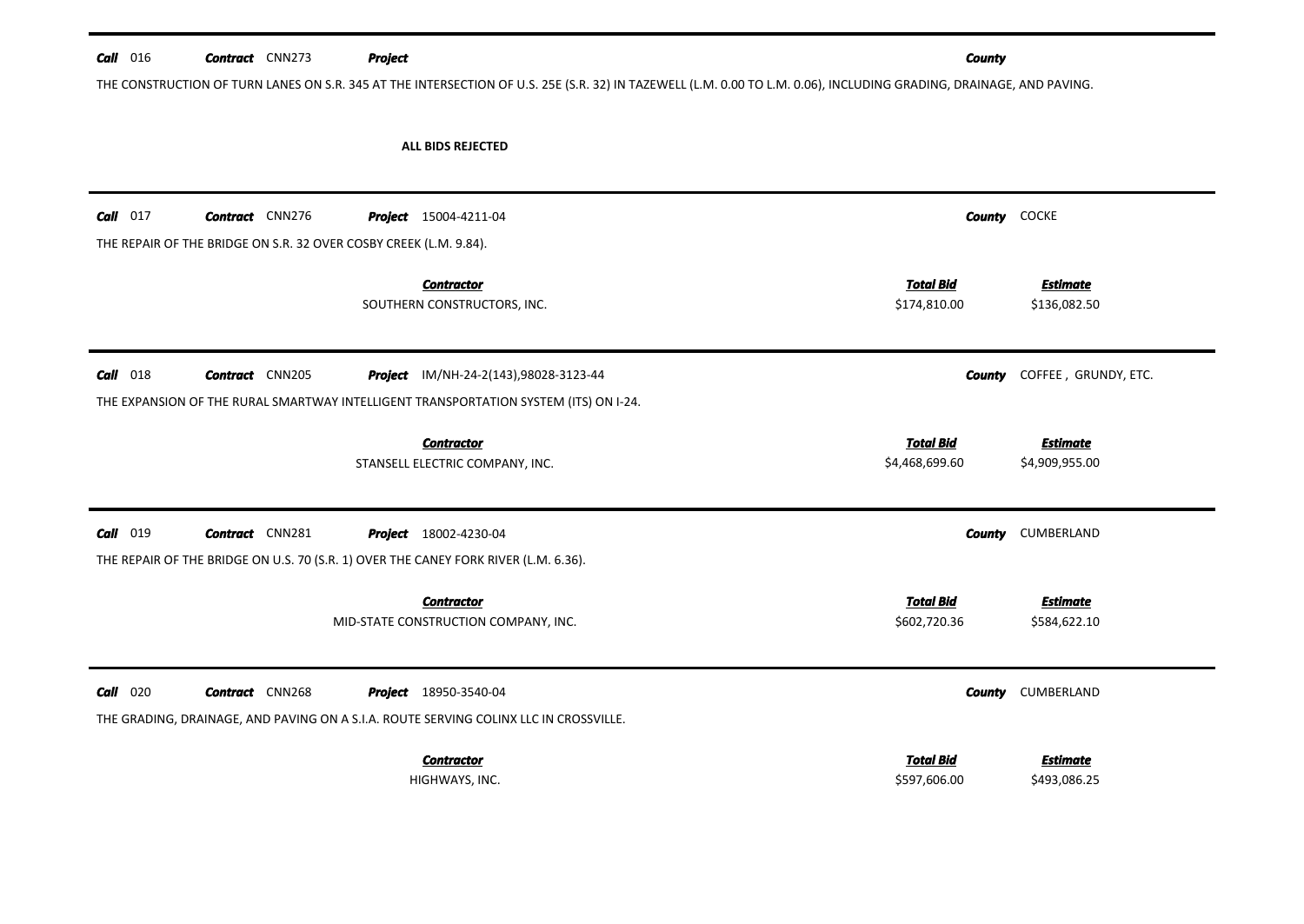| $Call$ 021 | <b>Contract</b> CNN283                                        | <b>Project</b> 19042-4270-04                                                                                     | County                             | DAVIDSON                          |
|------------|---------------------------------------------------------------|------------------------------------------------------------------------------------------------------------------|------------------------------------|-----------------------------------|
|            |                                                               | THE REPAIR OF THE BRIDGES ON S.R. 45 OVER THE CUMBERLAND RIVER (L.M. 9.26, LEFT & RIGHT).                        |                                    |                                   |
|            |                                                               | <b>Contractor</b><br>MID-STATE CONSTRUCTION COMPANY, INC.                                                        | <b>Total Bid</b><br>\$4,862,590.14 | <b>Estimate</b><br>\$5,052,283.50 |
| $Call$ 022 | <b>Contract</b> CNN301                                        | <b>Project</b> 23945-4272-04                                                                                     | County                             | <b>DYER</b>                       |
|            |                                                               | THE REPAIR OF THE BRIDGES ON S.R. 104 OVER THE OBION RIVER (L.M. 6.89) AND S.R. 182 OVER COON CREEK (L.M. 4.34). |                                    |                                   |
|            |                                                               | <b>Contractor</b><br>THOMSON & THOMSON, INC.                                                                     | <b>Total Bid</b><br>\$745,875.75   | <b>Estimate</b><br>\$929,207.50   |
| $Call$ 023 | <b>Contract</b> CNN303                                        | <b>Project</b> 23952-3554-04                                                                                     | <b>County</b>                      | DYER                              |
|            |                                                               | THE GRADING, DRAINAGE, AND PAVING ON A S.I.A. ROUTE SERVING DOT FOODS, INC IN DYERSBURG.                         |                                    |                                   |
|            |                                                               | <b>Contractor</b><br>FORD CONSTRUCTION COMPANY                                                                   | <b>Total Bid</b><br>\$1,308,805.50 | <b>Estimate</b><br>\$1,410,362.50 |
| $Call$ 024 | <b>Contract</b> CNN269                                        | Project HSIP-2900(17), 29945-3469-94                                                                             | County                             | GRAINGER                          |
|            | THE MISCELLANEOUS SAFETY IMPROVEMENTS ON VARIOUS LOCAL ROADS. |                                                                                                                  |                                    |                                   |
|            |                                                               | <b>Contractor</b><br>HIGHWAY MARKINGS, INC.                                                                      | <b>Total Bid</b><br>\$399,227.65   | <b>Estimate</b><br>\$414,849.80   |
| $Call$ 025 | <b>Contract</b> CNN294                                        | <b>Project</b> 33002-4170-04                                                                                     | <b>County</b>                      | <b>HAMILTON</b>                   |
|            |                                                               | THE REPAIR OF THE BRIDGE ON SOUTH CREST ROAD OVER I-24 AND EAST MAIN STREET (L.M. 3.06).                         |                                    |                                   |
|            |                                                               | <b>Contractor</b>                                                                                                | <b>Total Bid</b>                   | Estimate                          |
|            |                                                               | MID-STATE CONSTRUCTION COMPANY, INC.                                                                             | \$1,660,810.05                     | \$1,932,556.25                    |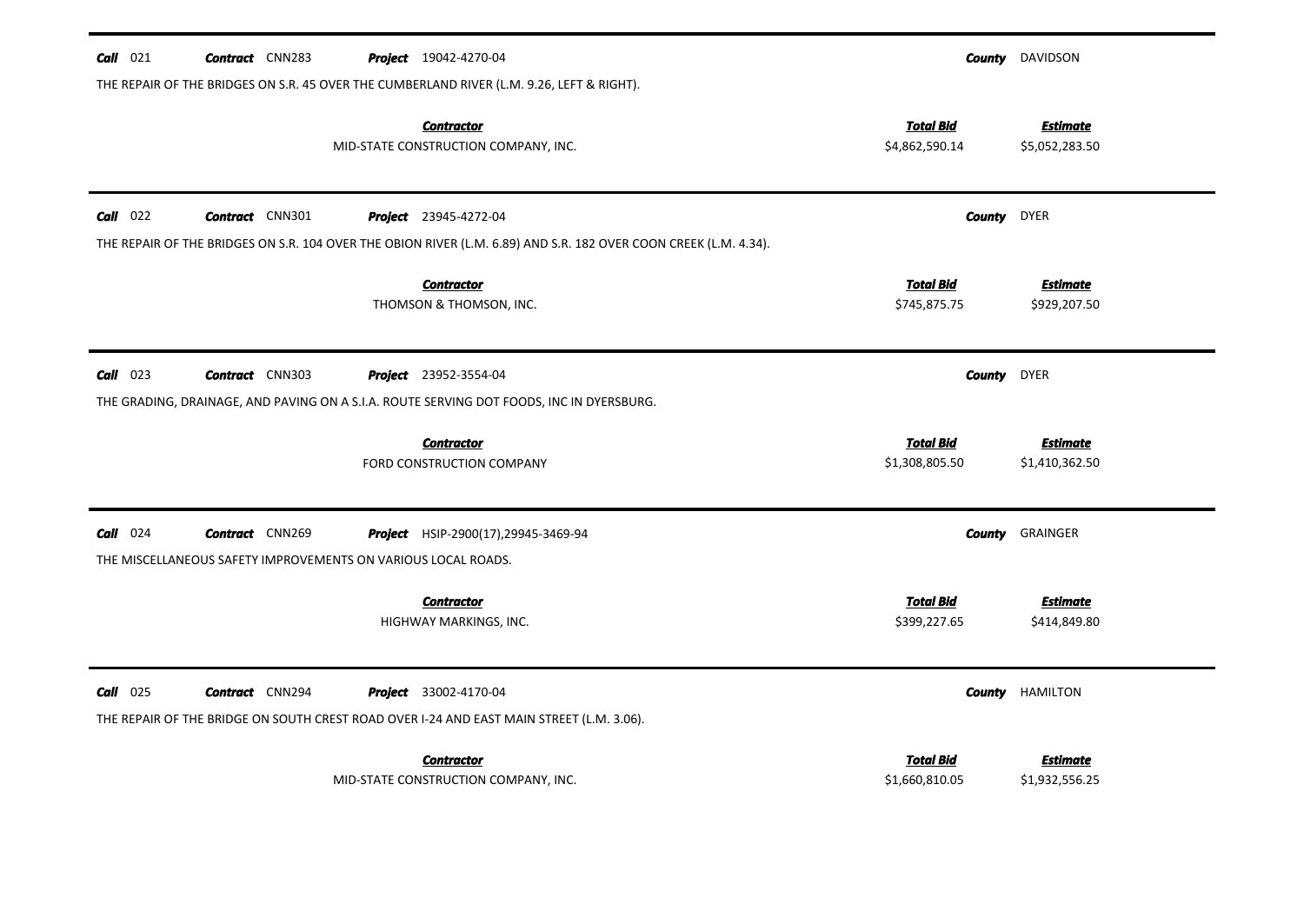| $Call$ 026 | <b>Contract</b> CNN295                                        | <b>Project</b> HSIP-I-40-7(168),47100-3111-94                                                                                               |                                    | <b>County KNOX</b>                |
|------------|---------------------------------------------------------------|---------------------------------------------------------------------------------------------------------------------------------------------|------------------------------------|-----------------------------------|
|            |                                                               | THE GRADING, DRAINAGE, AND PAVING ON THE I-40 WESTBOUND RAMP AT CAMPBELL STATION ROAD (L.M. 3.83).                                          |                                    |                                   |
|            |                                                               | <b>Contractor</b><br>TWIN K CONSTRUCTION, INC.                                                                                              | <b>Total Bid</b><br>\$3,281,418.00 | <b>Estimate</b><br>\$3,246,703.85 |
| $Call$ 027 | <b>Contract</b> CNN275                                        | <b>Project</b> PHSIP-2(239),53004-3245-94                                                                                                   | County                             | LOUDON                            |
|            |                                                               | THE IMPROVEMENT OF THE INTERSECTION ON U.S. 11 (S.R. 2, EAST LEE HIGHWAY) AT S.R. 324 (L.M. 9.55), INCLUDING GRADING, DRAINAGE, AND PAVING. |                                    |                                   |
|            |                                                               | <b>Contractor</b>                                                                                                                           | <b>Total Bid</b>                   | <b>Estimate</b>                   |
|            |                                                               | SOUTHERN CONSTRUCTORS, INC.                                                                                                                 | \$411,919.75                       | \$370,624.75                      |
|            |                                                               |                                                                                                                                             |                                    |                                   |
| $Call$ 028 | <b>Contract</b> CNN238                                        | <b>Project</b> PHSIP-73(61),53008-3237-94                                                                                                   |                                    | <b>County</b> LOUDON              |
|            |                                                               | THE GRADING, DRAINAGE, AND PAVING ON U.S. 321 (S.R. 73) AT THE I-40 EASTBOUND RAMPS (EXIT 364) IN LENOIR CITY.                              |                                    |                                   |
|            |                                                               | <b>Contractor</b>                                                                                                                           | <b>Total Bid</b>                   | <b>Estimate</b>                   |
|            |                                                               | GREENSTAR, LLC                                                                                                                              | \$1,118,447.75                     | \$1,092,572.25                    |
|            |                                                               |                                                                                                                                             |                                    |                                   |
| $Call$ 029 | <b>Contract</b> CNN291                                        | <b>Project</b> 67008-4243-04                                                                                                                |                                    | <b>County</b> OVERTON             |
|            |                                                               | THE REPAIR OF THE BRIDGE ON S.R. 136 OVER MILL CREEK (L.M. 14.30) IN STANDING STONE STATE PARK.                                             |                                    |                                   |
|            |                                                               | <b>Contractor</b>                                                                                                                           | <b>Total Bid</b>                   | <b>Estimate</b>                   |
|            |                                                               | SOUTHERN CONSTRUCTORS, INC.                                                                                                                 | \$548,953.00                       | \$515,837.00                      |
| $Call$ 030 | <b>Contract</b> CNN272                                        | <b>Project</b> HSIP-7200(30), 72945-3481-94                                                                                                 | County                             | RHEA                              |
|            | THE MISCELLANEOUS SAFETY IMPROVEMENTS ON VARIOUS LOCAL ROADS. |                                                                                                                                             |                                    |                                   |
|            |                                                               |                                                                                                                                             |                                    |                                   |
|            |                                                               | <b>Contractor</b>                                                                                                                           | <b>Total Bid</b>                   | <u>Estimate</u>                   |
|            |                                                               | SUPERIOR TRAFFIC CONTROL - MEMPHIS, INC.                                                                                                    | \$390,960.54                       | \$462,339.75                      |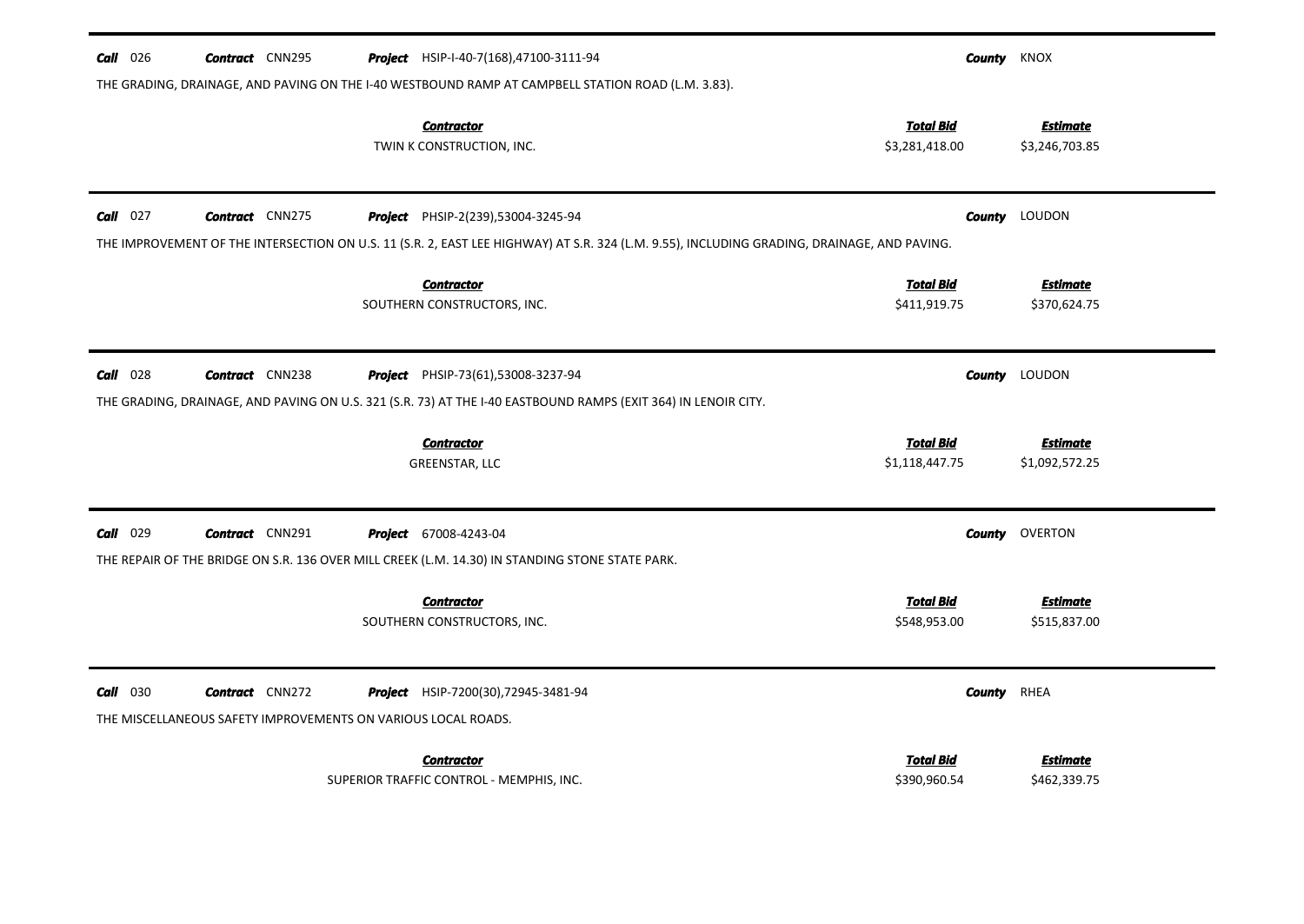| $Call$ 031 | <b>Contract</b> CNN239 | <b>Project</b> 72003-4201-04                                                                                                                                            | County                           | RHEA                            |
|------------|------------------------|-------------------------------------------------------------------------------------------------------------------------------------------------------------------------|----------------------------------|---------------------------------|
|            |                        | THE REPAIR OF THE BRIDGE ON S.R. 378 OVER LITTLE RICHLAND CREEK (L.M. 1.58).                                                                                            |                                  |                                 |
|            |                        | <b>Contractor</b><br>SIMPSON CONSTRUCTION COMPANY, INC.                                                                                                                 | <b>Total Bid</b><br>\$433,531.53 | <b>Estimate</b><br>\$380,571.25 |
| $Call$ 032 | <b>Contract</b> CNN263 | Project HSIP/STP-SIP-25(45),80003-3257-94                                                                                                                               | <b>County</b> SMITH              |                                 |
|            |                        | THE MISCELLANEOUS SAFETY IMPROVEMENTS ON S.R. 25 AT THE INTERSECTION NEAR UPPER FERRY ROAD/MYERS STREET (L.M. 12.48 TO L.M. 13.04).                                     |                                  |                                 |
|            |                        | <b>ALL BIDS REJECTED</b>                                                                                                                                                |                                  |                                 |
| $Call$ 033 | <b>Contract</b> CNN246 | <b>Project</b> HSIP-264(9),80945-3298-94                                                                                                                                | County                           | SMITH                           |
|            |                        | THE MISCELLANEOUS SAFETY IMPROVEMENTS AND RESURFACING ON S.R. 264 FROM THE DEKALB COUNTY LINE (L.M. 0.00) TO S.R. 141 (L.M. 5.30).                                      |                                  |                                 |
|            |                        |                                                                                                                                                                         |                                  |                                 |
|            |                        | <b>Contractor</b><br>LOJAC ENTERPRISES, INC.                                                                                                                            | <b>Total Bid</b><br>\$783,669.80 | Estimate<br>\$733,981.85        |
| $Call$ 034 | <b>Contract</b> CNN290 | <b>Project</b> 82956-3288-04, STP-126(19), 82085-3236-14                                                                                                                |                                  | <b>County</b> SULLIVAN          |
|            |                        | THE CONSTRUCTION OF A CONCRETE I-BEAM BRIDGE, A PEDESTRIAN BRIDGE, RETAINING WALL, AND INTERSECTION IMPROVEMENTS ON S.R. 126 SERVING EASTMAN CORPORATE BUSINESS CENTER. |                                  |                                 |
|            |                        | <b>Contractor</b>                                                                                                                                                       | <b>Total Bid</b>                 | <b>Estimate</b>                 |
|            |                        | SUMMERS-TAYLOR, INC.                                                                                                                                                    | \$8,918,827.25                   | \$9,279,127.60                  |
| $Call$ 035 | <b>Contract</b> CNN298 | <b>Project</b> HSIP/STP-SIP-76(83),83015-3209-94<br>THE MISCELLANEOUS SAFETY IMPROVEMENTS ON S.R. 76 FROM U.S. 31W (S.R. 41) (L.M. 0.00) TO S.R. 109 (L.M. 10.34).      |                                  | <b>County</b> SUMNER            |
|            |                        | <b>Contractor</b>                                                                                                                                                       | <b>Total Bid</b>                 | <b>Estimate</b>                 |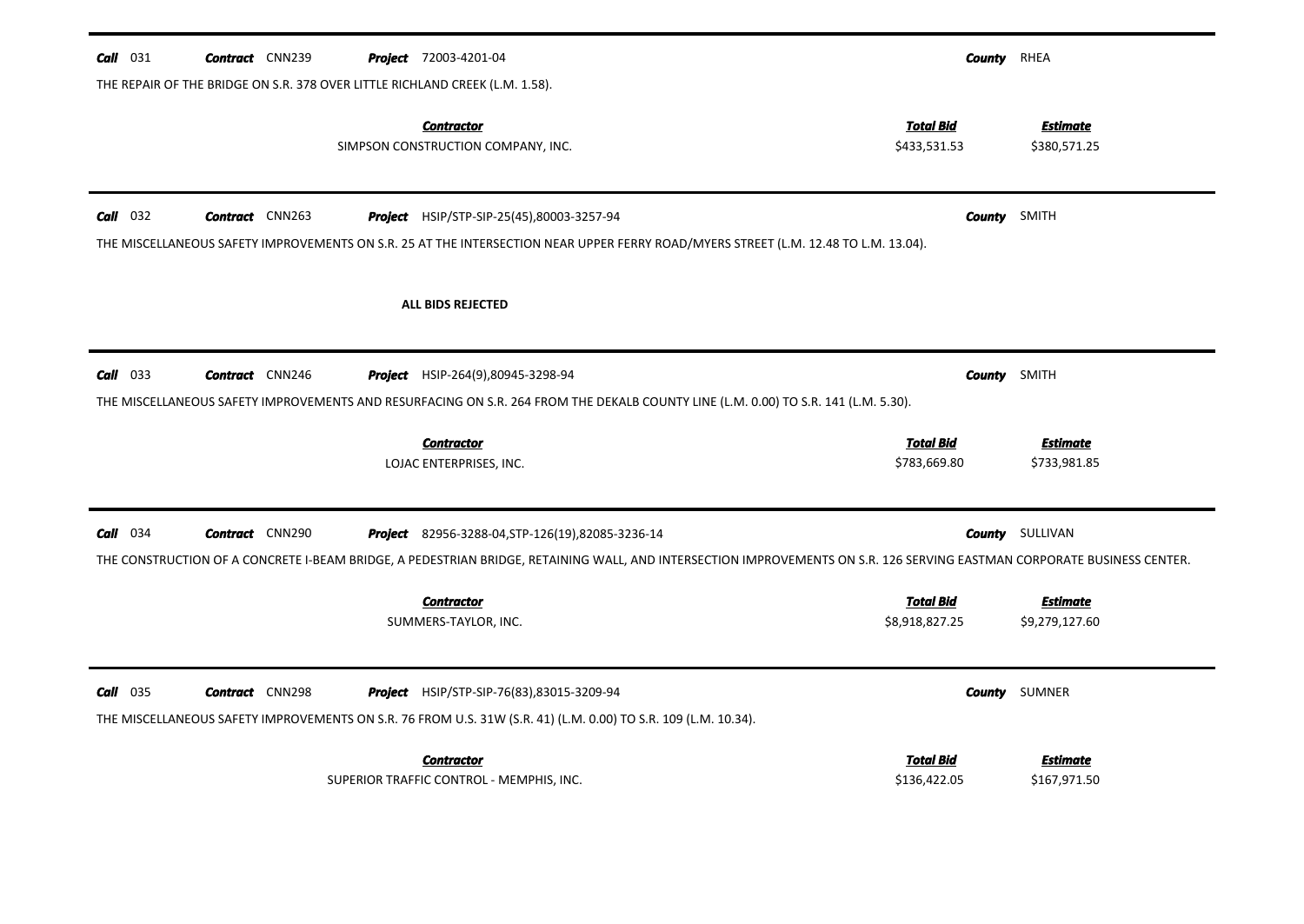| $Call$ 036 |  | <b>Contract</b> CNN262 |  |  | <b>Project</b> PHSIP/STP-SIP-NH-109(30),83011-3232-94 |
|------------|--|------------------------|--|--|-------------------------------------------------------|
|------------|--|------------------------|--|--|-------------------------------------------------------|

**County** SUMNER

THE EXTENSION OF A CONCRETE BOX BRIDGE ON S.R. 109 (NORTH BROADWAY) AT JACKSON ROAD IN PORTLAND (L.M. 18.75).

# **ALL BIDS REJECTED**

| $Call$ 037                                                                   | <b>Contract</b> CNN278 |  | <b>Project</b> 86001-4218-04<br>THE REPAIR OF THE BRIDGE ON U.S. 19W (S.R. 36) OVER WATTS BRANCH (L.M. 4.19).                       |                                         |                                          | County                             | <b>UNICOI</b>                     |
|------------------------------------------------------------------------------|------------------------|--|-------------------------------------------------------------------------------------------------------------------------------------|-----------------------------------------|------------------------------------------|------------------------------------|-----------------------------------|
|                                                                              |                        |  | <b>Contractor</b><br>SIMPSON CONSTRUCTION COMPANY, INC.                                                                             |                                         |                                          | <b>Total Bid</b><br>\$242,600.10   | <b>Estimate</b><br>\$237,134.00   |
| 038<br>Call<br>THE MISCELLANEOUS SAFETY IMPROVEMENTS ON VARIOUS LOCAL ROADS. | <b>Contract</b> CNN271 |  | <b>Project</b> HSIP-8900(37),89945-3479-94                                                                                          |                                         |                                          | <b>County</b>                      | WARREN                            |
|                                                                              |                        |  | <b>Contractor</b><br>SUPERIOR TRAFFIC CONTROL - MEMPHIS, INC.                                                                       |                                         |                                          | <b>Total Bid</b><br>\$382,009.21   | <b>Estimate</b><br>\$354,356.00   |
| Call<br>039                                                                  | <b>Contract</b> CNN292 |  | <b>Project</b> 93035-4207-04<br>THE REPAIR OF THE BRIDGE ON S.R. 111 (SPENCER HIGHWAY) OVER CALFKILLER RIVER (L.M. 6.37) IN SPARTA. |                                         |                                          | <b>County</b>                      | <b>WHITE</b>                      |
|                                                                              |                        |  | <b>Contractor</b><br>MID-STATE CONSTRUCTION COMPANY, INC.                                                                           |                                         |                                          | <b>Total Bid</b><br>\$1,568,827.34 | <b>Estimate</b><br>\$1,487,891.50 |
|                                                                              |                        |  | Letting Totals -                                                                                                                    | <b>Total Awarded</b><br>\$47,027,705.66 | <b>Total Estimate</b><br>\$48,408,048.45 |                                    |                                   |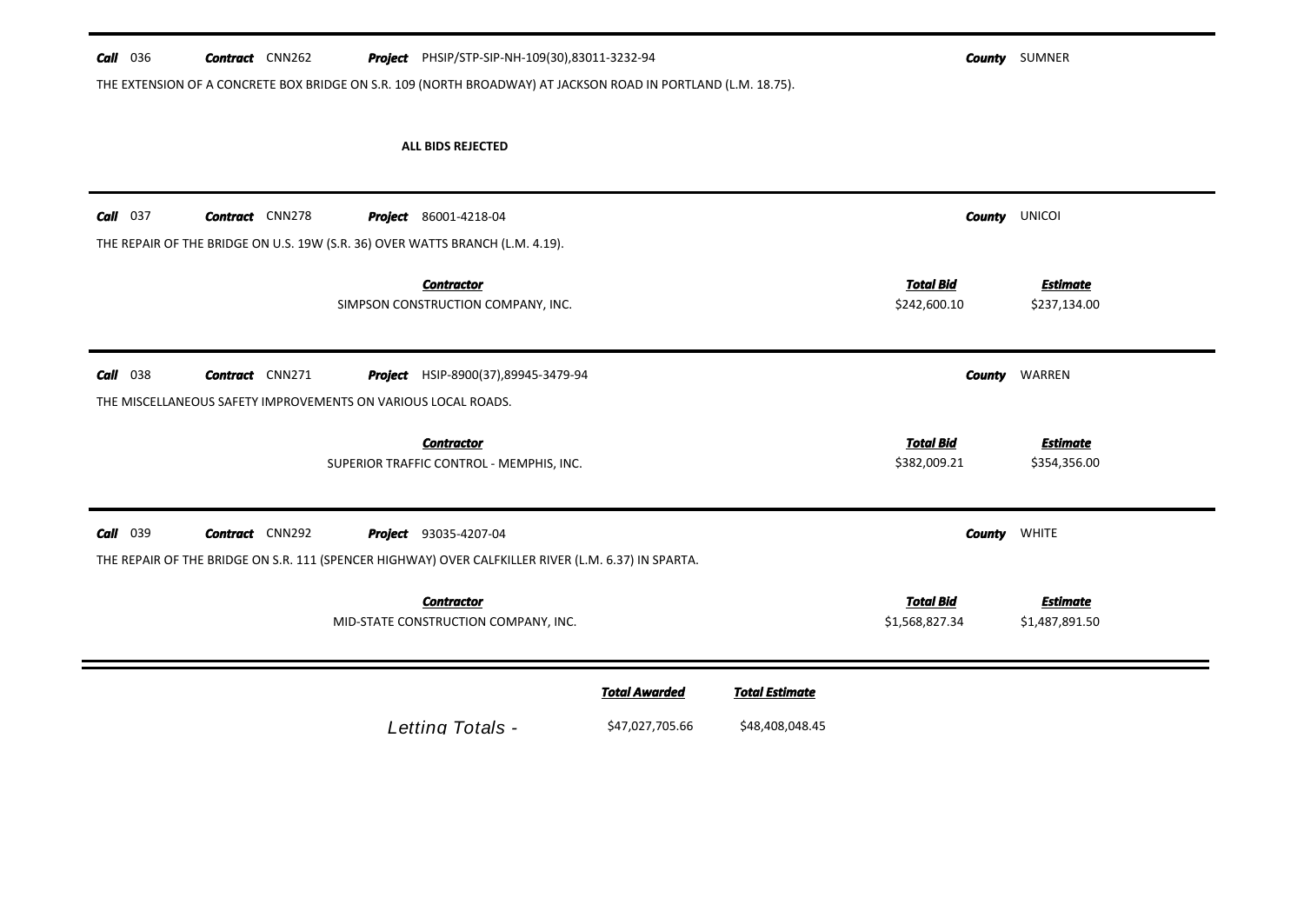# *Contract Awards for Letting Of September 05, 2014*

*Call* 001 *Contract* CNN279 *Project* STPNH‐317(14),33070‐3232‐<sup>14</sup> *County* HAMILTON THE GRADING, DRAINAGE, AND PAVING ON S.R. 317 (APISON PIKE) FROM OLD LEE HIGHWAY (L.M. 5.58) TO S.R. 321 (OOLTEWAH‐ RINGGOLD ROAD)(L.M. 7.84). *Contractor Total Bid Estimate* WRIGHT BROTHERS CONSTRUCTION COMPANY, INC. \$24,092,771.38 \$22,370,906.23 *Total AwardedTotal Estimate*

**Letting Totals -** \$24,092,771.38 \$22,370,906.23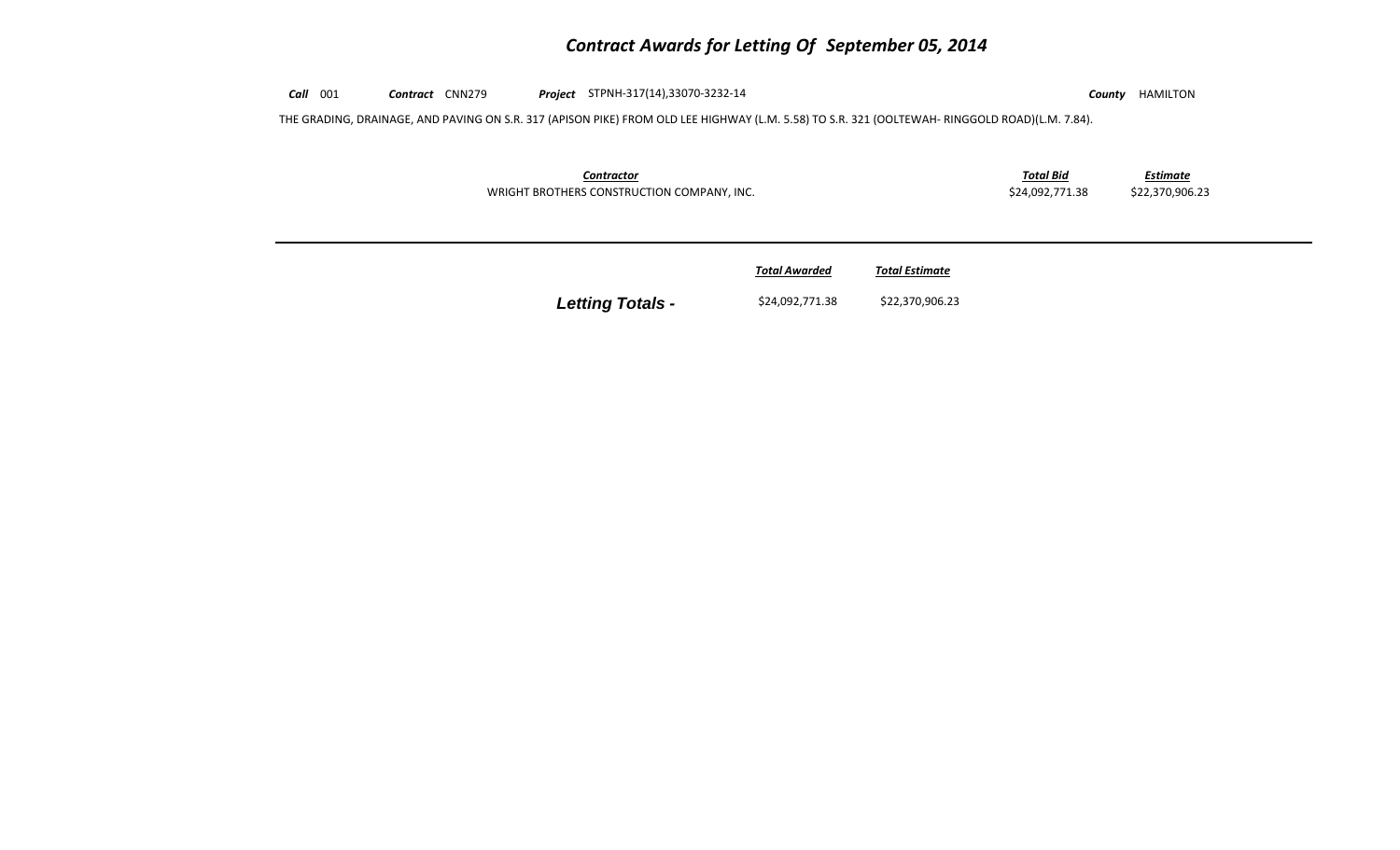| $Call$ 002 | <b>Contract</b> CNN938                                                                                                                                              |  | <b>Project</b> PHSIP-345(11), 13061-3206-94                                                                                                                                                                                         |                                    | <b>County CLAIBORNE</b>           |  |  |  |
|------------|---------------------------------------------------------------------------------------------------------------------------------------------------------------------|--|-------------------------------------------------------------------------------------------------------------------------------------------------------------------------------------------------------------------------------------|------------------------------------|-----------------------------------|--|--|--|
|            | THE CONSTRUCTION OF TURN LANES ON S.R. 345 AT THE INTERSECTION OF U.S. 25E (S.R. 32) IN TAZEWELL (L.M. 0.00 TO L.M. 0.06), INCLUDING GRADING, DRAINAGE, AND PAVING. |  |                                                                                                                                                                                                                                     |                                    |                                   |  |  |  |
|            |                                                                                                                                                                     |  | <b>Contractor</b><br>CHARLES BLALOCK & SONS, INC.                                                                                                                                                                                   | <b>Total Bid</b><br>\$798,349.60   | <b>Estimate</b><br>\$574,827.75   |  |  |  |
| $Call$ 003 | <b>Contract</b> CNN934                                                                                                                                              |  | <b>Project</b> 19010-4164-04                                                                                                                                                                                                        | County                             | DAVIDSON                          |  |  |  |
|            |                                                                                                                                                                     |  | THE REPAIR OF TWO BRIDGES ON I-24 OVER THE CUMBERLAND RIVER (L.M. 15.42, L & R).                                                                                                                                                    |                                    |                                   |  |  |  |
|            |                                                                                                                                                                     |  | <b>Contractor</b><br>MID-STATE CONSTRUCTION COMPANY, INC.                                                                                                                                                                           | <b>Total Bid</b><br>\$837,325.06   | <b>Estimate</b><br>\$737,091.00   |  |  |  |
| $Call$ 004 | <b>Contract</b> CNN939                                                                                                                                              |  | <b>Project</b> HSIP/STP-SIP-25(45),80003-3257-94<br>THE MISCELLANEOUS SAFETY IMPROVEMENTS ON S.R. 25 AT THE INTERSECTION NEAR UPPER FERRY ROAD/MYERS STREET (L.M. 12.48 TO L.M. 13.04).                                             |                                    | <b>County</b> SMITH               |  |  |  |
|            |                                                                                                                                                                     |  | <b>ALL BIDS REJECTED</b>                                                                                                                                                                                                            |                                    |                                   |  |  |  |
| $Call$ 005 | <b>Contract</b> CNN344                                                                                                                                              |  | <b>Project</b> HSIP-116(21),65006-3218-94<br>THE MISCELLANEOUS SAFETY IMPROVEMENTS INCLUDING RESURFACING ON S.R. 116 FROM S.R. 62 IN MORGAN COUNTY (L.M. 0.00) TO THE CAMPBELL COUNTY LINE IN ANDERSON COUNTY (L.M. 9.73).          | County                             | ANDERSON, CAMPBELL, ETC.          |  |  |  |
|            |                                                                                                                                                                     |  | <b>Contractor</b><br>ROGERS GROUP, INC.                                                                                                                                                                                             | <b>Total Bid</b><br>\$1,092,665.53 | <b>Estimate</b><br>\$1,061,845.55 |  |  |  |
| $Call$ 006 | <b>Contract</b> CNN314                                                                                                                                              |  | <b>Project</b> HRRR/HSIP-69(83),03007-3223-94, HSIP-2000(15),20061-3404-94<br>THE MISCELLANEOUS SAFETY IMPROVEMENTS ON S.R. 69A FROM REYNOLDSBURG ROAD TO CEDAR GROVE ROAD, AND ON MT. CARMEL ROAD FROM S.R. 100 TO THREE WAY ROAD. | County                             | <b>BENTON &amp; DECATUR</b>       |  |  |  |
|            |                                                                                                                                                                     |  | <b>Contractor</b><br>HIGHWAY MARKINGS, INC.                                                                                                                                                                                         | <b>Total Bid</b><br>\$418,137.55   | <b>Estimate</b><br>\$484,107.50   |  |  |  |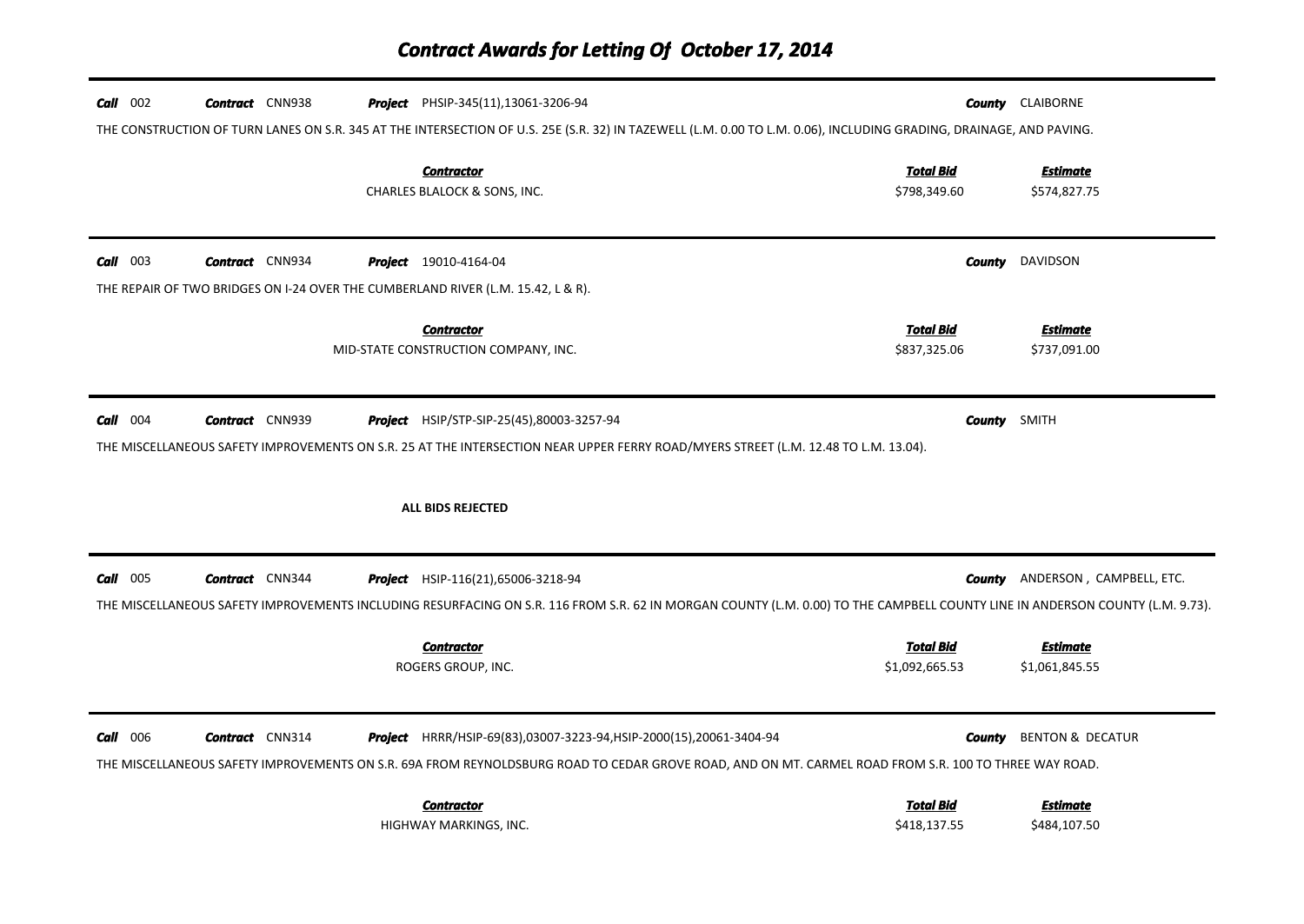| $Call$ 007  | <b>Contract</b> CNN318 | Project HSIP-400(30),04945-3448-94, HSIP-7700(19), 77945-3427-94                                                                                                                                                    |                                     | <b>County</b> BLEDSOE & SEQUATCHIE |
|-------------|------------------------|---------------------------------------------------------------------------------------------------------------------------------------------------------------------------------------------------------------------|-------------------------------------|------------------------------------|
|             |                        | THE MISCELLANEOUS SAFETY IMPROVEMENTS ON VARIOUS LOCAL ROADS IN BLEDSOE AND SEQUATCHIE COUNTIES.                                                                                                                    |                                     |                                    |
|             |                        | <b>Contractor</b><br>VOLUNTEER HIGHWAY SUPPLY CO. INC.                                                                                                                                                              | <b>Total Bid</b><br>\$652,445.70    | <b>Estimate</b><br>\$713,829.10    |
| 008<br>Call | <b>Contract</b> CNN307 | Project HPP/STP/M/NH-311(28),06007-3241-14,06007-3243-54                                                                                                                                                            | <b>County</b>                       | <b>BRADLEY</b>                     |
|             |                        | THE CONSTRUCTION OF A NEW INTERCHANGE ON U.S. 74 (S.R. 311) BETWEEN I-75 (EXIT 20) AND U.S. 11/64 (S.R. 2) AT STONE LAKE EXTENSION IN CLEVELAND.                                                                    |                                     |                                    |
|             |                        | <b>Contractor</b><br>TALLEY CONSTRUCTION COMPANY, INC.                                                                                                                                                              | <b>Total Bid</b><br>\$22,569,994.69 | <b>Estimate</b><br>\$24,977,953.11 |
| Call 009    | <b>Contract</b> CNN319 | Project HSIP-IE-75-1(135),06001-3175-44<br>THE GRADING, DRAINAGE AND PAVING WITH PORTLAND CEMENT CONCRETE ON THE 1-75 NORTHBOUND AND SOUTHBOUND OFF RAMPS AT S.R. 308 (EXIT 33), INCLUDING INSTALLATION OF SIGNALS. | <b>County</b>                       | <b>BRADLEY</b>                     |
|             |                        | <b>Contractor</b><br>GREENSTAR, LLC                                                                                                                                                                                 | <b>Total Bid</b><br>\$619,210.10    | <b>Estimate</b><br>\$601,989.25    |
| $Call$ 010  | <b>Contract</b> CNN308 | <b>Project</b> HSIP-700(34),07946-3419-94<br>THE MISCELLANEOUS SAFETY IMPROVEMENTS ON VARIOUS LOCAL ROADS IN CAMPBELL COUNTY.                                                                                       | <b>County</b>                       | CAMPBELL                           |
|             |                        | <b>Contractor</b><br>SUPERIOR PAVEMENT MARKING, INC.                                                                                                                                                                | <b>Total Bid</b><br>\$328,854.70    | <b>Estimate</b><br>\$339,703.80    |
| $Call$ 011  | <b>Contract</b> CNN309 | <b>Project</b> STP/NH-SIP-76(79),09010-3205-94<br>THE CONSTRUCTION OF TURN LANES ON S.R. 76 AT THE INTERSECTION OF HOSPITAL DRIVE (L.M. 17.05) IN MCKENZIE, INCLUDING GRADING, DRAINAGE AND PAVING.                 |                                     | <b>County</b> CARROLL              |

**ALL BIDS REJECTED**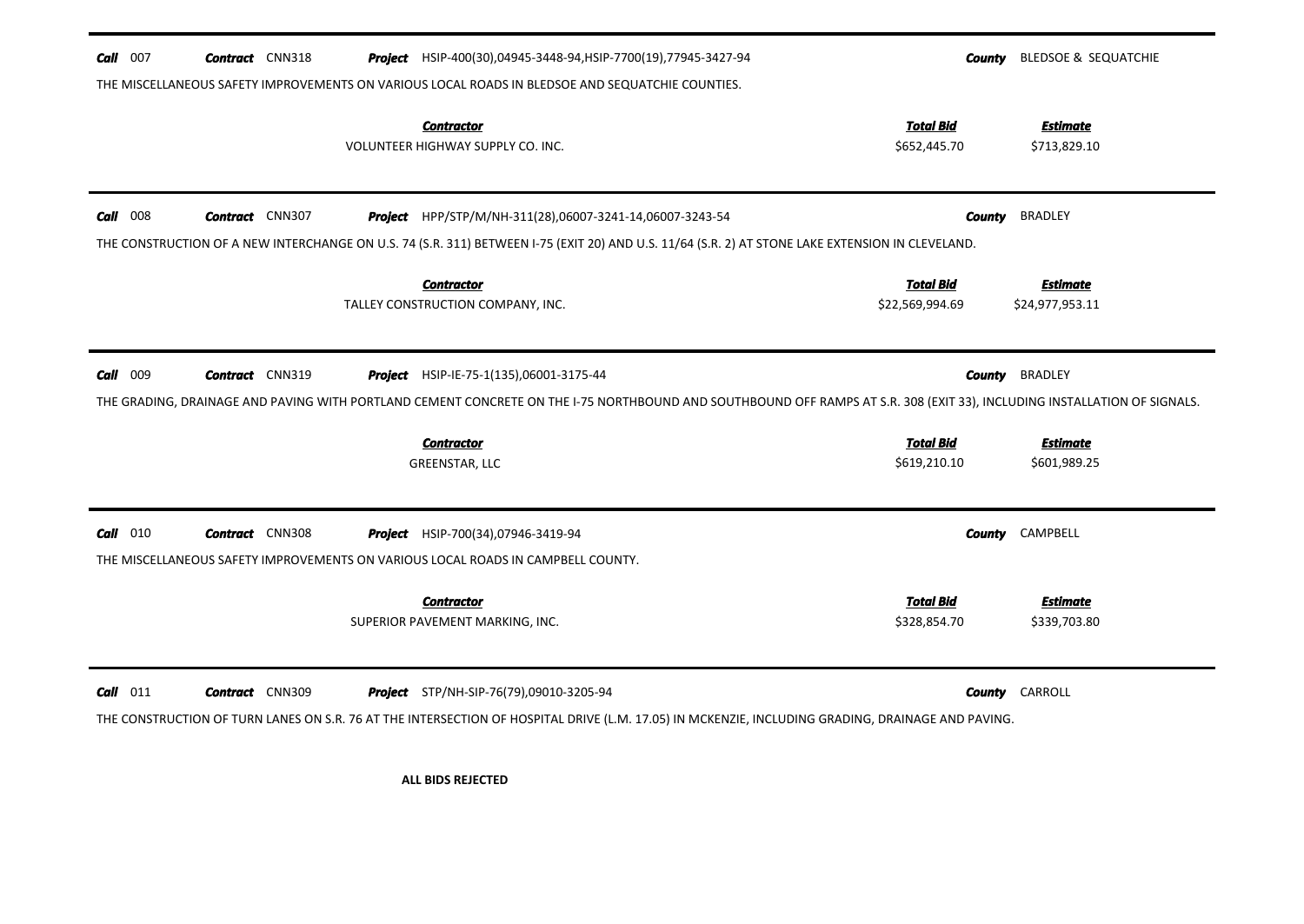| $Call$ 012 | <b>Contract</b> CNN297 | <b>Project</b> HSIP-249(74),11024-3231-94,HSIP-249(75),11024-3232-94,HSIP-958(10),11945-3492-94                                              |                                    | <b>County</b> CHEATHAM            |
|------------|------------------------|----------------------------------------------------------------------------------------------------------------------------------------------|------------------------------------|-----------------------------------|
|            |                        | THE MISCELLANEOUS SAFETY IMPROVEMENTS ON S.R. 249 AND ON OLD CLARKSVILLE PIKE.                                                               |                                    |                                   |
|            |                        | <b>Contractor</b><br>C & D SAFETY COMPANY, LLC                                                                                               | <b>Total Bid</b><br>\$642,001.45   | <b>Estimate</b><br>\$782,859.77   |
| $Call$ 013 | <b>Contract</b> CNN320 | Project HSIP-1800(38), 18946-3410-94                                                                                                         |                                    | <b>County</b> CUMBERLAND          |
|            |                        | THE MISCELLANEOUS SAFETY IMPROVEMENTS ON VARIOUS LOCAL ROADS IN CUMBERLAND COUNTY.                                                           |                                    |                                   |
|            |                        | <b>Contractor</b><br>HIGHWAY MARKINGS, INC.                                                                                                  | <b>Total Bid</b><br>\$356,817.90   | <b>Estimate</b><br>\$365,942.50   |
| $Call$ 014 | <b>Contract</b> CNN331 | <b>Project</b> NH/IM-098-3(23),98301-3102-44                                                                                                 | County                             | DAVIDSON, ROBERTSON, ETC.         |
|            |                        | THE EXPANSION OF THE REGION 3 SMARTWAY INTELLIGENT TRANSPORTATION SYSTEM (ITS) ON I-65 NORTH.                                                |                                    |                                   |
|            |                        | <b>Contractor</b><br>GANNETT FLEMING PROJECT DEVELOPMENT CORPORATION                                                                         | <b>Total Bid</b><br>\$2,192,596.06 | <b>Estimate</b><br>\$2,257,006.00 |
| $Call$ 015 | <b>Contract</b> CNN349 | <b>Project</b> HSIP-REG3(94),98300-3237-94, HSIP-REG3(95),98300-3236-94                                                                      | County                             | DAVIDSON, RUTHERFORD, ETC.        |
|            |                        | THE MISCELLANEOUS SAFETY IMPROVEMENTS AT VARIOUS STOP CONTROLLED INTERSECTIONS ON VARIOUS STATE ROUTES.                                      |                                    |                                   |
|            |                        | <b>Contractor</b><br>SUPERIOR TRAFFIC CONTROL - MEMPHIS, INC.                                                                                | <b>Total Bid</b><br>\$755,933.27   | <b>Estimate</b><br>\$866,061.50   |
| $Call$ 016 | <b>Contract</b> CNN333 | <b>Project</b> NH-I-098-3(26),98301-3103-44<br>THE EXPANSION OF THE REGION 3 SMARTWAY INTELLIGENT TRANSPORTATION SYSTEM (ITS) ON I-65 SOUTH. | <b>County</b>                      | DAVIDSON & WILLIAMSON             |
|            |                        |                                                                                                                                              |                                    |                                   |
|            |                        | <b>Contractor</b>                                                                                                                            | Total Bid                          | Estimate                          |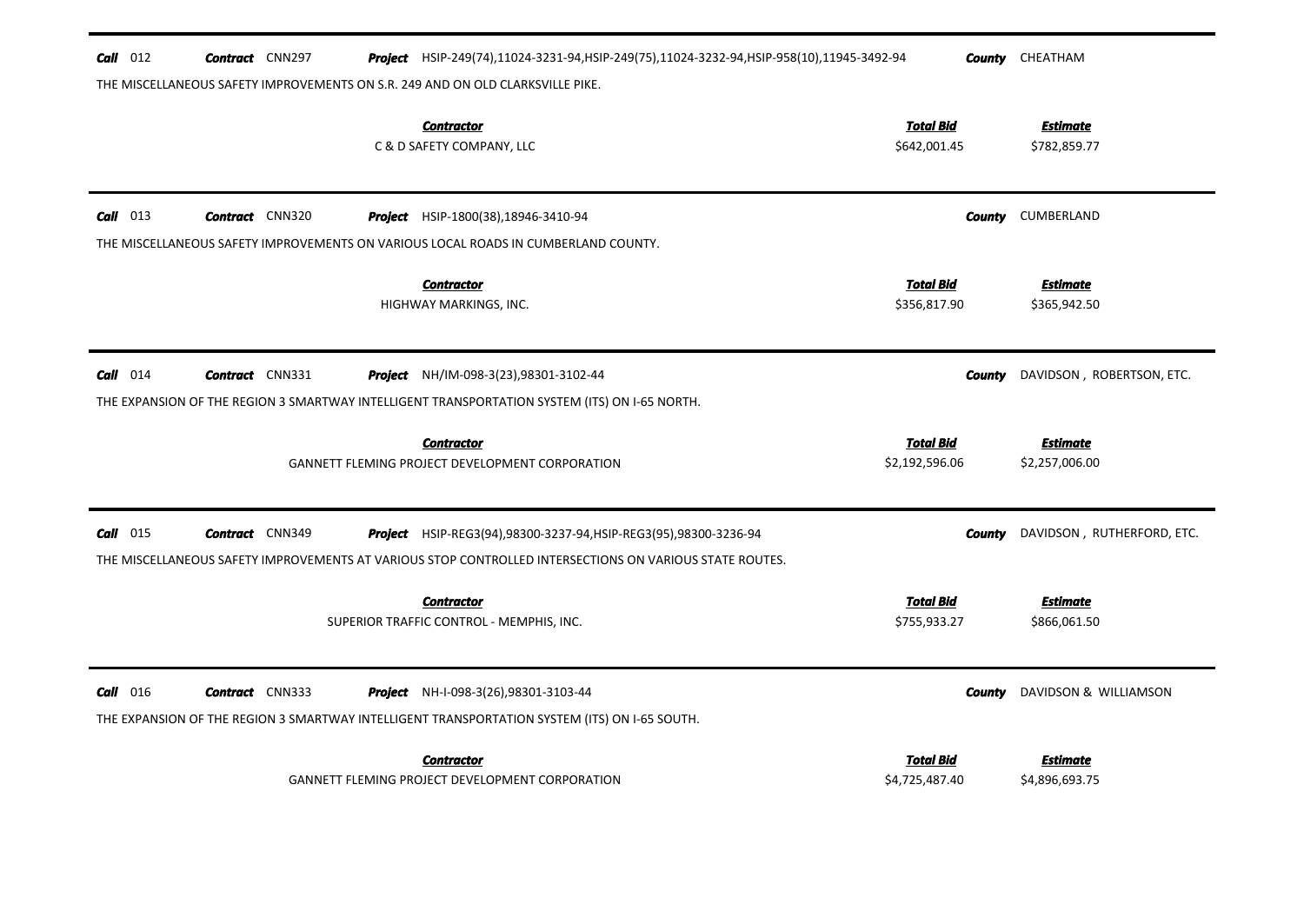| Call $017$ | <b>Contract</b> CNN341 |  | Project HSIP-56(76),21004-3258-94                                                                                                                                           |                                     | <b>County</b> DEKALB & WARREN      |
|------------|------------------------|--|-----------------------------------------------------------------------------------------------------------------------------------------------------------------------------|-------------------------------------|------------------------------------|
|            |                        |  | THE MISCELLANEOUS SAFETY IMPROVEMENTS AND RESURFACING ON S.R. 56 FROM BESSIE GRIBBLE ROAD IN WARREN COUNTY (L.M. 24.45) TO EAST BRYANT STREET IN DEKALB COUNTY (L.M. 7.52). |                                     |                                    |
|            |                        |  | ALL BIDS REJECTED                                                                                                                                                           |                                     |                                    |
| Call 018   | <b>Contract</b> CNN195 |  | <b>Project</b> 38016-3206-04                                                                                                                                                | County                              | FAYETTE & HAYWOOD                  |
|            |                        |  | THE GRADING, DRAINAGE, AND PAVING ON S.R. 222 FROM NORTH OF 1-40 TO SOUTH OF CAMP GROUND ROAD.                                                                              |                                     |                                    |
|            |                        |  | <b>Contractor</b><br>FORD CONSTRUCTION COMPANY                                                                                                                              | <b>Total Bid</b><br>\$13,796,636.20 | <b>Estimate</b><br>\$15,503,647.20 |
| Call 019   | <b>Contract</b> CNN347 |  | Project PHSIP-1(331),29002-3243-94                                                                                                                                          | County                              | GRAINGER                           |
|            |                        |  | THE INSTALLATION OF SIGNALS ON U.S. 11W (S.R. 1, NEW LEE HIGHWAY) AT THE INTERSECTION OF BROADWAY DRIVE (L.M. 30.23).                                                       |                                     |                                    |
|            |                        |  | <b>Contractor</b><br>STANSELL ELECTRIC COMPANY, INC.                                                                                                                        | <u>Total Bid</u><br>\$163,735.00    | <b>Estimate</b><br>\$175,183.50    |
| $Call$ 020 | <b>Contract</b> CNN302 |  | <b>Project</b> 30009-4232-04                                                                                                                                                | <b>County</b>                       | GREENE                             |
|            |                        |  | THE CONSTRUCTION OF TWO (2) SMALL DRAINAGE STRUCTURES ON S.R. 93 AT LOG MILE 2.15 AND LOG MILE 8.00, INCLUDING GRADING, DRAINAGE AND PAVING.                                |                                     |                                    |
|            |                        |  | <b>Contractor</b><br>THOMAS CONSTRUCTION COMPANY, INC                                                                                                                       | <b>Total Bid</b><br>\$442,009.60    | <b>Estimate</b><br>\$416,473.50    |
| $Call$ 021 | <b>Contract</b> CNN304 |  | <b>Project</b> 33960-3509-04                                                                                                                                                |                                     | <b>County HAMILTON</b>             |
| PAVING.    |                        |  | THE IMPROVEMENT OF THE INTERSECTION ON S.R. 317 (BONNY OAKS DRIVE) AND VOLKSWAGEN DRIVE (L.M. 3.85) SERVING VOLKSWAGEN GROUP OF AMERICA, INCLUDING GRADING, DRAINAGE AND    |                                     |                                    |
|            |                        |  | <b>Contractor</b><br>TALLEY CONSTRUCTION COMPANY, INC.                                                                                                                      | <b>Total Bid</b><br>\$2,200,447.06  | <b>Estimate</b><br>\$2,330,391.65  |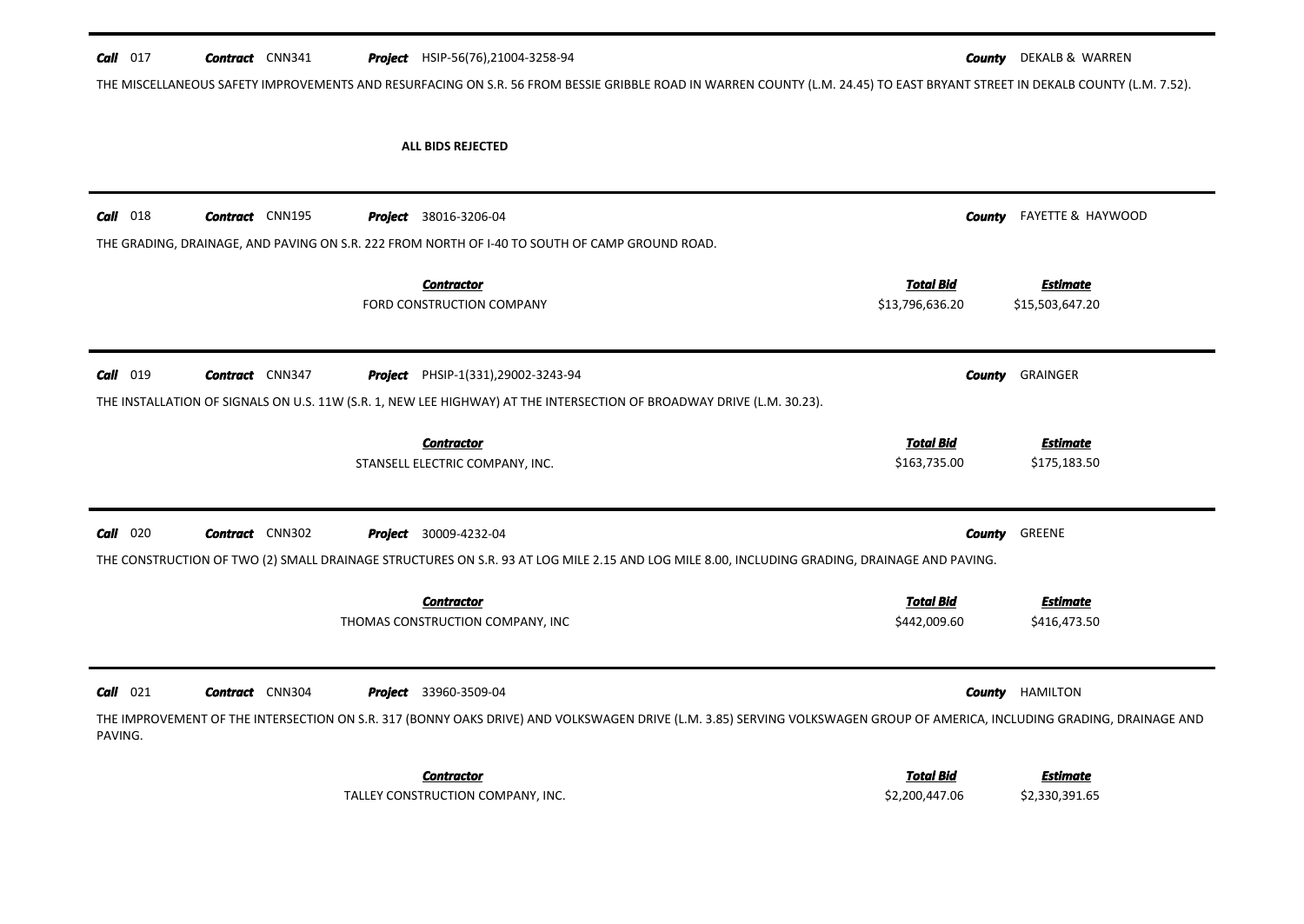| $Call$ 022 | <b>Contract</b> CNN266 | <b>Project</b> NH-15(108),36001-3290-14                                                                                                                                   | County           | HARDIN             |
|------------|------------------------|---------------------------------------------------------------------------------------------------------------------------------------------------------------------------|------------------|--------------------|
| $21.11$ ). |                        | THE GRADING, DRAINAGE, CONSTRUCTION OF TWO CONCRETE BULB-TEE BEAM BRIDGES AND PAVING ON U.S. 64 (S.R. 15) FROM FIRETOWER ROAD (L.M. 15.04) TO WEST OF BIGBEE BRANCH (L.M. |                  |                    |
|            |                        | <b>Contractor</b>                                                                                                                                                         | <b>Total Bid</b> | <b>Estimate</b>    |
|            |                        | DELTA CONTRACTING COMPANY, LLC                                                                                                                                            | \$44,245,385.95  | \$47,467,873.95    |
| Call 023   | <b>Contract</b> CNN352 | Project HSIP-1(332), 37070-3231-94                                                                                                                                        | <b>County</b>    | HAWKINS & SULLIVAN |
|            |                        | THE CONSTRUCTION OF TURN LANES ON U.S. 11W (S.R. 1) AT THE INTERSECTIONS OF EAST AVENUE (L.M. 41.23) AND WALNUT AVENUE (L.M. 2.24) IN KINGSPORT.                          |                  |                    |
|            |                        | <b>Contractor</b>                                                                                                                                                         | <b>Total Bid</b> | <b>Estimate</b>    |
|            |                        | W-L CONSTRUCTION & PAVING, INC.                                                                                                                                           | \$259,113.09     | \$312,875.00       |
| $Call$ 024 | <b>Contract</b> CNN114 | <b>Project</b> STP-218(7),40116-3211-14                                                                                                                                   | <b>County</b>    | <b>HENRY</b>       |
|            |                        | THE GRADING, DRAINAGE, CONSTRUCTION OF A CONCRETE I-BEAM BRIDGE AND PAVING ON S.R. 218 FROM S.R. 69 NORTHWEST OF PARIS TO U.S. 641 (S.R. 54).                             |                  |                    |
|            |                        | <b>Contractor</b>                                                                                                                                                         | <b>Total Bid</b> | <b>Estimate</b>    |
|            |                        | HAROLD COFFEY CONSTRUCTION CO., INC.                                                                                                                                      | \$8,198,556.10   | \$8,615,197.15     |
| Call 025   | <b>Contract</b> CNN348 | <b>Project</b> NH-098-1(18),47954-3649-14                                                                                                                                 | <b>County</b>    | KNOX               |
|            |                        | THE KNOXVILLE SMARTWAY INTELLIGENT TRANSPORTATION SYSTEM (ITS) MAINTENANCE (2015-2017).                                                                                   |                  |                    |
|            |                        | <b>Contractor</b>                                                                                                                                                         | <b>Total Bid</b> | <b>Estimate</b>    |
|            |                        | STANSELL ELECTRIC COMPANY, INC.                                                                                                                                           | \$2,894,000.00   | \$2,531,000.00     |
| $Call$ 026 | <b>Contract</b> CNN282 | <b>Project</b> STP-331(6),47186-3211-14                                                                                                                                   | County           | <b>KNOX</b>        |
|            |                        | THE IMPROVEMENT OF THE INTERSECTION ON S.R. 331 (TAZEWELL PIKE) AT S.R. 131 (EMORY ROAD), INCLUDING GRADING, DRAINAGE AND PAVING.                                         |                  |                    |
|            |                        | <b>Contractor</b>                                                                                                                                                         | <b>Total Bid</b> | <b>Estimate</b>    |
|            |                        | <b>CHARLES BLALOCK &amp; SONS, INC.</b>                                                                                                                                   | \$5,196,569.50   | \$4,569,717.50     |
|            |                        |                                                                                                                                                                           |                  |                    |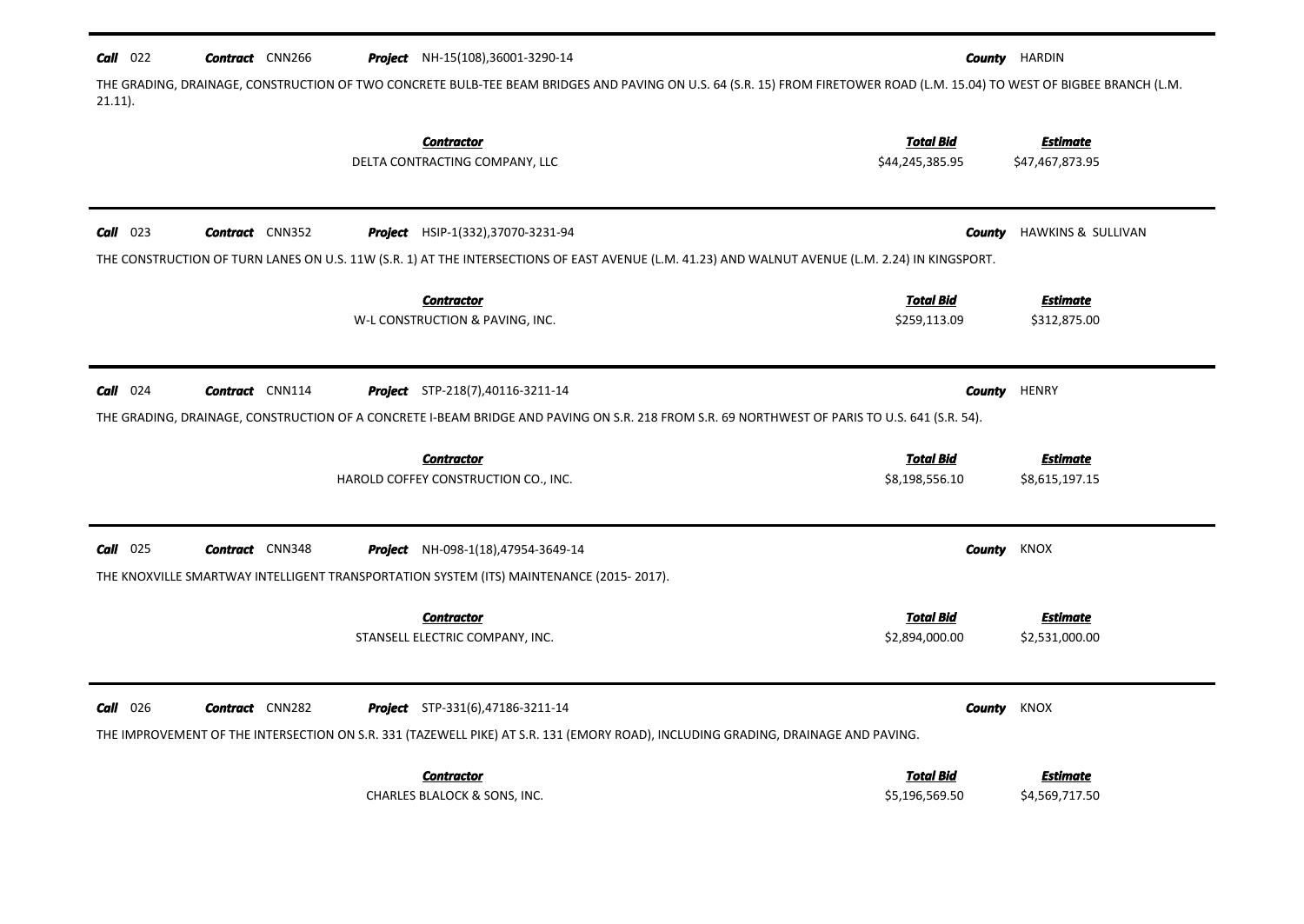| <b>Call</b> $027$<br><b>Contract</b> CNN317<br><b>Project</b> PHSIP/NH-SIP-33(107),53005-3214-94<br>THE INSTALLATION OF SIGNALS ON U.S. 411 (S.R. 33) AT THE INTERSECTION OF S.R. 95 (OLD NILES FERRY ROAD) (L.M. 3.20).                                               |                                    | <b>County</b> LOUDON              |
|------------------------------------------------------------------------------------------------------------------------------------------------------------------------------------------------------------------------------------------------------------------------|------------------------------------|-----------------------------------|
| <b>Contractor</b><br>STANSELL ELECTRIC COMPANY, INC.                                                                                                                                                                                                                   | <b>Total Bid</b><br>\$144,671.20   | <b>Estimate</b><br>\$197,636.00   |
| <b>Contract</b> CNN183<br>$Call$ 028<br><b>Project</b> BR-I-24-2(142),58100-3165-94<br>THE CONSTRUCTION OF A CONCRETE BULB-TEE BEAM BRIDGE ON MURPHY HOLLOW ROAD (L.M. 0.07) OVER I-24 WEST OF MILE MARKER 165, INCLUDING GRADING, DRAINAGE AND PAVING.                | <b>County</b>                      | MARION                            |
| <b>Contractor</b><br>DEMENT CONSTRUCTION COMPANY, LLC                                                                                                                                                                                                                  | <b>Total Bid</b><br>\$2,338,996.33 | <b>Estimate</b><br>\$1,932,648.05 |
| $Call$ 029<br><b>Contract</b> CNN342<br><b>Project</b> PHSIP-11(73),59002-3214-94<br>THE SAFETY IMPROVEMENTS INCLUDING RESURFACING ON U.S. 31A (S.R. 11) FROM PINE STREET (L.M. 4.27) TO NORTH OF KENNEDY LANE (L.M. 4.38) IN CORNERSVILLE.                            | County                             | MARSHALL                          |
| <b>Contractor</b>                                                                                                                                                                                                                                                      | <b>Total Bid</b>                   | <b>Estimate</b>                   |
| LINCOLN PAVING, LLC                                                                                                                                                                                                                                                    | \$49,971.97                        | \$63,441.50                       |
| $Call$ 030<br><b>Contract</b> CNN350<br><b>Project</b> 55008-4241-04<br>THE CONSTRUCTION OF A BOX BEAM BRIDGE ON S.R. 57 OVER CYPRESS CREEK (L.M. 8.25), INCLUDING GRADING, DRAINAGE AND PAVING.                                                                       | <b>County</b>                      | <b>MCNAIRY</b>                    |
| <b>Contractor</b><br>JONES BROS., INC.                                                                                                                                                                                                                                 | <b>Total Bid</b><br>\$1,903,270.68 | <b>Estimate</b><br>\$1,968,507.15 |
| $Call$ 031<br><b>Contract</b> CNN321<br>Project NH/STP-I-24-9(76),63001-3153-44,63030-3210-14<br>THE GRADING, DRAINAGE, CONSTRUCTION OF TWO BULB-TEE BEAM BRIDGES AND PAVING ON S.R. 237 FROM WEST OF I-24 (L.M. 1.93) TO EAST OF INTERNATIONAL BOULEVARD (L.M. 2.95). | <b>County</b>                      | MONTGOMERY                        |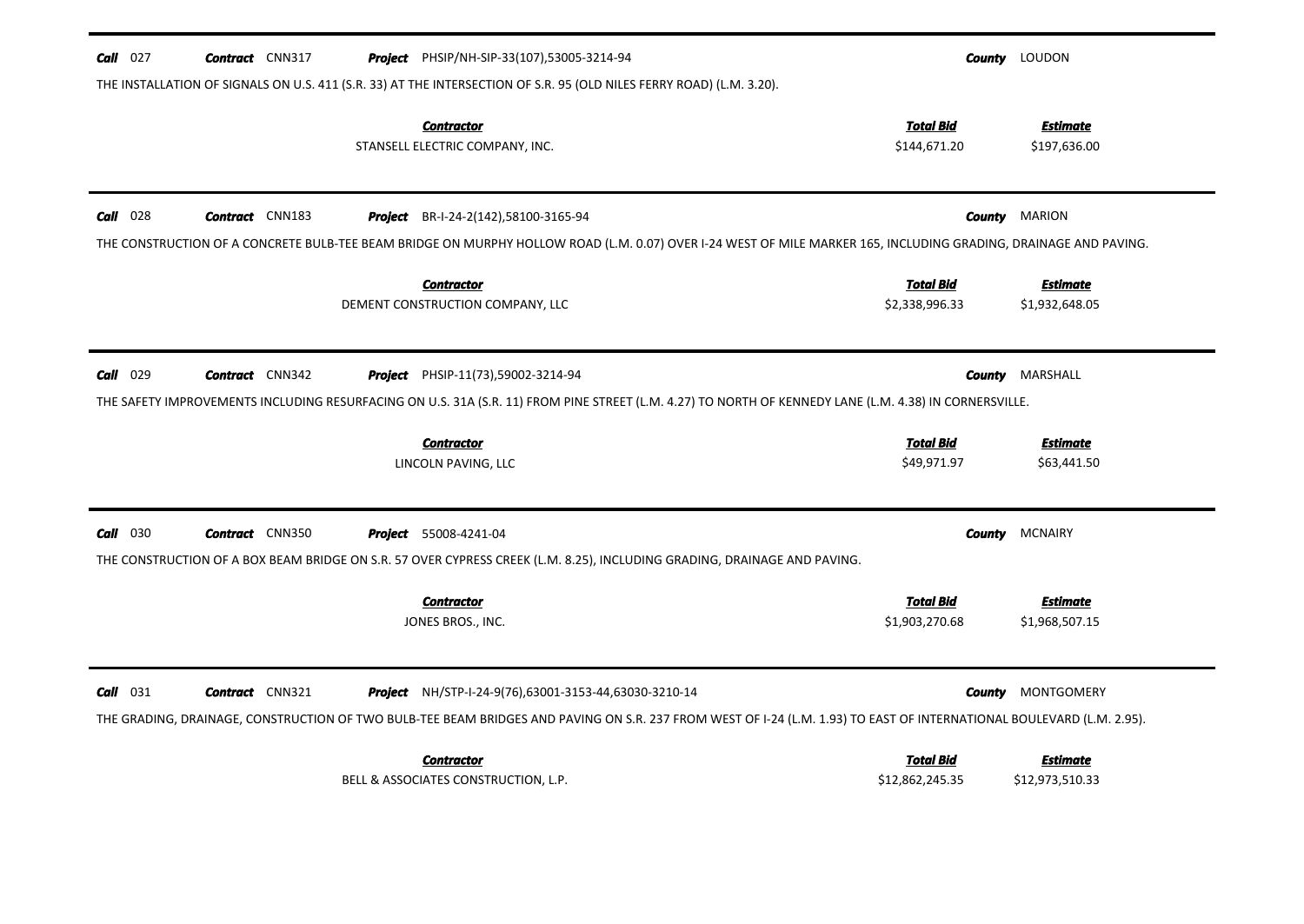| $Call$ 032      | <b>Contract</b> CNN335                                                                          | Project 65945-3461-04                                                                                                                    |                                    | <b>County</b> MORGAN              |
|-----------------|-------------------------------------------------------------------------------------------------|------------------------------------------------------------------------------------------------------------------------------------------|------------------------------------|-----------------------------------|
|                 |                                                                                                 | THE GRADING, DRAINAGE AND PAVING ON A S.I.A. ROUTE SERVING COBB-VANTRESS, INC.                                                           |                                    |                                   |
|                 |                                                                                                 | <b>Contractor</b><br>WHALEY & SON'S, INC.                                                                                                | <b>Total Bid</b><br>\$1,150,022.06 | <b>Estimate</b><br>\$1,136,045.90 |
| $Call$ 033      | <b>Contract</b> CNN322                                                                          | <b>Project</b> 71006-4111-04                                                                                                             | County                             | PUTNAM                            |
|                 | THE REPAIR OF THE BRIDGE ON S.R. 56 OVER I-40 (L.M. 0.54).                                      |                                                                                                                                          |                                    |                                   |
|                 |                                                                                                 | <b>Contractor</b><br>JAMISON CONSTRUCTION, LLC                                                                                           | <b>Total Bid</b><br>\$642,755.95   | <b>Estimate</b><br>\$700,961.40   |
| $Call$ 034      | <b>Contract</b> CNN315                                                                          | Project PHSIP/NH-SIP-96(36),75009-3236-94<br>THE IMPROVEMENT OF THE INTERSECTION ON S.R. 96 AT MARKET PLACE IN MURFREESBORO (L.M. 9.94). | County                             | RUTHERFORD                        |
|                 |                                                                                                 | <b>Contractor</b><br>LOJAC ENTERPRISES, INC.                                                                                             | <b>Total Bid</b><br>\$565,536.50   | <b>Estimate</b><br>\$448,845.50   |
| $Call$ 035      | <b>Contract</b> CNN345<br>THE REMOVAL AND REPLACEMENT OF HOV SIGNS ON VARIOUS INTERSTATE ROUTES | Project NH-I-9409(170),79961-3117-44                                                                                                     | <b>County</b> SHELBY               |                                   |
|                 |                                                                                                 | <b>Contractor</b><br>LAW SIGNS LLC                                                                                                       | <b>Total Bid</b><br>\$278,437.10   | <b>Estimate</b><br>\$335,528.45   |
| <b>Call</b> 036 | <b>Contract</b> CNN346                                                                          | Project NH-I-9409(171),79961-3118-44<br>THE REMOVAL AND REPLACEMENT OF HOV MARKINGS ON VARIOUS INTERSTATE ROUTES.                        |                                    | <b>County</b> SHELBY              |
|                 |                                                                                                 | <b>Contractor</b><br>TRAF-MARK INDUSTRIES, L.L.C.                                                                                        | Total Bid<br>\$361,910.00          | <b>Estimate</b><br>\$380,690.00   |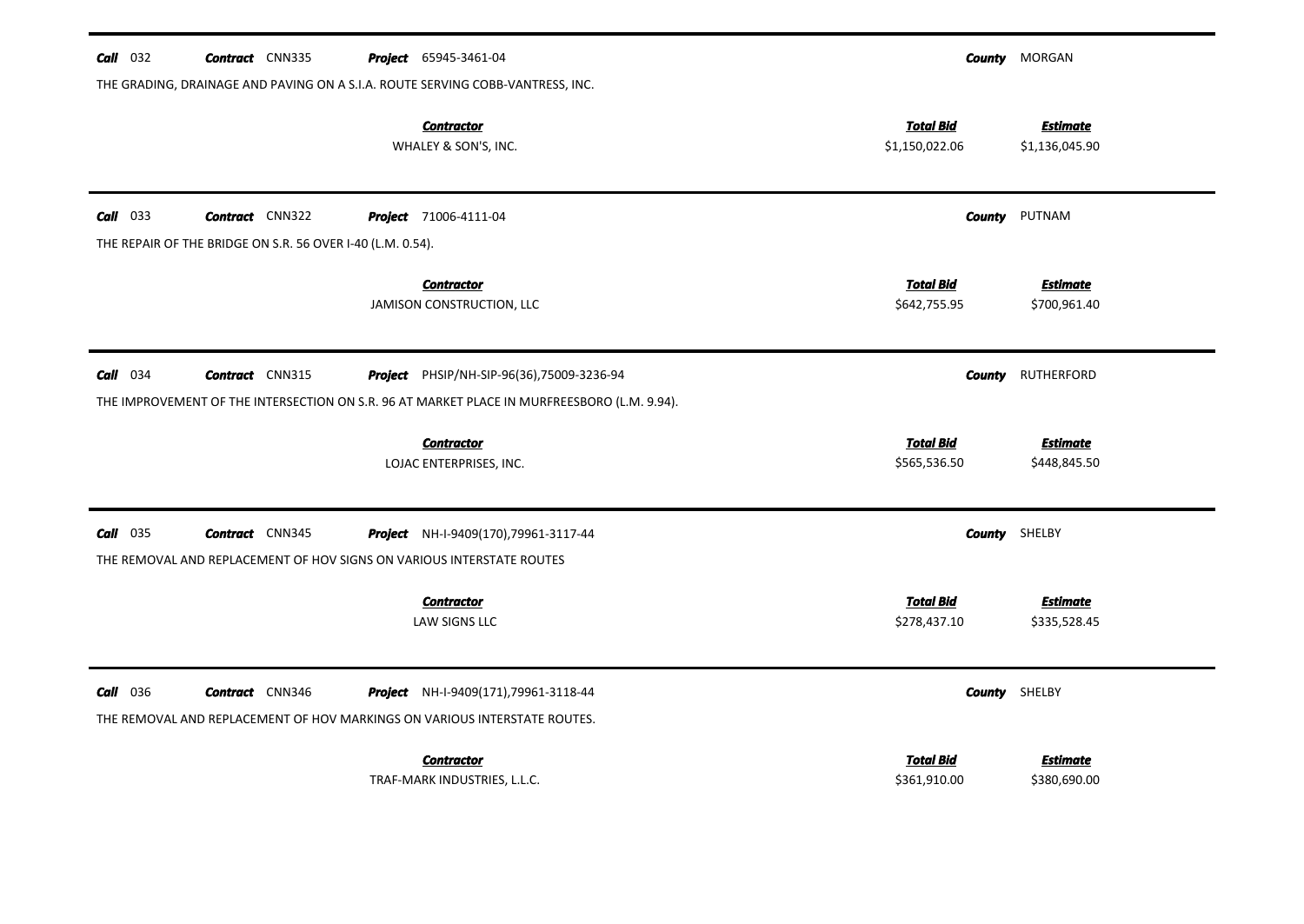| $Call$ 037            | <b>Contract</b> CNN284 | <b>Project</b> 80046-4215-04<br>THE REPAIR OF THE BRIDGE ON S.R. 264 OVER HICKMAN CREEK (L.M. 2.88).                                                                                                        |                      |                       |                                  | <b>County</b> SMITH             |
|-----------------------|------------------------|-------------------------------------------------------------------------------------------------------------------------------------------------------------------------------------------------------------|----------------------|-----------------------|----------------------------------|---------------------------------|
|                       |                        | <b>Contractor</b><br>JAMISON CONSTRUCTION, LLC                                                                                                                                                              |                      |                       | <b>Total Bid</b><br>\$415,740.30 | <b>Estimate</b><br>\$408,207.75 |
| $Call$ 038            | <b>Contract</b> CNN001 | Project STP-M/H-NH-6(92),83077-3214-54                                                                                                                                                                      |                      |                       |                                  | <b>County</b> SUMNER            |
|                       |                        | THE INSTALLATION OF SIGNALS ON U.S. 31E (S.R. 6) AT THE INTERSECTION OF S.R. 25 IN GALLATIN (L.M. 14.11).                                                                                                   |                      |                       |                                  |                                 |
|                       |                        | <b>Contractor</b><br>CIVIL CONSTRUCTORS, LLC                                                                                                                                                                |                      |                       | <b>Total Bid</b><br>\$569,816.60 | <b>Estimate</b><br>\$505,626.25 |
| $Call$ 039<br>PANELS. | <b>Contract</b> CNN332 | <b>Project</b> 83005-4246-04<br>REPAIR OF THE BRIDGE ON S.R. 25 OVER LIBERTY BRANCH (L.M. 10.89) USING STRUCTURAL STEEL WITH CAST-IN-PLACE CONCRETE DECK OR CONCRETE BOX BEAMS AND FULL-DEPTH CONCRETE DECK |                      |                       |                                  | <b>County</b> SUMNER            |
|                       |                        | <b>Contractor</b>                                                                                                                                                                                           |                      |                       | <b>Total Bid</b>                 | <b>Estimate</b>                 |
|                       |                        | ROGERS GROUP, INC.                                                                                                                                                                                          |                      |                       | \$742,588.02                     | \$788,230.75                    |
| $Call$ 040            | <b>Contract</b> CNN310 | Project BRZE-8400(63),84035-3406-94<br>THE CONSTRUCTION OF A CONCRETE BOX BRIDGE ON MARSHALL ROAD OVER MYRON CREEK (L.M. 2.87), INCLUDING GRADING, DRAINAGE AND PAVING.                                     |                      |                       |                                  | <b>County</b> TIPTON            |
|                       |                        | <b>Contractor</b>                                                                                                                                                                                           |                      |                       | <b>Total Bid</b>                 | <b>Estimate</b>                 |
|                       |                        | <b>FORD CONSTRUCTION COMPANY</b>                                                                                                                                                                            |                      |                       | \$269,730.37                     | \$253,547.10                    |
|                       |                        |                                                                                                                                                                                                             | <b>Total Awarded</b> | <b>Total Estimate</b> |                                  |                                 |
|                       |                        | Letting Totals -                                                                                                                                                                                            | \$135,681,963.94     | \$142,675,696.16      |                                  |                                 |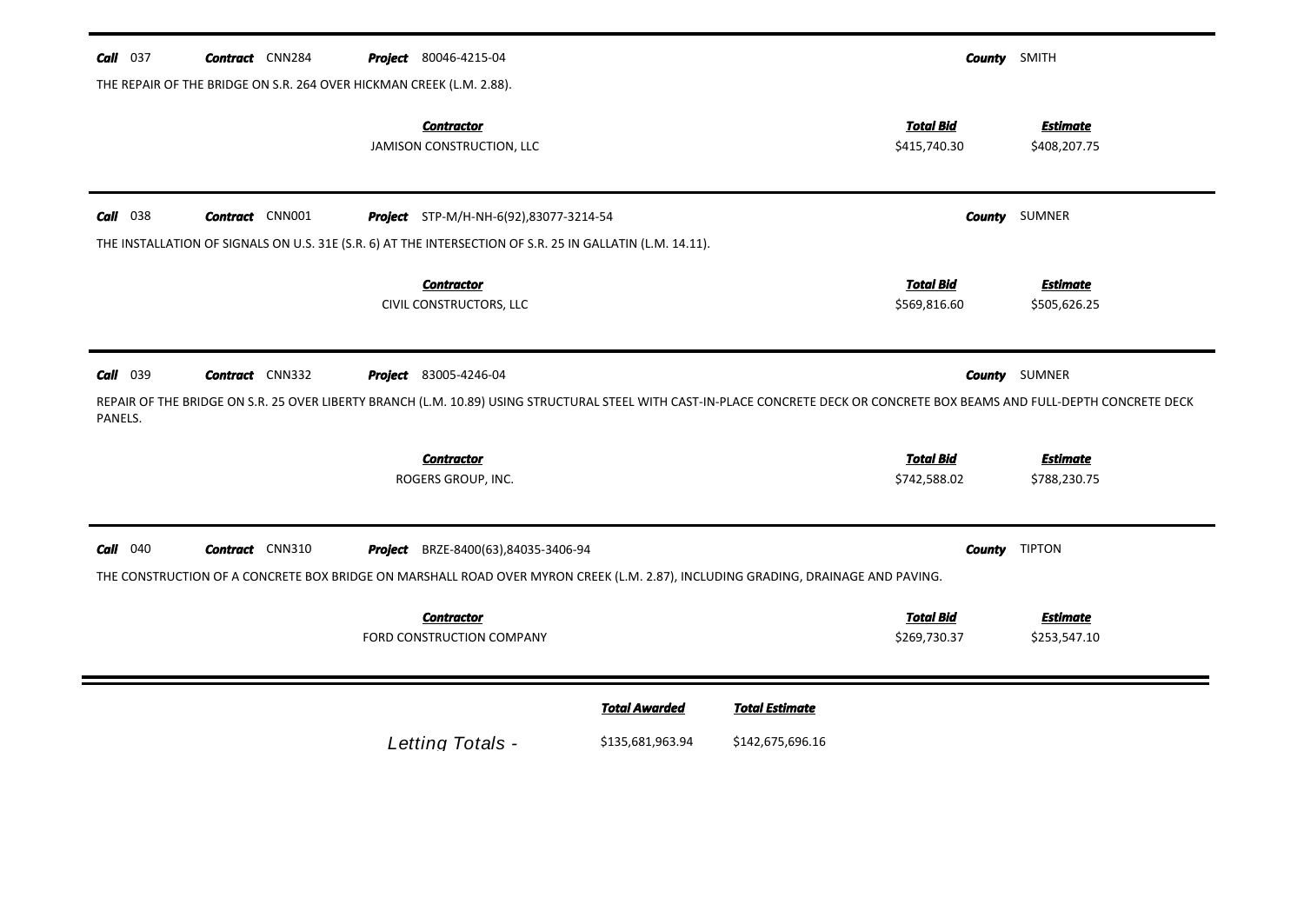| $Call$ 001 | <b>Contract</b> CNN701                                                           | <b>Project</b> n/a,98018-4197-04<br>THE MOWING AND LITTER REMOVAL ON VARIOUS INTERSTATE AND STATE ROUTES. |                                  | <b>County</b> ANDERSON & CAMPBELL      |
|------------|----------------------------------------------------------------------------------|-----------------------------------------------------------------------------------------------------------|----------------------------------|----------------------------------------|
|            |                                                                                  | <b>Contractor</b><br>M & M CONTRACT MOWING, LLC                                                           | <b>Total Bid</b><br>\$94,648.00  | <b>Estimate</b><br>\$93,069.00         |
| $Call$ 002 | <b>Contract</b> CNN702<br>THE MOWING ON VARIOUS STATE ROUTES.                    | Project n/a,98018-4298-04                                                                                 |                                  | <b>County</b> ANDERSON, GRAINGER, ETC. |
|            |                                                                                  | <b>Contractor</b><br>ORR CONTRACTING, INC.                                                                | <b>Total Bid</b><br>\$92,266.50  | <b>Estimate</b><br>\$84,271.50         |
| $Call$ 003 | <b>Contract</b> CNN703<br>THE MOWING AND LITTER REMOVAL ON VARIOUS STATE ROUTES. | Project 98301-4245-04                                                                                     |                                  | <b>County</b> BEDFORD, MARSHALL, ETC.  |
|            |                                                                                  | <b>Contractor</b><br>CAUDILL MOWING, INC.                                                                 | <b>Total Bid</b><br>\$224,703.70 | <b>Estimate</b><br>\$226,240.00        |
| $Call$ 004 | <b>Contract</b> CNN704<br>THE SWATH MOWING AND LITTER REMOVAL ON I-40.           | <b>Project</b> 98048-4185-04                                                                              |                                  | <b>County</b> BENTON, CARROLL, ETC.    |
|            |                                                                                  | <b>NO BIDS RECEIVED</b>                                                                                   |                                  |                                        |
| $Call$ 005 | <b>Contract</b> CNN705<br>THE MOWING AND LITTER REMOVAL ON VARIOUS STATE ROUTES. | Project 98048-4286-04                                                                                     |                                  | <b>County</b> BENTON, CARROLL, ETC.    |
|            |                                                                                  | <b>Contractor</b><br>A & W LEASING CORPORATION                                                            | <b>Total Bid</b><br>\$581,842.20 | <b>Estimate</b><br>\$549,692.00        |

A & W LEASING CORPORATION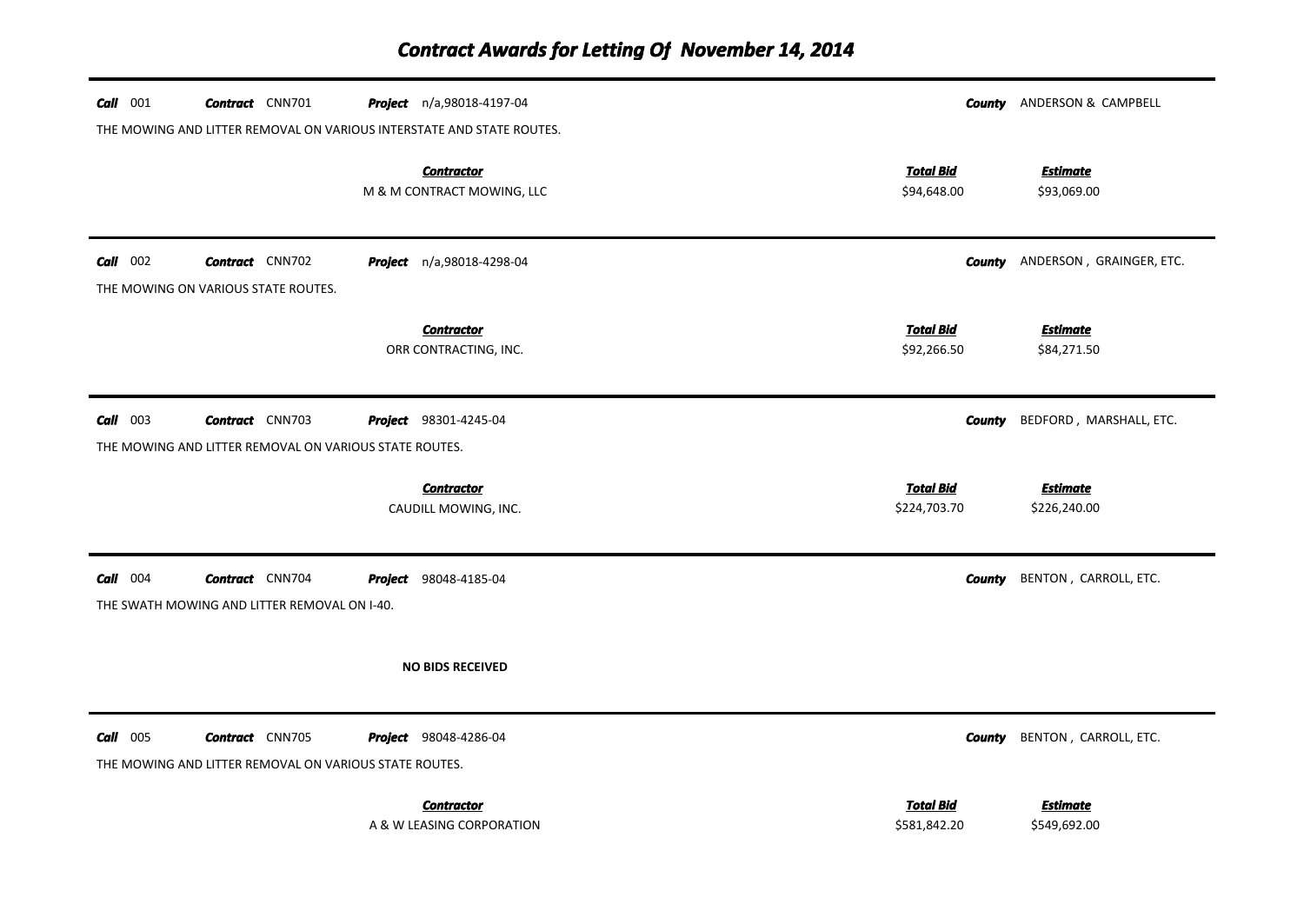| $Call$ 006 | <b>Contract</b> CNN706                                 | Project 98028-4270-04                                                 |                                  | <b>County</b> BLEDSOE, GRUNDY, ETC. |
|------------|--------------------------------------------------------|-----------------------------------------------------------------------|----------------------------------|-------------------------------------|
|            | THE MOWING ON VARIOUS STATE ROUTES.                    |                                                                       |                                  |                                     |
|            |                                                        | <b>Contractor</b><br>BLEVINS ENTERPRISES, INC.                        | <b>Total Bid</b><br>\$223,945.00 | <b>Estimate</b><br>\$213,918.00     |
|            |                                                        |                                                                       |                                  |                                     |
| $Call$ 007 | <b>Contract</b> CNN707                                 | Project n/a,98018-4199-04                                             | County                           | <b>BLOUNT &amp; KNOX</b>            |
|            |                                                        | THE MOWING AND LITTER REMOVAL ON VARIOUS INTERSTATE AND STATE ROUTES. |                                  |                                     |
|            |                                                        | <b>Contractor</b>                                                     | <b>Total Bid</b>                 | <b>Estimate</b>                     |
|            |                                                        | ORR CONTRACTING, INC.                                                 | \$511,692.00                     | \$525,886.75                        |
|            |                                                        |                                                                       |                                  |                                     |
| $Call$ 008 | <b>Contract</b> CNN708                                 | <b>Project</b> n/a,98019-4204-04                                      | County                           | BLOUNT, LOUDON, ETC.                |
|            | THE MOWING ON VARIOUS STATE ROUTES.                    |                                                                       |                                  |                                     |
|            |                                                        | <b>Contractor</b>                                                     | <b>Total Bid</b>                 | <u>Estimate</u>                     |
|            |                                                        | M & M CONTRACT MOWING, LLC                                            | \$261,237.00                     | \$271,065.00                        |
|            |                                                        |                                                                       |                                  |                                     |
| Call 009   | <b>Contract</b> CNN709                                 | Project 98028-4271-04                                                 | County                           | BRADLEY, MCMINN, ETC.               |
|            | THE MOWING AND LITTER REMOVAL ON VARIOUS STATE ROUTES. |                                                                       |                                  |                                     |
|            |                                                        | <b>Contractor</b>                                                     | <b>Total Bid</b>                 | <b>Estimate</b>                     |
|            |                                                        | M & M CONTRACT MOWING, LLC                                            | \$220,751.00                     | \$202,520.00                        |
|            |                                                        |                                                                       |                                  |                                     |
| $Call$ 010 | <b>Contract</b> CNN710                                 | Project n/a,98019-4205-04                                             | County                           | CAMPBELL, CLAIBORNE, ETC.           |
|            | THE MOWING ON VARIOUS STATE ROUTES.                    |                                                                       |                                  |                                     |
|            |                                                        |                                                                       |                                  |                                     |
|            |                                                        | <b>Contractor</b>                                                     | <b>Total Bid</b>                 | <u>Estimate</u>                     |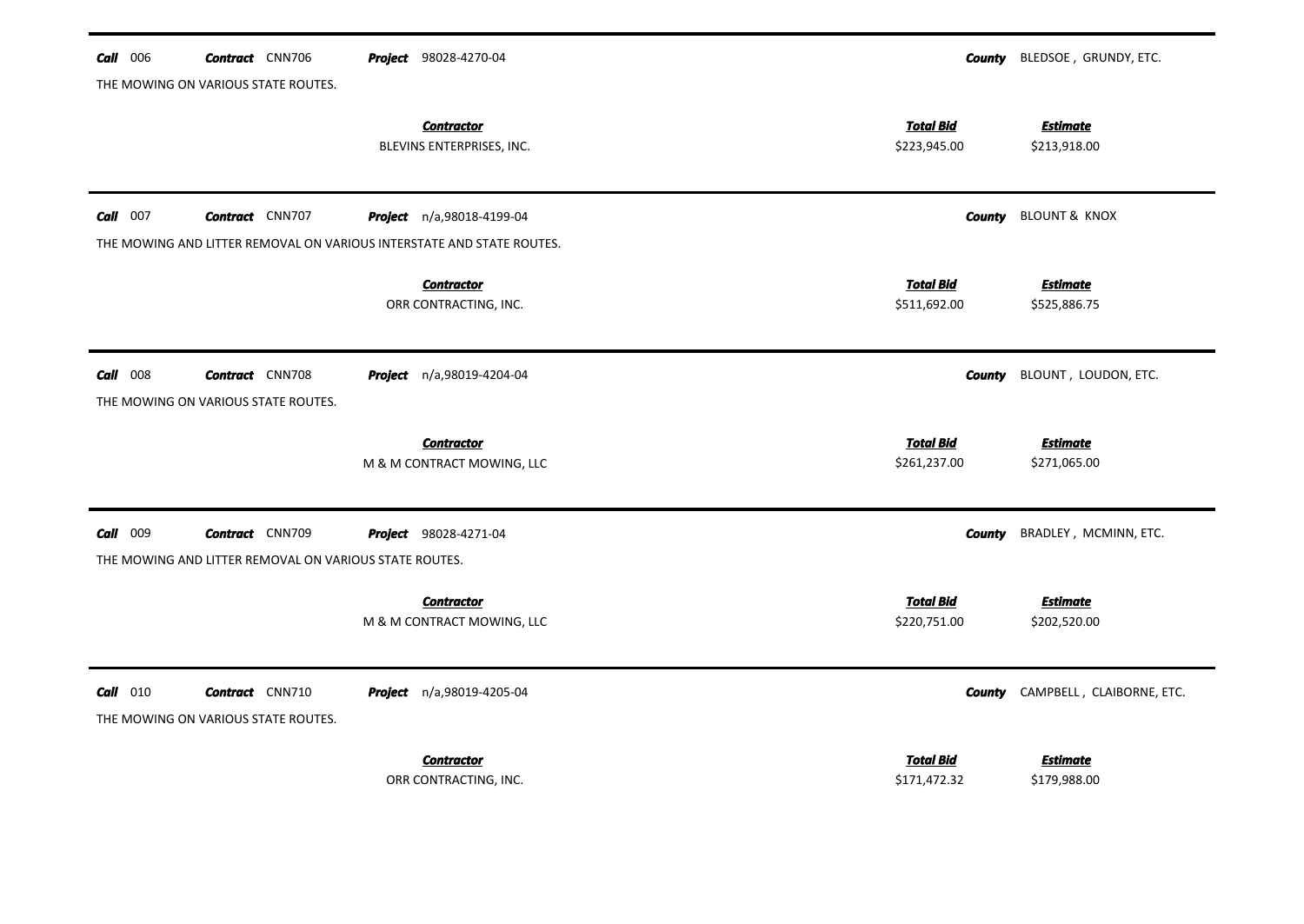| $Call$ 011 | <b>Contract</b> CNN711                                                                          | Project 98028-4272-04                          | County                           | CANNON, VAN BUREN, ETC.         |
|------------|-------------------------------------------------------------------------------------------------|------------------------------------------------|----------------------------------|---------------------------------|
|            | THE MOWING AND LITTER REMOVAL ON VARIOUS STATE ROUTES.                                          |                                                |                                  |                                 |
|            |                                                                                                 | <b>Contractor</b><br>BLEVINS ENTERPRISES, INC. | <b>Total Bid</b><br>\$232,252.50 | <b>Estimate</b><br>\$227,756.00 |
| $Call$ 012 | <b>Contract</b> CNN712                                                                          | Project n/a,98019-4101-04                      | <b>County</b>                    | CARTER, GREENE, ETC.            |
|            | THE MOWING AND LITTER REMOVAL ON VARIOUS INTERSTATE AND STATE ROUTES.                           |                                                |                                  |                                 |
|            |                                                                                                 | <b>Contractor</b><br>ORR CONTRACTING, INC.     | <b>Total Bid</b><br>\$397,464.00 | <b>Estimate</b><br>\$401,320.00 |
| $Call$ 013 | <b>Contract</b> CNN713<br>THE MOWING ON VARIOUS STATE ROUTES.                                   | Project n/a,98019-4202-04                      | County                           | CARTER, JOHNSON, ETC.           |
|            |                                                                                                 | <b>Contractor</b>                              | <b>Total Bid</b>                 | <b>Estimate</b>                 |
|            |                                                                                                 | ORR CONTRACTING, INC.                          | \$282,370.65                     | \$266,214.25                    |
| $Call$ 014 | <b>Contract</b> CNN714<br>THE MOWING AND LITTER REMOVAL ON VARIOUS INTERSTATE AND STATE ROUTES. | Project 98301-4148-04                          | County                           | CHEATHAM, MONTGOMERY, ETC.      |
|            |                                                                                                 |                                                |                                  |                                 |
|            |                                                                                                 | <b>Contractor</b><br><b>HRAY LLC</b>           | <b>Total Bid</b><br>\$314,720.00 | <b>Estimate</b><br>\$350,385.00 |
| $Call$ 015 | <b>Contract</b> CNN715<br>THE MOWING AND LITTER REMOVAL ON VARIOUS STATE ROUTES.                | Project 98048-4287-04                          | County                           | CHESTER, HARDEMAN, ETC.         |
|            |                                                                                                 |                                                |                                  |                                 |
|            |                                                                                                 | <b>Contractor</b>                              | <b>Total Bid</b>                 | <b>Estimate</b>                 |
|            |                                                                                                 | VANDERBILT LANDSCAPING LLC                     | \$385,711.00                     | \$400,359.00                    |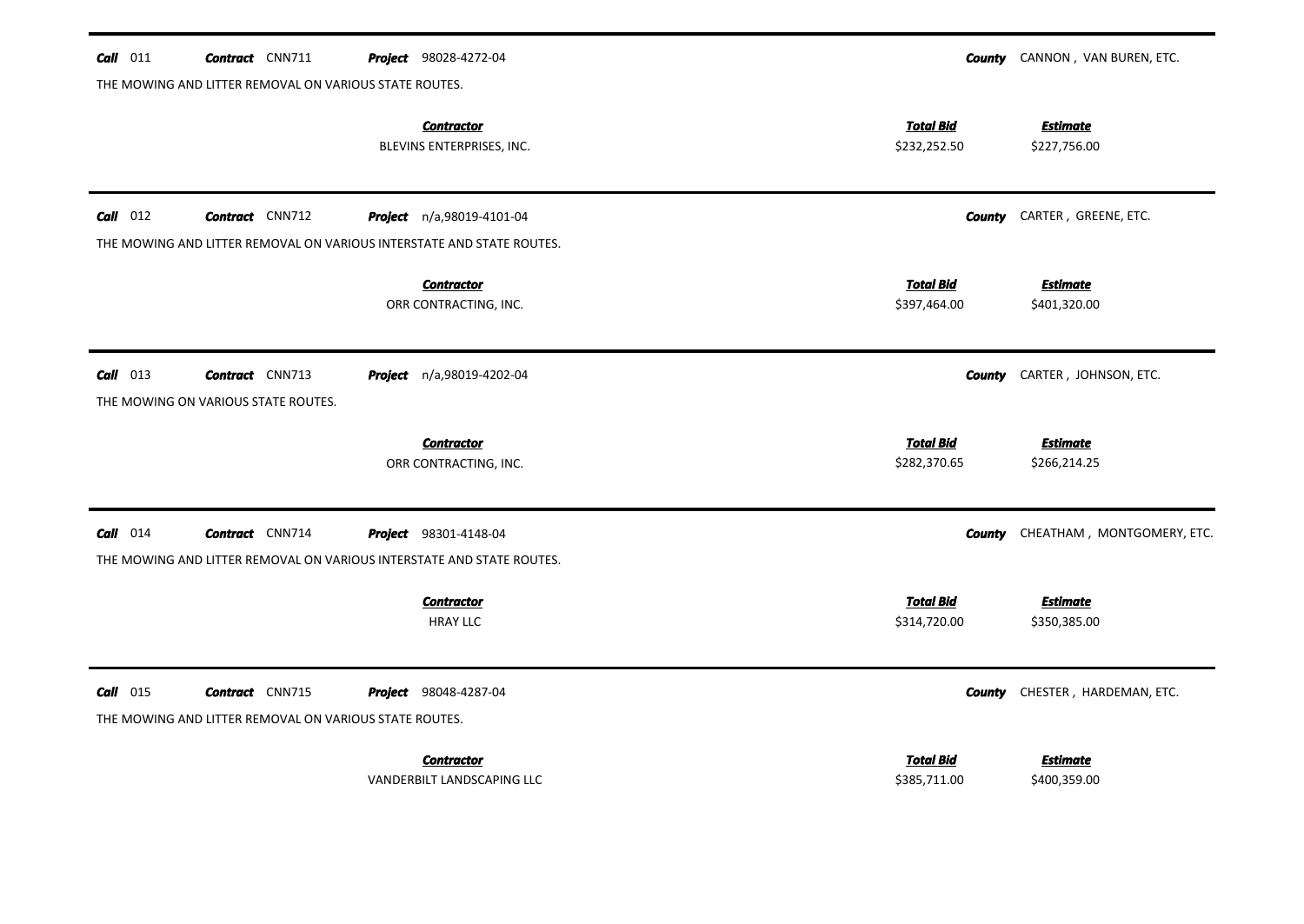| $Call$ 016 | <b>Contract</b> CNN716                                        | Project 98028-4273-04                                                                       | CLAY, CUMBERLAND, ETC.<br>County                                    |
|------------|---------------------------------------------------------------|---------------------------------------------------------------------------------------------|---------------------------------------------------------------------|
|            | THE MOWING AND LITTER REMOVAL ON VARIOUS STATE ROUTES.        |                                                                                             |                                                                     |
|            |                                                               | <b>Contractor</b><br>ORR CONTRACTING, INC.                                                  | <b>Total Bid</b><br><b>Estimate</b><br>\$311,435.00<br>\$300,634.25 |
| $Call$ 017 | <b>Contract</b> CNN717                                        | <b>Project</b> 98028-4280-04                                                                | CLAY, DEKALB, ETC.<br><b>County</b>                                 |
|            | THE MOWING AND LITTER REMOVAL ON VARIOUS STATE ROUTES.        |                                                                                             |                                                                     |
|            |                                                               | <b>Contractor</b><br><b>BUMBALOUGH'S CONSTRUCTION</b>                                       | <b>Total Bid</b><br><b>Estimate</b><br>\$308,597.11<br>\$310,943.25 |
| $Call$ 018 | <b>Contract</b> CNN718<br>THE MOWING ON VARIOUS STATE ROUTES. | <b>Project</b> n/a,98019-4206-04                                                            | COCKE, HAMBLEN, ETC.<br>County                                      |
|            |                                                               | <b>Contractor</b>                                                                           | <b>Total Bid</b><br><b>Estimate</b>                                 |
|            |                                                               | ORR CONTRACTING, INC.                                                                       | \$173,290.51<br>\$152,823.75                                        |
| $Call$ 019 | <b>Contract</b> CNN719                                        | Project 98028-4274-04                                                                       | <b>COFFEE &amp; FRANKLIN</b><br>County                              |
|            | THE MOWING AND LITTER REMOVAL ON VARIOUS STATE ROUTES.        |                                                                                             |                                                                     |
|            |                                                               | <b>Contractor</b><br>BLEVINS ENTERPRISES, INC.                                              | <b>Total Bid</b><br><b>Estimate</b><br>\$250,279.00<br>\$242,692.75 |
| $Call$ 020 | <b>Contract</b> CNN720                                        | <b>Project</b> 98028-4175-04<br>THE MOWING AND LITTER REMOVAL ON VARIOUS INTERSTATE ROUTES. | COFFEE, GRUNDY, ETC.<br><b>County</b>                               |
|            |                                                               |                                                                                             |                                                                     |
|            |                                                               | <b>Contractor</b>                                                                           | <b>Total Bid</b><br>Estimate                                        |
|            |                                                               | ORR CONTRACTING, INC.                                                                       | \$215,007.00<br>\$203,504.00                                        |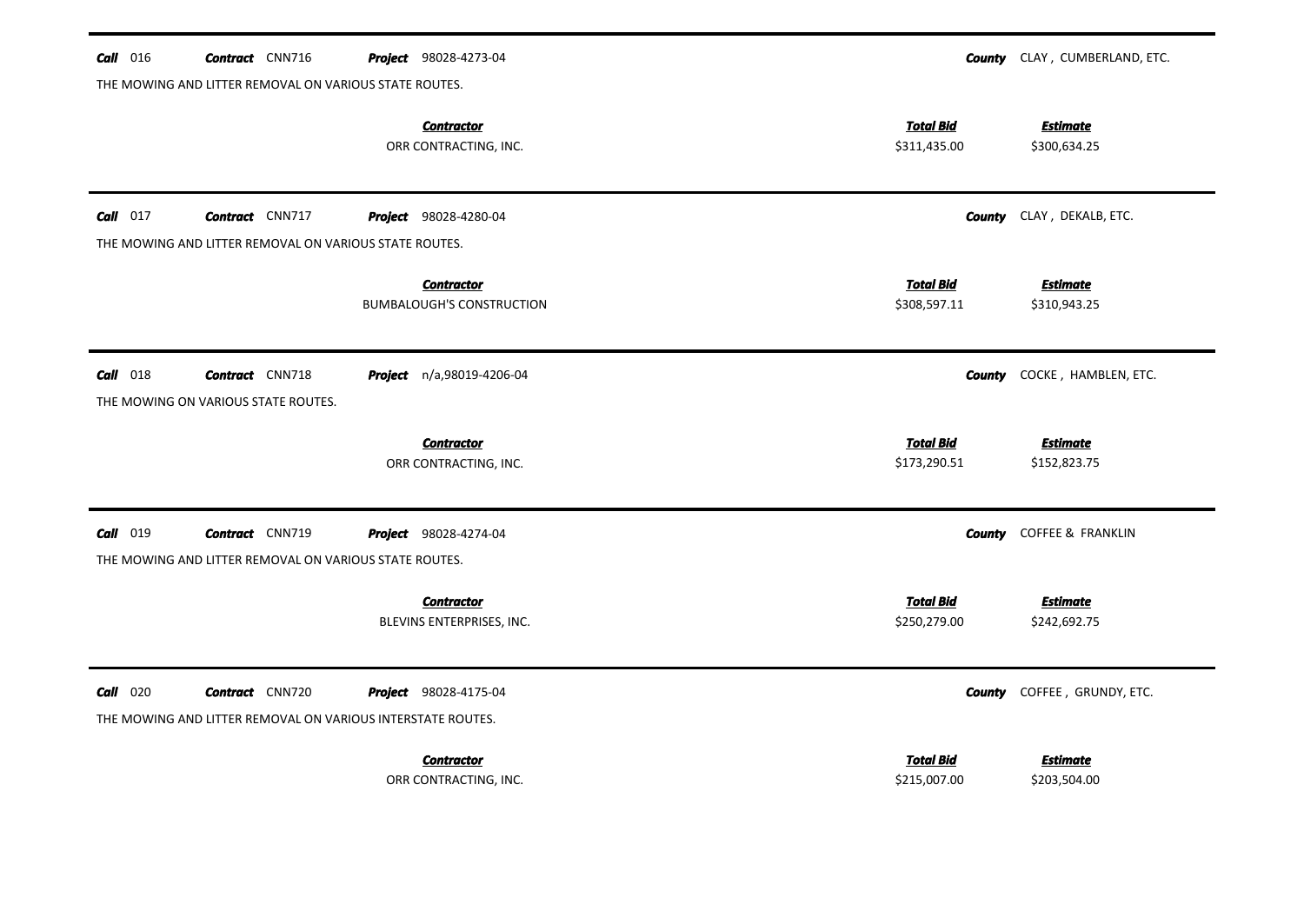| <b>Call</b> 021 | <b>Contract</b> CNN721                                                | <b>Project</b> 98048-4288-04                    |                                    | <b>County</b> CROCKETT, DECATUR, ETC. |
|-----------------|-----------------------------------------------------------------------|-------------------------------------------------|------------------------------------|---------------------------------------|
|                 | THE MOWING AND LITTER REMOVAL ON VAROUS STATE ROUTES.                 |                                                 |                                    |                                       |
|                 |                                                                       | <b>Contractor</b><br>J. R. FARMS                | <b>Total Bid</b><br>\$409,203.72   | <b>Estimate</b><br>\$388,440.00       |
| $Call$ 022      | <b>Contract</b> CNN722<br>THE MOWING ON VARIOUS STATE ROUTES.         | <b>Project</b> 19948-4201-04                    | <b>County</b>                      | DAVIDSON                              |
|                 |                                                                       | <b>Contractor</b><br>ORR CONTRACTING, INC.      | <b>Total Bid</b><br>\$118,410.00   | <b>Estimate</b><br>\$109,387.00       |
| $Call$ 023      | <b>Contract</b> CNN723                                                | <b>Project</b> 98301-4149-04                    | <b>County</b>                      | DAVIDSON & WILLIAMSON                 |
|                 | THE MOWING AND LITTER REMOVAL ON VARIOUS INTERSTATE AND STATE ROUTES. |                                                 |                                    |                                       |
|                 |                                                                       | <b>Contractor</b><br>VANDERBILT LANDSCAPING LLC | <b>Total Bid</b><br>\$1,050,774.00 | <b>Estimate</b><br>\$1,188,839.00     |
| $Call$ 024      | <b>Contract</b> CNN724                                                | Project 98301-4250-04                           | <b>County</b>                      | DICKSON, HICKMAN, ETC.                |
|                 | THE MOWING AND LITTER REMOVAL ON VARIOUS STATE ROUTES.                |                                                 |                                    |                                       |
|                 |                                                                       | <b>Contractor</b><br>VANDERBILT LANDSCAPING LLC | <b>Total Bid</b><br>\$229,582.00   | <b>Estimate</b><br>\$237,302.80       |
| $Call$ 025      | <b>Contract</b> CNN725                                                | <b>Project</b> 98048-4189-04                    | County                             | DYER, GIBSON, ETC.                    |
|                 | THE MOWING AND LITTER REMOVAL ON VARIOUS INTERSTATE AND STATE ROUTES. |                                                 |                                    |                                       |
|                 |                                                                       | <b>Contractor</b><br>J. R. FARMS                | <b>Total Bid</b><br>\$498,274.52   | <b>Estimate</b><br>\$467,756.00       |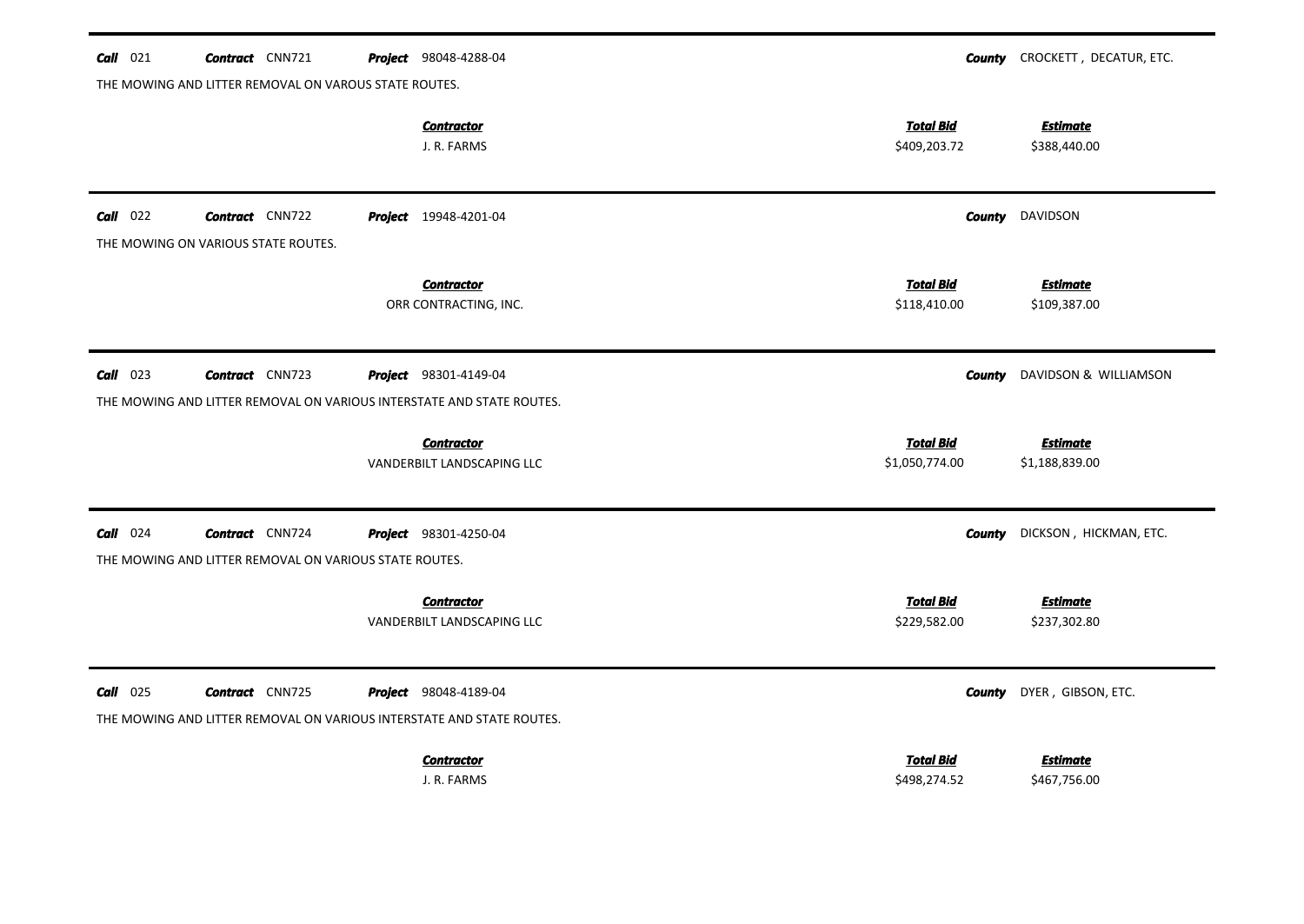| $Call$ 026 | <b>Contract</b> CNN726                                        | 98048-4190-04<br>Project                                              | County                           | FAYETTE, HAYWOOD, ETC.          |
|------------|---------------------------------------------------------------|-----------------------------------------------------------------------|----------------------------------|---------------------------------|
|            | THE SWATH MOWING AND LITTER REMOVAL ON I-40.                  |                                                                       |                                  |                                 |
|            |                                                               | <b>Contractor</b><br>VANDERBILT LANDSCAPING LLC                       | <b>Total Bid</b><br>\$167,169.00 | <b>Estimate</b><br>\$154,356.00 |
| $Call$ 027 | <b>Contract</b> CNN727                                        | <b>Project</b> 98048-4191-04                                          | County                           | FAYETTE, LAUDERDALE, ETC.       |
|            |                                                               | THE MOWING AND LITTER REMOVAL ON VARIOUS INTERSTATE AND STATE ROUTES. |                                  |                                 |
|            |                                                               | <b>Contractor</b><br>VANDERBILT LANDSCAPING LLC                       | <b>Total Bid</b><br>\$503,698.00 | <b>Estimate</b><br>\$480,620.00 |
| $Call$ 028 | <b>Contract</b> CNN728                                        | <b>Project</b> 98301-4251-04                                          | <b>County</b>                    | <b>GILES &amp; LAWRENCE</b>     |
|            | THE MOWING AND LITTER REMOVAL ON VARIOUS STATE ROUTES.        |                                                                       |                                  |                                 |
|            |                                                               | <b>Contractor</b>                                                     | <b>Total Bid</b>                 | <b>Estimate</b>                 |
|            |                                                               | <b>BASS MOWING LLC</b>                                                | \$178,754.08                     | \$181,165.00                    |
| $Call$ 029 | <b>Contract</b> CNN729                                        | <b>Project</b> 98301-4152-04                                          | <b>County</b>                    | GILES, MARSHALL, ETC.           |
|            |                                                               | THE MOWING AND LITTER REMOVAL ON VARIOUS INTERSTATE AND STATE ROUTES. |                                  |                                 |
|            |                                                               | <b>Contractor</b>                                                     | <b>Total Bid</b>                 | <b>Estimate</b>                 |
|            |                                                               | <b>BASS MOWING LLC</b>                                                | \$154,356.38                     | \$150,535.75                    |
| $Call$ 030 | <b>Contract</b> CNN730<br>THE MOWING ON VARIOUS STATE ROUTES. | Project n/a,98019-4203-04                                             | <b>County</b>                    | GREENE, HAMBLEN, ETC.           |
|            |                                                               | <b>Contractor</b>                                                     | <b>Total Bid</b>                 | <b>Estimate</b>                 |
|            |                                                               | ORR CONTRACTING, INC.                                                 | \$284,182.50                     | \$263,415.00                    |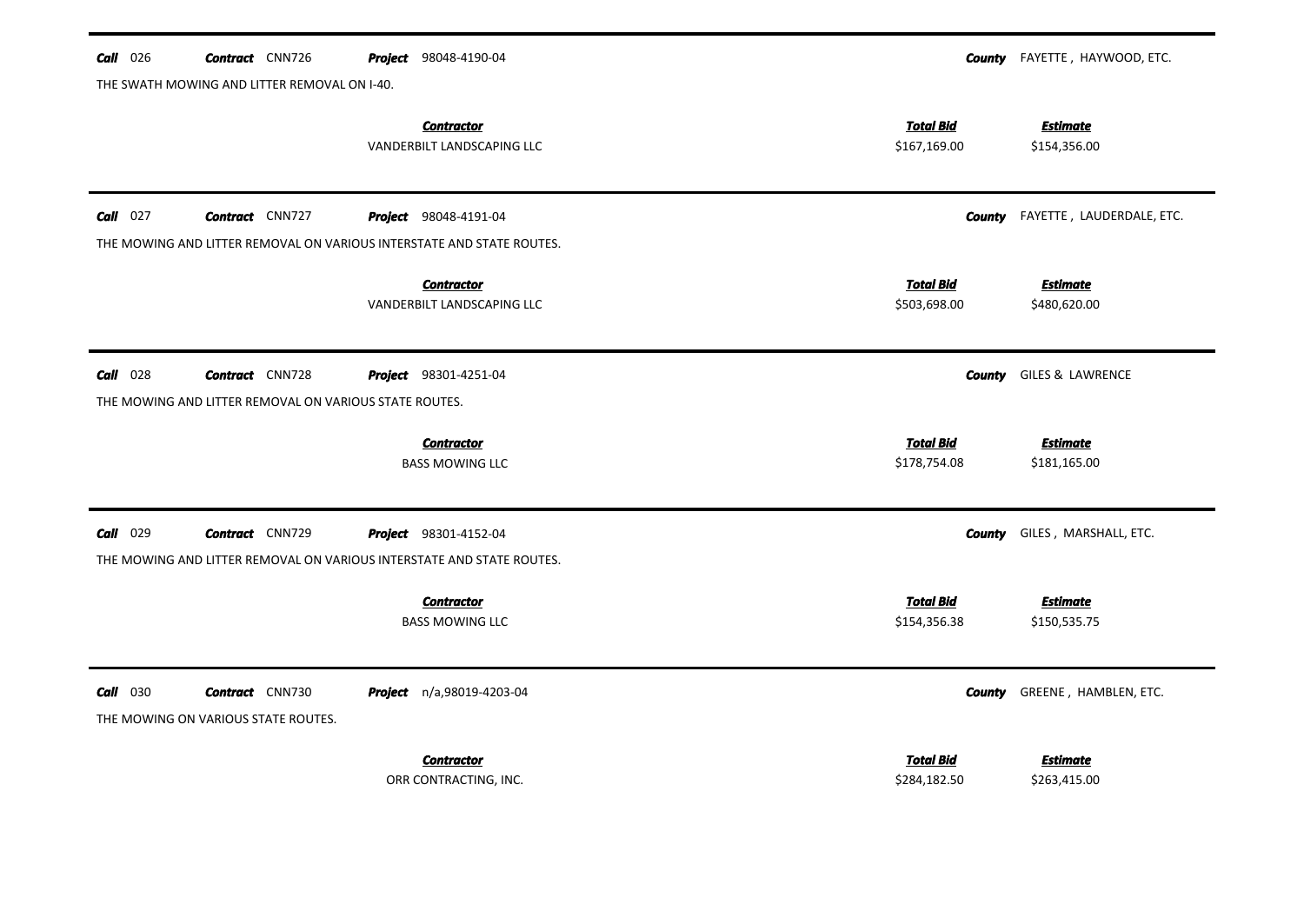| $Call$ 031 | <b>Contract</b> CNN731                                                           | Project 33948-4137-04                                 |                                  | <b>County HAMILTON</b>          |
|------------|----------------------------------------------------------------------------------|-------------------------------------------------------|----------------------------------|---------------------------------|
|            | THE MOWING ON VARIOUS INTERSTATE AND STATE ROUTES.                               |                                                       |                                  |                                 |
|            |                                                                                  | <b>Contractor</b><br><b>BUMBALOUGH'S CONSTRUCTION</b> | <b>Total Bid</b><br>\$225,310.70 | <b>Estimate</b><br>\$228,060.00 |
| $Call$ 032 | <b>Contract</b> CNN732                                                           | Project 98028-4277-04                                 | County                           | HAMILTON, MEIGS, ETC.           |
|            | THE MOWING AND LITTER REMOVAL ON VARIOUS STATE ROUTES.                           |                                                       |                                  |                                 |
|            |                                                                                  | <b>Contractor</b><br>M & M CONTRACT MOWING, LLC       | <b>Total Bid</b><br>\$148,665.00 | <b>Estimate</b><br>\$158,582.00 |
| $Call$ 033 | <b>Contract</b> CNN733<br>THE MOWING ON VARIOUS STATE ROUTES.                    | <b>Project</b> 98301-4253-04                          | <b>County</b>                    | HOUSTON, MONTGOMERY, ETC.       |
|            |                                                                                  | <b>Contractor</b>                                     | <b>Total Bid</b>                 | <b>Estimate</b>                 |
|            |                                                                                  | VANDERBILT LANDSCAPING LLC                            | \$190,953.00                     | \$222,903.00                    |
| $Call$ 034 | <b>Contract</b> CNN734<br>THE MOWING ON VARIOUS STATE ROUTES.                    | <b>Project</b> 98301-4254-04                          | County                           | LAWRENCE, LEWIS, ETC.           |
|            |                                                                                  | <b>Contractor</b>                                     | <b>Total Bid</b>                 | <b>Estimate</b>                 |
|            |                                                                                  | CAUDILL MOWING, INC.                                  | \$113,885.70                     | \$118,333.00                    |
| $Call$ 035 | <b>Contract</b> CNN735<br>THE MOWING AND LITTER REMOVAL ON VARIOUS STATE ROUTES. | <b>Project</b> 98301-4255-04                          | County                           | LEWIS, PERRY, ETC.              |
|            |                                                                                  | <b>Contractor</b>                                     | <b>Total Bid</b>                 | <b>Estimate</b>                 |
|            |                                                                                  | CAUDILL MOWING, INC.                                  | \$83,755.40                      | \$84,868.00                     |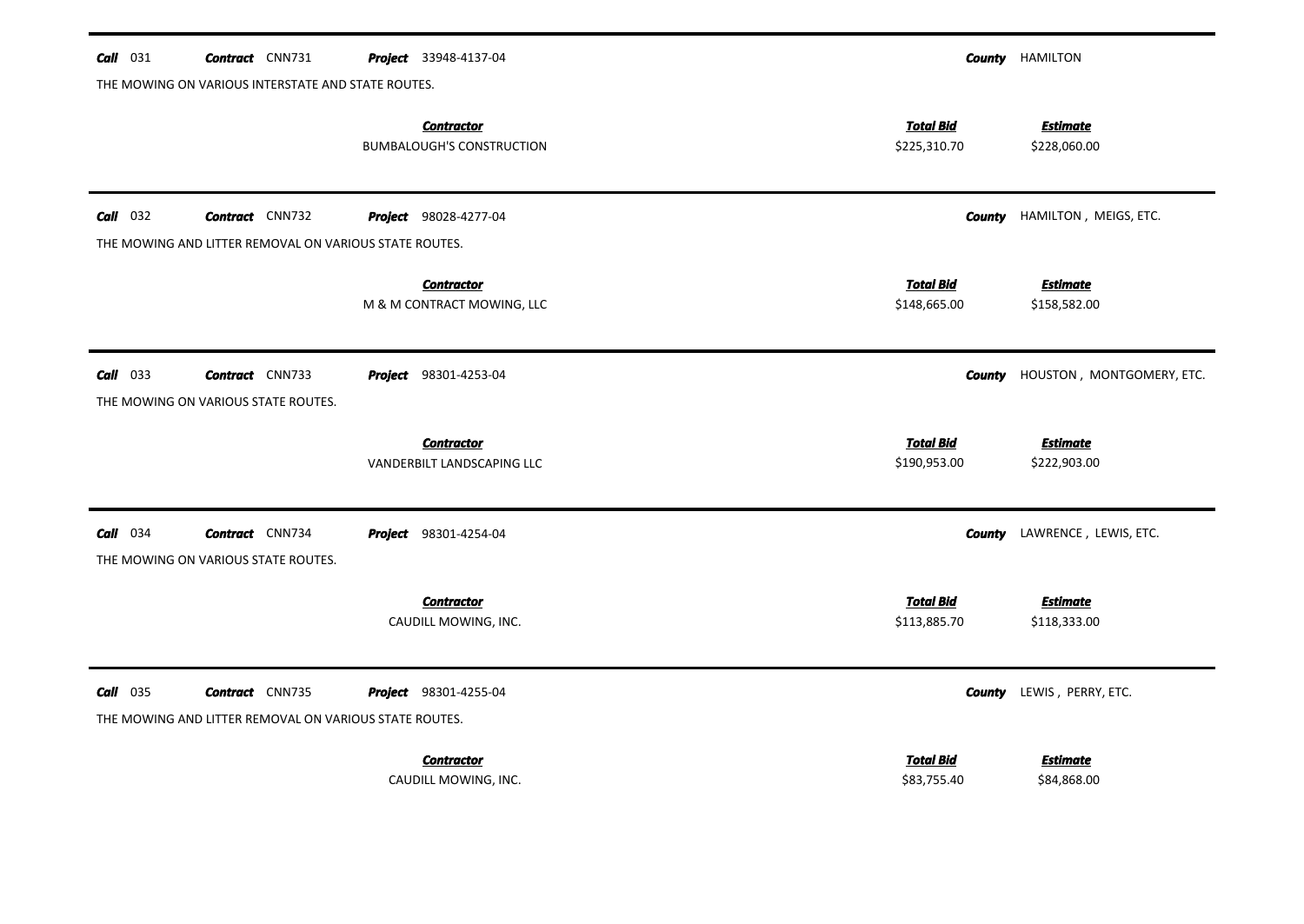| <b>Call</b> 036 | <b>Contract</b> CNN736                                                           | Project 98301-4256-04                           |                                         |                                          |                                  | <b>County</b> MACON, SMITH, ETC. |
|-----------------|----------------------------------------------------------------------------------|-------------------------------------------------|-----------------------------------------|------------------------------------------|----------------------------------|----------------------------------|
|                 | THE MOWING ON VARIOUS STATE ROUTES.                                              | <b>Contractor</b><br><b>HRAY LLC</b>            |                                         |                                          | <b>Total Bid</b><br>\$154,180.00 | <b>Estimate</b><br>\$148,740.00  |
| $Call$ 037      | <b>Contract</b> CNN737<br>THE MOWING AND LITTER REMOVAL ON VARIOUS STATE ROUTES. | <b>Project</b> 60946-4238-04                    |                                         |                                          |                                  | <b>County MAURY</b>              |
|                 |                                                                                  | <b>Contractor</b><br>VANDERBILT LANDSCAPING LLC |                                         |                                          | <b>Total Bid</b><br>\$158,449.00 | <b>Estimate</b><br>\$157,470.00  |
| <b>Call</b> 038 | <b>Contract</b> CNN738<br>THE MOWING AND LITTER REMOVAL ON VARIOUS STATE ROUTES. | Project 98301-4257-04                           |                                         |                                          | County                           | RUTHERFORD, SUMNER, ETC.         |
|                 |                                                                                  | <b>Contractor</b><br>BILL LEDFORD & SON, INC.   |                                         |                                          | <b>Total Bid</b><br>\$387,928.00 | <b>Estimate</b><br>\$334,472.00  |
| <b>Call</b> 039 | <b>Contract</b> CNN739<br>THE MOWING ON VARIOUS STATE ROUTES.                    | <b>Project</b> 98301-4258-04                    |                                         |                                          | County                           | RUTHERFORD & WILLIAMSON          |
|                 |                                                                                  | <b>Contractor</b><br>CAUDILL MOWING, INC.       |                                         |                                          | <b>Total Bid</b><br>\$97,760.05  | <b>Estimate</b><br>\$101,520.00  |
| <b>Call</b> 040 | <b>Contract</b> CNN740<br>THE MOWING ON VARIOUS STATE ROUTES.                    | Project 94946-4230-04                           |                                         |                                          | County                           | WILLIAMSON                       |
|                 |                                                                                  | <b>Contractor</b><br>CCS CONTRACTING, LLC       |                                         |                                          | <b>Total Bid</b><br>\$89,748.92  | <b>Estimate</b><br>\$95,653.00   |
|                 |                                                                                  | Letting Totals -                                | <b>Total Awarded</b><br>\$10,498,724.46 | <b>Total Estimate</b><br>\$10,475,700.05 |                                  |                                  |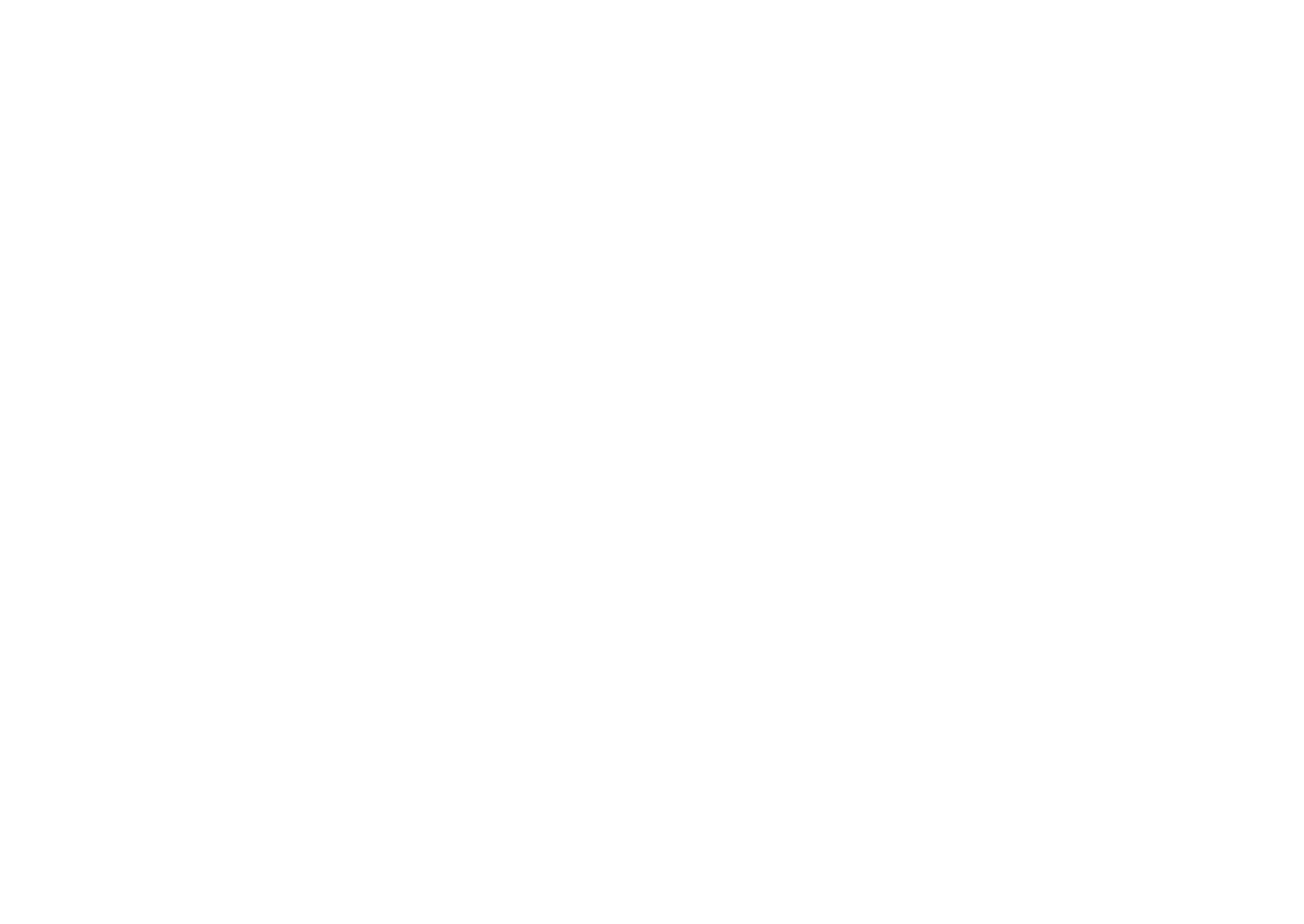| $Call$ 001 | <b>Contract</b> CNN937<br>THE REPAIR OF THE BRIDGE ON 1-40 OVER THE MISSISSIPPI RIVER (L.M. 0.00). | <b>Project</b> 79903-4117-04                                                                                                                                                                                                             |                                    | <b>County</b> SHELBY              |
|------------|----------------------------------------------------------------------------------------------------|------------------------------------------------------------------------------------------------------------------------------------------------------------------------------------------------------------------------------------------|------------------------------------|-----------------------------------|
|            |                                                                                                    | ALL BIDS REJECTED                                                                                                                                                                                                                        |                                    |                                   |
| $Call$ 002 | <b>Contract</b> CNN941                                                                             | <b>Project</b> TN FLAP DOT 40(1),70068-3206-14                                                                                                                                                                                           | <b>County POLK</b>                 |                                   |
|            |                                                                                                    | THE MISCELLANEOUS SAFETY IMPROVEMENTS INCLUDING RESURFACING ON U.S. 64 (S.R. 40) FROM EAST OF S.R. 314 TO WEST OF S.R. 30, AND FROM EAST OF ROCK CREEK TO EAST OF BRUSH CREEK.<br><b>Contractor</b><br>TALLEY CONSTRUCTION COMPANY, INC. | <b>Total Bid</b><br>\$1,229,381.41 | <u>Estimate</u><br>\$1,103,915.00 |
| $Call$ 003 | <b>Contract</b> CNN942                                                                             | <b>Project</b> HSIP/STP-SIP-25(45),80003-3257-94                                                                                                                                                                                         | <b>County</b> SMITH                |                                   |
|            |                                                                                                    | THE MISCELLANEOUS SAFETY IMPROVEMENTS ON S.R. 25 AT THE INTERSECTION NEAR UPPER FERRY ROAD/MYERS STREET (L.M. 12.48 TO L.M. 13.04).                                                                                                      |                                    |                                   |
|            |                                                                                                    | <b>Contractor</b><br>STANSELL ELECTRIC COMPANY, INC.                                                                                                                                                                                     | <b>Total Bid</b><br>\$251,925.50   | <b>Estimate</b><br>\$192,875.50   |
| $Call$ 004 | <b>Contract</b> CNN940                                                                             | <b>Project</b> 83012-3211-04, PHSIP/STP-SIP-NH-109(30), 83011-3232-94                                                                                                                                                                    |                                    | <b>County</b> SUMNER              |
| PORTLAND.  |                                                                                                    | THE EXTENSION OF A CONCRETE BOX BRIDGE ON S.R. 109 (NORTH BROADWAY) AT JACKSON ROAD (L.M. 18.75), AND CONSTRUCTION OF A DRAINAGE DITCH ON S.R. 109 NEAR KIRBY DRIVE, IN                                                                  |                                    |                                   |
|            |                                                                                                    | <b>Contractor</b><br>CHARLES DEWEESE CONSTRUCTION, INC                                                                                                                                                                                   | <u>Total Bid</u><br>\$190,052.55   | <u>Estimate</u><br>\$179,200.75   |
| Call 005   | <b>Contract</b> CNN375                                                                             | <b>Project</b> 98019-4110-04<br>THE ON-CALL CONCRETE PAVEMENT REPAIR AT VARIOUS LOCATIONS ON VARIOUS INTERSTATE AND STATE ROUTES.                                                                                                        | County                             | ANDERSON, BLOUNT, ETC.            |
|            |                                                                                                    | <b>Contractor</b><br>PALMERTREE CONSTRUCTION COMPANY, LLC                                                                                                                                                                                | <u>Total Bid</u><br>\$747,901.50   | Estimate<br>\$756,410.75          |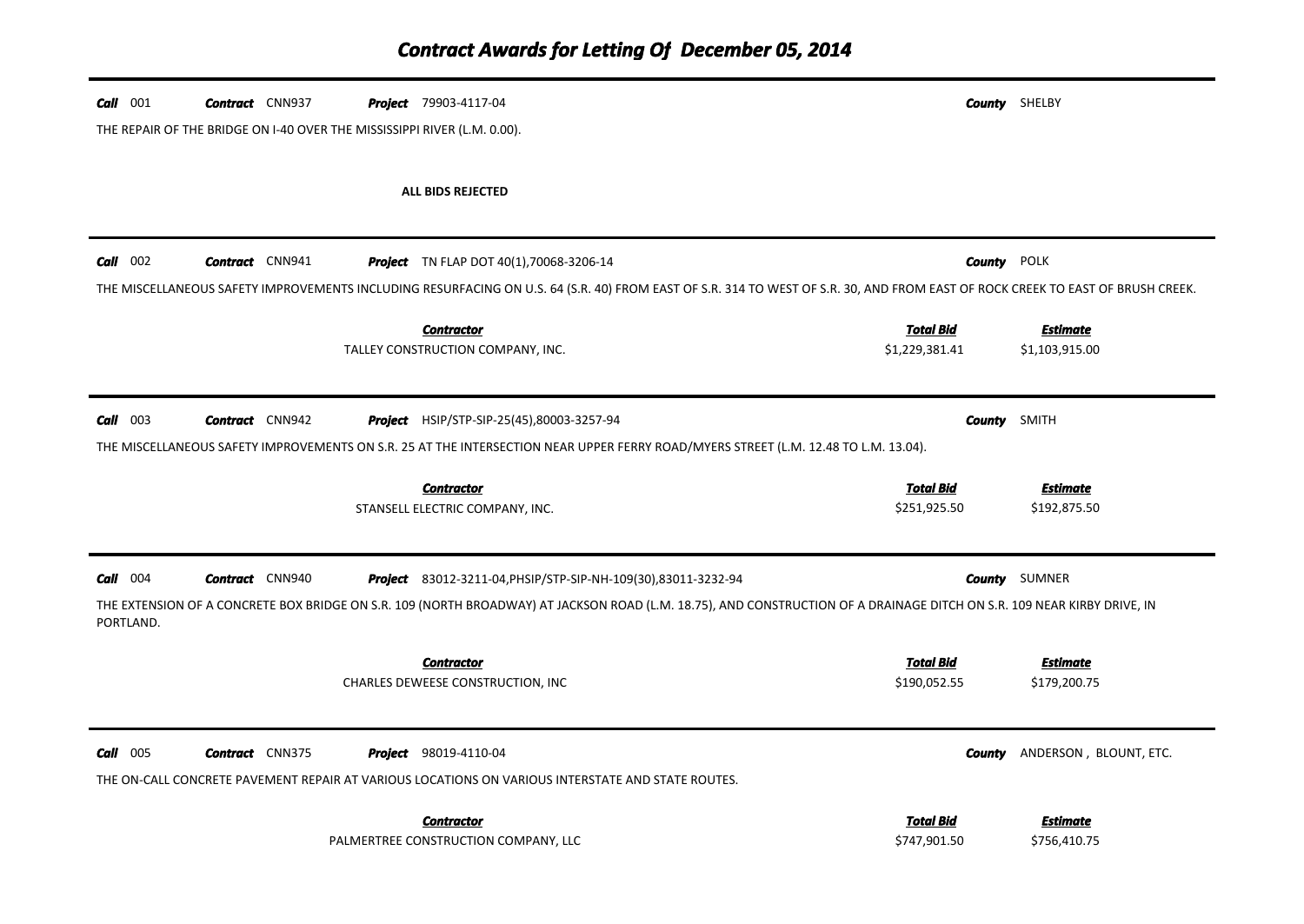| $Call$ 006 | <b>Contract</b> CNN374 | <b>Project</b> 98019-4109-04                                                                                                                                             |                  | <b>County</b> ANDERSON, BLOUNT, ETC. |
|------------|------------------------|--------------------------------------------------------------------------------------------------------------------------------------------------------------------------|------------------|--------------------------------------|
|            |                        | THE SWEEPING AND DRAIN CLEANING ON VARIOUS INTERSTATE AND STATE ROUTES.                                                                                                  |                  |                                      |
|            |                        | ALL BIDS REJECTED                                                                                                                                                        |                  |                                      |
| $Call$ 007 | <b>Contract</b> CNN378 | Project HSIP-170(9),47043-3211-94, HSIP-4174(10),47954-3548-94                                                                                                           |                  | <b>County</b> ANDERSON & KNOX        |
| KNOXVILLE. |                        | THE MISCELLANEOUS SAFETY IMPROVEMENTS ON S.R. 170 FROM S.R. 9 IN ANDERSON COUNTY TO S.R. 71 IN KNOX COUNTY, AND THE INTERSECTION OF KEITH AVENUE AND SCHOFIELD STREET IN |                  |                                      |
|            |                        | <b>CONTRACT WITHDRAWN</b>                                                                                                                                                |                  |                                      |
| $Call$ 008 | <b>Contract</b> CNN337 | Project NH-I-40-2(95),03001-8195-44                                                                                                                                      | County           | <b>BENTON</b>                        |
|            |                        | THE RESURFACING USING OGFC ON I-40 FROM THE DECATUR COUNTY LINE (L.M. 0.00) TO WEST OF S.R. 191 (L.M. 6.51).                                                             |                  |                                      |
|            |                        | <b>Contractor</b>                                                                                                                                                        | <b>Total Bid</b> | <b>Estimate</b>                      |
|            |                        | DELTA CONTRACTING COMPANY, LLC                                                                                                                                           | \$5,848,315.91   | \$5,253,088.60                       |
| $Call$ 009 | <b>Contract</b> CNN376 | Project 98048-4183-04                                                                                                                                                    | <b>County</b>    | BENTON, CARROLL, ETC.                |
|            |                        |                                                                                                                                                                          |                  |                                      |
|            |                        | THE SWEEPING AND DRAIN CLEANING ON VARIOUS INTERSTATE AND STATE ROUTES.                                                                                                  |                  |                                      |
|            |                        | <b>Contractor</b>                                                                                                                                                        | <b>Total Bid</b> | <b>Estimate</b>                      |
|            |                        | SWEEPING CORPORATION OF AMERICA, INC.                                                                                                                                    | \$327,634.88     | \$329,379.50                         |
| $Call$ 010 | <b>Contract</b> CNN377 | <b>Project</b> 98048-4184-04                                                                                                                                             | County           | BENTON, CARROLL, ETC.                |
|            |                        | THE ON-CALL CONCRETE PAVEMENT REPAIR AT VARIOUS LOCATIONS ON VARIOUS INTERSTATE AND STATE ROUTES.                                                                        |                  |                                      |
|            |                        | <b>Contractor</b>                                                                                                                                                        | <b>Total Bid</b> | Estimate                             |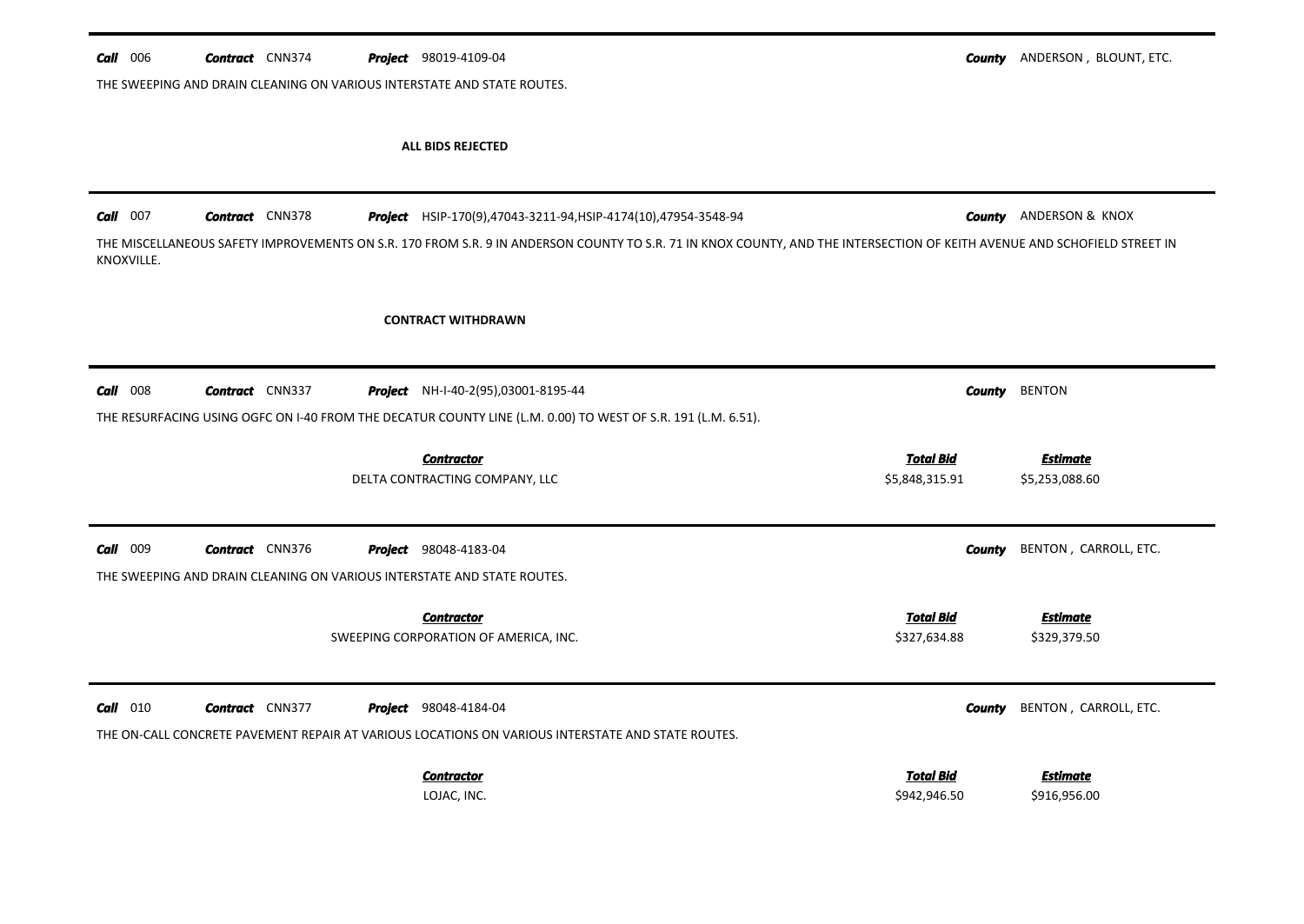| $Call$ 011<br><b>Contract</b> CNN323<br><b>Project</b> IM/NH-75-1(133),06001-3177-44                                                                             |               | <b>County BRADLEY</b>             |
|------------------------------------------------------------------------------------------------------------------------------------------------------------------|---------------|-----------------------------------|
| THE GRADING, DRAINAGE, CONSTRUCTION OF RETAINING WALLS AND PAVING ON 1-75 AT THE S.R. 60 INTERCHANGE IN CLEVELAND (EXIT 25), INCLUDING INSTALLATION OF SIGNALS.  |               |                                   |
| <b>Contractor</b><br><b>Total Bid</b><br>STEVE WILLIAMS CONSTRUCTION, LLC<br>\$2,018,980.32                                                                      |               | <b>Estimate</b><br>\$1,800,193.30 |
| $Call$ 012<br><b>Contract</b> CNN365<br><b>Project</b> 98028-4179-04                                                                                             | <b>County</b> | BRADLEY, COFFEE, ETC.             |
| THE ON-CALL CONCRETE PAVEMENT REPAIR AT VARIOUS LOCATIONS ON VARIOUS INTERSTATE AND STATE ROUTES.                                                                |               |                                   |
| <b>Total Bid</b><br><b>Contractor</b><br>PALMERTREE CONSTRUCTION COMPANY, LLC<br>\$706,371.00                                                                    |               | <b>Estimate</b><br>\$632,761.00   |
| $Call$ 013<br><b>Contract</b> CNN364<br>Project 98028-4178-04<br>THE SWEEPING AND DRAIN CLEANING ON VARIOUS INTERSTATE AND STATE ROUTES.                         | <b>County</b> | BRADLEY, GRUNDY, ETC.             |
| <b>ALL BIDS REJECTED</b>                                                                                                                                         |               |                                   |
| $Call$ 014<br><b>Contract</b> CNN306<br>Project NH-I-75-1(138),06001-8178-44,33005-8178-44                                                                       | County        | <b>BRADLEY &amp; HAMILTON</b>     |
|                                                                                                                                                                  |               |                                   |
| THE RESURFACING USING OGFC ON 1-75 FROM NORTH OF THE WEIGH STATION EXIT IN HAMILTON COUNTY (L.M. 12.78) TO NORTH OF BANCROFT ROAD IN BRADLEY COUNTY (L.M. 2.98). |               |                                   |
| <u>Total Bid</u><br><b>Contractor</b><br>\$3,613,813.98<br>TALLEY CONSTRUCTION COMPANY, INC.                                                                     |               | <b>Estimate</b><br>\$3,467,200.65 |
| $Call$ 015<br><b>Contract</b> CNN353<br><b>Project</b> NH-I-REG4(164),98048-8178-44                                                                              | County        | CARROLL, HENDERSON, ETC.          |
| THE LONGITUDINAL JOINT STABILIZATION ON VARIOUS INTERSTATE ROUTES IN REGION 4.<br><b>Total Bid</b>                                                               |               | <b>Estimate</b>                   |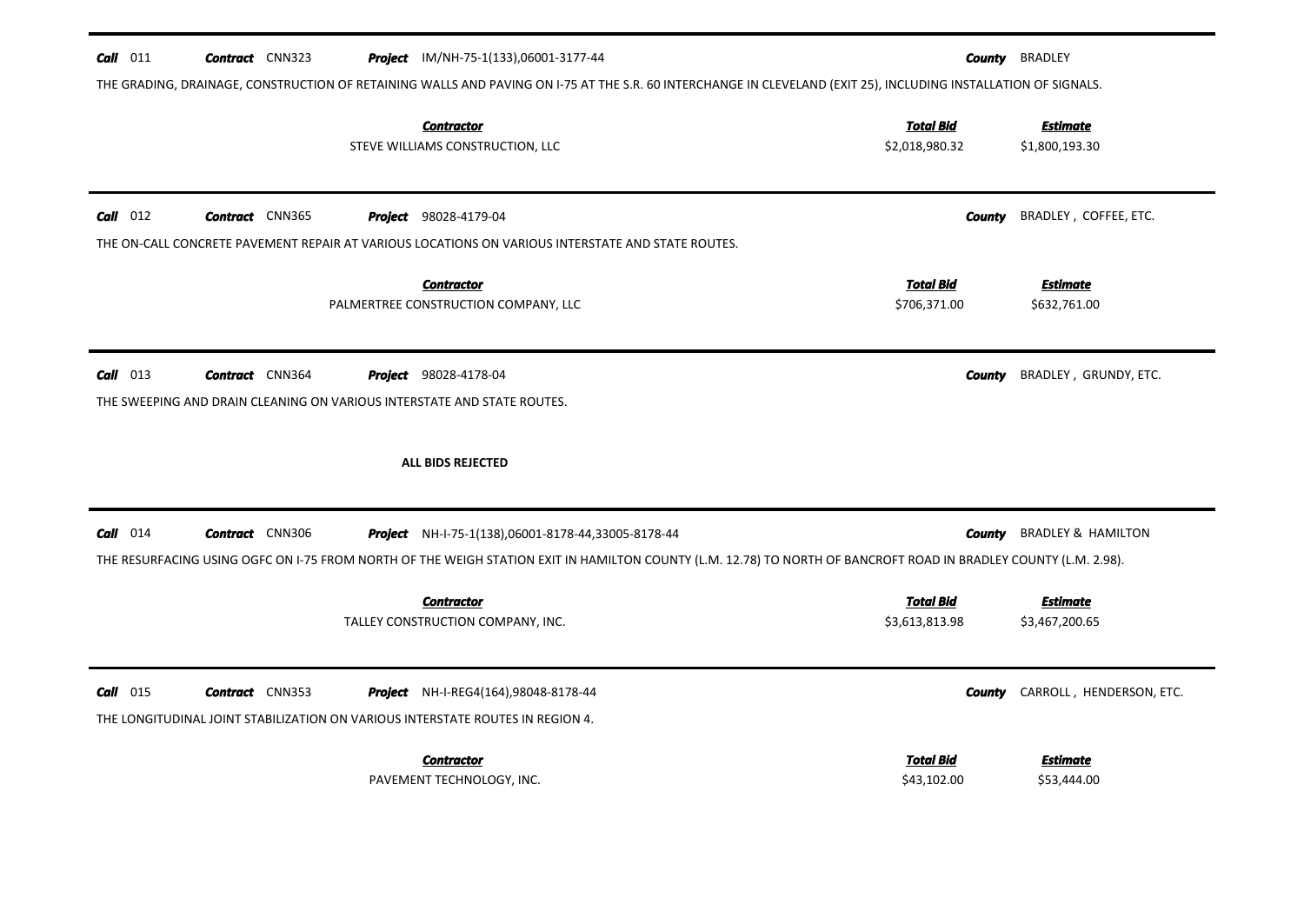| $Call$ 016 | <b>Contract</b> CNN373                               | <b>Project</b> 98019-4108-04                                                                                                                                    |                  | <b>County</b> CARTER, SULLIVAN, ETC. |
|------------|------------------------------------------------------|-----------------------------------------------------------------------------------------------------------------------------------------------------------------|------------------|--------------------------------------|
|            | THE SWEEPING ON VARIOUS INTERSTATE AND STATE ROUTES. |                                                                                                                                                                 |                  |                                      |
|            |                                                      |                                                                                                                                                                 |                  |                                      |
|            |                                                      | ALL BIDS REJECTED                                                                                                                                               |                  |                                      |
| $Call$ 017 | <b>Contract</b> CNN359                               | Project PHSIP-12(54),11005-3227-94                                                                                                                              |                  | <b>County</b> CHEATHAM               |
|            |                                                      | THE CONSTRUCTION OF TURN LANES ON S.R. 12 (CLARKSVILLE HIGHWAY) AT CHEATHAM COUNTY HIGH SCHOOL (L.M. 9.60 - L.M. 9.85), INCLUDING GRADING, DRAINAGE AND PAVING. |                  |                                      |
|            |                                                      | ALL BIDS REJECTED                                                                                                                                               |                  |                                      |
|            |                                                      |                                                                                                                                                                 |                  |                                      |
| $Call$ 018 | <b>Contract</b> CNN361                               | <b>Project</b> 98301-4147-04                                                                                                                                    | County           | CHEATHAM, DAVIDSON, ETC.             |
|            |                                                      | THE ON-CALL CONCRETE PAVEMENT REPAIR AT VARIOUS LOCATIONS ON VARIOUS INTERSTATE AND STATE ROUTES.                                                               |                  |                                      |
|            |                                                      | <b>Contractor</b>                                                                                                                                               | <b>Total Bid</b> | <b>Estimate</b>                      |
|            |                                                      | LOJAC, INC.                                                                                                                                                     | \$829,738.50     | \$847,825.25                         |
| $Call$ 019 | <b>Contract</b> CNN368                               | Project HSIP-1300(25),13945-3482-94, HSIP-8700(15), 87945-3446-94                                                                                               | County           | <b>CLAIBORNE &amp; UNION</b>         |
|            |                                                      | THE MISCELLANEOUS SAFETY IMPROVEMENTS ON VARIOUS LOCAL ROADS IN CLAIBORNE AND UNION COUNTIES.                                                                   |                  |                                      |
|            |                                                      | <b>Contractor</b>                                                                                                                                               | <b>Total Bid</b> | <b>Estimate</b>                      |
|            |                                                      | VOLUNTEER HIGHWAY SUPPLY CO. INC.                                                                                                                               | \$623,386.15     | \$640,159.40                         |
| $Call$ 020 | <b>Contract</b> CNN311                               | Project NH-I-40-8(167), 15001-8196-44                                                                                                                           |                  | <b>County</b> COCKE                  |
|            |                                                      | THE RESURFACING ON I-40 FROM EAST OF FOOTHILLS PARKWAY (L.M. 13.67) TO THE NORTH CAROLINA STATE LINE (L.M. 21.92).                                              |                  |                                      |
|            |                                                      | <b>Contractor</b>                                                                                                                                               | <b>Total Bid</b> | <b>Estimate</b>                      |
|            |                                                      | CHARLES BLALOCK & SONS, INC.                                                                                                                                    | \$4,826,969.69   | \$4,564,169.95                       |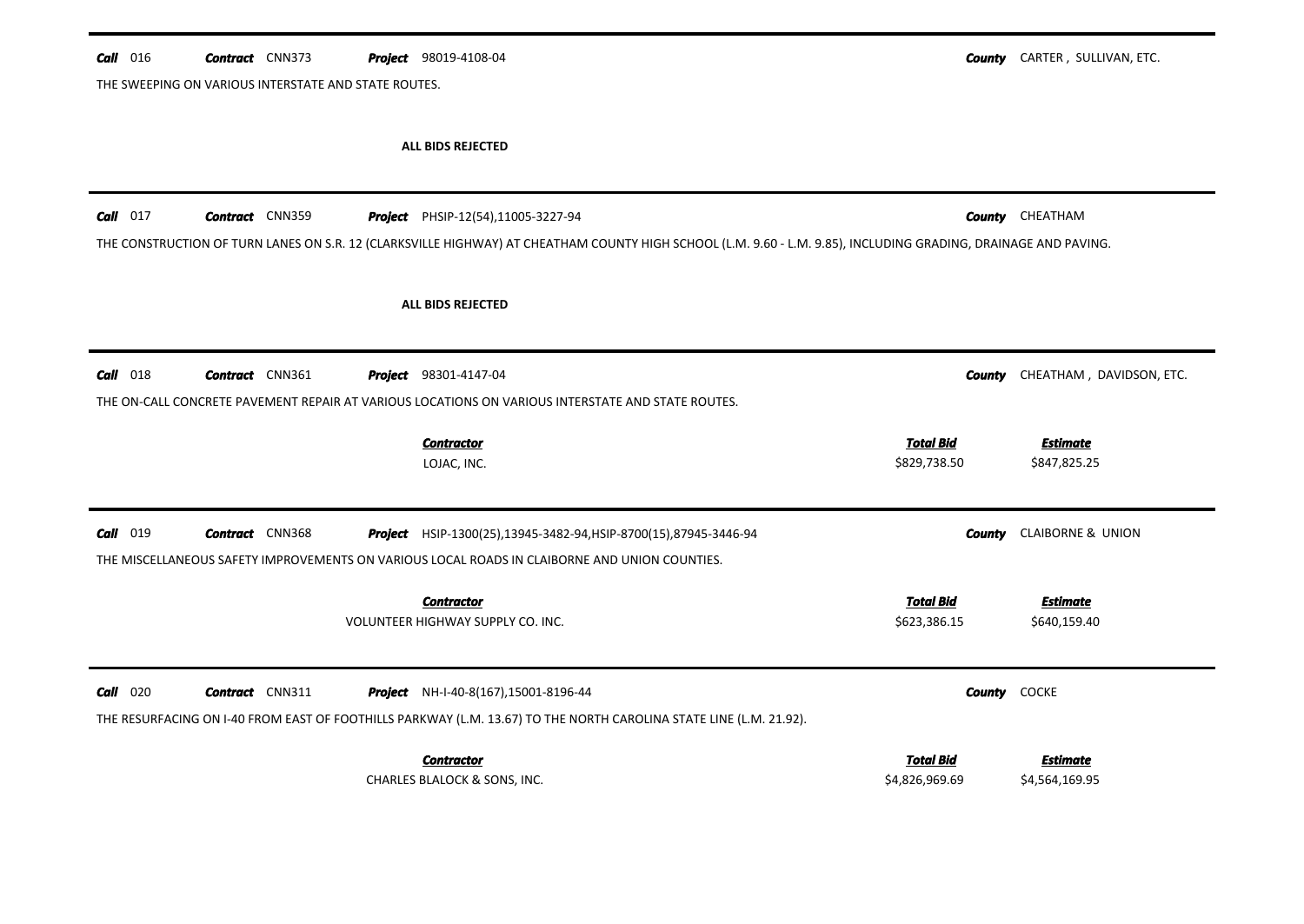| $Call$ 021                   | <b>Contract</b> CNN305                                                                            |         | <b>Project</b> 16001-4175-04, NH-I-24-2(155), 16001-8175-44<br>THE RESURFACING USING OGFC ON I-24 FROM NEAR AEDC ROAD (L.M. 20.81) TO THE BRIDGE OVER BETSY WILLIS CREEK (L.M. 28.96).                                                |                                    | County | <b>COFFEE</b>                     |
|------------------------------|---------------------------------------------------------------------------------------------------|---------|---------------------------------------------------------------------------------------------------------------------------------------------------------------------------------------------------------------------------------------|------------------------------------|--------|-----------------------------------|
|                              |                                                                                                   |         | <b>Contractor</b><br>ROGERS GROUP, INC.                                                                                                                                                                                               | <b>Total Bid</b><br>\$7,659,915.00 |        | <b>Estimate</b><br>\$7,283,009.20 |
| $Call$ 022                   | <b>Contract</b> CNN360<br>THE SWEEPING AND DRAIN CLEANING ON VARIOUS INTERSTATE AND STATE ROUTES. |         | <b>Project</b> 98301-4146-04                                                                                                                                                                                                          |                                    | County | DAVIDSON, MONTGOMERY, ETC.        |
|                              |                                                                                                   |         | ALL BIDS REJECTED                                                                                                                                                                                                                     |                                    |        |                                   |
| $Call$ 023<br>WILSON COUNTY. | <b>Contract</b> CNN280                                                                            |         | <b>Project</b> PHSIP-REG3(161),98301-3431-94<br>THE MISCELLANEOUS SAFETY IMPROVEMENTS INCLUDING HIGH FRICTION SURFACE TREATMENT ON SHUTE LANE/SAUNDERSVILLE ROAD FROM S.R. 45 IN DAVIDSON COUNTY TO NONAVILLE ROAD IN                 |                                    | County | DAVIDSON & WILSON                 |
|                              |                                                                                                   |         | <b>Contractor</b><br>BALDWIN PAVING CO., INC.                                                                                                                                                                                         | <b>Total Bid</b><br>\$565,370.44   |        | <b>Estimate</b><br>\$628,202.95   |
| $Call$ 024                   | <b>Contract</b> CNN357                                                                            |         | Project STP/HSIP-R-46(21),22004-3246-14,22004-3248-94                                                                                                                                                                                 |                                    |        | <b>County</b> DICKSON             |
|                              |                                                                                                   |         | INTERSECTION IMPROVEMENTS AT VARIOUS LOCATIONS ON S.R. 46 FROM I-40 TO U.S. 70 (S.R. 1, HENSLEE DRIVE), INCLUDING THE INTERSECTION OF S.R. 1 AT S.R. 1 (EAST COLLEGE STREET).<br><b>Contractor</b><br>EUBANK ASPHALT PAVING & SEALING | <b>Total Bid</b><br>\$7,442,847.32 |        | <b>Estimate</b><br>\$8,135,056.22 |
| $\frac{Call}{1025}$          |                                                                                                   | Proiect | HSIP/STP-SIP-113(17),32017-3207-94                                                                                                                                                                                                    |                                    |        | <b>County</b> HAMBLEN             |
|                              | <b>Contract</b> CNN336                                                                            |         | THE IMPROVEMENT OF THE INTERSECTION ON S.R. 113 AT CHUCKY RIVER ROAD/FISH HATCHERY ROAD (L.M. 4.68), INCLUDING GRADING, DRAINAGE AND PAVING.                                                                                          |                                    |        |                                   |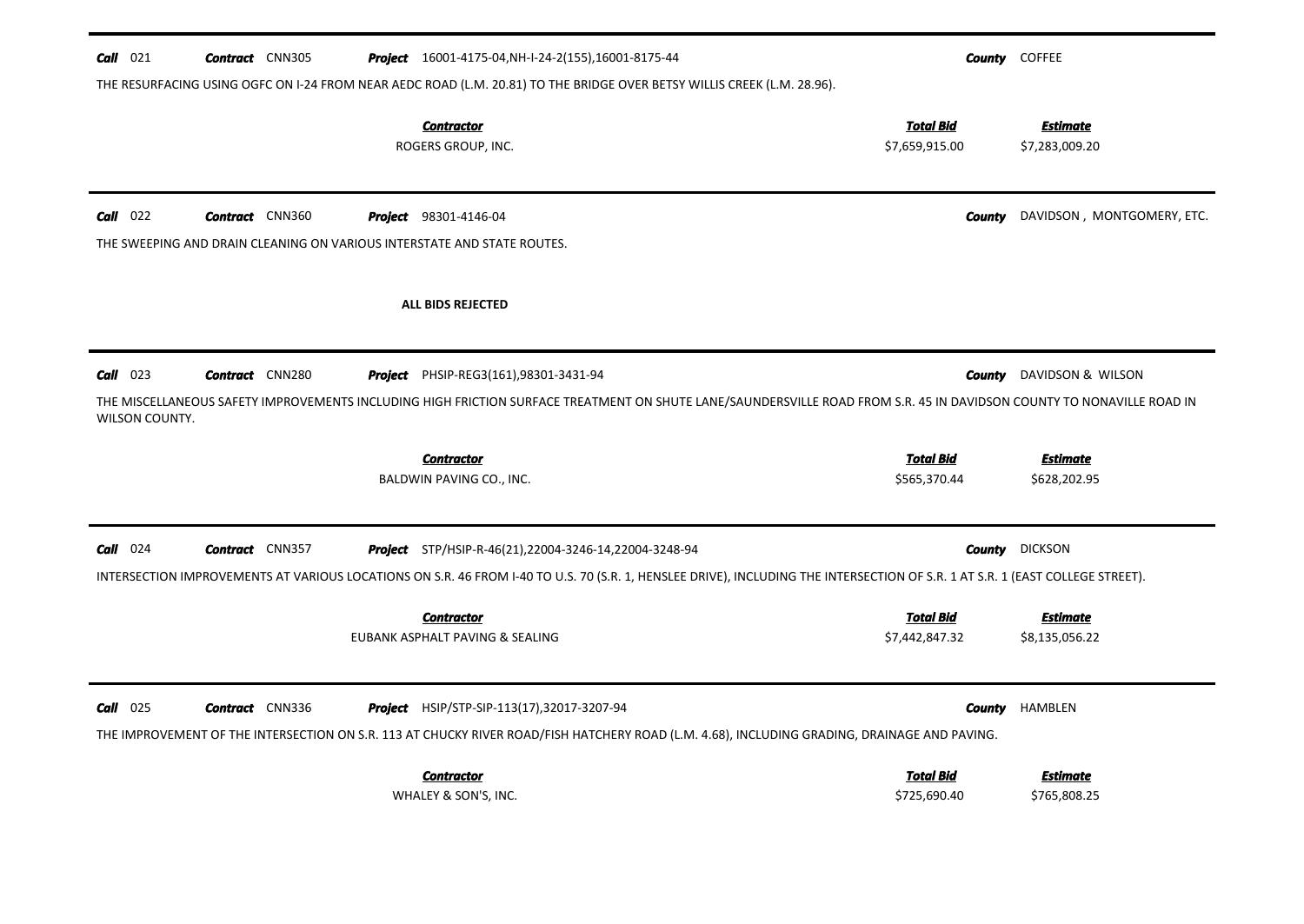| <b>Call</b> 026            | <b>Contract</b> CNN235 |         | <b>Project</b> 32003-4221-04                                                                                                                                                                               |                                     | <b>County HAMBLEN</b>              |
|----------------------------|------------------------|---------|------------------------------------------------------------------------------------------------------------------------------------------------------------------------------------------------------------|-------------------------------------|------------------------------------|
|                            |                        |         | THE REPAIR OF THE BRIDGES ON U.S. 25E (S.R. 32) OVER S.R. 34 AND NORFOLK SOUTHERN RAILROAD (L.M. 6.97 LEFT AND L.M. 6.98 RIGHT).<br><b>Contractor</b><br>HIGHWAYS, INC.                                    | <b>Total Bid</b><br>\$940,317.45    | <u>Estimate</u><br>\$1,250,214.75  |
| $Call$ 027                 | <b>Contract</b> CNN383 |         | <b>Project</b> STP-320(4),33057-3224-14                                                                                                                                                                    | County                              | HAMILTON                           |
|                            |                        |         | THE GRADING, DRAINAGE, SIGNALS, CONSTRUCTION OF SEVEN RETAINING WALLS AND PAVING ON S.R. 320 (EAST BRAINERD ROAD) FROM EAST OF GRAYSVILLE ROAD TO EAST OF BELL AIR ROAD.                                   |                                     |                                    |
|                            |                        |         | <b>Contractor</b><br>MOUNTAIN STATES CONTRACTORS, LLC                                                                                                                                                      | <b>Total Bid</b><br>\$22,908,363.52 | <b>Estimate</b><br>\$19,791,006.59 |
| $Call$ 028                 | <b>Contract</b> CNN380 |         | <b>Project</b> HRRR/HSIP-203(7),36014-3222-94,HRRR/HSIP-203(8),36014-3223-94,HSIP-142(6),<br>36013-3204-94                                                                                                 |                                     | <b>County HARDIN</b>               |
|                            |                        |         | THE MISCELLANEOUS SAFETY IMPROVEMENTS INCLUDING RESURFACING ON S.R. 142 FROM S.R. 57 TO THE MISSISSIPPI STATE LINE, AND ON S.R. 203 FROM S.R. 226 TO NICHOLS BRANCH.                                       |                                     |                                    |
|                            |                        |         | <b>Contractor</b><br>DELTA CONTRACTING COMPANY, LLC                                                                                                                                                        | <b>Total Bid</b><br>\$2,191,347.25  | <b>Estimate</b><br>\$2,177,229.00  |
| Call 029                   | <b>Contract</b> CNN338 |         | <b>Project</b> NH-I-40-2(94),39001-8174-44                                                                                                                                                                 |                                     | <b>County</b> HENDERSON            |
|                            |                        |         | THE RESURFACING USING OGFC ON 1-40 FROM WEST OF S.R. 104 (L.M. 5.50) TO WEST OF S.R. 22 (L.M. 12.71).                                                                                                      |                                     |                                    |
|                            |                        |         | <b>Contractor</b><br>DELTA CONTRACTING COMPANY, LLC                                                                                                                                                        | Total Bid<br>\$6,398,254.40         | <b>Estimate</b><br>\$5,787,851.80  |
| <b>Call</b> 030<br>PAVING. | <b>Contract</b> CNN228 | Project | BR-STP-50(29),41056-3217-94<br>CONSTRUCTION OF A CONCRETE BULB-TEE BEAM BRIDGE (USING EITHER STEEL H-PILES OR DRILLED SHAFTS) ON S.R. 50 OVER THE DUCK RIVER (L.M. 14.04), INCLUDING GRADING, DRAINAGE AND |                                     | <b>County HICKMAN</b>              |
|                            |                        |         | <b>Contractor</b><br>CONCRETE STRUCTURES, INC.                                                                                                                                                             | <b>Total Bid</b><br>\$6,713,924.23  | <b>Estimate</b><br>\$6,488,517.98  |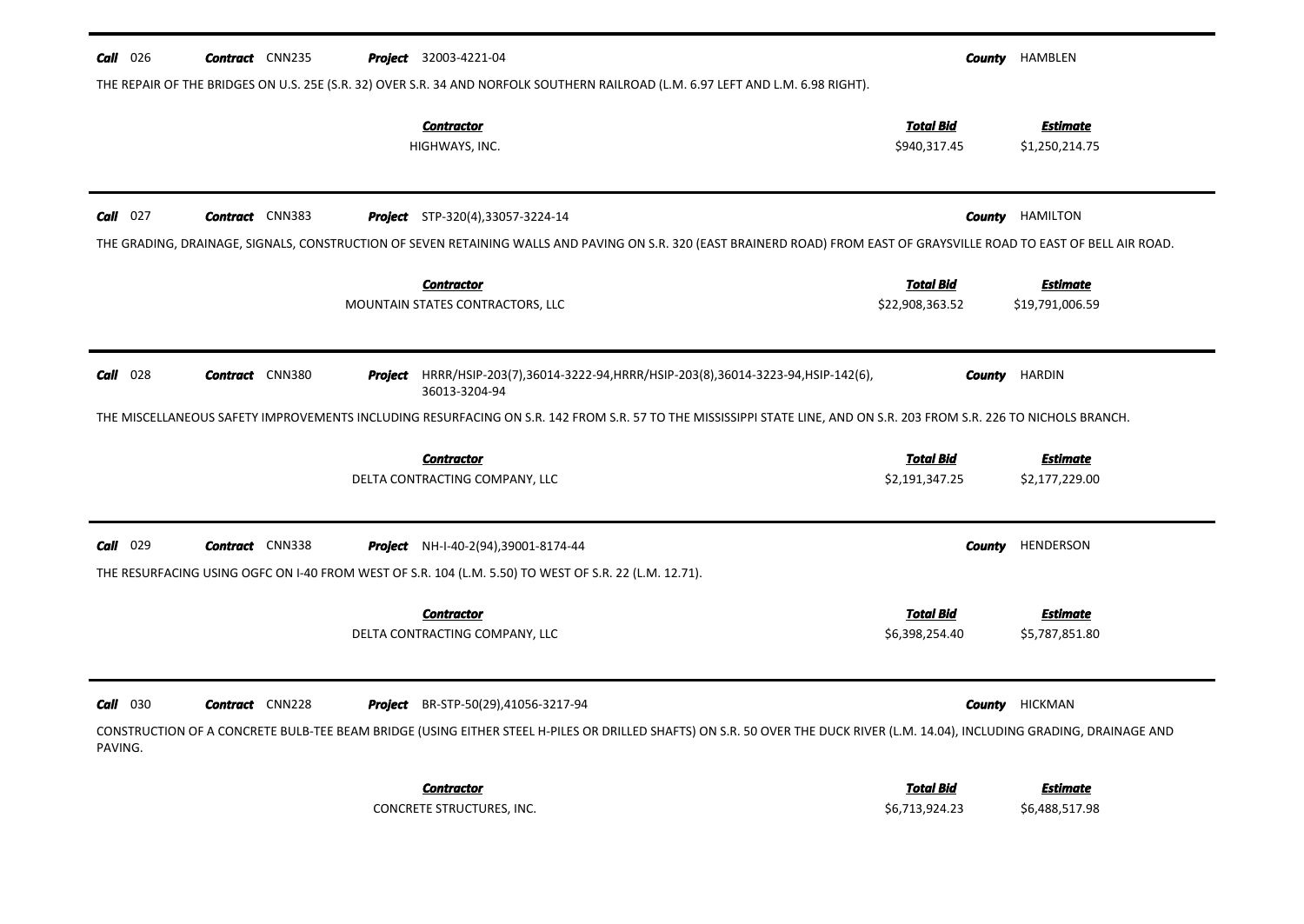| $Call$ 031<br><b>Contract</b> CNN370 | THE MISCELLANEOUS SAFETY IMPROVEMENTS ON S.R. 91 FROM SOUTH OF COLD SPRINGS ROAD (L.M. 6.53) TO THE VIRGINIA STATE LINE (L.M. 14.33).                                | <b>County</b> JOHNSON |                                 |  |
|--------------------------------------|----------------------------------------------------------------------------------------------------------------------------------------------------------------------|-----------------------|---------------------------------|--|
|                                      | <b>Contractor</b>                                                                                                                                                    | <b>Total Bid</b>      | <b>Estimate</b>                 |  |
|                                      | SUPERIOR PAVEMENT MARKING, INC.                                                                                                                                      | \$286,985.45          | \$334,246.75                    |  |
|                                      |                                                                                                                                                                      |                       |                                 |  |
| $Call$ 032<br><b>Contract</b> CNN343 | <b>Project</b> HSIP-33(116),47016-3222-94                                                                                                                            |                       | KNOX<br>County                  |  |
|                                      | THE GRADING, DRAINAGE, CONSTRUCTION OF A BOX BEAM BRIDGE AND PAVING ON S.R. 33 FROM AFTON DRIVE TO EMORY ROAD, AND ON U.S. 441 (S.R. 71) FROM EMORY ROAD TO S.R. 33. |                       |                                 |  |
|                                      | <b>Contractor</b>                                                                                                                                                    | <b>Total Bid</b>      | <b>Estimate</b>                 |  |
|                                      | APAC-ATLANTIC, INC.                                                                                                                                                  | \$10,782,090.95       | \$10,041,653.75                 |  |
|                                      |                                                                                                                                                                      |                       |                                 |  |
| $Call$ 033<br><b>Contract</b> CNN312 | <b>Project</b> 47005-4160-04, NH-I-275-3(135), 47005-8160-44                                                                                                         |                       | KNOX<br>County                  |  |
|                                      | THE RESURFACING USING OGFC ON I-275 FROM I-40 (L.M. 0.35) TO I-640/I-75 JUNCTION (L.M. 2.76 NB, L.M. 2.98 SB).                                                       |                       |                                 |  |
|                                      | <b>Contractor</b>                                                                                                                                                    | <b>Total Bid</b>      | <b>Estimate</b>                 |  |
|                                      | APAC-ATLANTIC, INC.                                                                                                                                                  | \$2,006,959.31        | \$2,245,681.75                  |  |
|                                      |                                                                                                                                                                      |                       |                                 |  |
| $Call$ 034<br><b>Contract</b> CNN384 | <b>Project</b> 47004-4155-04                                                                                                                                         |                       | <b>County</b><br>KNOX           |  |
|                                      | THE REPAIR OF THE BRIDGE ON I-40 OVER U.S. 11E (U.S. 25W, S.R. 9, ASHEVILLE HIGHWAY) (L.M. 25.09).                                                                   |                       |                                 |  |
|                                      | <b>Contractor</b>                                                                                                                                                    | <b>Total Bid</b>      | Estimate                        |  |
|                                      | SOUTHERN CONSTRUCTORS, INC.                                                                                                                                          | \$178,975.00          | \$164,105.00                    |  |
|                                      |                                                                                                                                                                      |                       |                                 |  |
| $Call$ 035<br><b>Contract</b> CNN328 | <b>Project</b> NH-I-40-1(345), 57201-8147-44                                                                                                                         |                       | <b>MADISON</b><br><b>County</b> |  |
|                                      | THE RESURFACING USING OGFC ON 1-40 FROM WEST OF LOWER BROWNSVILLE ROAD (L.M. 7.15) TO WEST OF U.S. 412 (S.R. 20) (L.M. 11.75).                                       |                       |                                 |  |
|                                      | <b>Contractor</b>                                                                                                                                                    | <b>Total Bid</b>      | Estimate                        |  |
|                                      | FORD CONSTRUCTION COMPANY                                                                                                                                            | \$3,481,974.20        | \$3,636,640.05                  |  |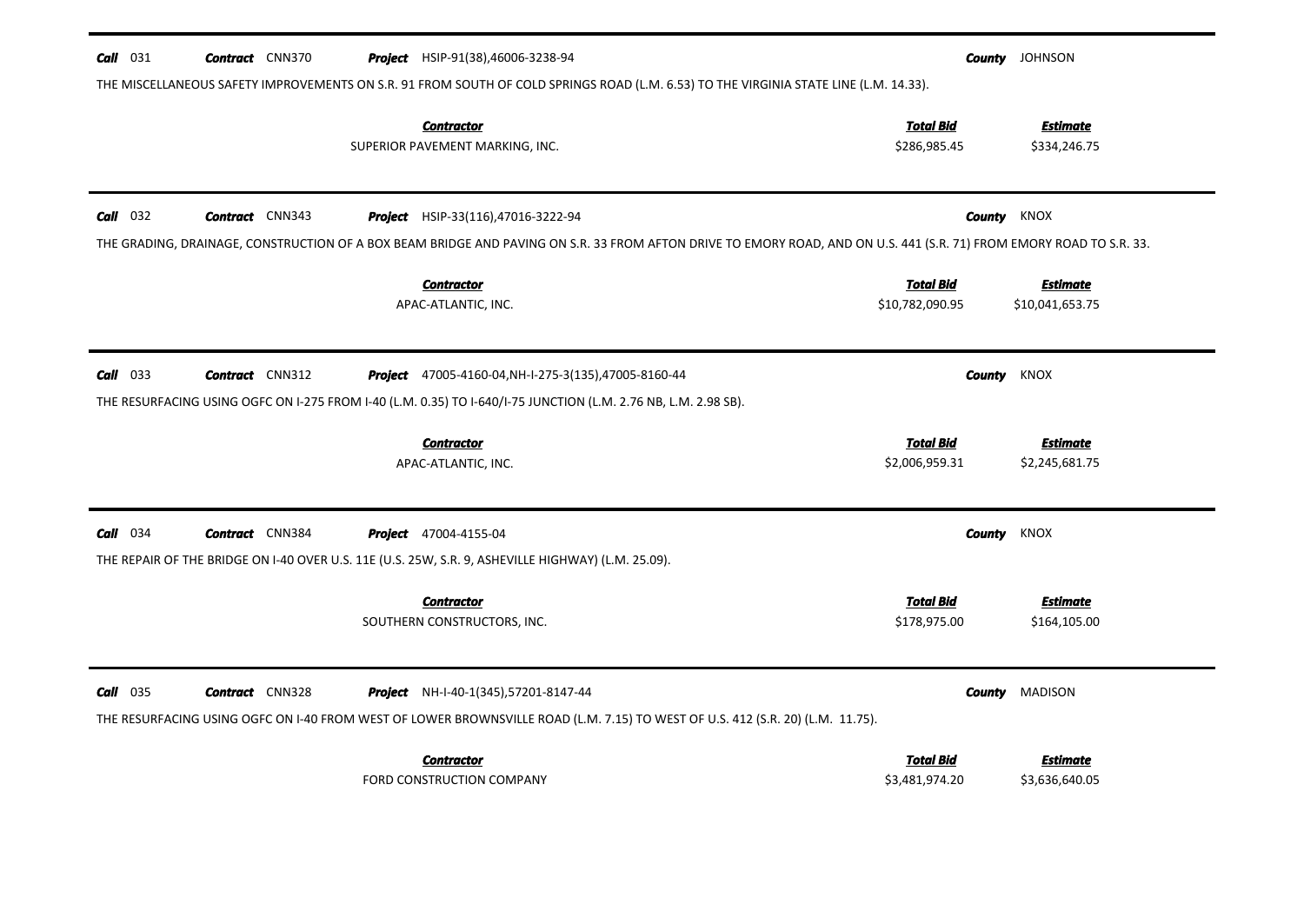| <b>Call</b> 036<br><b>Contract</b> CNN369<br>Project HSIP-6500(38), 65945-3462-94, HSIP-7600(18), 76945-3473-94                                                                                                   | County                             | MORGAN & SCOTT                    |
|-------------------------------------------------------------------------------------------------------------------------------------------------------------------------------------------------------------------|------------------------------------|-----------------------------------|
| THE MISCELLANEOUS SAFETY IMPROVEMENTS ON VARIOUS LOCAL ROADS IN MORGAN AND SCOTT COUNTIES.<br><b>Contractor</b><br>SUPERIOR TRAFFIC CONTROL - MEMPHIS, INC.                                                       | <b>Total Bid</b><br>\$638,604.91   | <b>Estimate</b><br>\$640,050.75   |
| $Call$ 037<br><b>Contract</b> CNN381<br>Project PHSIP/STP-SIP-22(74),66012-3214-94                                                                                                                                | County                             | <b>OBION</b>                      |
| THE INSTALLATION OF FLASHING BEACONS ON S.R. 22 AT THE INTERSECTION OF REELFOOT AVENUE (L.M. 24.00).                                                                                                              |                                    |                                   |
| <b>Contractor</b><br>S & W CONTRACTING CO., INC.                                                                                                                                                                  | <b>Total Bid</b><br>\$10,520.00    | <b>Estimate</b><br>\$20,159.50    |
| $Call$ 038<br><b>Contract</b> CNN326<br>Project 73100-4120-04, NH-I-40-7(171), 73100-8114-44                                                                                                                      | <b>County</b>                      | <b>ROANE</b>                      |
| THE RESURFACING ON 1-40 FROM THE BRIDGE OVER S.R. 61 (L.M. 7.28) TO S.R. 58 (L.M. 16.24).                                                                                                                         |                                    |                                   |
| <b>Contractor</b><br>APAC-ATLANTIC, INC.                                                                                                                                                                          | <b>Total Bid</b><br>\$5,722,184.50 | <b>Estimate</b><br>\$6,254,325.45 |
| Call 039<br><b>Contract</b> CNN325<br><b>Project</b> NH-I-65-3(122), 74003-8166-44<br>THE RESURFACING USING OGFC ON I-65 FROM SOUTH OF HONEY RUN CREEK (L.M. 7.29) TO NORTH OF HIGHLAND ROAD (L.M. 16.46).        | <b>County</b>                      | <b>ROBERTSON</b>                  |
| <b>Contractor</b><br>LOJAC ENTERPRISES, INC.                                                                                                                                                                      | <b>Total Bid</b><br>\$6,131,076.40 | <u>Estimate</u><br>\$5,545,292.46 |
| $Call$ 040<br><b>Contract</b> CNN327<br><b>Project</b> 75100-4106-04, NH-I-24-1(113), 75100-8106-44<br>THE RESURFACING USING OGFC ON I-24 FROM EAST OF S.R. 840 (L.M. 11.90) TO STONES RIVER BRIDGE (L.M. 15.52). | County                             | <b>RUTHERFORD</b>                 |
| <b>Contractor</b><br>HOOVER, INC.                                                                                                                                                                                 | <b>Total Bid</b><br>\$5,312,746.62 | <b>Estimate</b><br>\$5,606,704.56 |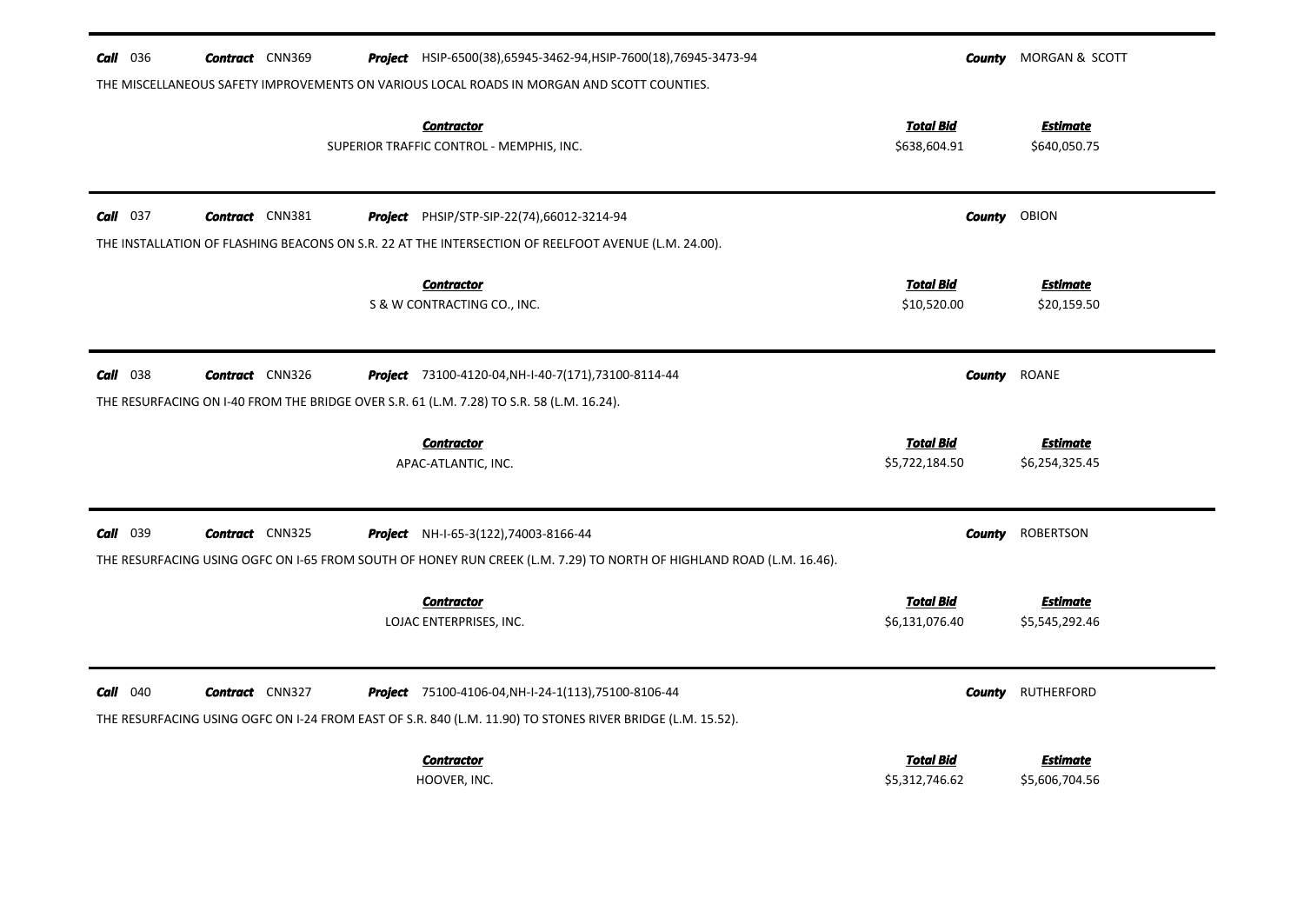| $Call$ 041 | <b>Contract</b> CNN372                                              | Project STP-H-416(9),78018-3227-94<br>THE INSTALLATION OF SIGNALS ON S.R. 416 AT THE INTERSECTION OF ERNEST MCMAHAN ROAD IN SEVIERVILLE (L.M. 14.22).                                                            |                                    | <b>County</b> SEVIER            |
|------------|---------------------------------------------------------------------|------------------------------------------------------------------------------------------------------------------------------------------------------------------------------------------------------------------|------------------------------------|---------------------------------|
|            |                                                                     | <b>Contractor</b><br>S & W CONTRACTING CO., INC.                                                                                                                                                                 | <b>Total Bid</b><br>\$145,323.00   | Estimate<br>\$147,081.50        |
| $Call$ 042 | <b>Contract</b> CNN382                                              | Project PHSIP-14(57),84003-3219-94, STP-H-14(53), 79224-3201-94<br>THE MISCELLANEOUS SAFETY IMPROVEMENTS INCLUDING RESURFACING ON S.R. 14 FROM S.R. 204 TO THE TIPTON COUNTY LINE, AND FROM S.R. 384 TO S.R. 59. | County                             | SHELBY & TIPTON                 |
|            |                                                                     | <b>ALL BIDS REJECTED</b>                                                                                                                                                                                         |                                    |                                 |
| $Call$ 043 | <b>Contract</b> CNN371                                              | <b>Project</b> HSIP-126(17),82085-3235-94<br>THE CONSTRUCTION OF TURN LANES ON S.R. 126 (MEMORIAL BOULEVARD) AT THE INTERSECTION OF CAROLINA POTTERY DRIVE, INCLUDING SIGNALS (L.M. 11.93).                      |                                    | <b>County</b> SULLIVAN          |
|            |                                                                     | <b>ALL BIDS REJECTED</b>                                                                                                                                                                                         |                                    |                                 |
| $Call$ 044 | <b>Contract</b> CNN296<br>THE SLIDE REPAIR ON S.R. 41 AT L.M. 5.13. | <b>Project</b> 83008-4228-04                                                                                                                                                                                     |                                    | <b>County</b> SUMNER            |
|            |                                                                     | <b>Contractor</b><br>CHARLES DEWEESE CONSTRUCTION, INC                                                                                                                                                           | <b>Total Bid</b><br>\$535,556.75   | <b>Estimate</b><br>\$490,261.35 |
| $Call$ 045 | <b>Contract</b> CNN313                                              | <b>Project</b> NH-I-26(64),86004-8157-44<br>THE RESURFACING ON I-26 FROM THE CARTER COUNTY LINE (L.M. 0.00) TO PIPPEN HOLLOW ROAD (L.M. 7.59).                                                                   |                                    | <b>County UNICOI</b>            |
|            |                                                                     | <b>Contractor</b><br>SUMMERS-TAYLOR, INC.                                                                                                                                                                        | <b>Total Bid</b><br>\$3,798,196.30 | Estimate<br>\$3,874,833.55      |